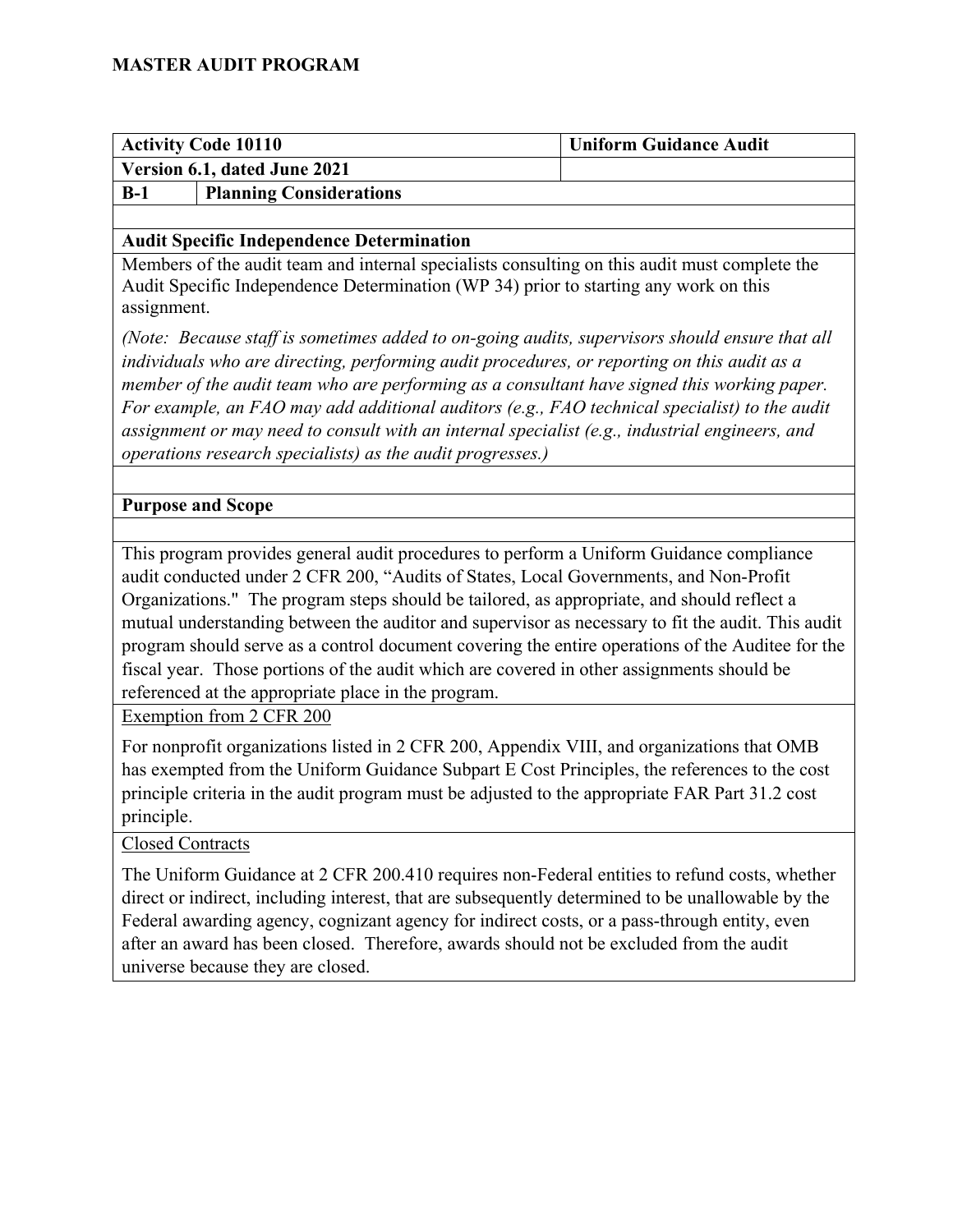1. The Single Audit is an entity-wide audit consisting of two parts: a financial statement audit and a compliance audit. The compliance audit portion of the Single Audit is called the "Uniform Guidance" audit. DCAA participates in Uniform Guidance audits on a coordinated basis and must coordinate closely with the Independent Public Accountant (IPA) that performs the financial statement audit in order to discuss and establish each audit firm's responsibilities for performing the Uniform Guidance audit. This coordination should result in a mutual understanding of each firm's responsibility and also aim to avoid

duplication of audit effort. The understanding of coordination and audit responsibilities should be documented in the coordinated audit matrix (WP C-02).

2. The Uniform Guidance at 2 CFR 200, Subpart F establishes the requirements for the Uniform Guidance audit reporting.  $\S$ § .514(a) requires the audit be conducted in accordance with GAGAS, and cover the entity's entire operations.  $\S$ § .514(c) requires the auditor to perform procedures to obtain an understanding of the entity's internal control over Federal programs sufficient to plan the audit to support a low assessed level of control risk of noncompliance for major programs.

### **Planning Considerations**

The Uniform Guidance at 2 CFR 200 prescribes the requirements for conducting the Uniform Guidance audit. Use of the 2 CFR 200 Appendix XI Compliance Supplement (the Supplement) is mandatory when conducting the Uniform Guidance audit. Adherence to the Supplement satisfies the requirements of 2 CFR 200, subpart F for the Uniform Guidance audit. Additionally, the audit team should keep in mind that the AICPA *Government Auditing* 

*Standards and Single Audits - Audit Guide* (AICPA Audit Guide) is interpretive audit guidance and should be considered for performing the Uniform Guidance audit.

The auditor is required to perform procedures to obtain an understanding of the entity's internal control over compliance with Federal programs. This requires identifying the major Federal programs, identifying the direct and material compliance requirements for the major program, and identifying key controls over the material compliance requirements relative to the major program being audited. The auditor must plan testing (and complete the testing as planned) of key internal controls over compliance with major Federal programs to ensure that controls are designed, implemented, and operating as expected.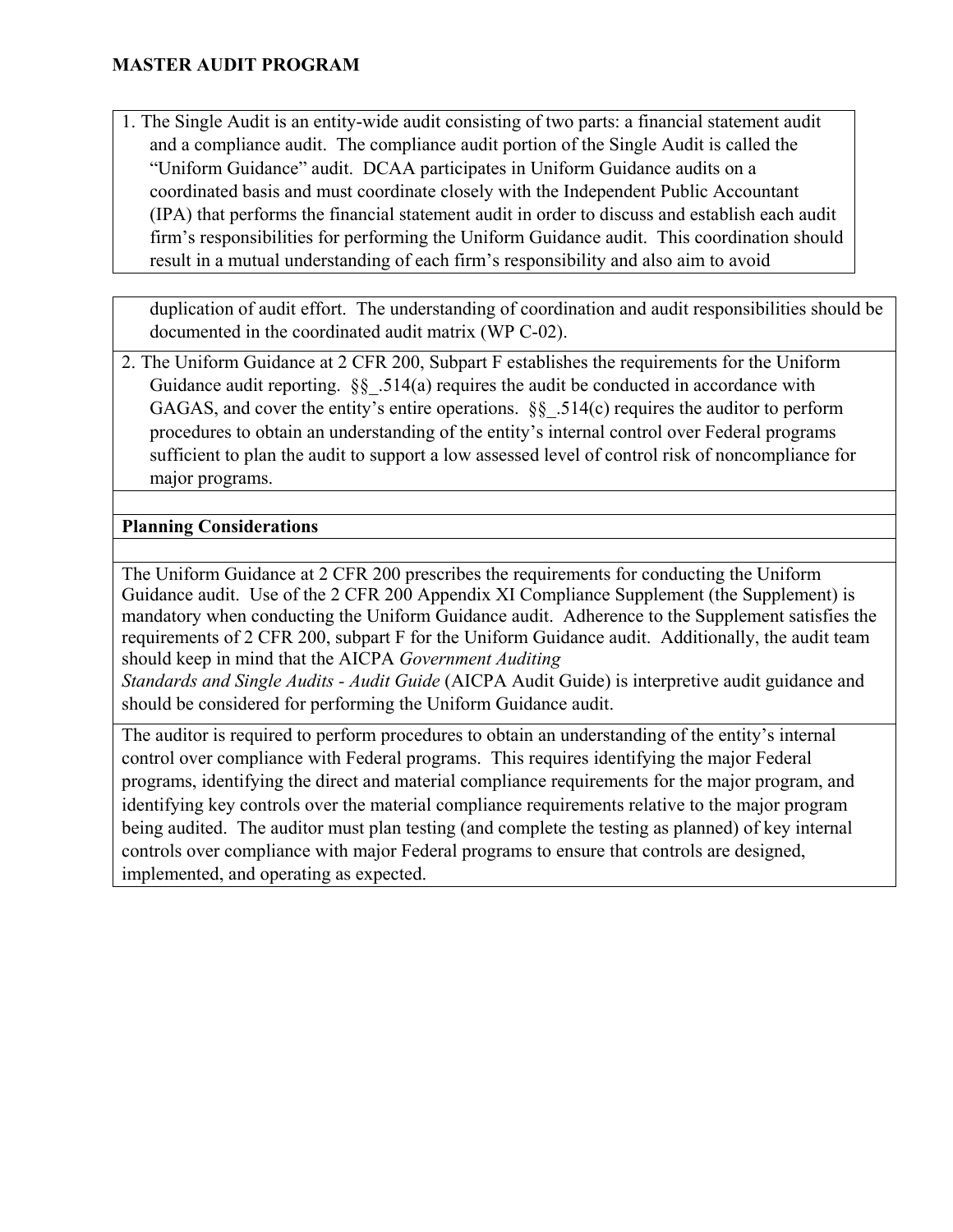### DUAL-PURPOSE TESTING:

The nature, timing and extent of testing for compliance with laws, regulations, and provisions of contracts and grants is generally dependent upon the results of testing internal control. In some circumstances, however, it is permissible to perform dual-purpose testing procedures to test for effectiveness of internal control simultaneously with testing for compliance. When using a dualpurpose sample to test for internal control effectiveness simultaneously with compliance testing, the auditor must ensure that the sample universe is appropriate for both types of testing. Because the purpose of testing internal control is very different from the purpose of testing for compliance, the sample selection, testing criteria, and results of testing must be documented, evaluated, and considered separately for internal control and compliance tests. In addition, the sample size selected for dual-purpose testing will be the larger of the two sample sizes determined for the internal control and compliance testing individually. The AICPA Audit Guide provides for minimum sample sizes for both tests of control and tests for compliance that should be considered.

Dual-purpose testing could be performed when an auditor wishes to select a sample to simultaneously test a key control to assess control risk and also whether transactions are recorded at the correct amounts. When performing dual-purpose testing, documentation must clearly and separately distinguish the audit procedures performed and their results for testing

control and compliance testing. The auditor must document the plan to use dual-purpose transaction testing when developing the sampling plan.

### PRIOR TESTING OF INTERNAL CONTROL

Auditors should not rely on tests of controls performed in prior audits as support for the basis of opinion for the current tests of controls or for the compliance audit. When a control is expected to ineffective in preventing or detecting noncompliance with the requirements of a major program the auditor is not required to plan and perform tests of the control. In this case, the documentation in the working papers should clearly describe the rationale for omitting the testing, and a deficiency for the related internal control must be reported as a current year finding, including whether the deficiency is a significant deficiency or a material weakness. The auditor should then assess the control risk for the related compliance requirement at the maximum and consider whether additional compliance tests are required because of the ineffective internal control.

#### **Planning Considerations**

Prior to starting the audit, review Agency guidance, including CAM, open MRDs, FAQ training materials, guidebooks, etc., the Uniform Guidance Compliance Supplement, and changes to statutory or regulatory requirements that may impact the audit and adjust the audit scope and procedures appropriately. .

#### **References**

1. 2 CFR 200, including subpart F Audit Requirements

2. Cost Accounting Standards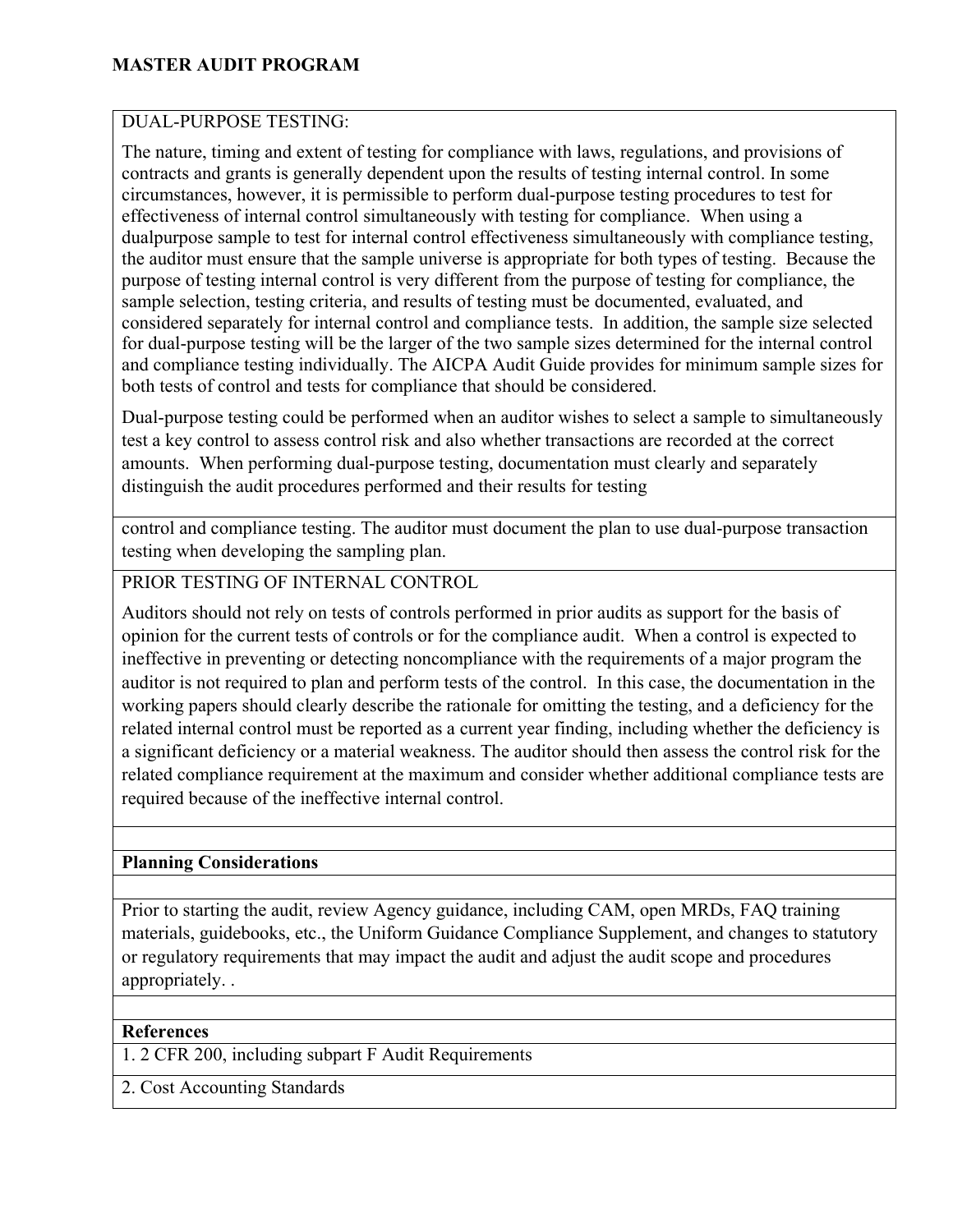# 3. OMB Circulars A-133, A-21, A-122, A-87, A-110

# 4. CAM Chapter 13

| $B-01$                                                                                                               | <b>Preliminary Steps</b>                                                                                                                                          | <b>WP Reference</b> |
|----------------------------------------------------------------------------------------------------------------------|-------------------------------------------------------------------------------------------------------------------------------------------------------------------|---------------------|
| Version 6.1, dated June 2021                                                                                         |                                                                                                                                                                   |                     |
|                                                                                                                      | 1. Evaluate the auditee's submission for completeness, including a certification of<br>cost that is signed by an official authorized to legally bind the auditee. |                     |
|                                                                                                                      | 2. Determine the dollar threshold for distinguishing between Type A and Type B<br>Federal Programs. (Perform in WP B-04)                                          |                     |
|                                                                                                                      | 3. Using the risk based approach required by the Uniform Guidance, complete WP<br>B-06 identify the Major Federal Programs to be audited.                         |                     |
| 4. Determine whether the auditee is considered a low-risk auditee using the lowrisk<br>auditee worksheet in WP B-05. |                                                                                                                                                                   |                     |

| 5. Review the perm files for any relevant audit leads, document the impact on the<br>scope of the audit, and adjust audit steps as necessary to address the audit lead.                                                                                                                                                                                                                                                                                                                                                                                                                                            |  |
|--------------------------------------------------------------------------------------------------------------------------------------------------------------------------------------------------------------------------------------------------------------------------------------------------------------------------------------------------------------------------------------------------------------------------------------------------------------------------------------------------------------------------------------------------------------------------------------------------------------------|--|
| 6. Establish the responsibilities of each audit firm for testing and reporting on<br>compliance requirements. Coordinate with the IPA performing the financial<br>statement audit and complete the Coordinated Audit Matrix in WP B-07. If the<br>entity performs on classified Federal awards, coordinate with the Field<br>Detachment, the entity, and the IPA as necessary, to identify areas of audit<br>coverage.                                                                                                                                                                                             |  |
| 7. Inquire of the contracting officer about any concerns that could impact the audit<br>and adjust the audit scope and procedures accordingly.                                                                                                                                                                                                                                                                                                                                                                                                                                                                     |  |
| 8. Discuss with the contracting officer and the IPA performing the financial<br>statement audit, whether there are concerns related to the auditee's financial<br>condition. If information regarding the auditee's financial condition is not<br>available from the contracting officer or the IPA, perform the procedures<br>addressed in CAM 2-306.1. If, during the course of the audit, unfavorable or<br>adverse financial conditions arise, immediately communicate the concerns to the<br>contracting officer and the IPA, and appropriately adjust the audit risk and<br>response to the identified risk. |  |
| 9. Notify the appropriate contracting officer of the commencement of the risk<br>assessment and that the expected completion date will be provided in the formal<br>acknowledgement/notification once the risk assessment is complete. The<br>acknowledgement process should be performed in accordance with CAM 4104.                                                                                                                                                                                                                                                                                             |  |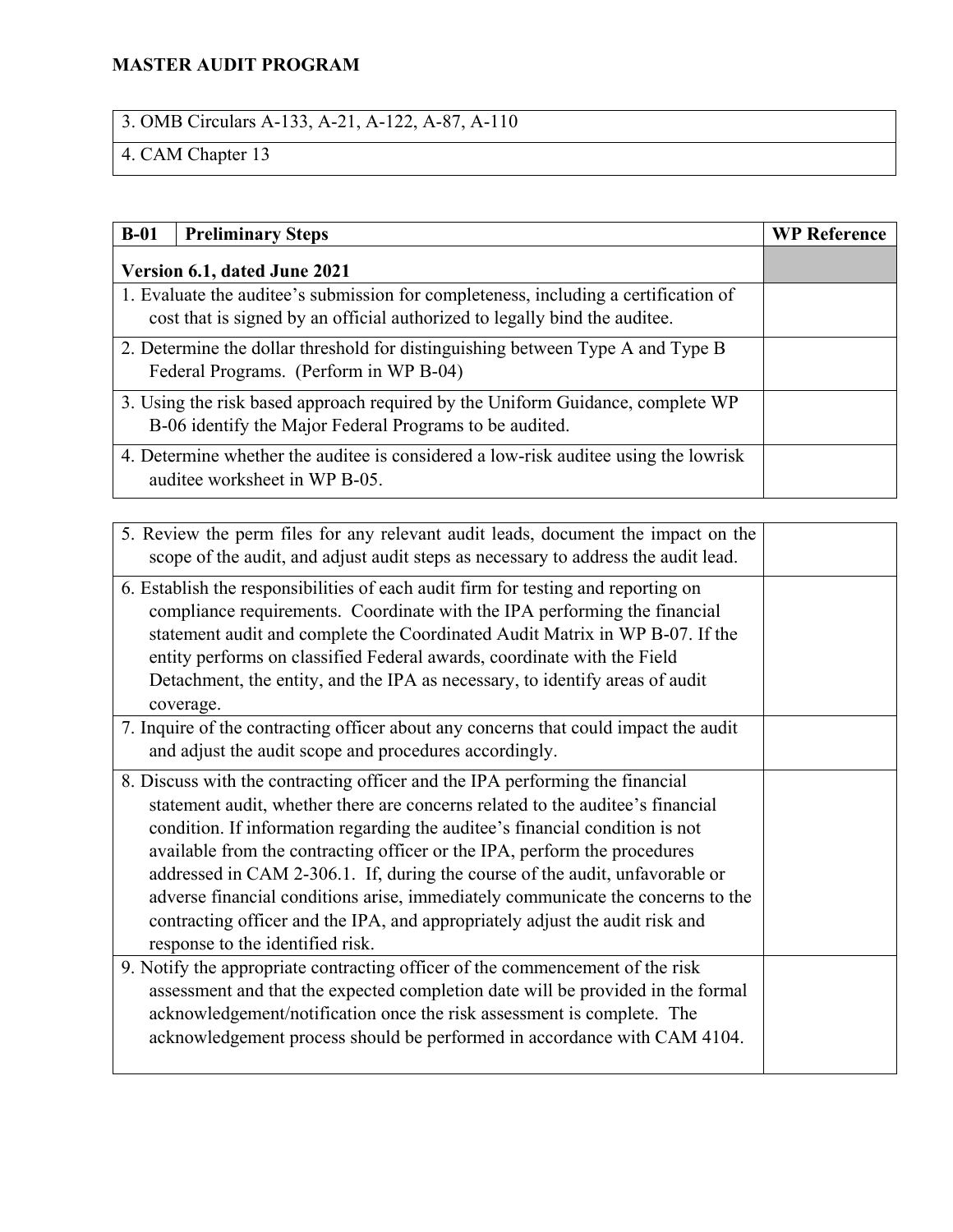| 10. Issue an acknowledgement letter to the requestor regarding the scope of audit<br>and formal due date.                                                                                                 |  |
|-----------------------------------------------------------------------------------------------------------------------------------------------------------------------------------------------------------|--|
| 11. Issue a notification letter to the auditee regarding the commencement of audit<br>$(CAM 4-302.3)$ .                                                                                                   |  |
| 12. Hold an entrance conference with the auditee's management (invite the<br>contracting officer) and make inquiries related to:                                                                          |  |
| a. the auditor's understanding of the submission and supporting documents,                                                                                                                                |  |
| b. corrective actions taken on previous DCAA audit findings, and                                                                                                                                          |  |
| c. internal audits completed and discuss the need to review the internal audit<br>reports and/or meet with the internal audit department. (Follow the guidance<br>in CAM 4-202.).                         |  |
| 13. During the entrance conference, or other appropriate meeting, make specific<br>inquiries of contractor management and other appropriate parties regarding the<br>following:                           |  |
| a. Their knowledge of any actual, suspected, or alleged fraud or noncompliance<br>with laws and regulations affecting the period of time corresponding to the<br>subject matter under audit (AT-C 205.32) |  |

| b. Whether any investigations or legal proceedings, that are significant to the<br>engagement objectives, have been initiated or are in process with respect to<br>the period of time corresponding to the subject matter. (GAGAS 7.14)                                                                         |  |
|-----------------------------------------------------------------------------------------------------------------------------------------------------------------------------------------------------------------------------------------------------------------------------------------------------------------|--|
| c. The existence of other audits and studies (performed by other than DCAA)<br>that relate to the subject matter under audit. If yes, have the contractor explain<br>the audits and studies performed, any related findings or<br>recommendations, and any contractor corrective actions taken. (GAGAS<br>7.13) |  |
| Note: Specifically document in the working papers; the inquiries and the<br>corresponding responses as well as how the responses affect the performance of<br>the engagement.                                                                                                                                   |  |
| 14. Determine whether the auditee has CAS-covered contracts, and document the<br>applicable CAS. Design procedures as necessary to test for CAS compliance in<br>the compliance requirement WPs.                                                                                                                |  |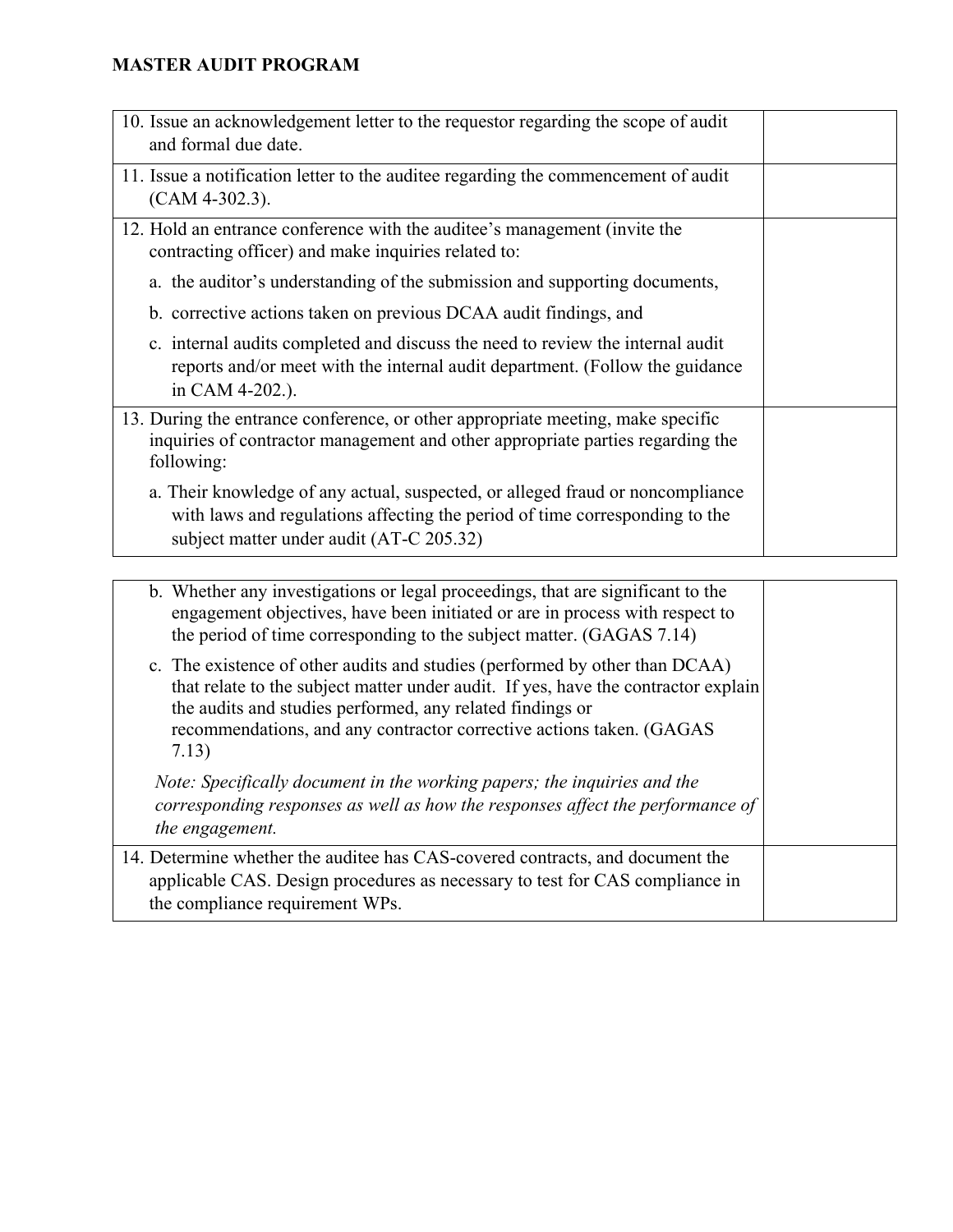| 15. If the auditee is required to submit a Disclosure Statement (DS-1 or DS-2),<br>perform the following:                                                                                                                                                                                                                                             |  |
|-------------------------------------------------------------------------------------------------------------------------------------------------------------------------------------------------------------------------------------------------------------------------------------------------------------------------------------------------------|--|
| a. Determine if the D/S has been approved by the cognizant agency for indirect<br>costs as adequate and compliant with 2 CFR part 200 and CAS.                                                                                                                                                                                                        |  |
| b. Determine if any D/S amendments have been filed with and approved by the<br>cognizant agency for indirect costs for CAS-covered contracts subject to 48<br>CFR part 9903.                                                                                                                                                                          |  |
| c. Obtain a copy of the auditee's Disclosure Statement relevant to the year<br>applicable to the subject matter. Identify the compliance requirements where<br>testing for CAS compliance will occur, and document the procedures to test<br>for CAS compliance in the respective compliance requirement WPs.                                         |  |
| d. Determine which CAS are applicable and material to the subject matter and<br>develop procedures within each compliance requirement to test for CAS as<br>appropriate.                                                                                                                                                                              |  |
| e. Determine whether the auditee's accounting practices for direct and indirect<br>costs comply with applicable CAS (Nonprofits subject to 48 CFR part 9904,<br>Universities subject to 2 CFR section 200.419 and 48 CFR part 9905.).                                                                                                                 |  |
| 16. Review the auditee's Summary Schedule of Prior Audit Findings (WP R-01) and<br>document procedures necessary to evaluate the status of prior audit findings.                                                                                                                                                                                      |  |
| 17. Review prior audits (Uniform Guidance audits as well as other types of audits)<br>to determine if they disclosed deficiencies that impact the subject matter of this<br>audit. Document the relevant deficiencies noted in the risk assessment and<br>adjust the audit program as necessary to determine whether the deficiencies still<br>exist. |  |
| 18. If review of the perm file or discussions with the auditee identify other relevant<br>audits or studies were performed that affect the period under audit, obtain<br>publically available reports (e.g., websites for DoD IG or other IGs, service audit                                                                                          |  |
|                                                                                                                                                                                                                                                                                                                                                       |  |

| agencies, etc.), review the studies/reports, and document your assessment of the<br>impact of the findings on the planned procedures.                                                                                                                                                                           |  |
|-----------------------------------------------------------------------------------------------------------------------------------------------------------------------------------------------------------------------------------------------------------------------------------------------------------------|--|
| 19. Review auditee's governing board (e.g., Board of Directors', Audit Committee)<br>minutes and identify any items that potentially impact the subject matter. Take<br>appropriate action to assess the impact of the information and adjust the audit<br>procedures necessary in response to the information. |  |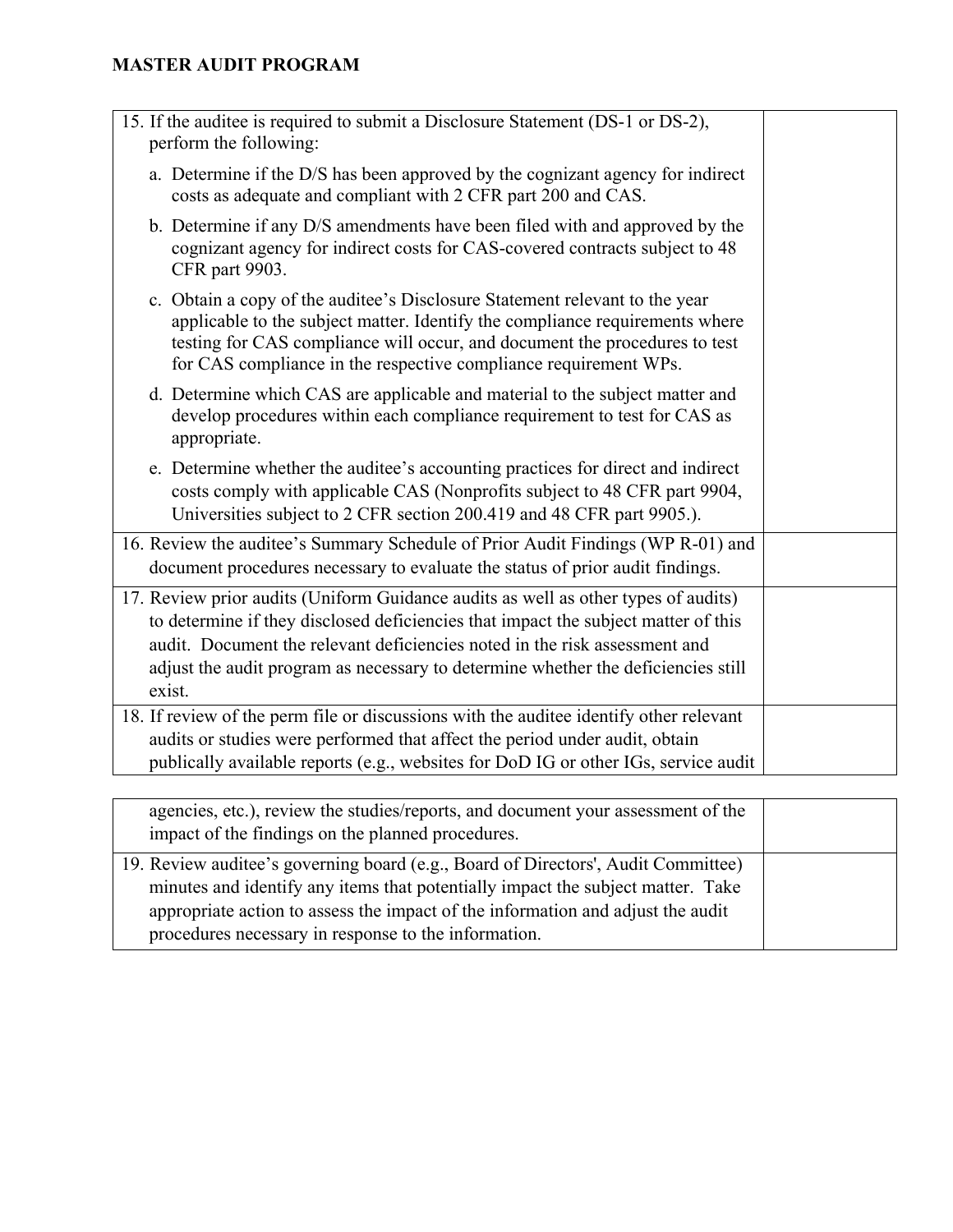| Evaluate key controls for each direct and material compliance requirement being<br>audited. If more than one major program is audited, provide separate<br>documentation for each major program.<br>21. MAAR 3: Obtain the auditee's current organization charts and identify any<br>changes in organizational structure that occurred during the year under audit.<br>Assess and document any impact the changes have on the scope of the audit.<br>22. MAAR 5: Review the General Ledger, Trial Balance and closing/adjusting<br>entries for significant income and credit adjustments that may impact the Federal<br>awards and the specific types of compliance requirements (See the respective 01<br>audit steps for additional information related to adjusting entries and the<br>compliance requirements).<br>23. MAAR 7: Evaluate any changes in procedures for charging direct/indirect labor<br>and document the impact on this audit. Identify the compliance requirements<br>where testing will occur due to increased risk. Adjust audit procedures as<br>necessary on the respective -01 WP, and perform and document the testing in the<br>respective compliance requirement section of this audit program.<br>24. MAAR 4: Review the auditee's reconciliation of its submission to the financial<br>statements. Review the notes to the financial statements for any unusual items<br>needing audit follow-up.<br>25. MAAR 19: Verify the accuracy of the auditee's rate computations for<br>distributing indirect costs to final cost objectives.<br>26. Determine if the auditee used a cost accounting period consistent with CAS 406<br>(CAS 506 if auditee is a University).<br>27. Calculate Government participation in indirect rates. (Government cost-type and<br>T&M/FPI percentages of indirect expense bases using the schedule of direct<br>costs by element.) | 20. Using the guidelines in WP B-02 and Section A of -01 WP for each compliance<br>requirement being audited for compliance, gain a sufficient understanding of the<br>auditee's internal control for each direct and material compliance requirement<br>being audited in order to plan the testing of internal control to support a low<br>assessed level of control risk for compliance testing. (Document gaining an<br>understanding of controls and testing of controls in the related WP for each<br>compliance requirement tested.) |  |
|------------------------------------------------------------------------------------------------------------------------------------------------------------------------------------------------------------------------------------------------------------------------------------------------------------------------------------------------------------------------------------------------------------------------------------------------------------------------------------------------------------------------------------------------------------------------------------------------------------------------------------------------------------------------------------------------------------------------------------------------------------------------------------------------------------------------------------------------------------------------------------------------------------------------------------------------------------------------------------------------------------------------------------------------------------------------------------------------------------------------------------------------------------------------------------------------------------------------------------------------------------------------------------------------------------------------------------------------------------------------------------------------------------------------------------------------------------------------------------------------------------------------------------------------------------------------------------------------------------------------------------------------------------------------------------------------------------------------------------------------------------------------------------------------------------------------------------------------------------------------------------------------|--------------------------------------------------------------------------------------------------------------------------------------------------------------------------------------------------------------------------------------------------------------------------------------------------------------------------------------------------------------------------------------------------------------------------------------------------------------------------------------------------------------------------------------------|--|
|                                                                                                                                                                                                                                                                                                                                                                                                                                                                                                                                                                                                                                                                                                                                                                                                                                                                                                                                                                                                                                                                                                                                                                                                                                                                                                                                                                                                                                                                                                                                                                                                                                                                                                                                                                                                                                                                                                | NOTE: See WP B-02, section 3 and 4 for guidance.                                                                                                                                                                                                                                                                                                                                                                                                                                                                                           |  |
|                                                                                                                                                                                                                                                                                                                                                                                                                                                                                                                                                                                                                                                                                                                                                                                                                                                                                                                                                                                                                                                                                                                                                                                                                                                                                                                                                                                                                                                                                                                                                                                                                                                                                                                                                                                                                                                                                                |                                                                                                                                                                                                                                                                                                                                                                                                                                                                                                                                            |  |
|                                                                                                                                                                                                                                                                                                                                                                                                                                                                                                                                                                                                                                                                                                                                                                                                                                                                                                                                                                                                                                                                                                                                                                                                                                                                                                                                                                                                                                                                                                                                                                                                                                                                                                                                                                                                                                                                                                |                                                                                                                                                                                                                                                                                                                                                                                                                                                                                                                                            |  |
|                                                                                                                                                                                                                                                                                                                                                                                                                                                                                                                                                                                                                                                                                                                                                                                                                                                                                                                                                                                                                                                                                                                                                                                                                                                                                                                                                                                                                                                                                                                                                                                                                                                                                                                                                                                                                                                                                                |                                                                                                                                                                                                                                                                                                                                                                                                                                                                                                                                            |  |
|                                                                                                                                                                                                                                                                                                                                                                                                                                                                                                                                                                                                                                                                                                                                                                                                                                                                                                                                                                                                                                                                                                                                                                                                                                                                                                                                                                                                                                                                                                                                                                                                                                                                                                                                                                                                                                                                                                |                                                                                                                                                                                                                                                                                                                                                                                                                                                                                                                                            |  |
|                                                                                                                                                                                                                                                                                                                                                                                                                                                                                                                                                                                                                                                                                                                                                                                                                                                                                                                                                                                                                                                                                                                                                                                                                                                                                                                                                                                                                                                                                                                                                                                                                                                                                                                                                                                                                                                                                                |                                                                                                                                                                                                                                                                                                                                                                                                                                                                                                                                            |  |
|                                                                                                                                                                                                                                                                                                                                                                                                                                                                                                                                                                                                                                                                                                                                                                                                                                                                                                                                                                                                                                                                                                                                                                                                                                                                                                                                                                                                                                                                                                                                                                                                                                                                                                                                                                                                                                                                                                |                                                                                                                                                                                                                                                                                                                                                                                                                                                                                                                                            |  |
|                                                                                                                                                                                                                                                                                                                                                                                                                                                                                                                                                                                                                                                                                                                                                                                                                                                                                                                                                                                                                                                                                                                                                                                                                                                                                                                                                                                                                                                                                                                                                                                                                                                                                                                                                                                                                                                                                                |                                                                                                                                                                                                                                                                                                                                                                                                                                                                                                                                            |  |

| 28. Determine if the same accounting period is used for accumulating costs in   |  |
|---------------------------------------------------------------------------------|--|
| indirect cost pools and the allocation base (CAS 406 for nonprofits and CAS 506 |  |
| for Universities).                                                              |  |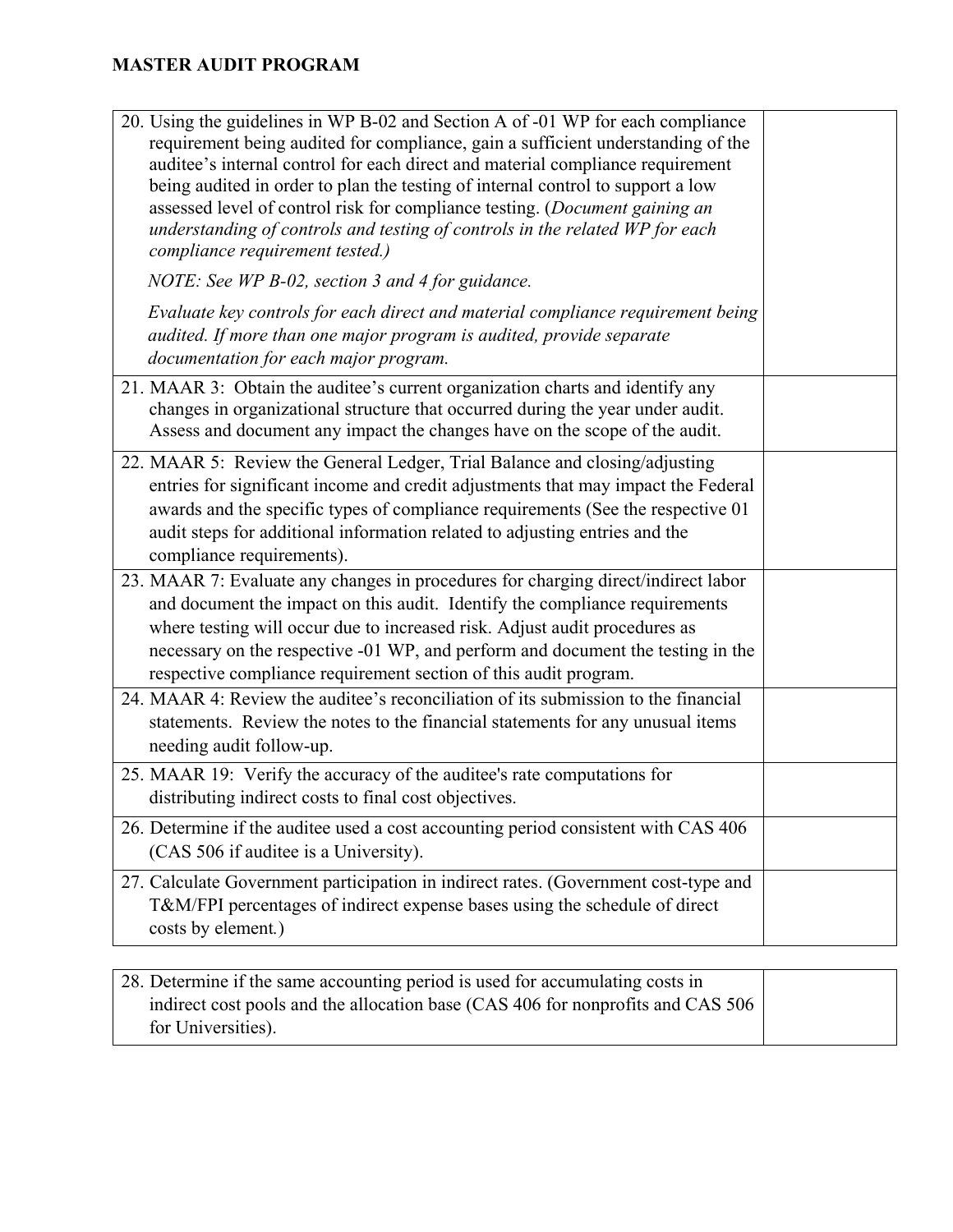| 29. Review the results of MAAR 13 for purchases existence and consumption for                                                                                            |  |
|--------------------------------------------------------------------------------------------------------------------------------------------------------------------------|--|
| the fiscal year under audit and document the impact on the required testing for                                                                                          |  |
| each direct and material compliance requirement. See CAM 6-105.3 for                                                                                                     |  |
| additional considerations regarding performance of MAAR 13 and the impact on                                                                                             |  |
| audit procedures.                                                                                                                                                        |  |
| 30. Review the results of labor floor checks or labor interviews and assess the                                                                                          |  |
| impact on this audit. See CAM 6-105.3 for additional considerations regarding                                                                                            |  |
| performance of MAAR 6 and the impact on audit procedures.                                                                                                                |  |
| 31. Perform profit margin testing on T&M/Labor Hour contracts by comparing total                                                                                         |  |
| contract billed amounts to total actual contract costs reported to identify any                                                                                          |  |
| contracts with significant profit margins that require follow-up during field work.                                                                                      |  |
| Develop audit procedures as necessary to address areas of risk.                                                                                                          |  |
| 32. Complete WP B-03 for the assessment of the need for specialist assistance or                                                                                         |  |
| assist audits.                                                                                                                                                           |  |
| 33. Evaluate the auditee's awards (grant and contract) briefings:                                                                                                        |  |
| a. Determine whether auditable awards (grants and contracts) issued prior to FY                                                                                          |  |
| 2015 are subject to Uniform Guidance or to the prior OMB Circulars. If the                                                                                               |  |
| auditee has awards that are subject to OMB Circulars, modify the audit                                                                                                   |  |
| procedures and language as necessary and document the testing performed                                                                                                  |  |
| specific to the OMB Circulars, including citing the Circular criteria used to                                                                                            |  |
| test those awards even if the substance of the criteria is the same as that found<br>in the Uniform Guidance.                                                            |  |
|                                                                                                                                                                          |  |
| b. Determine if awards received in the current year contain any special terms and                                                                                        |  |
| conditions that impact the scope of audit.                                                                                                                               |  |
| c. Review the terms and conditions for any significant awards for which the                                                                                              |  |
| auditee has not prepared briefs to identify the applicable regulations                                                                                                   |  |
| governing the awards under audit and document the impact of the relevant                                                                                                 |  |
| criteria on the development of the audit program and the audit procedures to                                                                                             |  |
| be performed.                                                                                                                                                            |  |
| 34. Summarize the calculation of the ADV and select contracts for review.                                                                                                |  |
| See CAM 1-300 for providing audit services to non-DoD agencies. The Uniform                                                                                              |  |
| Guidance requires that the entity's entire operations are covered through the audit                                                                                      |  |
| activities; therefore, if DCAA is prohibited from performing audit procedures for                                                                                        |  |
| certain agencies, coordinate with the IPA to ensure these awards are covered. Adjust the<br>audit scope and auditable dollars accordingly for nonparticipating agencies. |  |
| 35. Review the Uniform Guidance Compliance Supplement (2 CFR 200 Appendix                                                                                                |  |
| XI) in effect for the fiscal year being audited to identify any new conditions or                                                                                        |  |
| changes and modify the audit program as necessary.                                                                                                                       |  |
|                                                                                                                                                                          |  |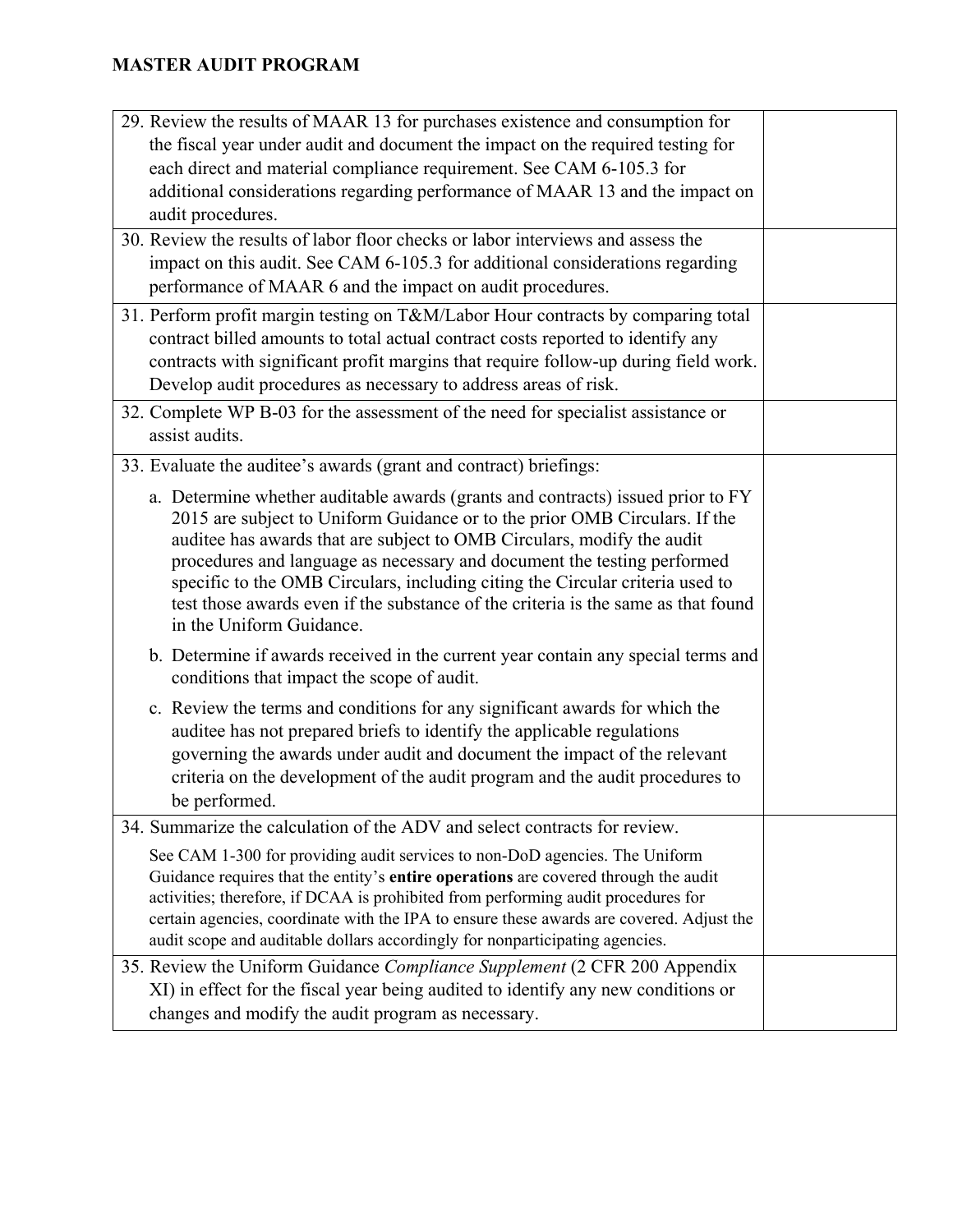| 36. Based on the team's understanding of the criteria, subject matter, and the<br>contractor and its environment, hold a planning meeting with the audit team (at a<br>minimum, Supervisor and Auditor) to discuss and identify potential material<br>noncompliances, whether due to error or fraud, that could affect the subject<br>matter.        |  |
|------------------------------------------------------------------------------------------------------------------------------------------------------------------------------------------------------------------------------------------------------------------------------------------------------------------------------------------------------|--|
| The discussion should include:                                                                                                                                                                                                                                                                                                                       |  |
| relevant prior audit experience (e.g., questioned cost, relevant reported<br>٠<br>estimating or accounting system deficiencies),                                                                                                                                                                                                                     |  |
| relevant aspects of the contractor and its environment,<br>٠                                                                                                                                                                                                                                                                                         |  |
| risk of material noncompliance due to fraud (e.g., the extent of financial<br>٠<br>incentives, pressures to meet budget or contractual commitments, and<br>opportunities to commit and conceal fraud). Consider the DoD IG website<br>Fraud Detection Resources for Auditors for common fraud risk factors. Copy<br>link and paste into web browser, |  |
| other factors identified that increase the risk of material noncompliance with<br>٠<br>laws and regulations, and                                                                                                                                                                                                                                     |  |
| the audit team's understanding of relevant key internal controls. Document                                                                                                                                                                                                                                                                           |  |
| the factors identified that increase the risk of material                                                                                                                                                                                                                                                                                            |  |
| noncompliance due to error or fraud that could affect the subject matter, and<br>design audit procedures to respond to the increased risk of material<br>noncompliance.                                                                                                                                                                              |  |
| Communication among audit team members should continue as needed<br>throughout the audit regarding the risk of material misstatement and<br>noncompliance due to error or fraud.                                                                                                                                                                     |  |
| 37. Summarize the results of the preliminary audit procedures and overall impact of                                                                                                                                                                                                                                                                  |  |
| risk assessment. Identify the planned scope of audit for each direct and material<br>compliance requirement being audited.                                                                                                                                                                                                                           |  |

| $D-1$ | <b>Schedule of Expenditures of Federal Awards (SEFA)</b>                        |          |
|-------|---------------------------------------------------------------------------------|----------|
|       |                                                                                 | WP       |
|       |                                                                                 | Referenc |
|       | Version 6.1, dated June 2021                                                    | e        |
|       | Modify the following procedures as necessary in the circumstances.              |          |
|       | Obtain the auditee's reconciliation of the incurred cost submission to the SEFA |          |
|       | and determine if all Federal awards are included in the SEFA. Coordinate with   |          |
|       | the auditee and IPA as necessary.                                               |          |
|       | Document the audit conclusion on WP D.                                          |          |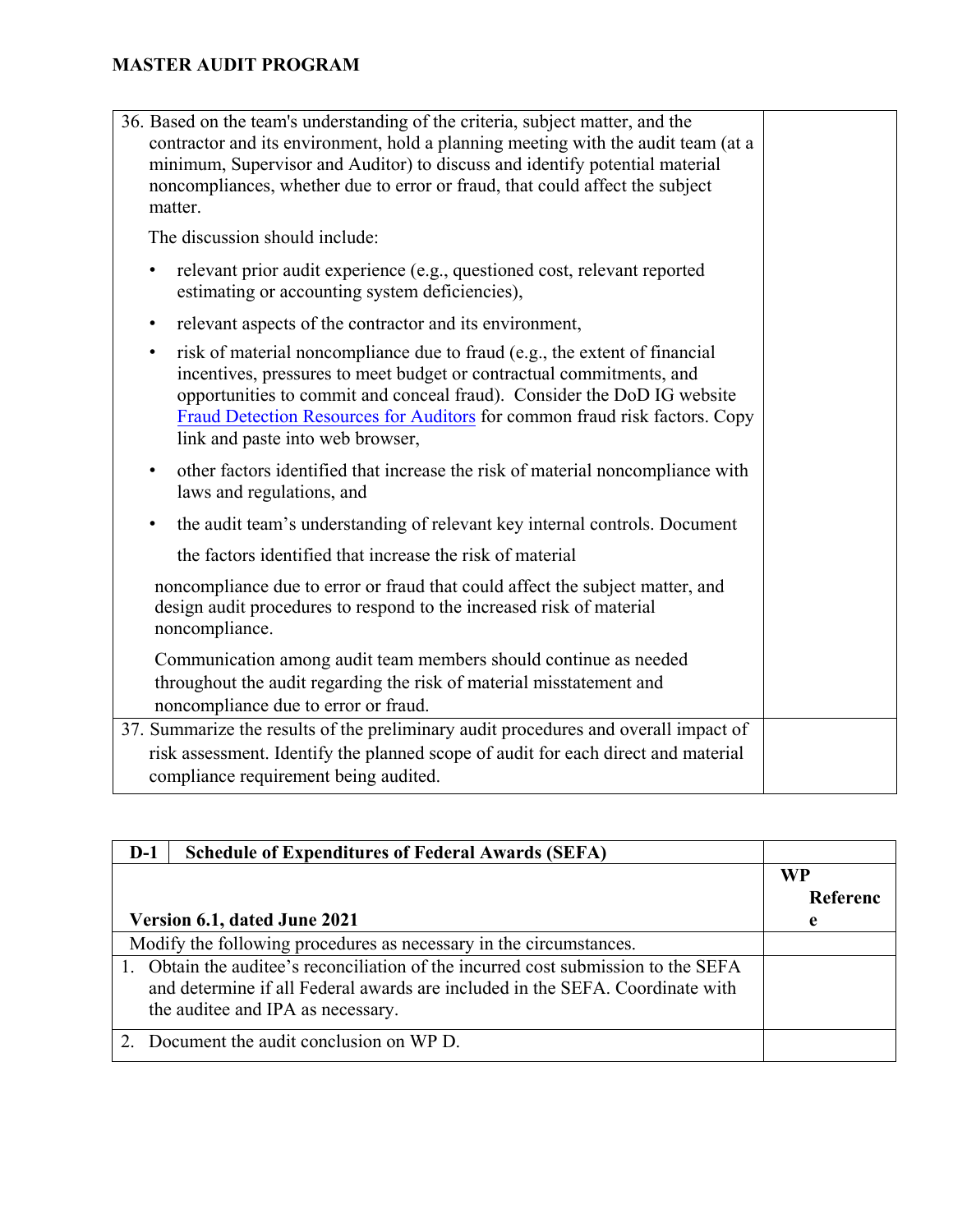| $E-1$                                                                                                | <b>Activities Allowed Or Unallowed - Compliance Requirement A</b>                                  |  |  |
|------------------------------------------------------------------------------------------------------|----------------------------------------------------------------------------------------------------|--|--|
| Version 6.1, dated June 2021                                                                         |                                                                                                    |  |  |
| The steps in the audit program are intended to provide general guidance for performing tests of      |                                                                                                    |  |  |
| controls and testing for compliance with this Compliance Requirement. Modify the steps as necessary  |                                                                                                    |  |  |
| for your circumstances and to meet the audit objectives.                                             |                                                                                                    |  |  |
| The Uniform Guidance requires that tests of controls be performed annually. See WP B-02, sections 1  |                                                                                                    |  |  |
| and 2 for guidance related to gaining an understanding of control and testing key controls. Review 2 |                                                                                                    |  |  |
| CFR 200, Appendix XI, Part 6 for the Uniform Guidance related to testing internal control.           |                                                                                                    |  |  |
| The audit team may want to consider whether efficiencies can be gained by combining the tests of     |                                                                                                    |  |  |
| controls and compliance for Compliance Requirements A and B.                                         |                                                                                                    |  |  |
|                                                                                                      | In certain circumstances, dual purpose testing may be used to test internal control and compliance |  |  |
|                                                                                                      | simultaneously. If using dual-purpose testing you must document the testing objectives, procedures |  |  |

performed, and evaluation of the results of procedures separately for the tests of internal control and the tests for compliance. The audit procedures should clearly demonstrate the auditor's understanding of internal control relevant to the compliance requirement, the testing objectives for both internal control tests and compliance tests (i.e., the attributes tested for controls, and the variables or attributes tested for compliance), the testing performed for both tests of controls and tests for compliance, the assessed level of control risk and the impact that the tests of controls has on the tests for compliance. In selecting a dual-purpose sample, documentation must separately identify the minimum sample sizes required for tests of controls and the minimum sample size required to test for compliance, and the sample size selected will be the larger of the two sample sizes.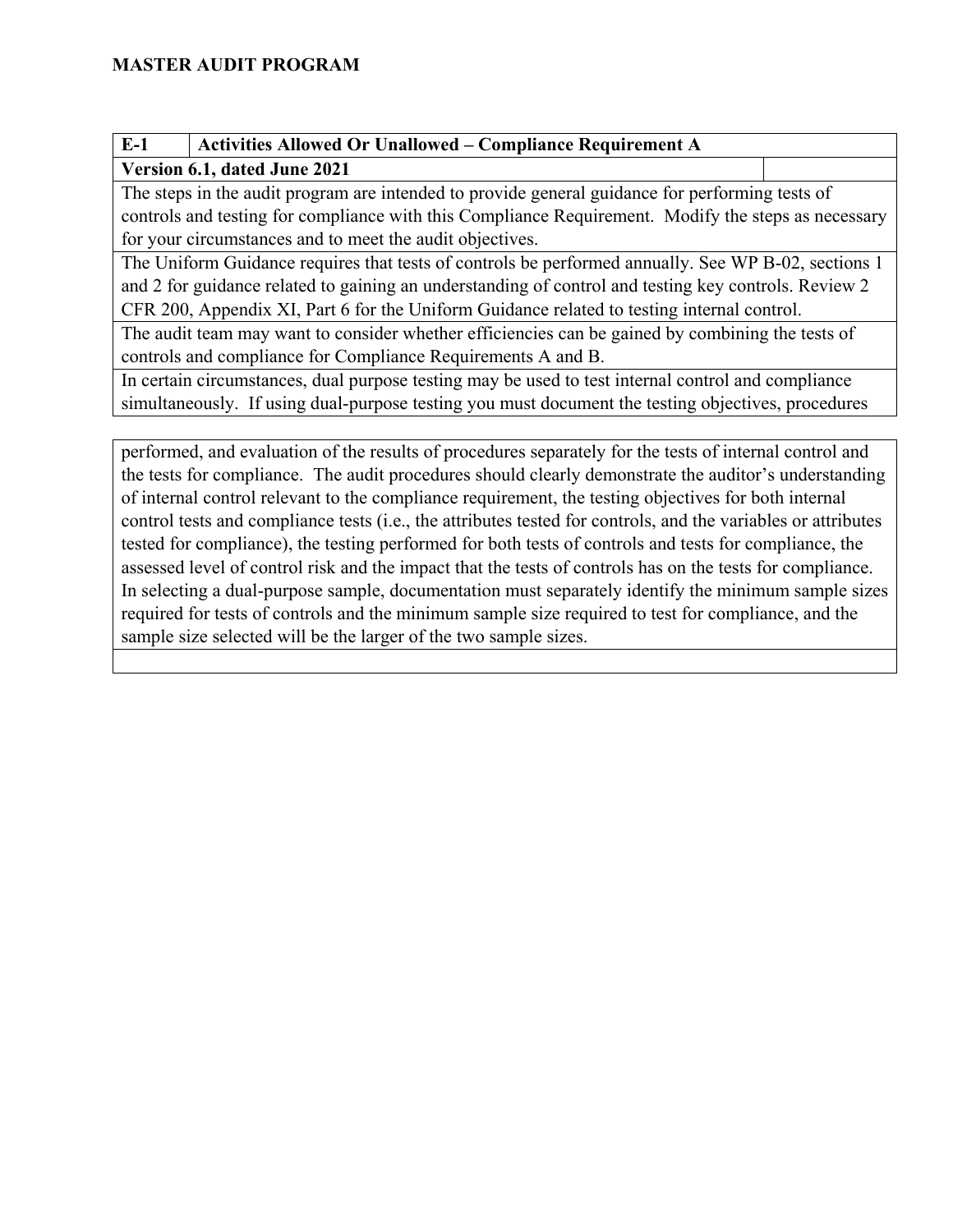#### **A. Gaining An Understanding Of Internal Control Over Compliance With Activities Allowed or Unallowed**

The objective of obtaining an understanding of the entity's internal controls, is to identify key controls that provide reasonable assurance that the entity will achieve its objectives. 2 CFR 200.514(c)(2) requires the auditor to perform procedures to obtain an understanding of internal control sufficient to plan the audit to support a low assessed level of control risk for the program. The audit team should identify key controls for this compliance requirement, and design procedures to test those controls. (A control may be effective for more than one compliance requirement.) Although procedures must be planned and performed to try and achieve a low assessed level of control risk, the auditor may determine, after completing the testing, that the appropriate assessed level of control risk is not low (i.e., is moderate or high), document the rationale and impact on the audit procedures, and design the audit program accordingly to test for compliance.

**NOTE:** *The control objectives for each of the five components of internal control and potential controls for each component of control is included available in the E-1 embedded document below and is intended to assist you in gaining an understanding of the entity's controls and to help identify key controls in order to design appropriate audit procedures to test the key controls in order to attempt to achieve a low assessed level of control risk. It may not be necessary, and is not intended as a requirement, that every item be addressed. Auditor judgment is required to determine the internal* 

*controls the will be tested for this compliance requirement.*  Potential key

controls Activities Al

| <b>Control Environment</b>                     | <b>WP Reference</b> |
|------------------------------------------------|---------------------|
| Controls to be tested                          |                     |
|                                                |                     |
|                                                |                     |
| <b>Management's Assessment of Risk Control</b> |                     |
| Controls to be tested                          |                     |
|                                                |                     |
|                                                |                     |
| <b>Control Activities Control</b>              |                     |
| Controls to be tested                          |                     |
|                                                |                     |
|                                                |                     |
| <b>Information and Communication Control</b>   |                     |

| Controls to be tested     |  |
|---------------------------|--|
|                           |  |
|                           |  |
| <b>Monitoring Control</b> |  |
| Controls to be tested     |  |
|                           |  |
|                           |  |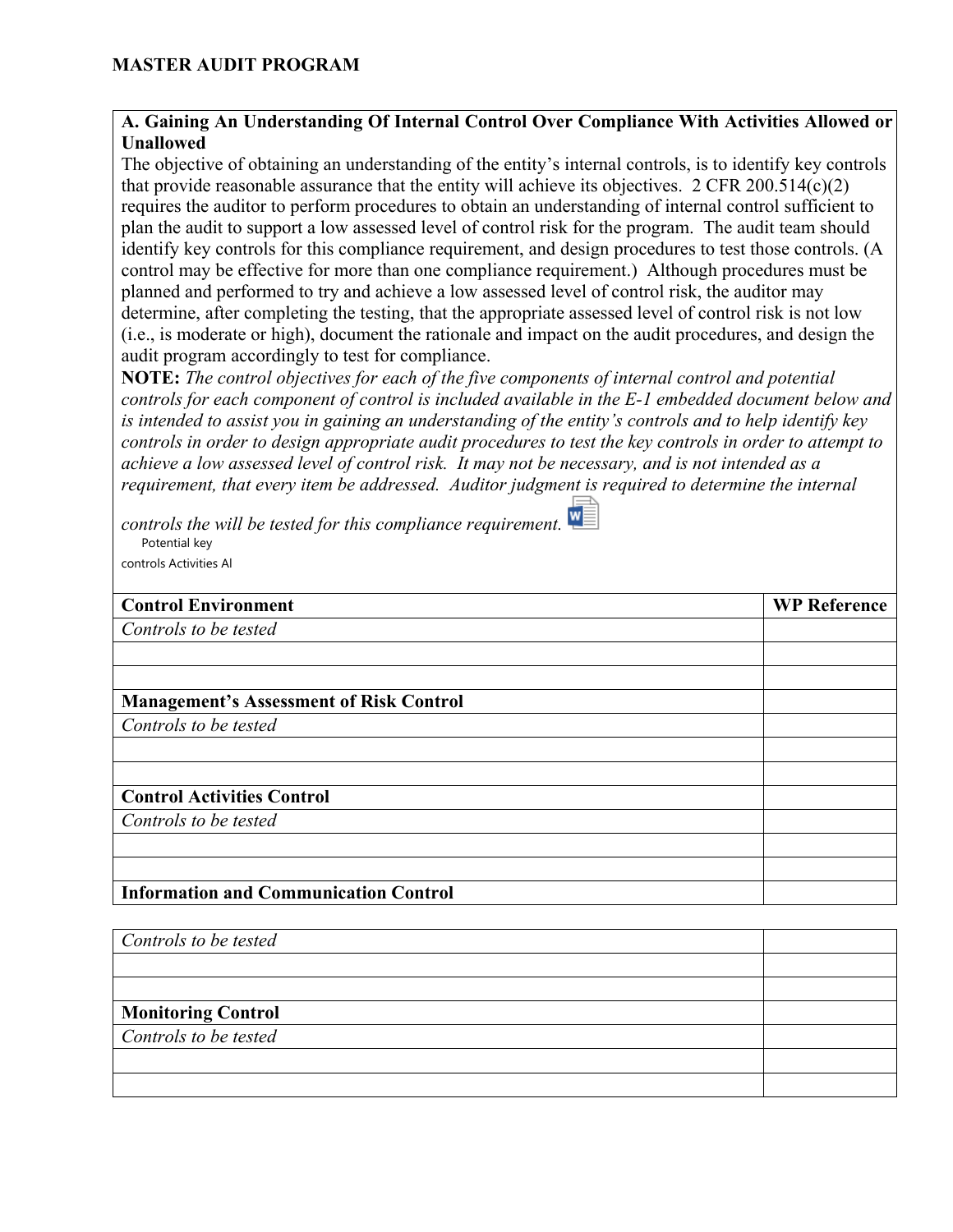#### **B. Audit Steps – Testing Internal Control Over Compliance With Activities Allowed or Unallowed**

#### **Control Objectives:**

1) To provide reasonable assurance that transactions are:

a) properly recorded and accounted for to permit the preparation of reliable financial statements and Federal reports, to maintain accountability over assets, and to demonstrate compliance with Federal statutes, regulations, and terms and conditions of the Federal award;

b) are executed in compliance with Federal statutes, regulations, and the terms .and conditions of the Federal award and any other Federal statutes and regulations identified in the Compliance Supplement;

2) To provide reasonable assurance that funds, property, and other assets are safeguarded against loss from unauthorized use or disposition.

| The following audit procedures should be tailored as necessary to meet the needs of                                                                                                                                                                                      |                     |
|--------------------------------------------------------------------------------------------------------------------------------------------------------------------------------------------------------------------------------------------------------------------------|---------------------|
| the audit objectives.                                                                                                                                                                                                                                                    | <b>WP Reference</b> |
| 1. Document the identified key controls that provide reasonable assurance the<br>compliance objectives for this compliance requirement are achieved.                                                                                                                     |                     |
| 2. Design procedures to test the identified key controls for this compliance<br>requirement. Documentation should include the following:                                                                                                                                 |                     |
| a. Nonsampling testing (inquiry, observation, analytical procedures, testing of<br>individually important items, 100% testing, etc.)                                                                                                                                     |                     |
| b. If sampling is used, at a minimum, document the following:                                                                                                                                                                                                            |                     |
| Sample population definition (describe awards/amounts omitted and why<br>$\bullet$<br>and how they will covered by other audit procedures (e.g., will<br>coordinate with IPA to test)                                                                                    |                     |
| Attributes to be tested for, the expected deviation rate, and the tolerable<br>$\bullet$<br>deviation rate. If using dual-purpose testing, document separately, the<br>attributes being tested for control, and the variables/attributes being<br>tested for compliance. |                     |
| Sampling unit and how the sampling unit meets the objective for testing<br>$\bullet$<br>the attribute. If using dual-purpose testing, document how the sampling<br>unit meets the objective for each type of testing (i.e., control and<br>compliance) separately.       |                     |
| Sample size. If using dual-purpose samples, document the minimum<br>$\bullet$<br>sample size required for each type of testing (i.e., control and                                                                                                                        |                     |
| compliance) separately, and document how the sample meets the<br>objective for both types of testing.                                                                                                                                                                    |                     |

| • Sampling method used to select the sample, including whether the sample<br>is statistical or nonstatistical, and how results will be applied to the<br>universe/population. |  |
|-------------------------------------------------------------------------------------------------------------------------------------------------------------------------------|--|
| c. Obtain supervisory auditor review and approval of all sampling/judgmental<br>selection plans.                                                                              |  |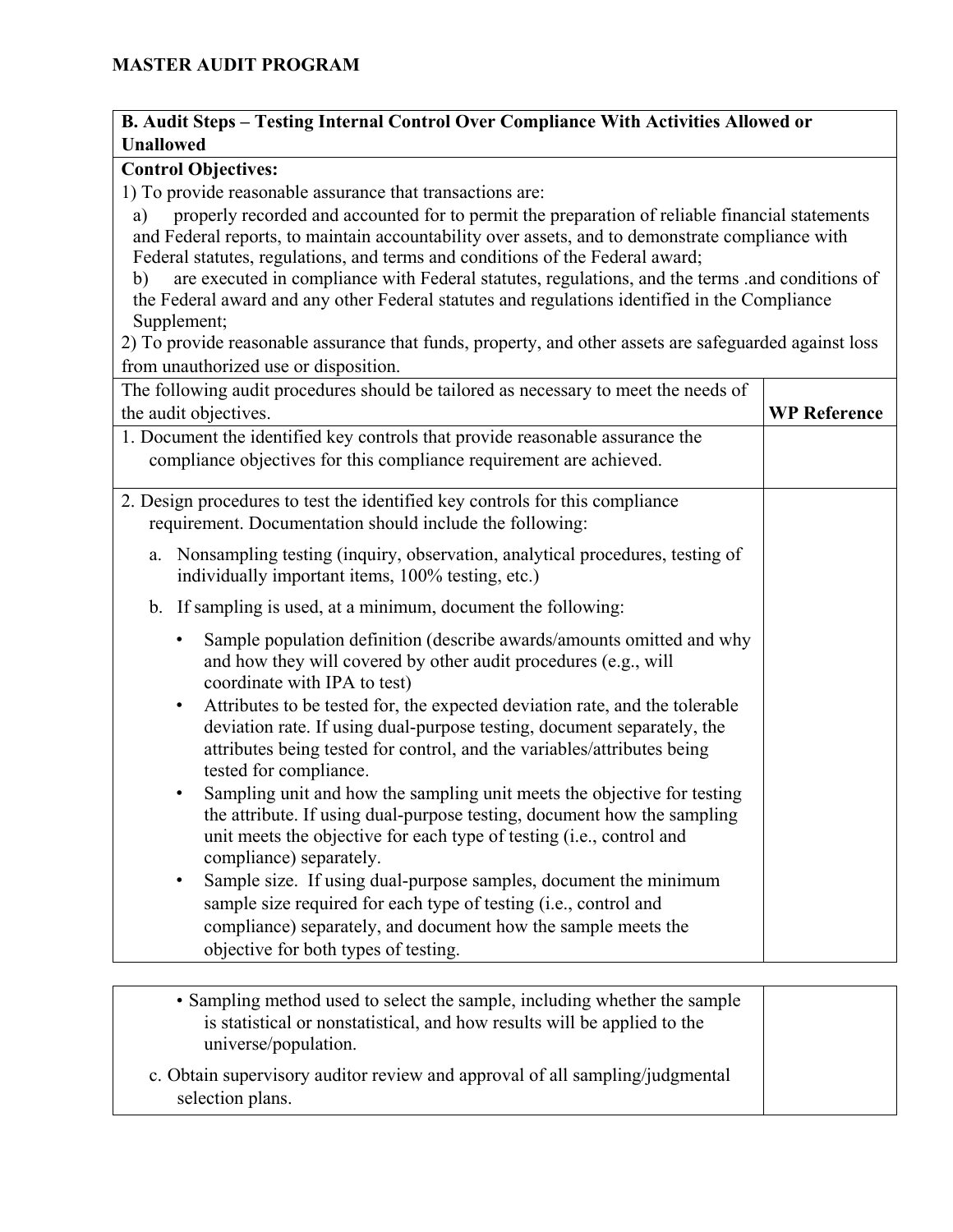| 3. Perform tests of controls, as planned, for the relevant controls identified and                                     |                     |
|------------------------------------------------------------------------------------------------------------------------|---------------------|
| document your conclusion on control effectiveness, your assessment of whether                                          |                     |
| the testing results achieved the audit objectives, and your assessed level of                                          |                     |
| control risk.                                                                                                          |                     |
| Summarize the results of testing controls and the impact of those results on the                                       |                     |
| planned testing for compliance on WP E.                                                                                |                     |
|                                                                                                                        |                     |
| C. Audit Steps - Testing For Compliance With Activities Allowed or Unallowed Requirements                              |                     |
| Audit Objective: Determine whether Federal awards were expended only for allowable activities.                         |                     |
| The following audit procedures should be tailored as necessary to meet the needs of                                    | <b>WP Reference</b> |
| the audit objectives.                                                                                                  |                     |
| 4. Review the award brief or award document and identify the types of activities that                                  |                     |
| are specifically allowed or prohibited by Federal statutes, regulations, and the                                       |                     |
| terms and conditions of the Federal award pertaining to the program.                                                   |                     |
| 5. Evaluate large transfers of funds from program accounts to determine if the funds                                   |                     |
| were used to pay for unallowable activities.                                                                           |                     |
| 6. Select transactions to verify that the activity was allowable and that the individual                               |                     |
| transactions were properly classified and accumulated into the activity total.                                         |                     |
| Document the following:                                                                                                |                     |
| a. Sampling method used to select the sample, including whether the sample is                                          |                     |
| statistical or nonstatistical, and how results will be applied to the                                                  |                     |
| universe/population.                                                                                                   |                     |
| Nonsampling testing (inquiry, observation, analytical procedures, testing of<br>a.                                     |                     |
| individually important items, 100% testing, etc.)                                                                      |                     |
| b. If sampling is used, at a minimum, document the following:                                                          |                     |
| Sample population definition (describe awards/amounts omitted and why<br>٠                                             |                     |
| and how they will covered by other audit procedures (e.g., will coordinate                                             |                     |
| with IPA to test)                                                                                                      |                     |
| Variables or attributes to be tested for compliance, the expected exception<br>rate, and the tolerable exception rate. |                     |
| Sampling unit and how the sampling unit meets the objective for testing                                                |                     |
| the attribute                                                                                                          |                     |
| Sample size                                                                                                            |                     |
| 7. If dual-purpose samples were used, document the results of testing for compliance                                   |                     |
| separately from the results of testing controls.                                                                       |                     |
| Summarize the results on WP E.                                                                                         |                     |
|                                                                                                                        |                     |

| F-1 | Allowable Cost / Cost Principles – Compliance Requirement B |  |
|-----|-------------------------------------------------------------|--|
|     | Version 6.1, dated June 2021                                |  |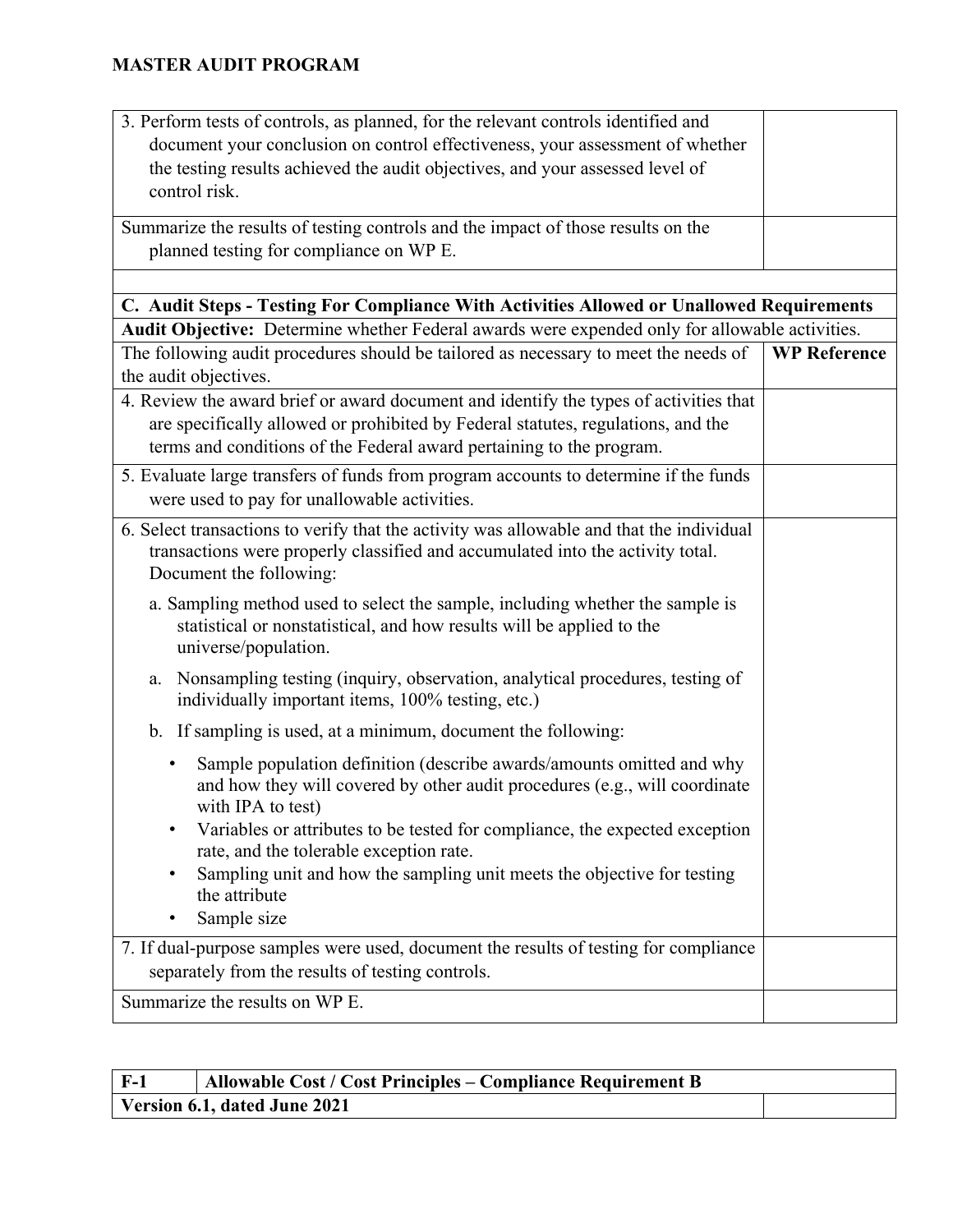The steps in the audit program provide general guidance for designing tests of controls and testing for compliance with the Compliance Requirement. Modify the steps as necessary for your circumstances to meet the audit objectives.

The Uniform Guidance requires that tests of controls be performed annually. See WP B-02, sections 1 and 2 for guidance related to gaining an understanding of control and testing key controls. Review 2 CFR 200, Appendix XI, Part 6 for the Uniform Guidance related to testing internal control.

The audit team may want to consider whether efficiencies can be gained by combining the tests of controls and compliance for Compliance Requirements A and B, or by testing for controls and compliance for other compliance requirements (e.g., Procurement and Suspension and Debarment, Period of Performance).

Indirect Cost Rate Proposals (ICRP)

The Uniform Guidance *Compliance Supplement* specifies auditor action regarding the ICRP that should be taken depending on the status of the entity's ICRP and whether the current year submission is based on Federally-negotiated rates. Review the *Compliance Supplement – part 3.2-B* for full details on audit procedures recommended for including the ICRP in the scope of the audit for this Compliance Requirement for the following situations:

- Federally negotiated rates are the basis for the indirect cost charged to Federal awards. *Requires testing of rate application for compliance with the rate agreement.*
- No Federally negotiated rates for the indirect costs charged to Federal awards but the entity has submitted the corresponding ICRP that is the base for the current rates to the cognizant agency. *Requires testing the ICRP for compliance with the provisions of 2 CFR 200, which would include testing for compliance with the required format in the appropriate Uniform Guidance Appendix relating to the entity's preparation of its ICRP.*
- No Federally negotiated rates for the indirect costs charged to Federal awards and the entity has NOT submitted the corresponding ICRP that is the base for the current rates to the cognizant agency. *This situation requires testing of the F&A cost pools and groupings. WP Q-01 is included to provide the recommended audit steps for this situation.*

### Negotiated rates – recovery of cost

2 CFR 200.411 requires refund of costs when unallowable costs were included in the proposal that resulted in the negotiated rate. Refunds are required regardless of the type of negotiated rate (even when the negotiated rate is a fixed or predetermined indirect rate that cannot be adjusted).

Dual Purpose Sampling and Testing

In certain circumstances, dual purpose testing may be used to test internal control and compliance simultaneously. If using dual-purpose testing you must document the testing objectives, procedures performed, and evaluation of the results of procedures separately for the tests of internal control and the tests for compliance. The audit procedures should clearly demonstrate the auditor's understanding of internal control relevant to the compliance requirement, the testing objectives for both internal control tests and compliance tests (i.e., the attributes tested for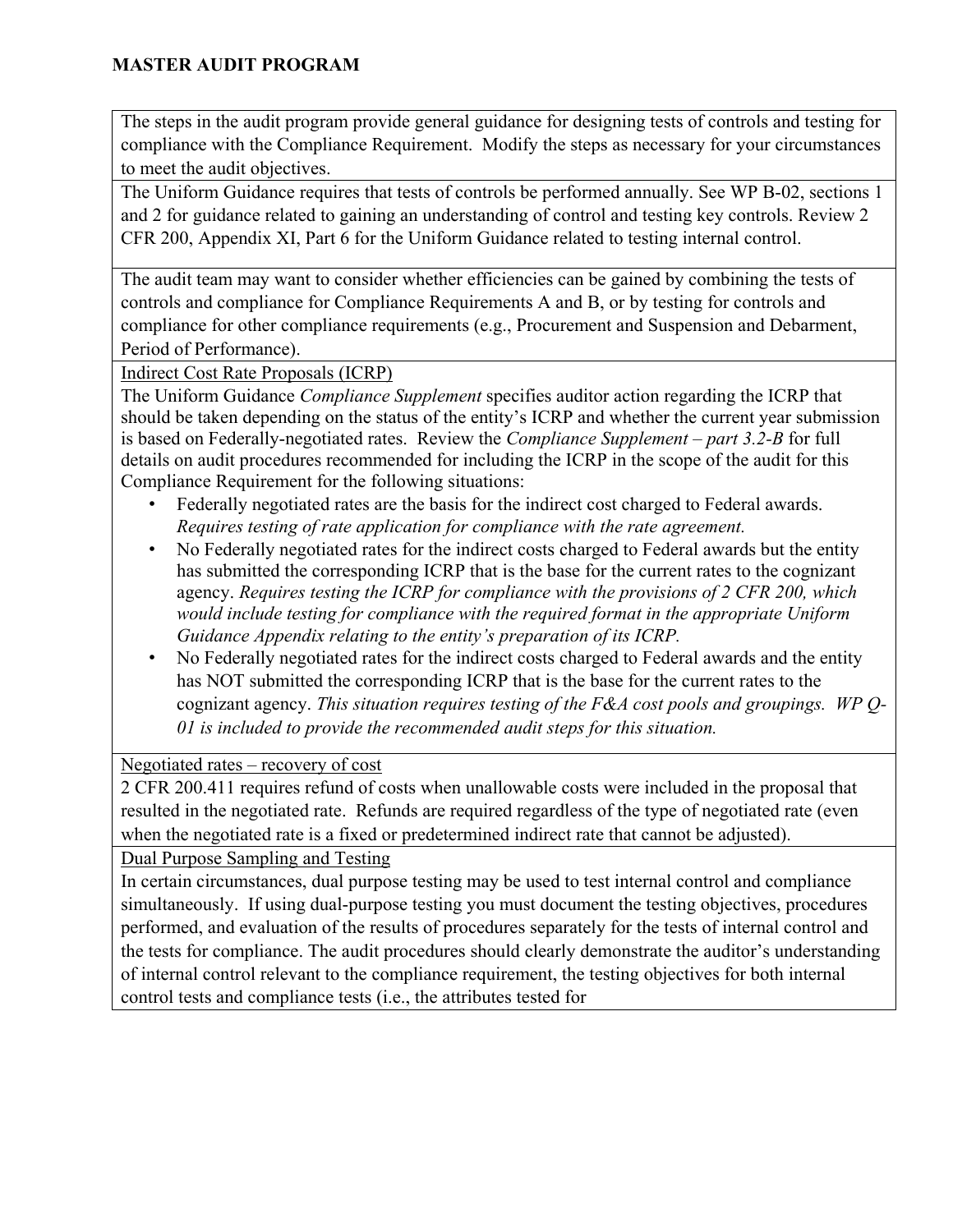controls, and the variables or attributes tested for compliance), the testing performed for both tests of controls and tests for compliance, the assessed level of control risk and the impact that the tests of controls has on the tests for compliance. In selecting a dual-purpose sample,

documentation must separately identify the minimum sample sizes required for tests of controls and the minimum sample size required to test for compliance, and the sample size selected will be the larger of the two sample sizes.

#### **A. Gaining An Understanding Of Internal Control Over Compliance With Allowable Cost/Cost Principles Requirements**

The objective of obtaining an understanding of the entity's internal controls, is to identify key controls that provide reasonable assurance that the entity will achieve its objectives. 2 CFR 200.514(c)(2) requires the auditor to perform procedures to obtain an understanding of internal control sufficient to plan the audit to support a low assessed level of control risk for the program. The audit team should identify key controls for this compliance requirement, and design procedures to test those controls. (A control may be effective for more than one compliance requirement.) Although procedures must be planned and performed to try and achieve a low assessed level of control risk, the auditor may determine, after completing the testing, that the appropriate assessed level of control risk is not low (i.e., is moderate or high), document the rationale and impact on the audit procedures, and design the audit program accordingly to test for compliance.

**NOTE:** *The control objectives for each of the 5 components of internal control and potential controls for each component of control is included in the F-1 embedded document below and is intended solely to assist you in gaining an understanding of the entity's controls, and to help identify key controls in order to design appropriate audit procedures to test the key controls in order to attempt to achieve a low assessed level of control risk. It may not be necessary, and is not intended as a requirement, that every item be addressed. Auditor judgment is required to* 

*determine the internal controls the will be tested for this compliance requirement.* Potential key ICs- Allowable Cost-Cost

| <b>Control Environment</b>                     | <b>WP Reference</b> |
|------------------------------------------------|---------------------|
| Controls to be tested                          |                     |
|                                                |                     |
|                                                |                     |
| <b>Management's Assessment of Risk Control</b> |                     |
| Controls to be tested                          |                     |
|                                                |                     |
|                                                |                     |
| <b>Control Activities Control</b>              |                     |
| Controls to be tested                          |                     |
|                                                |                     |
|                                                |                     |
| <b>Information and Communication Control</b>   |                     |
| Controls to be tested                          |                     |
|                                                |                     |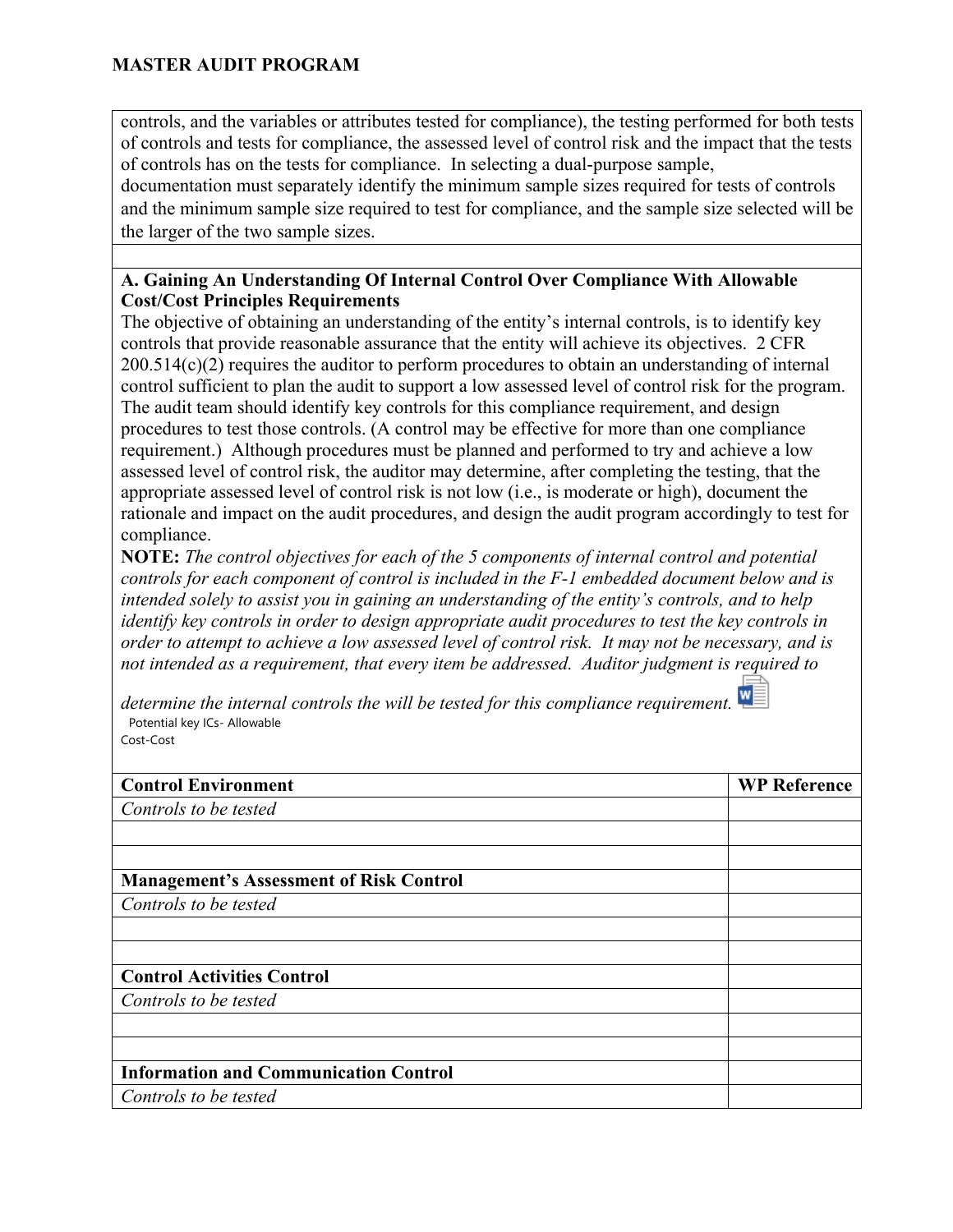| <b>Monitoring Control</b>                                                                         |                     |
|---------------------------------------------------------------------------------------------------|---------------------|
| Controls to be tested                                                                             |                     |
|                                                                                                   |                     |
|                                                                                                   |                     |
| B. Audit Steps - Testing Internal Control Over Compliance With Allowable Cost / Cost              |                     |
| <b>Principles Requirements</b>                                                                    |                     |
| <b>Control Objectives:</b>                                                                        |                     |
| 1) To provide reasonable assurance that transactions are:                                         |                     |
| Properly recorded and accounted for to permit the preparation of reliable financial<br>a)         |                     |
| statements and Federal reports, to maintain accountability over assets, and to demonstrate        |                     |
| compliance with                                                                                   |                     |
| Federal statutes, regulations, and terms and conditions of the Federal award,                     |                     |
| Executed in compliance with Federal statutes, regulations, and the terms and conditions of<br>b)  |                     |
| the Federal award and any other Federal statutes and regulations identified in the Compliance     |                     |
| Supplement (2 CFR 200, Appendix XI).                                                              |                     |
| 2) To provide reasonable assurance that funds, property, and other assets are safeguarded against |                     |
| loss from unauthorized use or disposition.                                                        |                     |
| The following audit procedures should be tailored to meet the needs of the                        | <b>WP Reference</b> |
| circumstances.                                                                                    |                     |
| 1. Document your understanding of the internal control over compliance with                       |                     |
| Compliance Requirement B - Allowable Cost / Cost Principles, and CAS, if                          |                     |
| applicable. This documentation should include your understanding of                               |                     |
| internal control for each of the five control components (i.e., control                           |                     |
| environment, risk assessment, information and communication, control                              |                     |
| procedures, and monitoring).                                                                      |                     |
| 2. Document the identified key controls, (and any mitigating controls, if                         |                     |
| necessary) that provide reasonable assurance of compliance with this                              |                     |
| compliance requirement.                                                                           |                     |
|                                                                                                   |                     |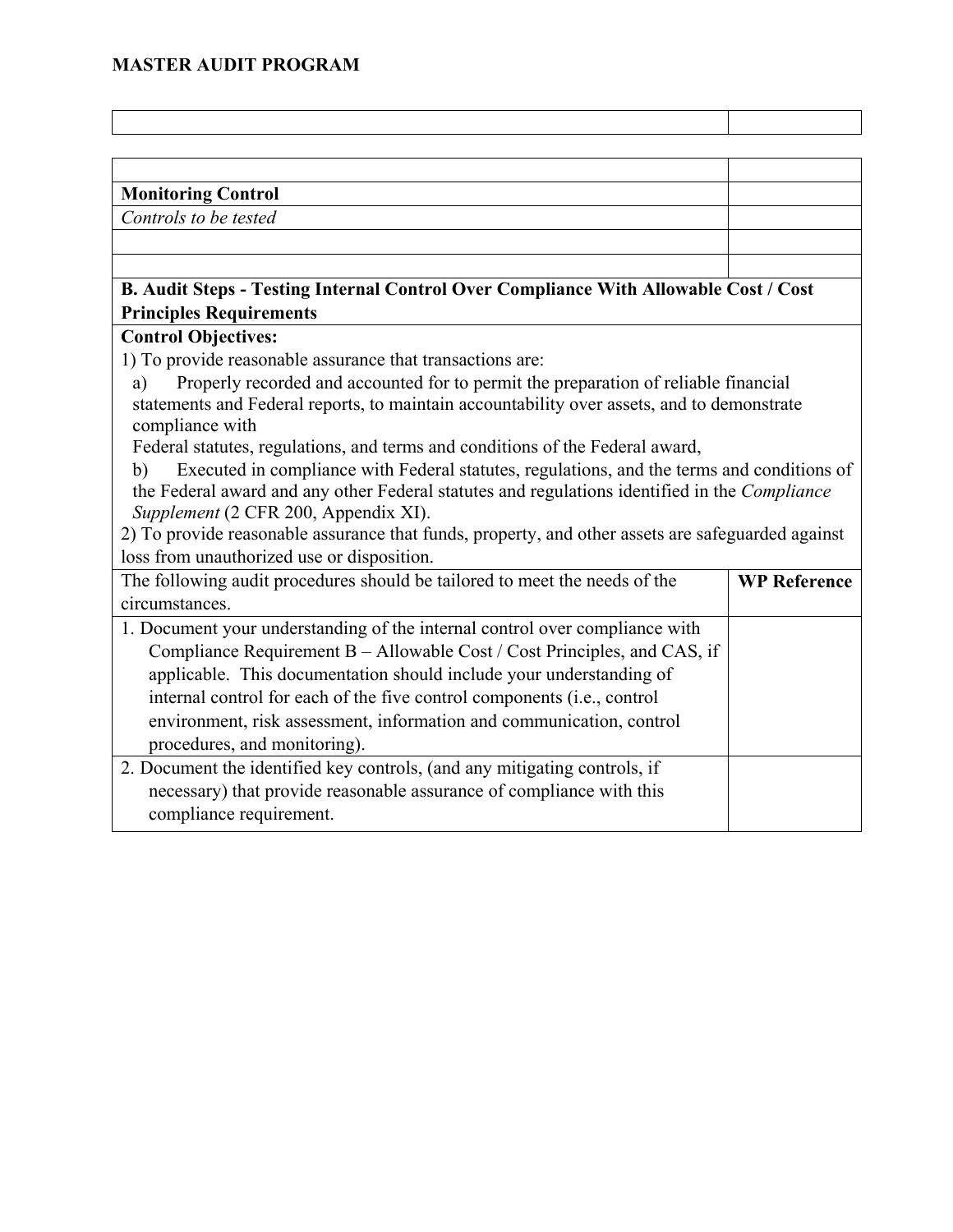| 3. Design procedures to test the identified controls for this compliance<br>requirement. Documentation should include the following:                                                       |  |
|--------------------------------------------------------------------------------------------------------------------------------------------------------------------------------------------|--|
| a. Description of any nonsampling testing performed (inquiry, observation,<br>analytical procedures, testing of individually important items, 100%<br>testing, etc.) and the items tested. |  |
| b. If sampling is used, at a minimum, document the following:                                                                                                                              |  |
| Sample population definition (describe awards/amounts omitted and<br>why and how they will be covered by other audit procedures (e.g.,<br>will coordinate with IPA to test).               |  |
| Attributes to be tested for, the expected deviation rate, and the<br>$\bullet$                                                                                                             |  |
| tolerable deviation rate. If using dual-purpose testing, document                                                                                                                          |  |
| separately, the attributes being tested for control, and the                                                                                                                               |  |
| variables/attributes being tested for compliance.                                                                                                                                          |  |
| Sampling unit and how the sampling unit meets the objective for<br>٠                                                                                                                       |  |
| testing the attribute. If using dual-purpose testing, document how the                                                                                                                     |  |

| sampling unit meets the objective for each type of testing (i.e.,<br>control and compliance) separately.<br>Sample size. If using dual-purpose samples, document the minimum<br>sample size required for each type of testing (i.e., control and<br>compliance) separately, and document how the sample meets the<br>objective for both types of testing.<br>Sampling method used to select the sample, including whether the<br>sample is statistical or nonstatistical, and how results will be applied<br>to the universe/population.<br>c. Obtain supervisory auditor review and approval of all<br>sampling/judgmental selection plans. |  |
|----------------------------------------------------------------------------------------------------------------------------------------------------------------------------------------------------------------------------------------------------------------------------------------------------------------------------------------------------------------------------------------------------------------------------------------------------------------------------------------------------------------------------------------------------------------------------------------------------------------------------------------------|--|
| 4. Perform tests of controls, as planned, for the relevant controls identified and<br>document your conclusion on control effectiveness, your assessment of<br>whether the testing results achieved the audit objectives, and your assessed<br>level of control risk.<br>5. Summarize the results of testing controls and the impact of those results on                                                                                                                                                                                                                                                                                     |  |
| the planned testing for compliance on WP F.                                                                                                                                                                                                                                                                                                                                                                                                                                                                                                                                                                                                  |  |
|                                                                                                                                                                                                                                                                                                                                                                                                                                                                                                                                                                                                                                              |  |

### **C. Audit Steps - Testing For Compliance With Allowable Cost / Cost Principles Requirements**

The following audit procedures should be tailored to the needs of the circumstances. The extent of compliance testing should be related to the overall determination of the effectiveness of controls relevant to this compliance requirement, as documented on WP F. The following steps are suggested and should be modified based on the circumstances and needs of the audit.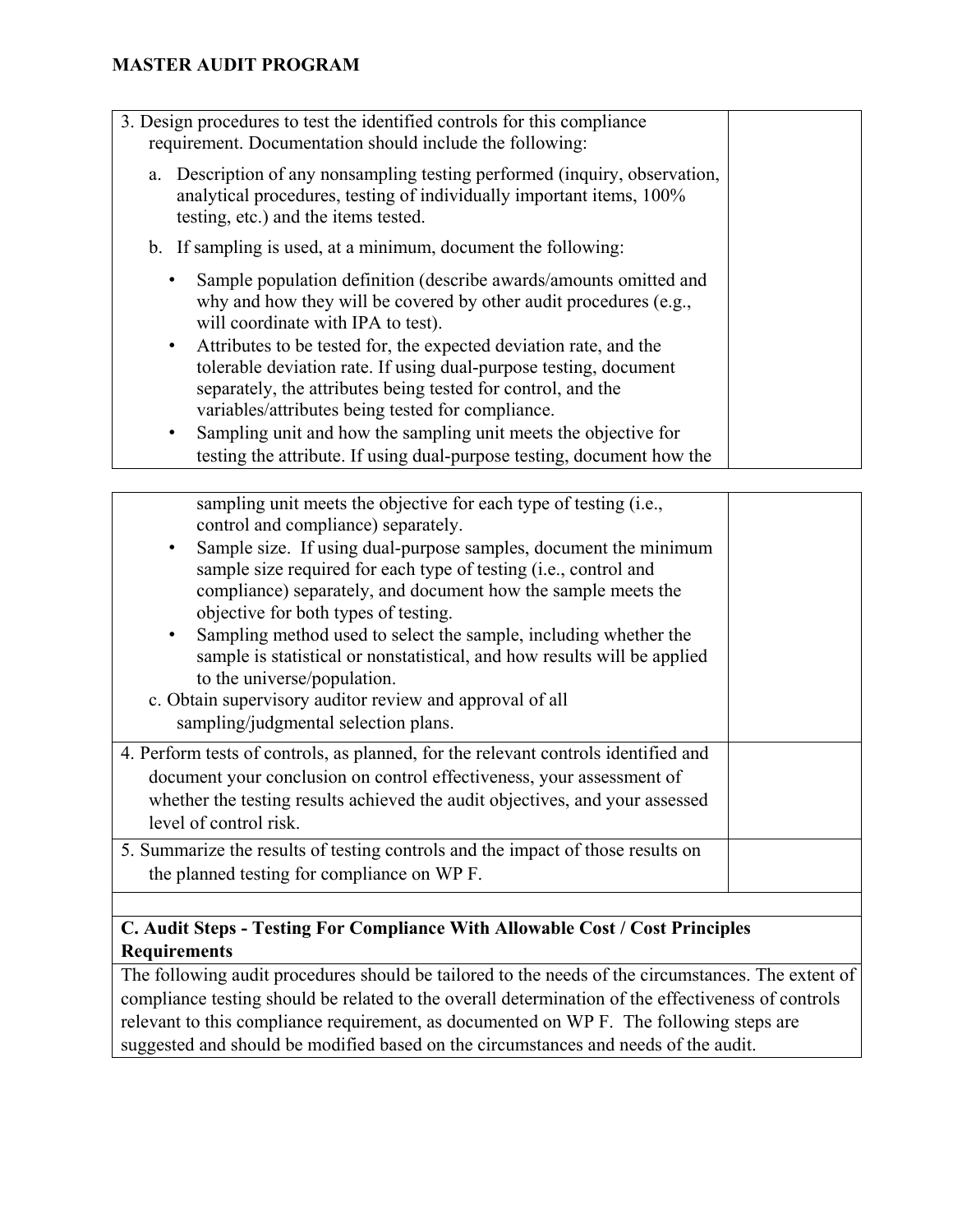**Audit Objectives:** To determine the organization:

1) Claimed only allowable costs, whether direct or indirect, on Federal awards, and complied with the provisions of 2 CFR 200, and CAS (if applicable), and terms and conditions of the Federal award.

2) Appropriately included unallowable costs in the allocation base for computing indirect cost rates.

| Appropriately applied Federally negotiated indirect rates.<br>3)                                                                                                                                                                                                        |                     |  |
|-------------------------------------------------------------------------------------------------------------------------------------------------------------------------------------------------------------------------------------------------------------------------|---------------------|--|
| <b>C.1 - GENERAL</b>                                                                                                                                                                                                                                                    | <b>WP Reference</b> |  |
| 6. If required to submit a Disclosure Statement (DS 1 or DS 2):                                                                                                                                                                                                         |                     |  |
| Incorporate audit procedures into tests of transactions to determine<br>a.<br>whether the entity's actual practices are consistent with its disclosed<br>practices for the period under audit.                                                                          |                     |  |
| b. Incorporate audit procedures into tests of transactions for direct and<br>indirect costs to determine if practices used in estimating any costs<br>included in this proposal are consistent with the practices used in<br>accumulating and reporting cost. (CAS 401) |                     |  |
| c. Determine if the D/S and its amendments agree with the entity's current<br>policies and procedures.                                                                                                                                                                  |                     |  |

| 7. Determine if the methodology used to identify and segregate unallowable         |  |
|------------------------------------------------------------------------------------|--|
| costs is reasonable. Identify types of unallowable costs which may be at a         |  |
| higher risk of incurrence and perform applicable procedures to address the         |  |
| risk.                                                                              |  |
| 8. Determine if the entity identified and excluded unallowable direct and indirect |  |
| costs (i.e., per the cost principles, mutually agreed-to-be unallowable, costs     |  |
| designated as unallowable by a CO's written decision), along with any              |  |
| directly associated costs.                                                         |  |
| 9. Evaluate voluntary deletions for significant directly associated costs that     |  |
| should also be excluded.                                                           |  |
| 10. Determine if costs were estimated, accumulated, and reported consistently.     |  |
| (CAS 401 (CAS 501 if a university))                                                |  |
|                                                                                    |  |
| 11. Determine if costs are consistently charged as either direct or indirect when  |  |
| incurred for the same purpose in like circumstances.                               |  |
| 12. MAAR 14 Trace claimed pools and bases to accounting records:                   |  |
| Determine if the claimed allocation bases reconcile to the G.L. Verify<br>a.       |  |
| the auditee's reconciliation of claimed base and pool amounts to the cost          |  |
| accounting records and to the totals of the detail accounts already                |  |
| reconciled.                                                                        |  |
| b. Determine if the claimed base and pool amounts reconcile to the entity's        |  |
| cost accounting records.                                                           |  |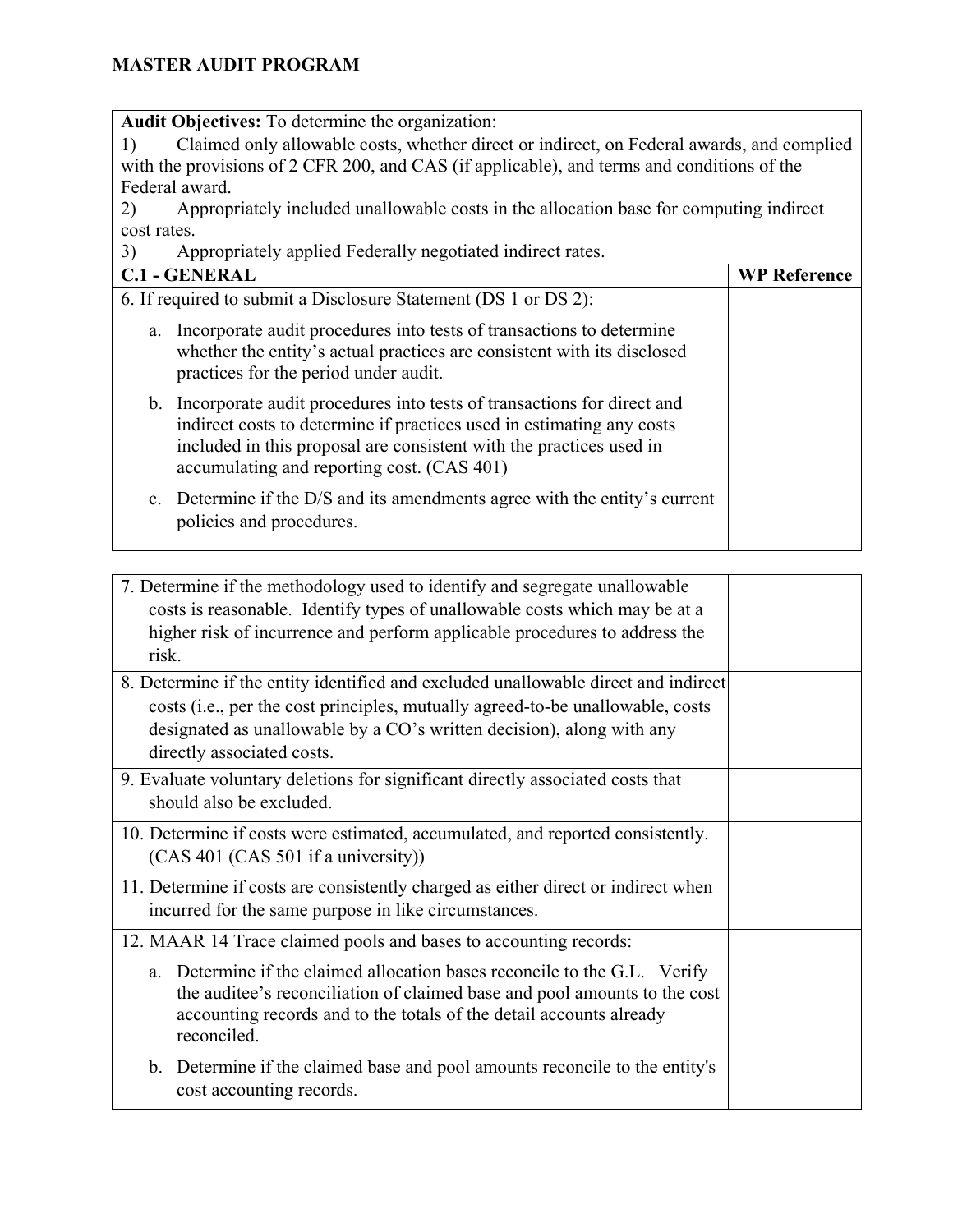| 13. MAAR 2 Reconciliation of Booked to Billed. Verify the auditee's                     |  |
|-----------------------------------------------------------------------------------------|--|
| reconciliation of booked to billed costs and evaluate any significant                   |  |
| overbilled amounts at both the total and individual award levels. Discuss               |  |
| with the audit supervisor any overbilled amounts that are considered material           |  |
| and determine if a billing system audit is needed.                                      |  |
| 14. MAAR 10: Evaluate any significant adjusting journal entries identified              |  |
| during the completion of MAAR 5, and document their impact on this audit.               |  |
| Adjust the audit procedures as necessary for each compliance requirement                |  |
| audit steps in the respective -01 WP where testing will occur due to increased          |  |
| risk. Document the testing in each related compliance requirement's work                |  |
| paper section.                                                                          |  |
| 15. MAAR 9: Verify the accuracy of the entity's payroll and employee tax                |  |
| records. Compare the entity's IRS Form 941s (Employer's Quarterly Federal               |  |
| Tax Return) for the year under audit to determine any significant variances             |  |
| between the claimed amounts and the employee taxes withheld (liability) and             |  |
| employer matching payroll taxes (expenses).                                             |  |
| 16. If the auditee receives a material amount of funding from pass-through              |  |
| entities, test to ensure that the auditee submits adjustment vouchers to the            |  |
| prime on a timely basis following the settlement of rates, if applicable.               |  |
|                                                                                         |  |
| 17. Based on the results of the profit margin test performed in the risk                |  |
| assessment, follow up with the contractor regarding the identified areas of             |  |
| concern. If variances in labor rates are the cause for the significant profit           |  |
| margin, assess the risk that the contractor is substituting less qualified              |  |
| employees and adjust testing accordingly.                                               |  |
| <b>C.2 - INDIRECT COST and RATES</b>                                                    |  |
| 18. If the entity uses the "De Minimis Indirect Cost Rate" verify that the entity       |  |
| has not previously claimed indirect costs using a negotiated rate, and verify           |  |
| that no indirect cost from a previous year is included as a direct cost in the          |  |
| modified total direct cost allocation base for the current year. ( <i>Note: Testing</i> |  |
| is required only for the 3 fiscal years immediately prior to the current audit          |  |
| period per the Compliance Supplement.)                                                  |  |
| 19. For fixed-rate with carry-forward provisions:                                       |  |
| Select claims to verify that the rate was used and applied to the<br>a.                 |  |
| appropriate base.                                                                       |  |
| Determine if the difference between the estimated indicate costs in the                 |  |

b. Determine if the difference between the estimated indirect costs in the fixed-rate pool and the actual indirect costs for the period under audit was correctly calculated and carried forward to the rate computation in the current year.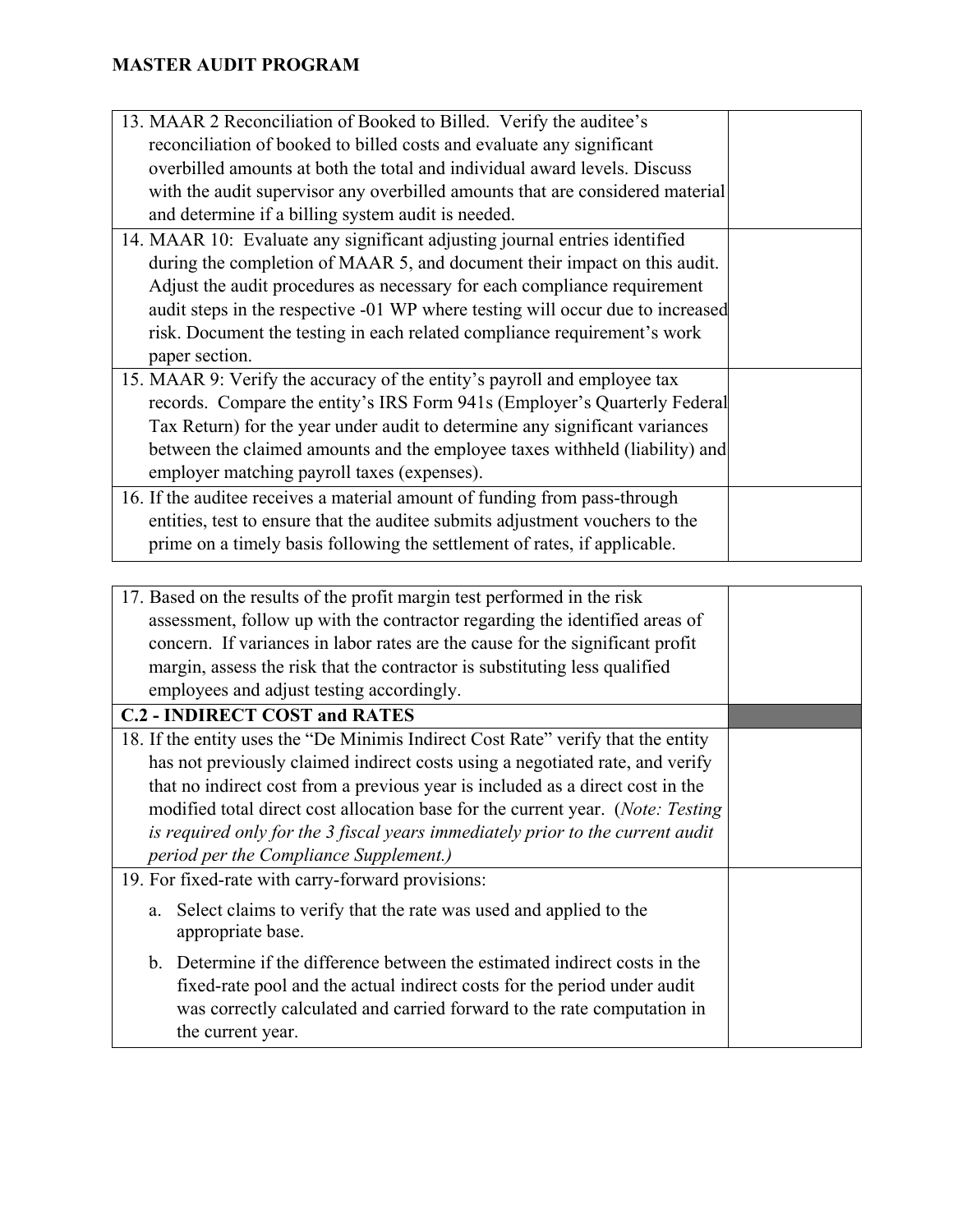| 20. For provisional rates, determine if a final rate has been negotiated and                                                                                                                                                                                          |  |
|-----------------------------------------------------------------------------------------------------------------------------------------------------------------------------------------------------------------------------------------------------------------------|--|
| appropriate billing adjustments have been made based on the final                                                                                                                                                                                                     |  |
| negotiated rate.                                                                                                                                                                                                                                                      |  |
| 21. Award-specific rates. If the entity has awards with award-specific rates,<br>perform the following:                                                                                                                                                               |  |
| Obtain and review the award terms used to establish any award-specific<br>a.<br>rate. Determine if the award-specific rate is in accordance with special<br>circumstances required by law, regulation, or other circumstance<br>specified in 2 CFR 200.414 $(c)(1)$ . |  |
| b. Select claims for reimbursement to verify that the rate was used and<br>applied to the appropriate base and that the amount claimed was<br>calculated accurately.                                                                                                  |  |
| Verify that the cost included in the base is consistent with the terms of<br>$\mathbf{c}$ .<br>the agreement.                                                                                                                                                         |  |
| 22. For indirect costs charged using a Federally-negotiated rate, determine if the<br>indirect rate used is consistent with the indirect cost rate agreement and the<br>proposal that was used to negotiate the rate and perform the following:                       |  |
| a. Obtain the current indirect cost rate agreement and select claims for<br>reimbursement to verify that the rates used were in accordance with the<br>rate agreement.                                                                                                |  |
| b. Test claims for reimbursement and verify that the rates used are in<br>accordance with the rate agreement, that the rates were applied to the                                                                                                                      |  |
|                                                                                                                                                                                                                                                                       |  |

appropriate bases, and that the amounts claimed are calculated accurately. c. Verify that the composition of cost in the allocation bases are consistent with the composition of costs in the proposal for the rate negotiation (e.g., if the allocation base is total direct costs, verify that current year direct costs do not include costs items that were treated as indirect costs in the base year). 23. MAAR 15. Compare base and pool totals to prior year and budgetary amounts. Determine if the indirect rate structure used to accumulate actual costs is consistent with the indirect rate structure used to prepare forward pricing indirect rates for the same year. Compare detail accounts within pools to prior years and budget to identify any changes in accounting practices or unexplained disproportionate changes in relative dollar value for follow up. 24. MAAR 8. Perform a comparative analysis of sensitive labor accounts to identify accounts requiring further testing and identify which compliance requirements will be tested in response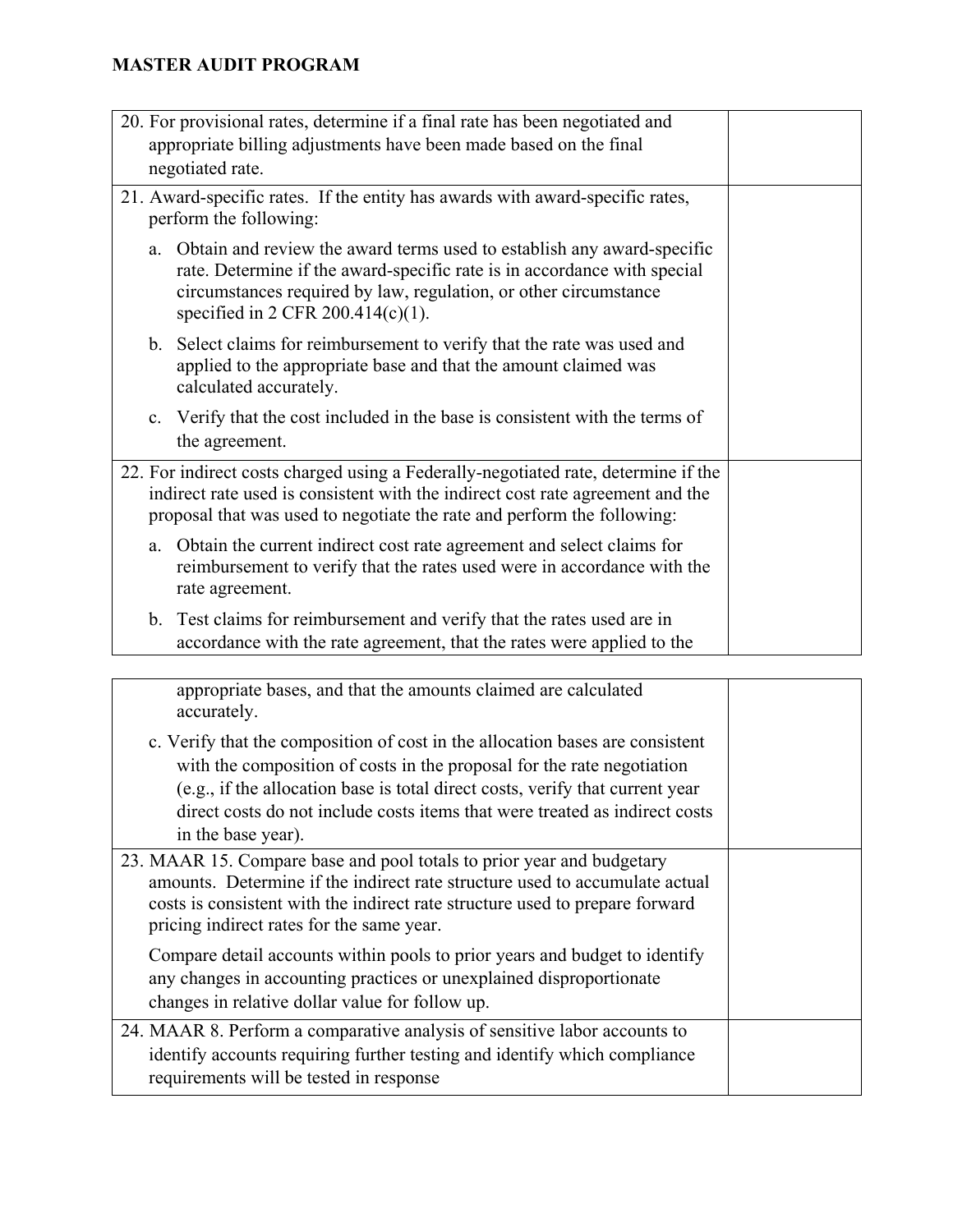| 25. MAAR 18 Indirect Allocation Bases                                                                                                                                                                                                                                                                                                                                        |  |
|------------------------------------------------------------------------------------------------------------------------------------------------------------------------------------------------------------------------------------------------------------------------------------------------------------------------------------------------------------------------------|--|
| a. Determine if unallowable costs are appropriately included in the<br>allocation base for the purpose of allocating indirect costs in accordance<br>with $2$ CFR 200.413(e). (Unallowable costs that must be included in the<br>F&A allocation base are costs for activities that include salaries of<br>personnel, occupy space, and benefit from the indirect F&A costs.) |  |
| b. Evaluate the indirect cost allocation bases for equity and consistency with<br>2 CFR 200 and CAS 402 (CAS 502 if a University), including the<br>applicability of the allocation bases.                                                                                                                                                                                   |  |
| 26. MAAR 16 Indirect Account Analysis. Select indirect cost transactions,<br>regardless of the type of rate used, of critical or sensitive accounts and<br>accounts selected through the MAAR 15 evaluation. Perform procedures to<br>test transactions to source documentation (e.g., timesheets, purchase orders,<br>invoices, proof of payment, etc.) and determine if:   |  |
| a. Costs are allowable in accordance with the cost principles.                                                                                                                                                                                                                                                                                                               |  |
| b. Costs are recorded in the correct cost accounting period in accordance<br>with CAS 406 (CAS 506 if a University).                                                                                                                                                                                                                                                         |  |
| c. If considered material, test salaries of administrative and clerical<br>personnel to determine if the associated costs are charged as indirect<br>unless they meet the exceptions at $2$ CFR $200.413(c)$ .                                                                                                                                                               |  |
| d. Costs are not used to meet cost sharing or matching requirements of other<br>federally supported activities.                                                                                                                                                                                                                                                              |  |
| e. Costs are calculated in conformity with GAAP or CAS, as required.                                                                                                                                                                                                                                                                                                         |  |

| f. Costs are charged uniformly to Federal and non-Federal activities.                                                                                                                                                                                                                                                                                                                                |  |
|------------------------------------------------------------------------------------------------------------------------------------------------------------------------------------------------------------------------------------------------------------------------------------------------------------------------------------------------------------------------------------------------------|--|
| g. Composition of the pool allows allocation over a base that results in<br>equitable allocation to the cost objectives in accordance with the<br>benefits received (MAAR 18).                                                                                                                                                                                                                       |  |
| h. Determine if incentive compensation, other than executive compensation,<br>is paid in accordance with the entity's policy and level of the individual.                                                                                                                                                                                                                                            |  |
| 27. University Specific – Indirect Cost Rates                                                                                                                                                                                                                                                                                                                                                        |  |
| NOTE: If the University claims indirect cost using a cost rate that was not<br>approved by the ACO, and they do not use the De Minimis Rate, and have not<br>prepared and submitted a certified ICRP (and therefore, the indirect costs<br>charged to Federal awards are not based on a certified ICRP), this may require<br>reporting an audit finding in accordance with $2$ CFR $200.516(a)(5)$ . |  |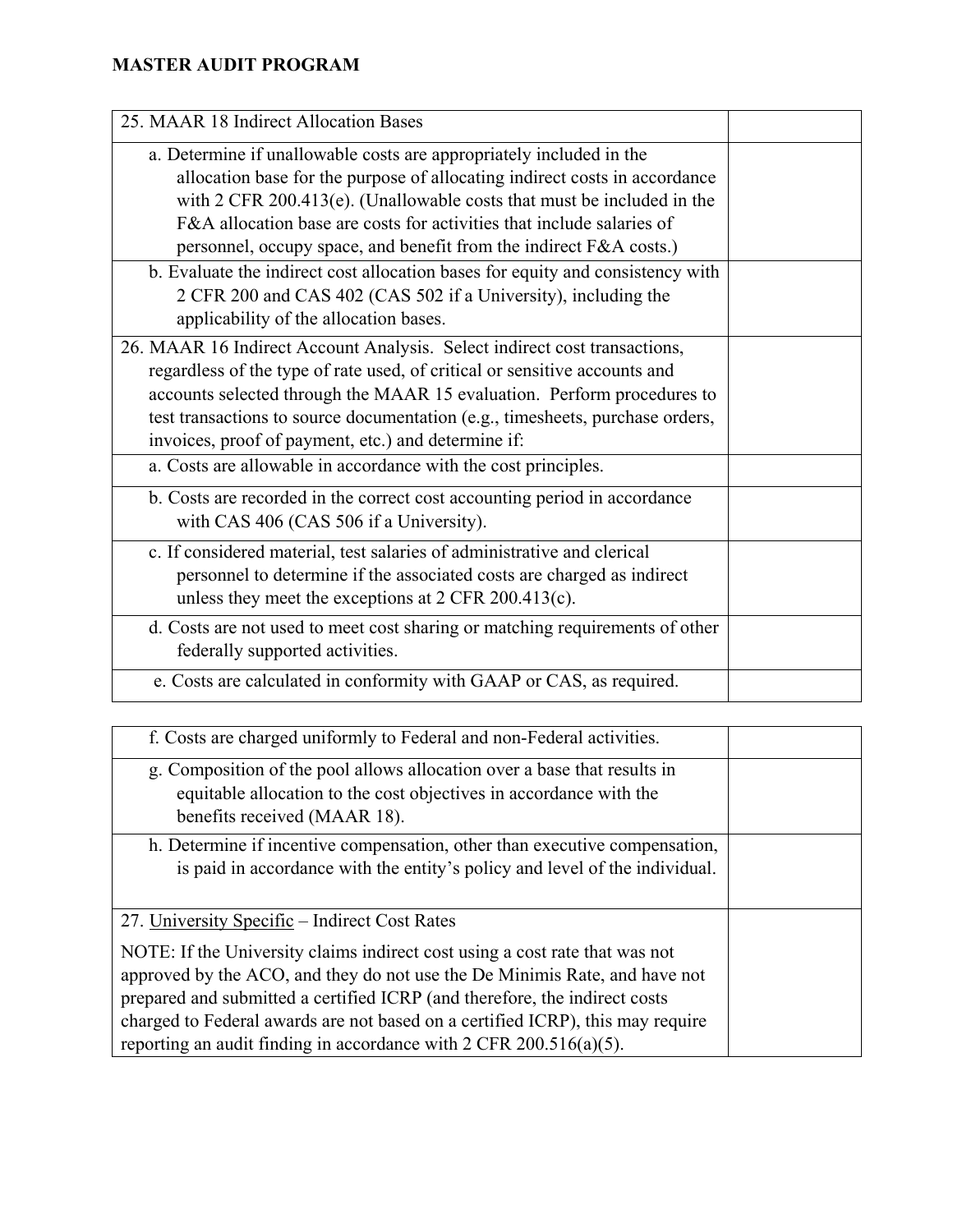| a. If a certified ICRP has been submitted to ACO, but there are no<br>negotiated rates and the certified ICRP is based on costs incurred in the<br>year being audited perform the following:                                                                                                                       |  |
|--------------------------------------------------------------------------------------------------------------------------------------------------------------------------------------------------------------------------------------------------------------------------------------------------------------------|--|
| (1) Determine if the ICRP complies with the provisions of 2 CFR part<br>200, including consideration of compliance with the requirements<br>for format and content of the ICRP from the appropriate Uniform<br>Guidance ICRP Appendix (Appendix III for Universities, Appendix<br>IV for nonprofit organizations). |  |
| (2) Determine if the rate is applied consistently to direct cost bases and<br>is consistent with the entity's policies and procedures that apply<br>uniformly to both Federally funded and other activities.                                                                                                       |  |
| b. If the entity has a certified ICRP but has NOT submitted it to the<br>cognizant agency for indirect rates:                                                                                                                                                                                                      |  |
| (1) Complete section Q of this audit program and incorporate the results<br>into the overall compliance determination for this compliance<br>requirement on WP F,                                                                                                                                                  |  |
| (2) Determine if the rate is applied consistently to direct cost bases and<br>is consistent with the entity's policies and procedures that apply<br>uniformly to both Federally funded and other activities.                                                                                                       |  |
| 28. If applicable, determine if the entity calculated and applied its cost of<br>money rate appropriately.                                                                                                                                                                                                         |  |
| 29. Executive Compensation:                                                                                                                                                                                                                                                                                        |  |
| Determine whether executive compensation in excess of the statutory<br>compensation ceilings at 41 USC $4304(a)(16)$ has been appropriately<br>excluded from the costs claimed or billed to the government.                                                                                                        |  |
|                                                                                                                                                                                                                                                                                                                    |  |
| 30. If compensation for high risk indirect charge employees is considered<br>material, evaluate the reasonableness of compensation for these employees                                                                                                                                                             |  |

| 30. If compensation for high risk indirect charge employees is considered<br>material, evaluate the reasonableness of compensation for these employees<br>in accordance with 2 CFR 200.430, and terms and conditions of the award. |  |
|------------------------------------------------------------------------------------------------------------------------------------------------------------------------------------------------------------------------------------|--|
| 31. R&D cluster specific: If the entity has completed transition to the<br>documentation standards of $2$ CFR $200.430(i)$ , test compensation as follows<br>to determine if costs for compensation for personal services:         |  |
| a. Are reasonable for the services rendered and conforms to the established<br>written policy of the non-Federal entity consistently applied to both<br>Federal and non-Federal activities,                                        |  |
| b. Follows an appointment made in accordance with a non-Federal entity's<br>rules or written policies and meets the requirements of Federal statute,<br>where applicable,                                                          |  |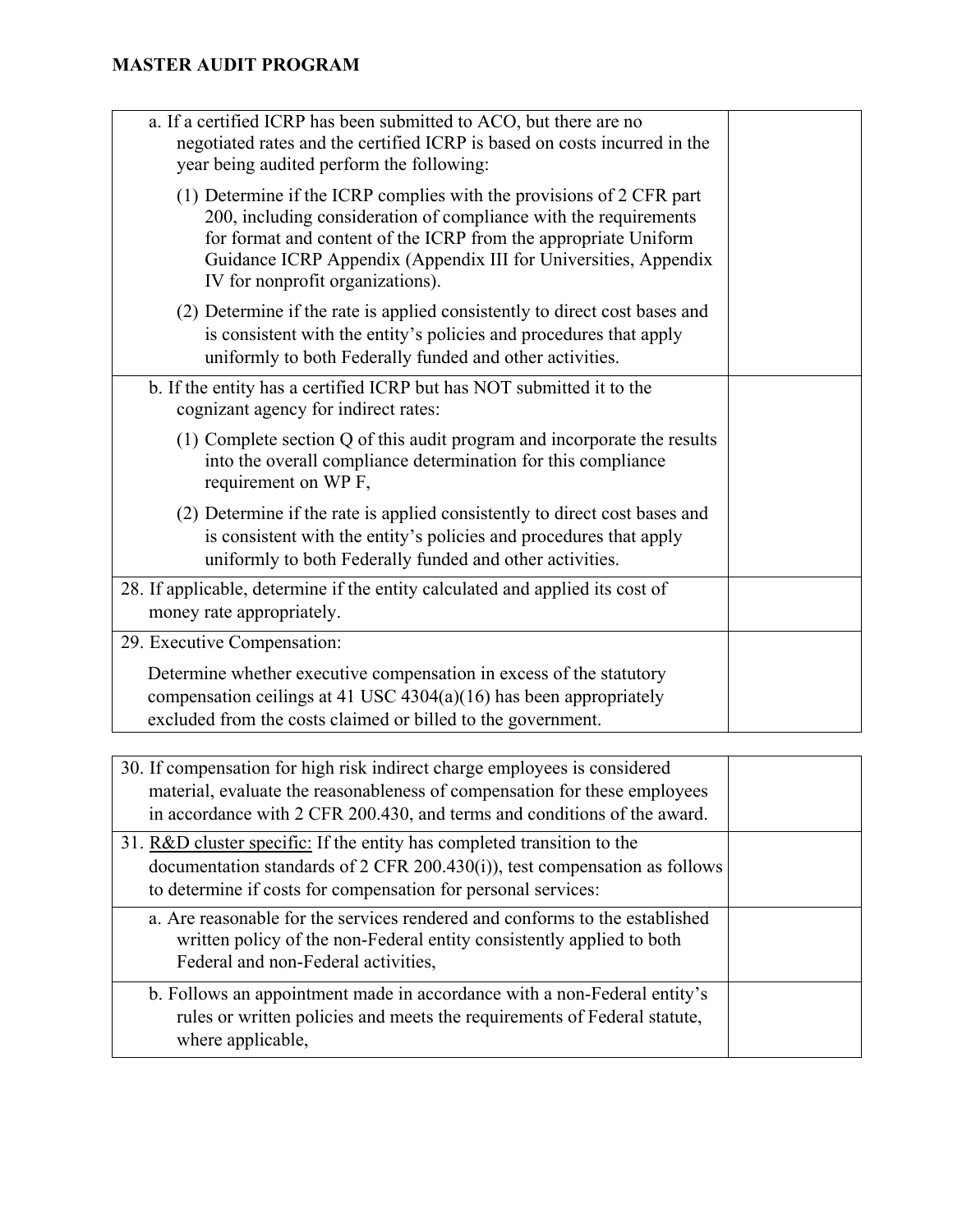| c. Is determined and supported as provided in 2 CFR 200.430(i) including<br>that charges to Federal awards for salaries and wages must be based on<br>records that accurately reflect the work performed. These records must<br>provide the following:                                                                                                                                                                                                                                                                                                                                                                                                                                                                                       |  |
|----------------------------------------------------------------------------------------------------------------------------------------------------------------------------------------------------------------------------------------------------------------------------------------------------------------------------------------------------------------------------------------------------------------------------------------------------------------------------------------------------------------------------------------------------------------------------------------------------------------------------------------------------------------------------------------------------------------------------------------------|--|
| (1) Be supported by a system of internal control that provides reasonable<br>assurance that the charges are accurate, allowable, and properly<br>allocated,                                                                                                                                                                                                                                                                                                                                                                                                                                                                                                                                                                                  |  |
| (2) Be incorporated into the official records,                                                                                                                                                                                                                                                                                                                                                                                                                                                                                                                                                                                                                                                                                               |  |
| (3) Reasonably reflect the total activity for which the employee is<br>compensated not exceeding 100 percent of compensated activities,                                                                                                                                                                                                                                                                                                                                                                                                                                                                                                                                                                                                      |  |
| d. Supports the distribution of the employee's salary or wages among<br>specific activities or cost objectives if the employee works on more than<br>one Federal award; a Federal award and non-Federal award; an indirect<br>cost activity and a direct cost activity; two or more indirect activities<br>which are allocated using different allocation bases; or an unallowable<br>activity and a direct or indirect cost activity.                                                                                                                                                                                                                                                                                                       |  |
| e. Complies with the established accounting policies and practices of the<br>non-Federal entity.                                                                                                                                                                                                                                                                                                                                                                                                                                                                                                                                                                                                                                             |  |
| 32. R&D cluster specific: If the entity has not completed the transition to the<br>documentation standards for compensation in 2 CFR 200, Select a sample<br>of transactions and perform procedures to determine if the confirmation of<br>salaries was performed by a person with first-hand knowledge of the effort;<br>the principal investigator or responsible officials using suitable means to<br>verify that the work was performed; or a responsible official of the<br>governmental unit.<br>33. R&D cluster specific: If awards contain any negotiated wage or salary rates,<br>or contain any restrictions on salaries and wages test a sample of related<br>transactions and determine if the entity applied the correct rates. |  |
|                                                                                                                                                                                                                                                                                                                                                                                                                                                                                                                                                                                                                                                                                                                                              |  |
| 34. R&D cluster specific: Select a sample of transfers of cost between cost                                                                                                                                                                                                                                                                                                                                                                                                                                                                                                                                                                                                                                                                  |  |

| 34. R&D cluster specific: Select a sample of transfers of cost between cost    |  |
|--------------------------------------------------------------------------------|--|
| centers or between research projects and determine if the costs are allowable  |  |
| to the award receiving the cost transfer using the applicable Federal          |  |
| regulations and award requirements for the receiving project. (Note: If the    |  |
| number of cost transfers between unrelated projects is significant, this could |  |
| indicate poor internal control which might result in a finding of              |  |
| noncompliance.) (MAAR 10)                                                      |  |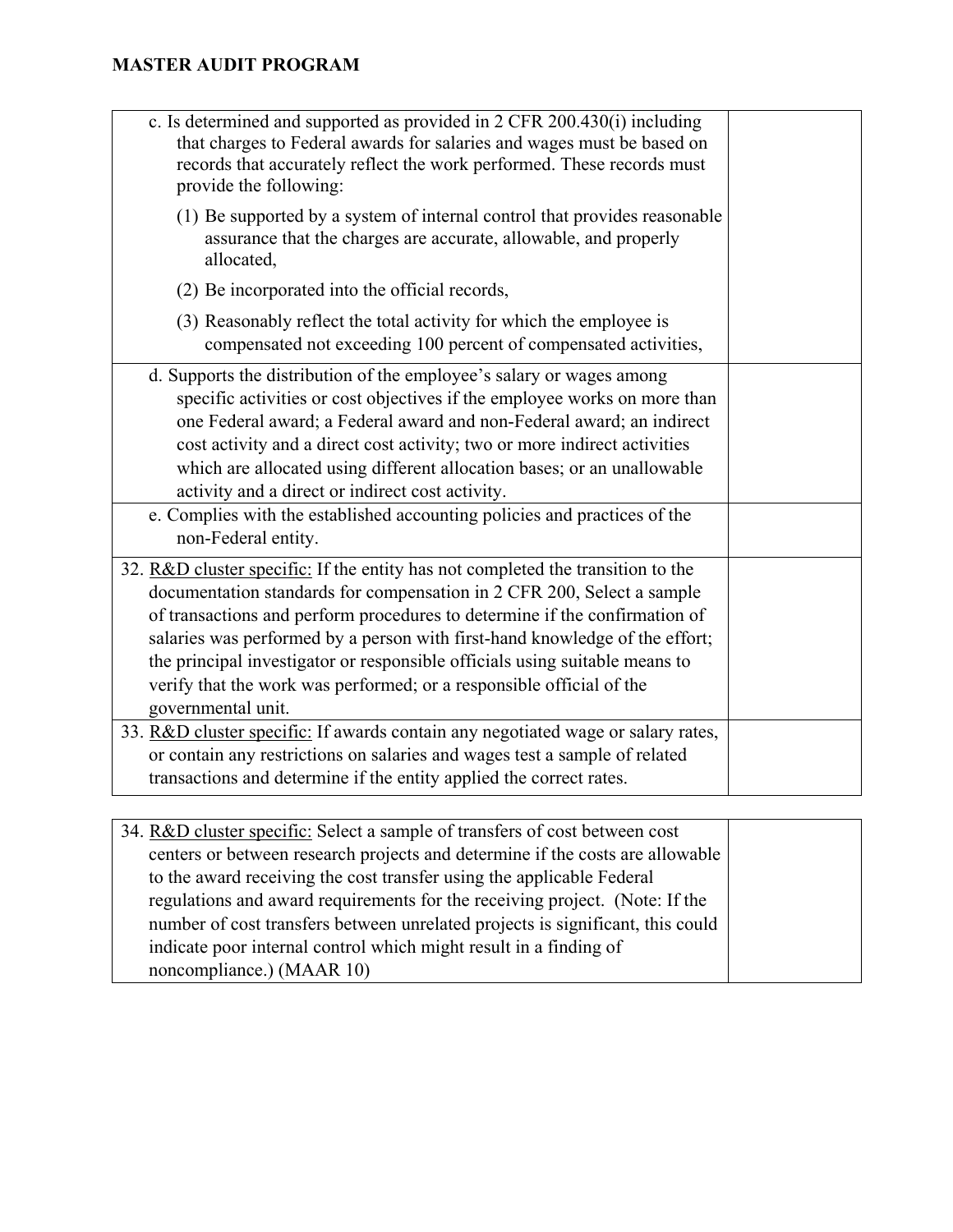| 35. University specific: Select a sample of faculty member compensation<br>charges for work performed on Federal awards during the academic year<br>and determine if the costs are allowable at the Institutional Base Salary<br>(IBS) rate. Charges for each faculty member's compensation, should not<br>exceed the proportionate share of their IBS for the period the faculty<br>member worked on the award. $(2 \text{ CFR } 200.430(h)(2))$<br>36. If considered material, test salaries of administrative and clerical personnel<br>to determine if the associated costs are charged as indirect costs unless they<br>meet the exceptions at 2 CFR 200.413(c). |  |
|-----------------------------------------------------------------------------------------------------------------------------------------------------------------------------------------------------------------------------------------------------------------------------------------------------------------------------------------------------------------------------------------------------------------------------------------------------------------------------------------------------------------------------------------------------------------------------------------------------------------------------------------------------------------------|--|
| 37. If the entity is self-insured, determine if independent actuarial studies,<br>appropriate for such activities, are performed at least biennially and that<br>current period costs were allocated based on an appropriate study that is not<br>over 2 years old.                                                                                                                                                                                                                                                                                                                                                                                                   |  |
| 38. University specific: If the submission includes costs incurred or paid by a<br>state or local government on behalf of the University for fringe benefit<br>programs (such as pension costs, FICA, etc.) that directly benefit the<br>University, verify that the conditions at 2 CFR 200.418 are met to permit<br>the costs to be allowable for the University.                                                                                                                                                                                                                                                                                                   |  |
| 39. Nonprofit specific – Indirect Cost Considerations                                                                                                                                                                                                                                                                                                                                                                                                                                                                                                                                                                                                                 |  |
| a. Determine if costs for the following activities, if significant, have been<br>charged as direct cost. and included in the allocation base whether<br>allowable or unallowable, in accordance with the requirements at 2 CFR<br>$200.413(f)$ :                                                                                                                                                                                                                                                                                                                                                                                                                      |  |
| Maintenance of membership rolls, subscriptions, publications, or<br>related functions. $200.413(f)(1)$ and $200.454$<br>Providing services and information to members, legislative or<br>$\bullet$<br>administrative bodies, or the public. $200.413(f)(2)$ and $200.455$<br>Promotion, lobbying, and other forms of public relations.<br>$\bullet$<br>200.413(f)(3), 200.421 and 200.450<br>Conferences, except those held to conduct the general administration<br>of the entity. $200.413(f)(4)$ and $200.432$<br>Maintenance, protection, and investment of special funds not used in<br>$\bullet$<br>the operation of the entity. $200.413(f)(5)$                |  |

| Administration of group benefits on behalf of members or clients, including    |  |
|--------------------------------------------------------------------------------|--|
| life and hospital insurance, annuity or retirements plans, financial aid, etc. |  |
| $200.413(f)(6)$ and $200.431$ .                                                |  |
| 40. If significant, determine if compensation is reasonable for the actual     |  |
| services provided by members of the organization, including trustees,          |  |
| directors, associates, officers, or the immediate families thereof rendered. 2 |  |
| CFR $200.430(g)$                                                               |  |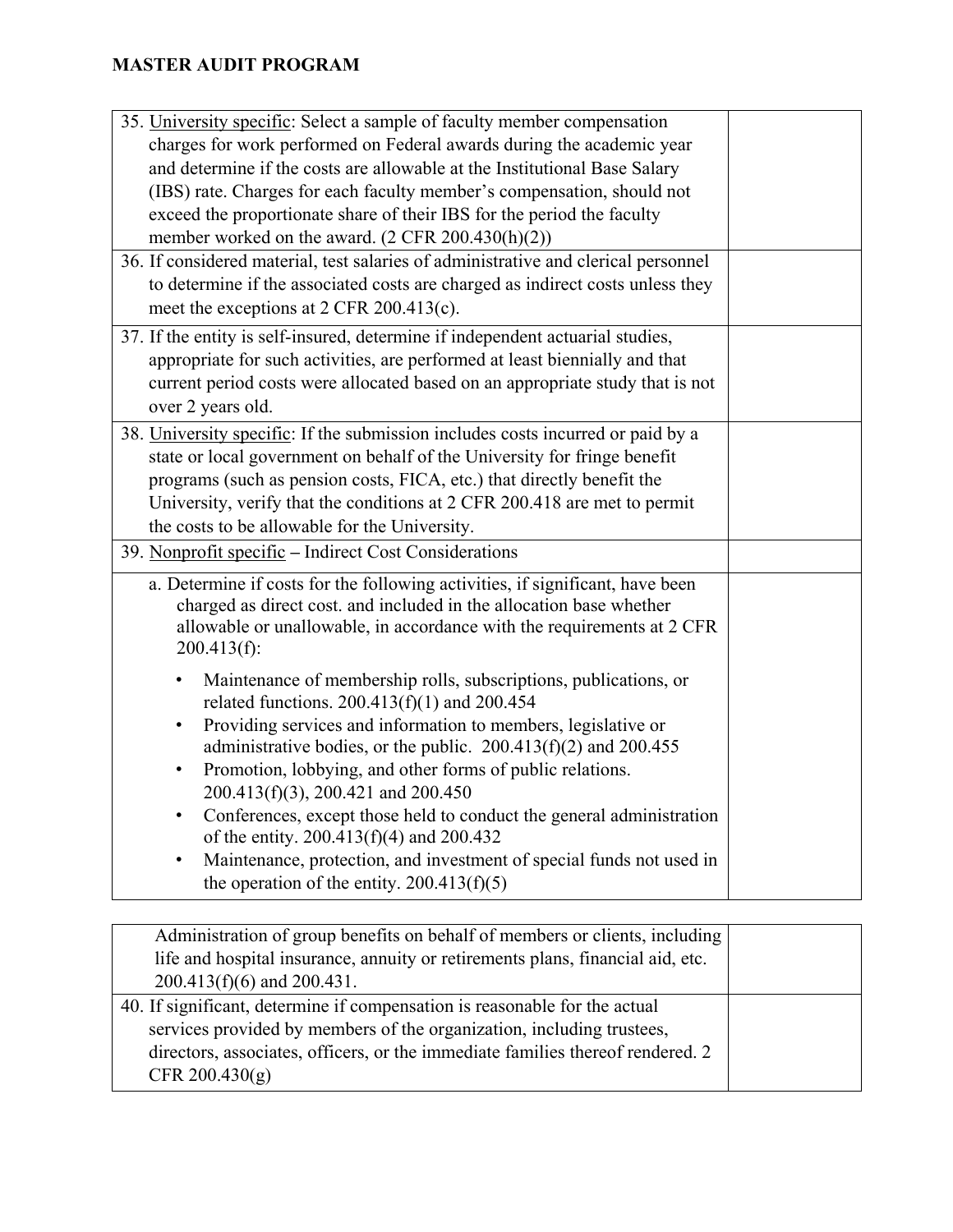| 41. Summarize the results of testing indirect cost on WP F                                                                                                                                                                                     |  |
|------------------------------------------------------------------------------------------------------------------------------------------------------------------------------------------------------------------------------------------------|--|
|                                                                                                                                                                                                                                                |  |
| <b>C.3 - DIRECT COST</b>                                                                                                                                                                                                                       |  |
| 42. Direct Materials.                                                                                                                                                                                                                          |  |
| Based on the results of the risk assessment, select transactions to determine<br>that the costs are/were:<br>a. Allowable in accordance with the cost principles.                                                                              |  |
| b. Recorded in the correct accounting period in accordance with CAS 406<br>(CAS 506 if a University). Recorded within the period of performance<br>and that all prior approvals, where required, were obtained.                                |  |
| c. Not used to meet cost-sharing or matching requirements of another<br>federal program, except where authorized by Federal statute.                                                                                                           |  |
| d. Adequately documented.                                                                                                                                                                                                                      |  |
| 43. Auditable Subcontracts / Subrecipients (MAAR 12)                                                                                                                                                                                           |  |
| Verify the auditee's schedule of auditable subcontracts and intracompany<br>orders and determine if subcontractors are submitting timely adjustment<br>vouchers following settlement of final rates or contract closing.                       |  |
| a. For material/significant subcontractors, select costs to determine if the<br>subcontract costs are consistent with subcontract terms and conditions<br>and are otherwise allowable, reasonable and allocable transactions,<br>determine if: |  |
| (1) Approvals were made at appropriate levels,                                                                                                                                                                                                 |  |
| (2) Materials/services were needed for the contract,                                                                                                                                                                                           |  |
| (3) Prices and units on the invoices match prices and units on the<br>purchase orders,                                                                                                                                                         |  |
| (4) Goods or services were actually received,                                                                                                                                                                                                  |  |
| (5) Costs were properly recorded and paid.                                                                                                                                                                                                     |  |
| b. Excessive Pass-Through Costs. If the award contains the FAR clause at<br>FAR 52.215-22 or FAR 52.215-23, perform procedures to ensure that<br>claimed costs do not include unallowable excessive pass-through costs.                        |  |

| c. Review the results of any assist audits, analyze significant differences |  |
|-----------------------------------------------------------------------------|--|
| between the allowable costs in the assist audit reports and amounts         |  |
| claimed. Incorporate the results of assist audit reports into the overall   |  |
| assessment of compliance with this compliance requirement.                  |  |
|                                                                             |  |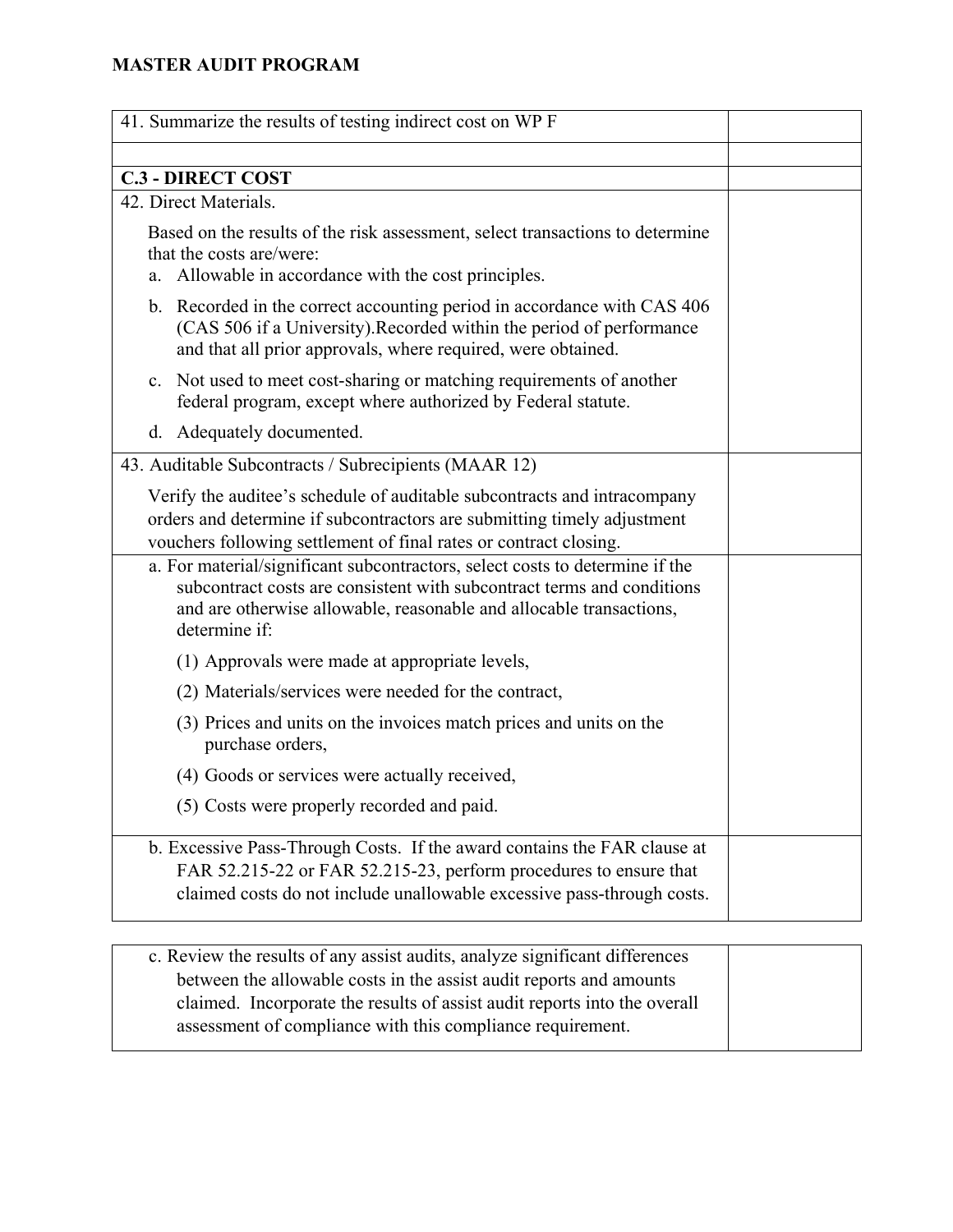| d. Determine if the contractor has appropriately accrued year-end costs and<br>recorded subcontract costs in the correct accounting period in<br>accordance with CAS 406 (CAS 506 if a University).                                 |  |
|-------------------------------------------------------------------------------------------------------------------------------------------------------------------------------------------------------------------------------------|--|
| e. Determine if the contractor adequately accrued any year-end subcontract<br>costs and recorded them in the correct accounting period (CAS<br>406/CAS 506).                                                                        |  |
| 44. Direct Labor Testing                                                                                                                                                                                                            |  |
| a. If compensation for direct charge, high risk employees is considered<br>material, evaluate the reasonableness of compensation for these<br>employees in accordance with 2 CFR 200.430, and terms and conditions<br>of the award. |  |
| b. Based on the risk assessment, select labor transactions and determine if:                                                                                                                                                        |  |
| (1) Labor costs are allowable, allocable and reasonable (comply with the<br>requirements of this compliance requirement, and terms and<br>conditions of the award),                                                                 |  |
| (2) Labor costs were recorded in the correct accounting period in<br>accordance with CAS 406 (CAS 506 if a University),                                                                                                             |  |
| (3) Labor costs were incurred during the contract period of performance,                                                                                                                                                            |  |
| (4) Compensation rate paid conforms to the established policy of the<br>entity and is consistently applied to both Federal and non-Federal<br>activities,                                                                           |  |
| (5) Labor costs are in compliance with established policies and<br>procedures,                                                                                                                                                      |  |
| The entity maintained appropriate documentation to support labor charges<br>in accordance with 2 CFR 200.430(i).                                                                                                                    |  |
| c. For contracts with identified key personnel, perform testing to determine<br>if the key personnel performed on the contract in accordance with the<br>contract provisions.                                                       |  |
| 45. Other Direct Costs (ODC) Testing                                                                                                                                                                                                |  |
| Based on the risk assessment, select ODC transactions and trace to source<br>documentation and determine if:<br>a. Costs comply with the requirements of this compliance requirement, and<br>the terms and conditions of the award. |  |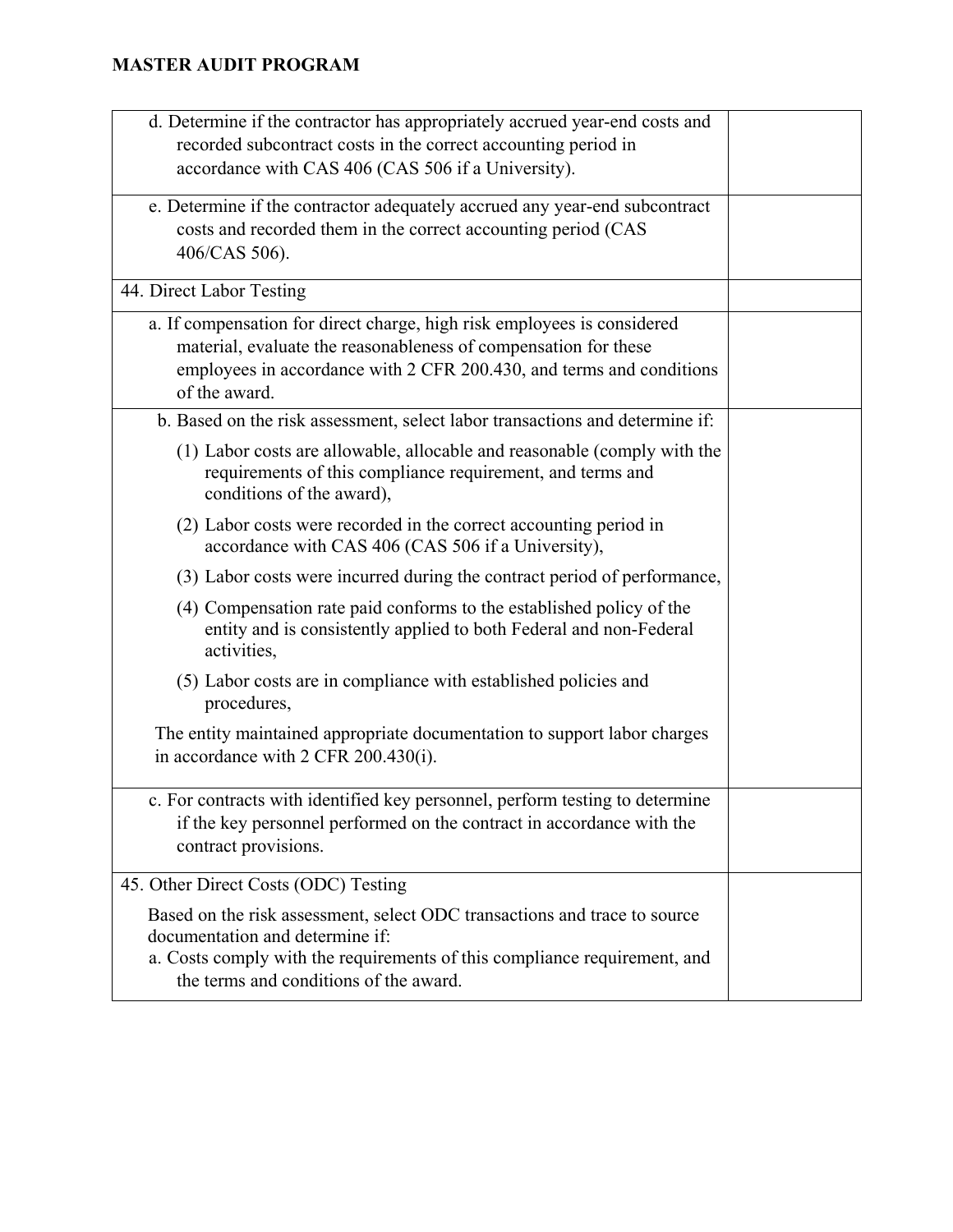| b. Costs are allowable, allocable, and reasonable in accordance with<br>applicable regulations.                                                                                                                                                                                                                       |  |
|-----------------------------------------------------------------------------------------------------------------------------------------------------------------------------------------------------------------------------------------------------------------------------------------------------------------------|--|
| Costs were recorded in the correct accounting period in accordance with<br>c.<br>CAS 406 (CAS 506 if a University).                                                                                                                                                                                                   |  |
| Costs were incurred within the period of performance and all required<br>d.<br>approvals were obtained.                                                                                                                                                                                                               |  |
| 46. Summarize the results of testing direct cost on WP F                                                                                                                                                                                                                                                              |  |
|                                                                                                                                                                                                                                                                                                                       |  |
| <b>D</b> - Special Requirements                                                                                                                                                                                                                                                                                       |  |
| Internal Service, Central Service, Pension, or Similar Activities or Funds                                                                                                                                                                                                                                            |  |
| NOTE: Any procedures included in this section that were performed elsewhere                                                                                                                                                                                                                                           |  |
| should be cross-referenced here. If a separate audit has not been completed, a                                                                                                                                                                                                                                        |  |
| supplemental audit program, as noted below, is required to perform the required                                                                                                                                                                                                                                       |  |
| effort.                                                                                                                                                                                                                                                                                                               |  |
| 47. If activities accounted for under separate funds are considered significant,<br>perform procedures to determine the following:                                                                                                                                                                                    |  |
| a. Any changes made from the separate funds comply with 2 CFR 200,<br>Subpart $E - Cost$ Principles                                                                                                                                                                                                                   |  |
| b. Retained earnings/fund balances (including reserves) were computed in<br>accordance with 2 CFR 200.                                                                                                                                                                                                                |  |
| c. Working capital reserves were not excessive in amount (generally not<br>greater than 60 days for cash expenses for normal operations incurred for<br>the period exclusive of depreciation, capital costs, and debt principal<br>costs).                                                                            |  |
| d. Refunds were made to the Federal Government for its share of any<br>amounts transferred or borrowed from internal service, central service,<br>pension, insurances, or other similar activities or funds for purposes<br>other than to meet the operating liabilities, including interest on debt, of<br>the fund. |  |
| e. Users of services are billed in a consistent manner and that billing rates<br>exclude unallowable costs.                                                                                                                                                                                                           |  |
| 48. For activities not accounted for in separate funds, test that billing rates are<br>developed based on actual cost and were adjusted to eliminate profit.                                                                                                                                                          |  |
| 49. Post-Retirement Benefits                                                                                                                                                                                                                                                                                          |  |
| NOTE: Pension and insurance costs are audited by the FAO cognizant of the<br>entity location where the plans are administered and the costs are incurred.<br>Consider requesting the assistance of the DCMA pension specialist through the<br>ACO (CAM, Appendix B, section B-105).                                   |  |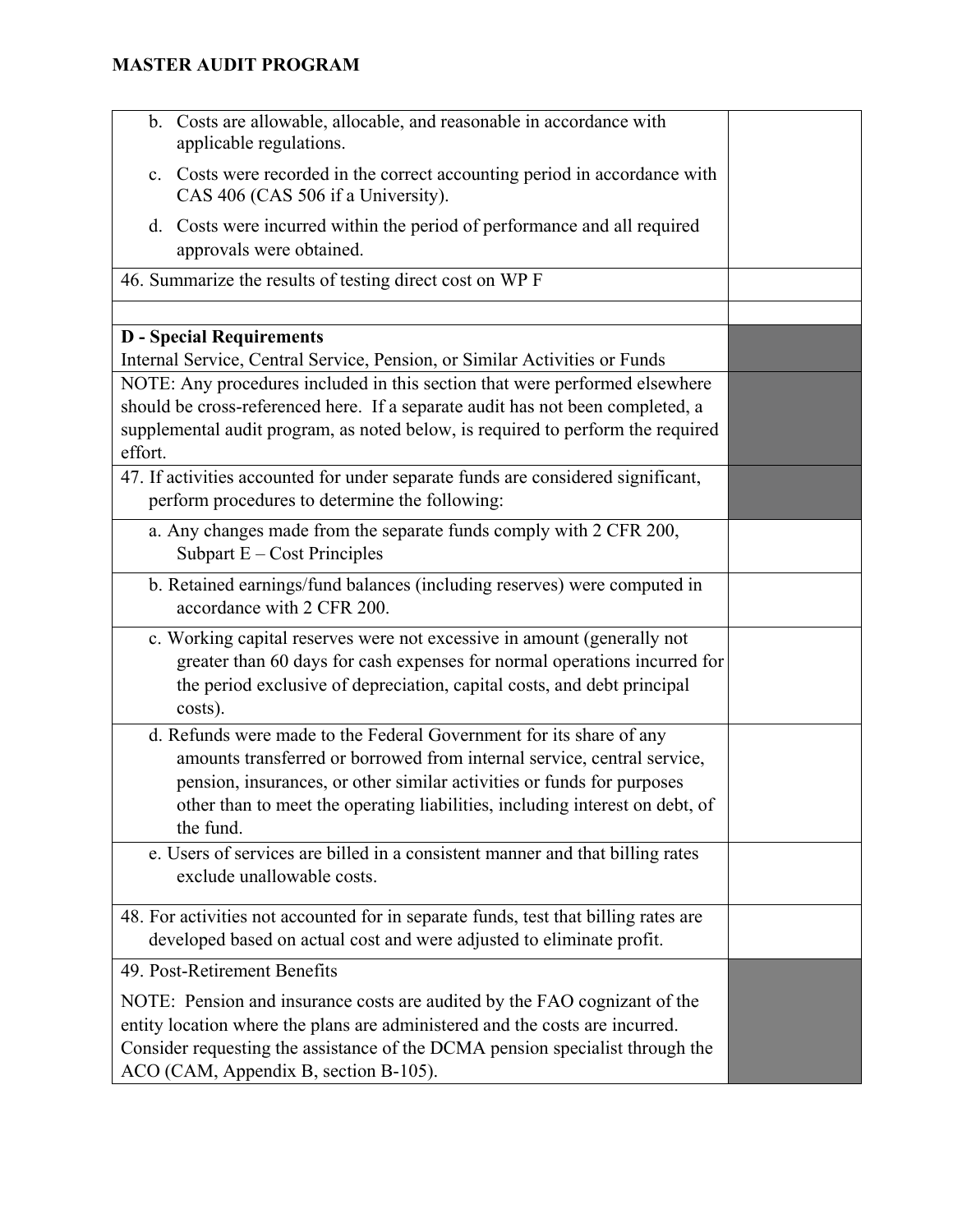| a. If pension costs are incurred for the year, $2$ CFR $200.431(g)$ and, if the                                                                                                                                                                                                                                                                                                                                                                                                                              |  |
|--------------------------------------------------------------------------------------------------------------------------------------------------------------------------------------------------------------------------------------------------------------------------------------------------------------------------------------------------------------------------------------------------------------------------------------------------------------------------------------------------------------|--|
| entity has CAS-covered awards, the Standard Audit Program Incurred                                                                                                                                                                                                                                                                                                                                                                                                                                           |  |
| Pension Cost and CAS 412 and 413 Compliance, DMIS Activity Code                                                                                                                                                                                                                                                                                                                                                                                                                                              |  |
| 19412, should be used to evaluate those costs and the entity's                                                                                                                                                                                                                                                                                                                                                                                                                                               |  |
| compliance with applicable provisions of CAS 412 and 413.                                                                                                                                                                                                                                                                                                                                                                                                                                                    |  |
| b. If no pension costs are incurred for the year perform the following:                                                                                                                                                                                                                                                                                                                                                                                                                                      |  |
| (1) Determine if any events occurred since the last audit that would<br>require an adjustment to previously determined pension costs (see<br>also CAS $413.50(c)(12)$ if applicable,) (e.g., a segment closing, plan<br>termination, or curtailment of benefits). If so, in addition to<br>completing the steps below, a Contract Insurance/Pension Review<br>(CIPR) must be performed using the Standard Audit Program CAS<br>413.50(c)(12) Segment Closing Adjustments, under DMIS Activity<br>Code 19413. |  |
| (2) For any significant withdrawal of pension assets, review the entity's<br>governing Board's report and obtain an explanation. Perform audit<br>steps as needed to ensure that Government-contributed<br>pensionrelated assets are protected.                                                                                                                                                                                                                                                              |  |
| (3) Determine if any events occurred since the last audit that may result<br>in conditions that require segment accounting $(CAS 413.50(c)(2)$ and<br>(3)). If so, recommend to the ACO that a special CIPR be performed<br>to verify that the entity has complied with CAS $413.50(c)(2)$ , $(c)(3)$<br>and $(c)(5)$ .                                                                                                                                                                                      |  |
| (4) If the entity's practice is to calculate pension cost at the segment<br>level, perform the following:                                                                                                                                                                                                                                                                                                                                                                                                    |  |
| (a) Verify that records required by CAS $413.50(c)(7)$ are properly<br>maintained and that investment earnings of the trust are allocated<br>in accordance with CAS $413.50(c)(7)$ .                                                                                                                                                                                                                                                                                                                         |  |
| (b) Determine if the transfer of active employees among segments<br>distorts the ratio of assets to the actuarial accrued liabilities. If<br>so, verify that assets equal to the employees' actuarially accrued<br>liabilities (determined using the accrued benefit cost method)<br>were transferred in accordance with CAS $413.50(c)(8)$ .                                                                                                                                                                |  |
| 50. Summarize the results of testing any special requirements and their impact<br>on the results of tests of other direct and indirect cost on WP F.                                                                                                                                                                                                                                                                                                                                                         |  |
|                                                                                                                                                                                                                                                                                                                                                                                                                                                                                                              |  |
| <b>E. Summarizing steps</b>                                                                                                                                                                                                                                                                                                                                                                                                                                                                                  |  |
| 51. Summarize the impact of the results of testing on the claimed indirect rates.                                                                                                                                                                                                                                                                                                                                                                                                                            |  |
|                                                                                                                                                                                                                                                                                                                                                                                                                                                                                                              |  |
| 52. If the ICRP was reviewed for compliance (WP section Q) incorporate the                                                                                                                                                                                                                                                                                                                                                                                                                                   |  |
| results of those procedures into the overall determination of compliance with<br>this compliance requirement of WP F.                                                                                                                                                                                                                                                                                                                                                                                        |  |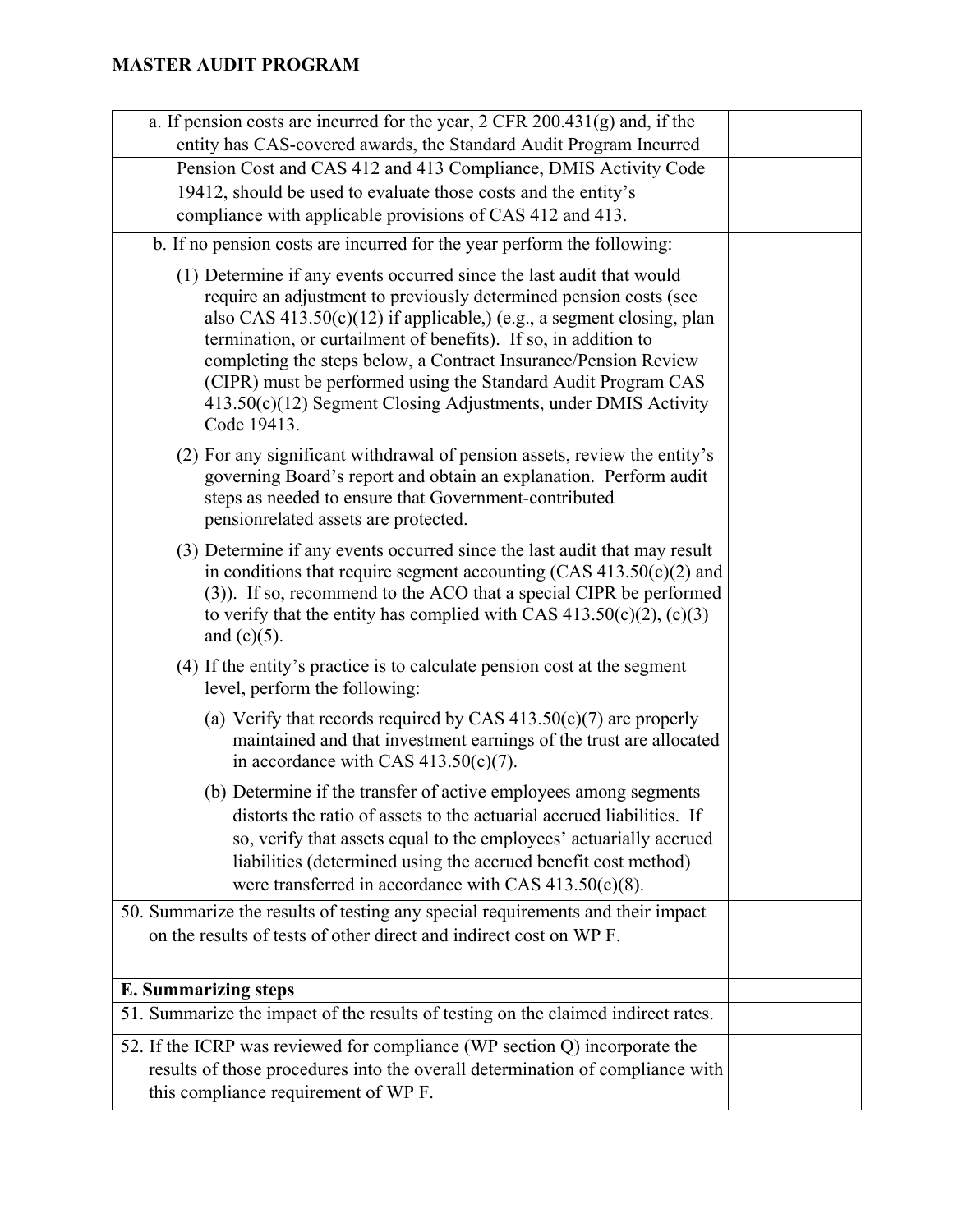53. Summarize overall results of testing for Compliance Requirement on WP F.

# **G-1 CASH MANAGEMENT – COMPLIANCE REQUIREMENT C**

### **Version6.1, dated June 2021**

The steps in the audit program provide general guidance for performing tests of controls and testing for compliance with this Compliance Requirement. Modify the steps as necessary for your circumstances and to meet the audit objectives.

The Uniform Guidance requires that tests of controls be performed annually. See WP B-02, for guidance related to gaining an understanding of control, and identifying and testing key controls. Review 2 CFR 200, Appendix XI, Part 6 for the Uniform Guidance related to testing internal control.

In certain circumstances, dual purpose testing may be used to test internal control and compliance simultaneously. If using dual-purpose testing you must document the testing objectives, procedures performed, and evaluation of the results of procedures separately for the tests of internal control and the tests for compliance. The audit procedures should clearly demonstrate the auditor's understanding of internal control relevant to the compliance requirement, the testing objectives for both internal control tests and compliance tests (i.e., the attributes tested for controls, and the variables or attributes tested for compliance), the testing performed for both tests of controls and tests for compliance, the assessed level of control risk and the impact that the tests of controls has on the tests for compliance. In selecting a dualpurpose sample, documentation must separately identify the minimum sample sizes required for tests of controls and the minimum sample size required to test for compliance, and the sample size selected will be the larger of the two sample sizes.

After determining the overall assessment of control for this compliance requirement, consider if efficiencies may be achieved by performing tests for this compliance requirement simultaneously with tests for Allowable Cost.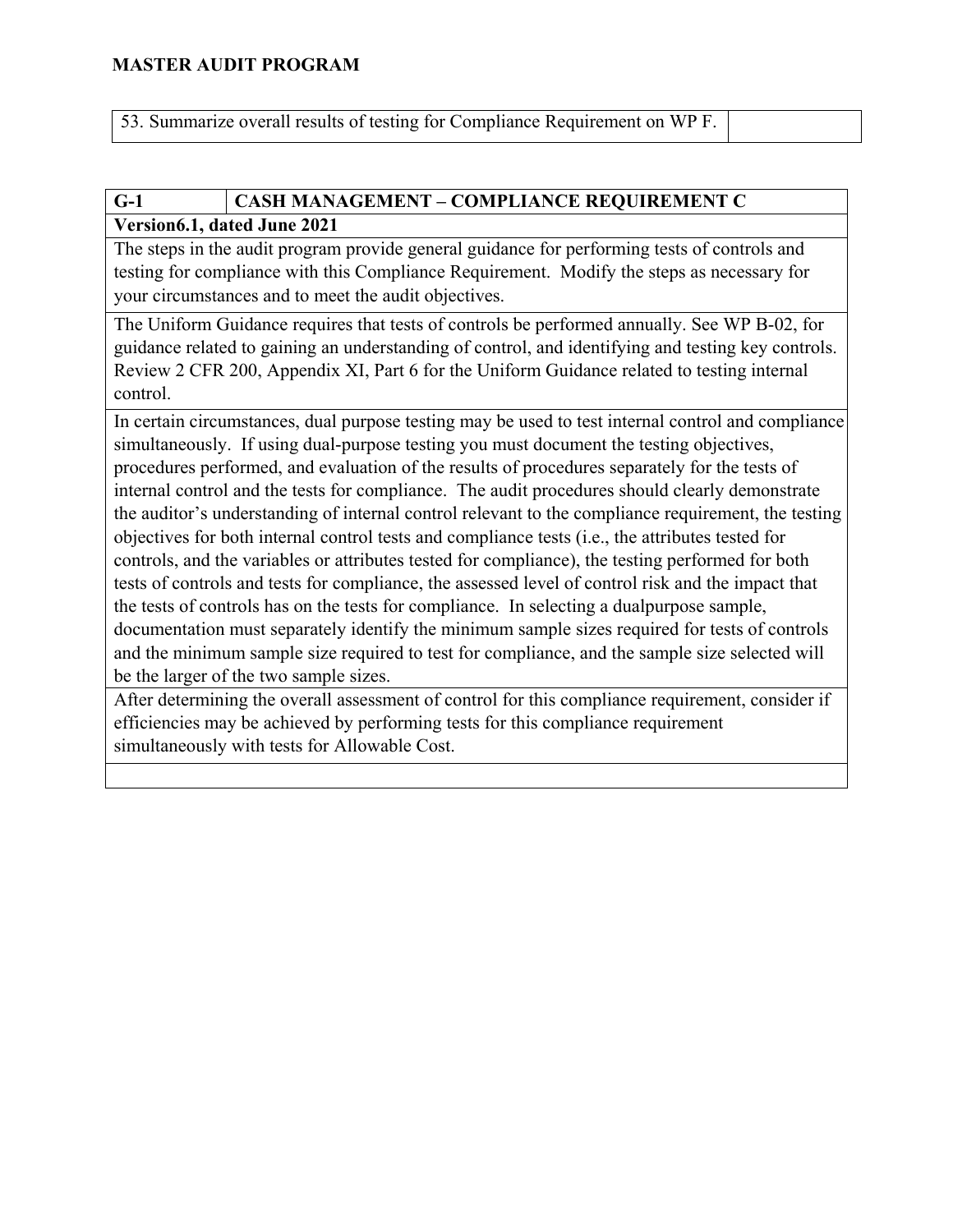A. Gaining An Understanding Of Internal Control Over Compliance With Cash Management Requirements

The objective of obtaining an understanding of the entity's internal controls, is to identify key controls that provide reasonable assurance that the entity will achieve its objectives. 2 CFR 200.514(c)(2) requires the auditor to perform procedures to obtain an understanding of internal control sufficient to plan the audit to support a low assessed level of control risk for the program. The audit team should identify key controls for this compliance requirement, and design procedures to test those controls. (A control may be effective for more than one compliance requirement.) Although procedures must be planned and performed to try and achieve a low assessed level of control risk, the auditor may determine, after completing the testing, that the appropriate assessed level of control risk is not low (i.e., is moderate or high), document the rationale and impact on the audit procedures, and design the audit program accordingly to test for compliance.

NOTE: The control objectives for each of the 5 components of internal control and potential controls for each component of control is included in the in G-1 embedded document below and is intended to assist you in gaining an understanding of the entity's controls, and to help identify key controls in order to design appropriate audit procedures to test the key controls in order to attempt to achieve a low assessed level of control risk. It may not be necessary, and is not

intended as a requirement, that every item be addressed. Auditor judgment is required to determine the internal controls the will be tested for this compliance requirement.

 $w \equiv$ 

Potential key ICs-Cash Manageme

| <b>Control Environment</b>                     | <b>WP Reference</b> |
|------------------------------------------------|---------------------|
| Controls to be tested                          |                     |
|                                                |                     |
|                                                |                     |
| <b>Management's Assessment of Risk Control</b> |                     |
| Controls to be tested                          |                     |
|                                                |                     |
|                                                |                     |
| <b>Control Activities Control</b>              |                     |
| Controls to be tested                          |                     |
|                                                |                     |
|                                                |                     |
| <b>Information and Communication Control</b>   |                     |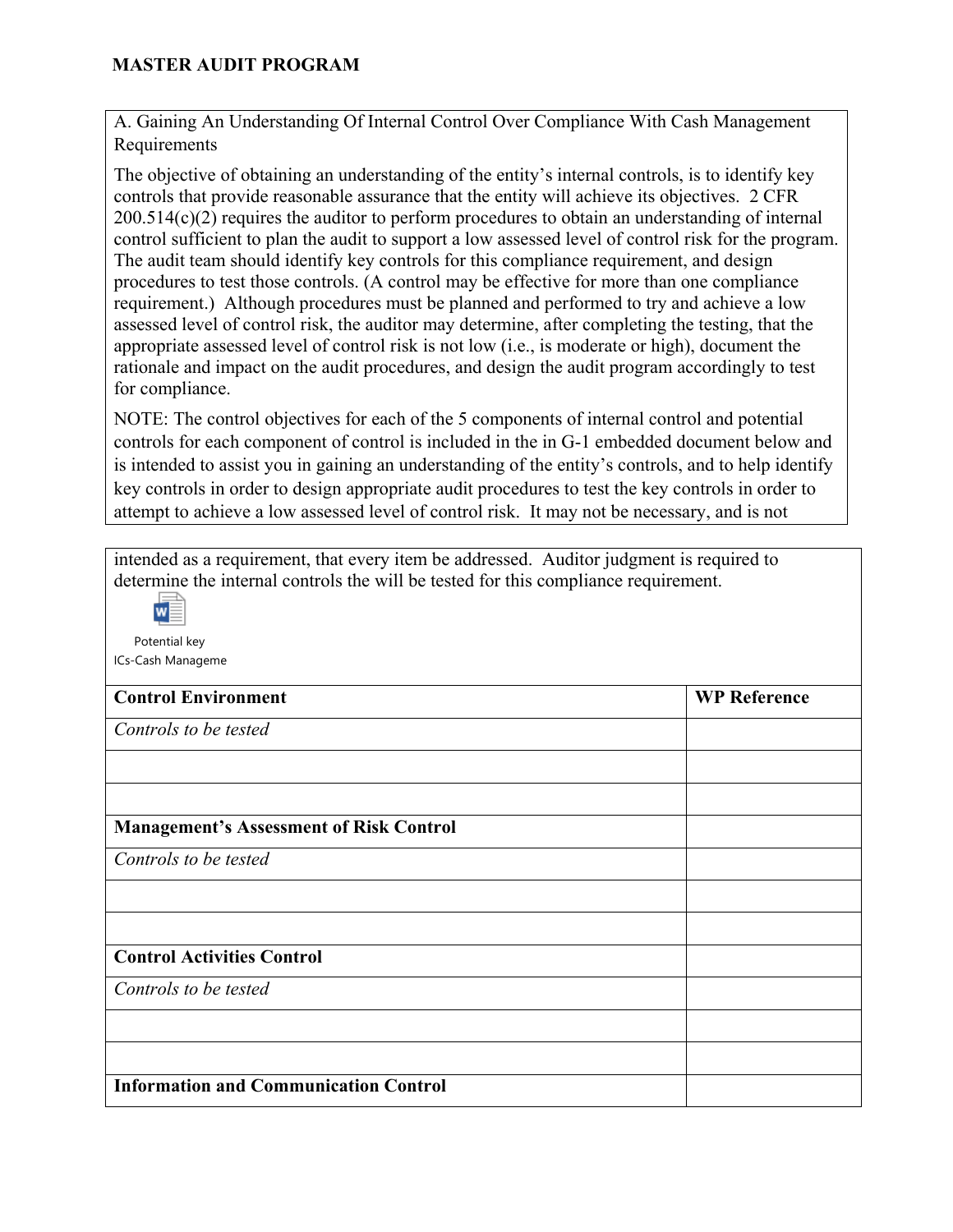| Controls to be tested                                                      |  |
|----------------------------------------------------------------------------|--|
|                                                                            |  |
|                                                                            |  |
| <b>Monitoring Control</b>                                                  |  |
| Controls to be tested                                                      |  |
|                                                                            |  |
|                                                                            |  |
| <b>B. Audit Steps – Testing Internal Control Over Compliance With Cash</b> |  |
| <b>Management Requirements</b>                                             |  |
| <b>Control Objectives:</b>                                                 |  |
| 1) If the non-Federal entity receives cash advances through drawdowns of   |  |
| Federal cash, that controls reasonably assure that draw-downs of funds are |  |
| made only to meet immediate needs in a manner that minimizes the time      |  |
| elapsing between the transfer of the Federal funds from the U.S. Treasury  |  |
| (or from a pass-through entity) and the disbursement of those funds by the |  |
| nonFederal entity.                                                         |  |

| If the non-Federal entity is paid on a reimbursement basis, that controls<br>2)<br>reasonably assure that the entity will have supporting documentation<br>demonstrating that the costs were paid prior to requesting reimbursement for<br>the cost, or in accordance with FAR 52.216-7(b) if applicable.                                                                                          |                     |
|----------------------------------------------------------------------------------------------------------------------------------------------------------------------------------------------------------------------------------------------------------------------------------------------------------------------------------------------------------------------------------------------------|---------------------|
| 3)<br>To reasonably assure that pass-through entities implemented procedures<br>to ensure payments to subrecipients minimize time elapsing between transfer of<br>funds and disbursement of such funds for the program purposes.                                                                                                                                                                   |                     |
| The following audit procedures should be tailored as necessary to meet the<br>needs of the audit objectives.                                                                                                                                                                                                                                                                                       | <b>WP Reference</b> |
| 1. Document your understanding of the internal control over compliance with<br>Compliance Requirement $C - Cash$ Management, and CAS, if applicable.<br>This documentation should include your understanding of internal control<br>for each of the five control components (i.e., control environment, risk<br>assessment, information and communication, control procedures, and<br>monitoring). |                     |
| 2. Document the identified key controls, (and any mitigating controls, if<br>necessary) that provide reasonable assurance of compliance with this<br>compliance requirement.                                                                                                                                                                                                                       |                     |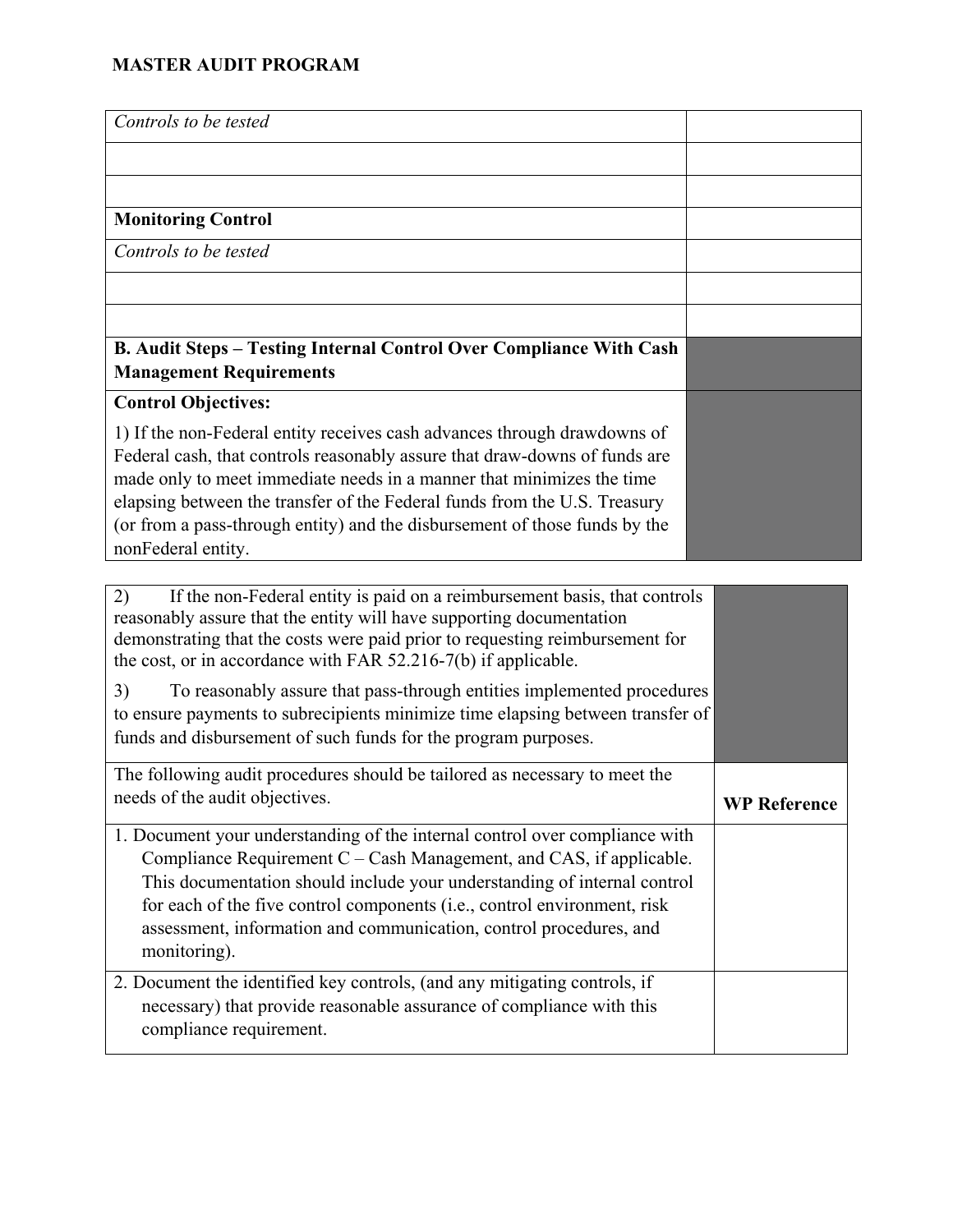| 3. Design procedures to test the identified controls for this compliance<br>requirement. Documentation should include the following:                                                                                                                             |  |
|------------------------------------------------------------------------------------------------------------------------------------------------------------------------------------------------------------------------------------------------------------------|--|
| a. Description of any nonsampling testing performed (inquiry, observation,<br>analytical procedures, testing of individually important items, 100%<br>testing, etc.) and the items tested.                                                                       |  |
| b. If sampling is used, at a minimum, document the following:                                                                                                                                                                                                    |  |
| Sample population definition (describe awards/amounts omitted and<br>why and how they will be covered by other audit procedures (e.g.,<br>will coordinate with IPA to test).                                                                                     |  |
| Attributes to be tested for, the expected deviation rate, and the<br>٠<br>tolerable deviation rate. If using dual-purpose testing, document<br>separately, the attributes being tested for control, and the<br>variables/attributes being tested for compliance. |  |
| Sampling unit and how the sampling unit meets the objective for<br>٠<br>testing the attribute. If using dual-purpose testing, document how the<br>sampling unit meets the objective for each type of testing (i.e.,<br>control and compliance) separately.       |  |
| Sample size. If using dual-purpose samples, document the minimum<br>٠<br>sample size required for each type of testing (i.e., control and<br>compliance) separately, and document how the sample meets the<br>objective for both types of testing.               |  |

| 5. Summarize the results of testing controls and the impact of those results on<br>the planned testing for compliance on WP G.                                                                                                                                        |  |
|-----------------------------------------------------------------------------------------------------------------------------------------------------------------------------------------------------------------------------------------------------------------------|--|
| 4. Perform tests of controls, as planned, for the relevant controls identified and<br>document your conclusion on control effectiveness, your assessment of<br>whether the testing results achieved the audit objectives, and your assessed<br>level of control risk. |  |
| c. Obtain supervisory auditor review and approval of all<br>sampling/judgmental selection plans.                                                                                                                                                                      |  |
| • Sampling method used to select the sample, including whether the<br>sample is statistical or nonstatistical, and how results will be applied<br>to the universe/population.                                                                                         |  |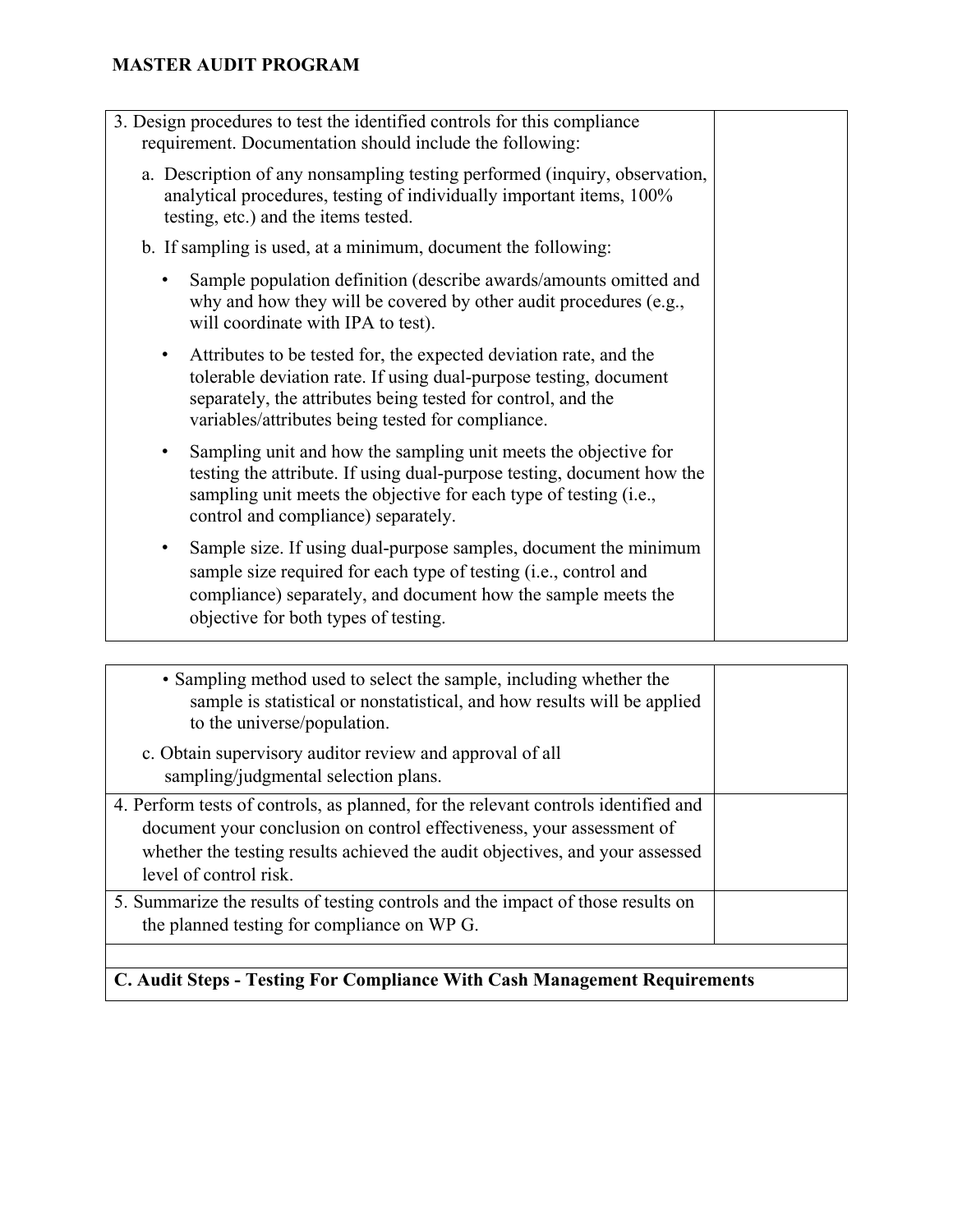| Audit Objectives: Determine if the entity:                                                                                                                                                                                                                                    |                     |
|-------------------------------------------------------------------------------------------------------------------------------------------------------------------------------------------------------------------------------------------------------------------------------|---------------------|
| Made draw-downs of funds only to meet immediate needs in a manner that minimizes the<br>1)<br>time elapsing between the transfer of the Federal funds from the U.S. Treasury (or from a<br>passthrough entity) and the disbursement of those funds by the non-Federal entity. |                     |
| 2)<br>Maintains adequate supporting documentation demonstrating that the costs were paid prior<br>to requesting reimbursement for the cost, or in accordance with FAR 52.216-7(b) if applicable.                                                                              |                     |
| Ensured that payments made to subrecipients minimizes time elapsing between transfer of<br>3)<br>Federal funds and the disbursement of such funds for the program purposes.                                                                                                   |                     |
| The following audit procedures should be tailored to the needs of the auditor<br>and the circumstances. The extent of compliance testing should be related to<br>the overall determination of the effectiveness of controls relevant to this<br>compliance requirement.       | <b>WP Reference</b> |
| 6. For Costs recovered through cost reimbursement                                                                                                                                                                                                                             |                     |
| Select a sample of reimbursement requests and trace to supporting<br>documentation to determine if the costs for which reimbursement was<br>requested were paid prior to requesting reimbursement (or within the normal<br>course of business if subject to FAR 52.216-7(b).) |                     |
| 7. For Advance funding through cash draw-downs                                                                                                                                                                                                                                |                     |
| If funds are received in advance through cash draw-downs from the<br>Treasury or pass-through entities Perform the following:                                                                                                                                                 |                     |
| a. Select transactions for Federal and pass-through entity cash draws and<br>determine if the time elapsed between the drawdown and disbursement<br>of funds was reasonably minimized in accordance with 2 CFR<br>$200.305(b)$ .                                              |                     |
| b. Review trial balances related to Federal funds for unearned revenue to<br>determine if balances are consistent with the requirement to minimize the<br>time between drawing and disbursing Federal funds.                                                                  |                     |
| c. Select a sample of requests for cash advance and determine if program<br>income, rebates, refunds, and other income and receipts were disbursed<br>prior to requesting additional cash payments in accordance with 2 CFR<br>$200.305(b)(5)$ .                              |                     |
| d. Determine if the entity maintained advance payments of Federal funds in<br>an interest bearing account unless they meet the exceptions identified in 2<br>CFR 200.305(b)(8).                                                                                               |                     |
| e. Determine if interest earned exceeding \$500 on Federal funds held by the<br>entity were remitted to the Government in accordance with 2 CFR<br>$200.305(b)(9)$ .                                                                                                          |                     |

and the control of the control of the control of the control of the control of the control of the control of the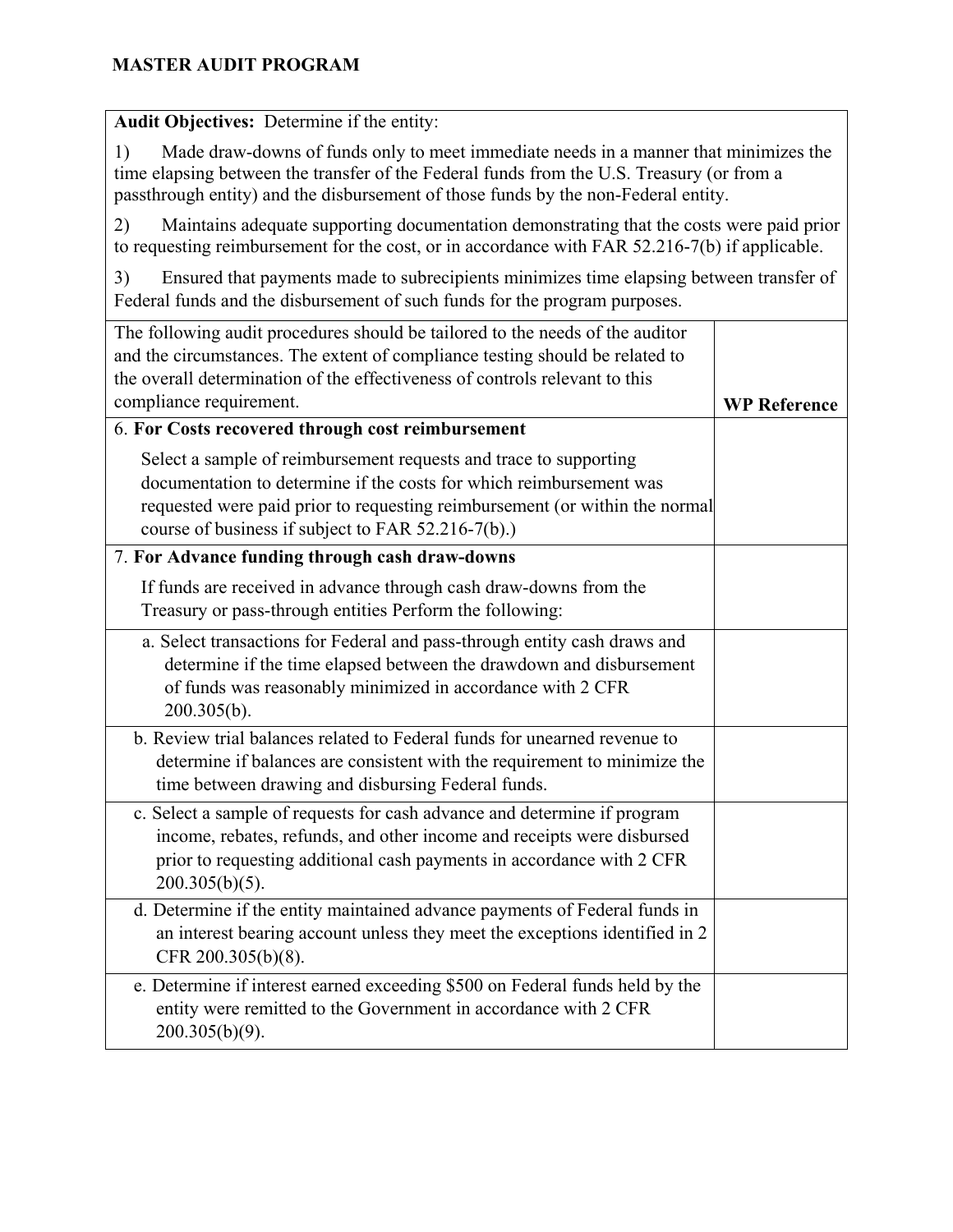8. Subrecipients

If the entity provides significant funding to subrecipients, select a sample of subrecipient advance payments and determine if the auditee appropriately reviewed the Subrecipients' requests prior to the approving the subrecipient draw-down of funds.

9. Summarize the results of testing on WP G.

### **H-1 Eligibility – Compliance Requirement E**

**Version 6.1, dated June 2021**

**The Department of Defense generally does not consider this to be a material compliance requirement. See 2 CFR 200 Appendix XI, Part 2, Compliance Requirements Matrix by Federal Agency (DoD is CFDA 12.XXX). If this compliance requirement is determined to be direct and material to the major program being audited, complete this section.** 

The steps in the audit program provide general guidance for performing tests of controls and testing for compliance with this Compliance Requirement. Modify the steps as necessary for your circumstances and to meet the audit objectives.

The Uniform Guidance requires that tests of controls be performed annually. See WP B-02, for guidance related to gaining an understanding of control, and identifying and testing key controls. Review 2 CFR 200, Appendix XI, Part 6 for the Uniform Guidance related to testing internal control.

In certain circumstances, dual purpose testing may be used to test internal control and compliance simultaneously. If using dual-purpose testing you must document the testing objectives, procedures performed, and evaluation of the results of procedures separately for the tests of internal control and the tests for compliance. The audit procedures should clearly demonstrate the auditor's understanding of internal control relevant to the compliance requirement, the testing objectives for both internal control tests and compliance tests (i.e., the attributes tested for controls, and the variables or attributes tested for compliance), the testing performed for both tests of controls and tests for compliance, the assessed level of control risk and the impact that the tests of controls has on the tests for compliance. In selecting a dual-

purpose sample, documentation must separately identify the minimum sample sizes required for tests of controls and the minimum sample size required to test for compliance, and the sample size selected will be the larger of the two sample sizes.

After determining the overall assessment of control for this compliance requirement, consider if efficiencies may be achieved by performing tests for this compliance requirement simultaneously with tests of other compliance requirements (e.g. Procurement and Suspension and Debarment (tests that subawards were made only in compliance with the procurement requirements and were not made to debarred or suspended entities), Subrecipient Monitoring (tests that awards to subrecipients were compliant with the Federal requirements and that monitoring was effective to ensure subrecipients complied with the terms and conditions of the subaward), or tests for Allowable Cost).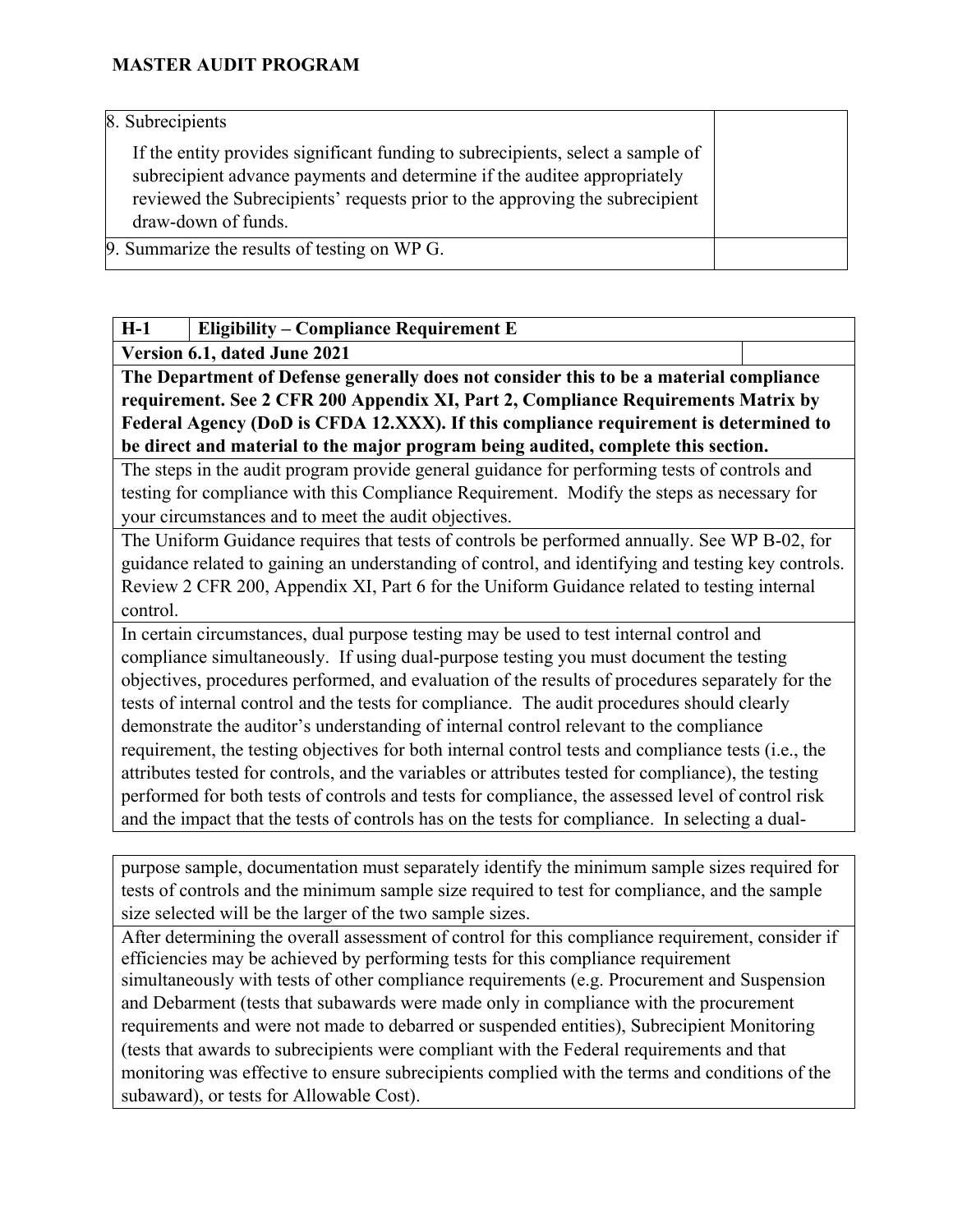#### **A. Gaining An Understanding Of Internal Control Over Compliance With Eligibility Requirements**

The objective of obtaining an understanding of the entity's internal controls, is to identify key controls that provide reasonable assurance that the entity will achieve its objectives. 2 CFR 200.514(c)(2) requires the auditor to perform procedures to obtain an understanding of internal control sufficient to plan the audit to support a low assessed level of control risk for the program. The audit team should identify key controls for this compliance requirement, and design procedures to test those controls. (A control may be effective for more than one compliance requirement.) Although procedures must be planned and performed to try and achieve a low assessed level of control risk, the auditor may determine, after completing the testing, that the appropriate assessed level of control risk is not low (i.e., is moderate or high), document the rationale and impact on the audit procedures, and design the audit program accordingly to test for compliance.

**NOTE:** *The control objectives for each of the five components of internal control and potential controls for each component of control is included in the H-1 embedded document and is intended to assist you in gaining an understanding of the entity's controls, and to help identify key controls in order to design appropriate audit procedures to test the key controls in order to attempt to achieve a low assessed level of control risk. It may not be necessary, and is not intended as a requirement, that every item be addressed. Auditor judgment is required to* 

*determine the internal controls the will be tested for this compliance requirement.*  Potential key ICs-Eligibility.docx

| <b>Control Environment</b>                     | <b>WP Reference</b> |
|------------------------------------------------|---------------------|
| Controls to be tested                          |                     |
|                                                |                     |
|                                                |                     |
| <b>Management's Assessment of Risk Control</b> |                     |
| Controls to be tested                          |                     |
|                                                |                     |
|                                                |                     |
| <b>Control Activities Control</b>              |                     |
| Controls to be tested                          |                     |

| <b>Information and Communication Control</b> |  |
|----------------------------------------------|--|
| Controls to be tested                        |  |
|                                              |  |
|                                              |  |
| <b>Monitoring Control</b>                    |  |
| Controls to be tested                        |  |
|                                              |  |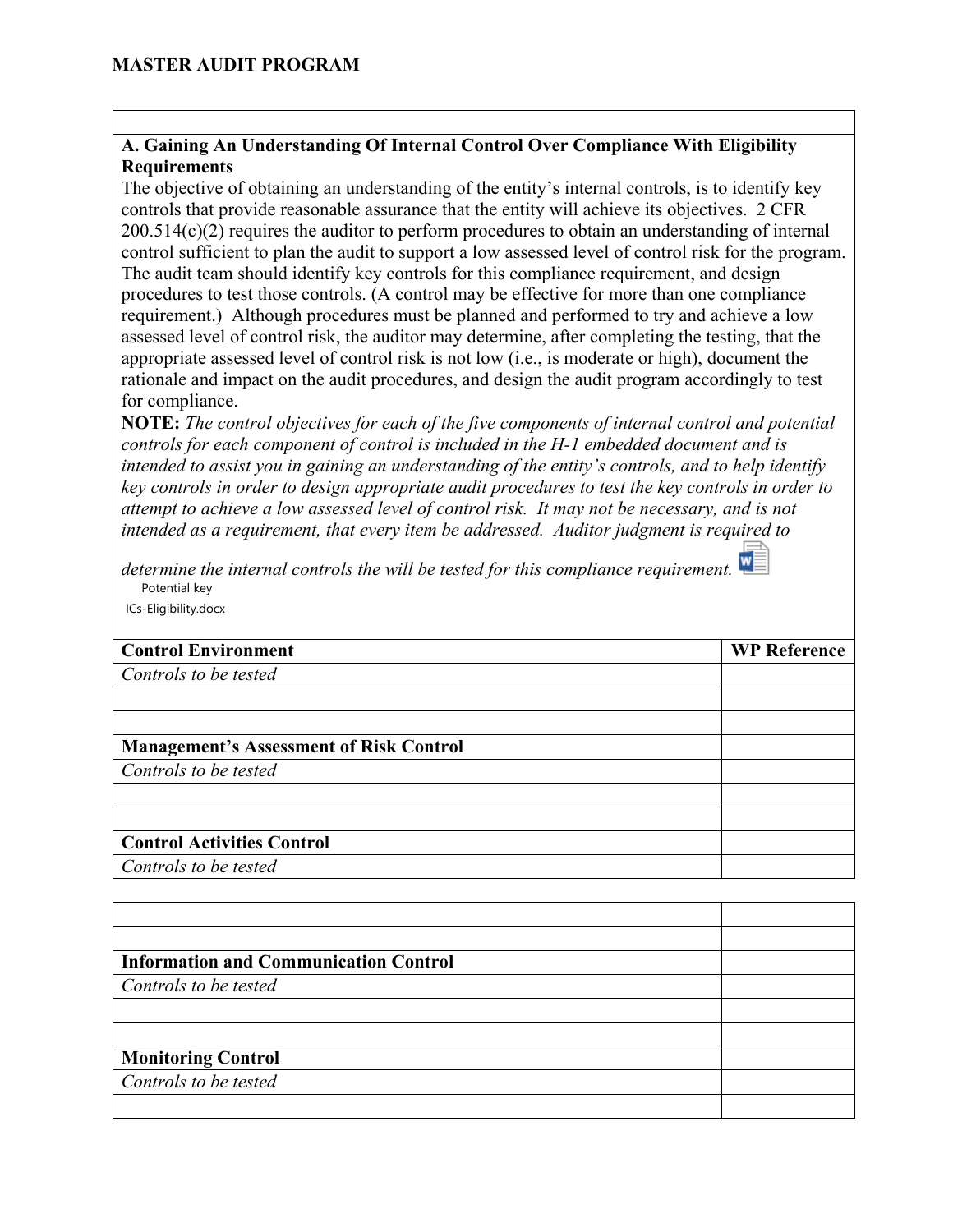| B. Audit Steps - Testing Internal Control Over Compliance With Eligibility Requirements                                                   |                     |
|-------------------------------------------------------------------------------------------------------------------------------------------|---------------------|
| <b>Control Objective:</b>                                                                                                                 |                     |
| To provide reasonable assurance that the entity makes accurate and appropriate                                                            |                     |
| determinations of eligibility so that only eligible individuals or groups of                                                              |                     |
| individuals participate in the program.                                                                                                   |                     |
|                                                                                                                                           |                     |
| The following audit procedures should be tailored to meet the needs of the                                                                | <b>WP Reference</b> |
| circumstances.                                                                                                                            |                     |
| 1. Document your understanding of the internal control over compliance with                                                               |                     |
| Compliance Requirement $E -$ Eligibility. This documentation should                                                                       |                     |
| include your understanding of internal control for each of the five control                                                               |                     |
| components (i.e., control environment, risk assessment, information and                                                                   |                     |
| communication, control procedures, and monitoring).                                                                                       |                     |
| 2. Document the identified key controls, (and any mitigating controls, if                                                                 |                     |
| necessary) that provide reasonable assurance of compliance with this                                                                      |                     |
| compliance requirement.                                                                                                                   |                     |
| 3. Design procedures to test the identified controls for this compliance                                                                  |                     |
| requirement. Documentation should include the following:                                                                                  |                     |
| Description of any nonsampling testing performed (inquiry,<br>a.                                                                          |                     |
| observation, analytical procedures, testing of individually important                                                                     |                     |
| items, 100% testing, etc.) and the items tested.                                                                                          |                     |
| b. If sampling is used, at a minimum, document the following:                                                                             |                     |
| Sample population definition (describe awards/amounts omitted and<br>٠                                                                    |                     |
| why and how they will be covered by other audit procedures (e.g.,                                                                         |                     |
| will coordinate with IPA to test).                                                                                                        |                     |
| Attributes to be tested for, the expected deviation rate, and the<br>$\bullet$                                                            |                     |
| tolerable deviation rate. If using dual-purpose testing, document                                                                         |                     |
| separately, the attributes being tested for control, and the                                                                              |                     |
| variables/attributes being tested for compliance.                                                                                         |                     |
| Sampling unit and how the sampling unit meets the objective for<br>testing the attribute. If using dual-purpose testing, document how the |                     |
| sampling unit meets the objective for each type of testing (i.e.,                                                                         |                     |
| control and compliance) separately.                                                                                                       |                     |
|                                                                                                                                           |                     |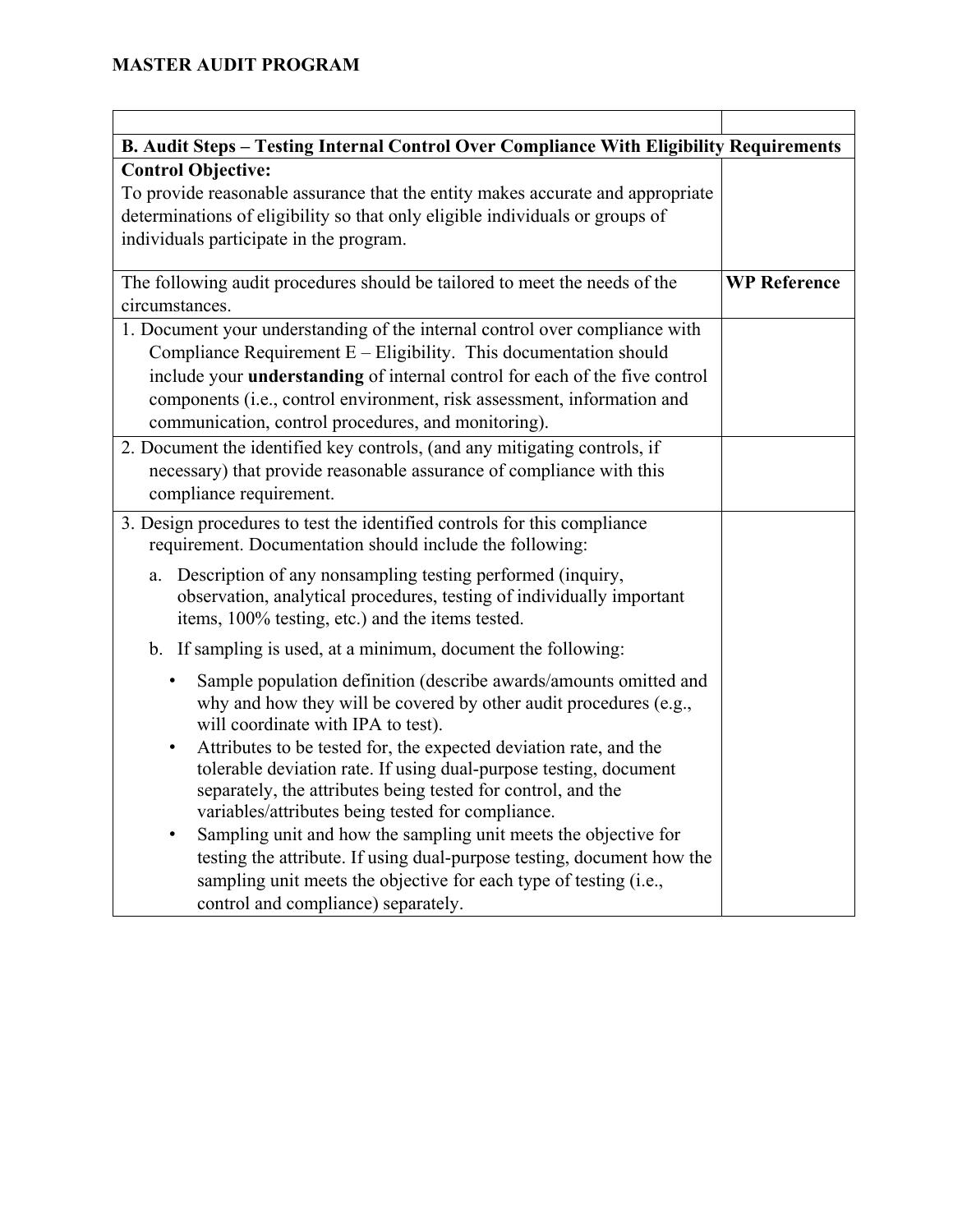| Sample size. If using dual-purpose samples, document the minimum<br>$\bullet$<br>sample size required for each type of testing (i.e., control and<br>compliance) separately, and document how the sample meets the<br>objective for both types of testing.<br>Sampling method used to select the sample, including whether the<br>$\bullet$<br>sample is statistical or nonstatistical, and how results will be applied<br>to the universe/population.<br>c. Obtain supervisory auditor review and approval of all<br>sampling/judgmental selection plans. |                     |
|------------------------------------------------------------------------------------------------------------------------------------------------------------------------------------------------------------------------------------------------------------------------------------------------------------------------------------------------------------------------------------------------------------------------------------------------------------------------------------------------------------------------------------------------------------|---------------------|
| 4. Perform tests of controls, as planned, for the relevant controls identified and                                                                                                                                                                                                                                                                                                                                                                                                                                                                         |                     |
| document your conclusion on control effectiveness, your assessment of                                                                                                                                                                                                                                                                                                                                                                                                                                                                                      |                     |
| whether the testing results achieved the audit objectives, and your assessed<br>level of control risk.                                                                                                                                                                                                                                                                                                                                                                                                                                                     |                     |
| 5. Summarize the results of testing controls and the impact of those results on                                                                                                                                                                                                                                                                                                                                                                                                                                                                            |                     |
| the planned testing for compliance on WP H.                                                                                                                                                                                                                                                                                                                                                                                                                                                                                                                |                     |
|                                                                                                                                                                                                                                                                                                                                                                                                                                                                                                                                                            |                     |
|                                                                                                                                                                                                                                                                                                                                                                                                                                                                                                                                                            |                     |
| C. Audit Steps - Testing For Compliance With Eligibility Requirements                                                                                                                                                                                                                                                                                                                                                                                                                                                                                      |                     |
| Since this compliance requirement is generally not considered direct and material for Department                                                                                                                                                                                                                                                                                                                                                                                                                                                           |                     |
| of Defense awards, the auditor will need to develop procedures necessary in the circumstances.                                                                                                                                                                                                                                                                                                                                                                                                                                                             |                     |
| The extent of compliance testing should be related to the overall determination of the                                                                                                                                                                                                                                                                                                                                                                                                                                                                     |                     |
| effectiveness of controls relevant to this compliance requirement.                                                                                                                                                                                                                                                                                                                                                                                                                                                                                         |                     |
| <b>Audit Objective</b>                                                                                                                                                                                                                                                                                                                                                                                                                                                                                                                                     |                     |
| To determine if eligibility determinations were accurately made and                                                                                                                                                                                                                                                                                                                                                                                                                                                                                        |                     |
| appropriately applied so that only eligible individuals or groups of individuals                                                                                                                                                                                                                                                                                                                                                                                                                                                                           |                     |
| participate in the program.                                                                                                                                                                                                                                                                                                                                                                                                                                                                                                                                | <b>WP Reference</b> |
| 6. Refer to the Uniform Guidance Appendix XI, Compliance Supplement, to                                                                                                                                                                                                                                                                                                                                                                                                                                                                                    |                     |
| assist in developing appropriate audit procedures to test compliance with<br>eligibility requirements.                                                                                                                                                                                                                                                                                                                                                                                                                                                     |                     |
| 7. Summarize the results of testing for compliance with this compliance<br>requirement on WP H.                                                                                                                                                                                                                                                                                                                                                                                                                                                            |                     |
|                                                                                                                                                                                                                                                                                                                                                                                                                                                                                                                                                            |                     |

**I-1 Equipment And Real Property Management – Compliance Requirement F Version 6.1, dated June 2021 The Department of Defense generally does not consider this to be a material compliance requirement. See 2 CFR 200 Appendix XI, Part 2, Compliance Requirements Matrix by Federal Agency (DoD is CFDA 12.XXX). If this compliance requirement is determined to be direct and material to the major program being audited, complete this section.** 

The steps in the audit program provide general guidance for performing tests of controls and testing for compliance with this Compliance Requirement. Modify the steps as necessary for your circumstances and to meet the audit objectives.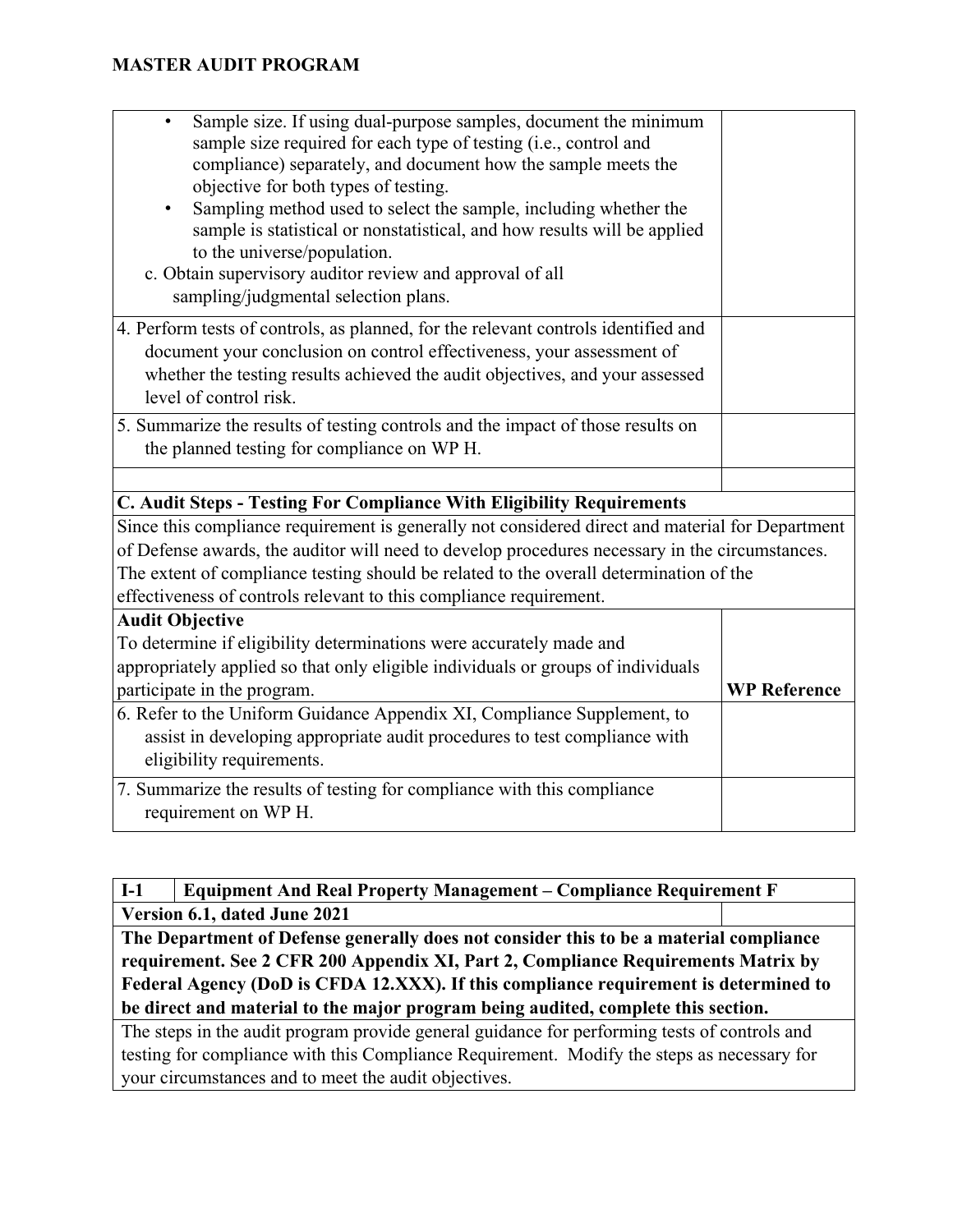The Uniform Guidance requires that tests of controls be performed annually. See WP B-02, for guidance related to gaining an understanding of control, and identifying and testing key controls.

Review 2 CFR 200, Appendix XI, Part 6 for the Uniform Guidance related to testing internal control.

In certain circumstances, dual purpose testing may be used to test internal control and compliance simultaneously. If using dual-purpose testing you must document the testing objectives, procedures performed, and evaluation of the results of procedures separately for the tests of internal control and the tests for compliance. The audit procedures should clearly demonstrate the auditor's understanding of internal control relevant to the compliance requirement, the testing objectives for both internal control tests and compliance tests (i.e., the attributes tested for controls, and the variables or attributes tested for compliance), the testing performed for both tests of controls and tests for compliance, the assessed level of control risk and the impact that the tests of controls has on the tests for compliance. In selecting a dualpurpose sample, documentation must separately identify the minimum sample sizes required for tests of controls and the minimum sample size required to test for compliance, and the sample size selected will be the larger of the two sample sizes.

After determining the overall assessment of control for this compliance requirement, consider if efficiencies may be achieved by performing tests for this compliance requirement simultaneously with tests for Allowable Cost.

#### **A. Gaining An Understanding Of Internal Control Over Compliance With Equipment And Real Property Management Requirements**

The objective of obtaining an understanding of the entity's internal controls, is to identify key controls that provide reasonable assurance that the entity will achieve its objectives. 2 CFR 200.514(c)(2) requires the auditor to perform procedures to obtain an understanding of internal control sufficient to plan the audit to support a low assessed level of control risk for the program. The audit team should identify key controls for this compliance requirement, and design procedures to test those controls. (A control may be effective for more than one compliance requirement.) Although procedures must be planned and performed to try and achieve a low assessed level of control risk, the auditor may determine, after completing the testing, that the appropriate assessed level of control risk is not low (i.e., is moderate or high), document the rationale and impact on the audit procedures, and design the audit program accordingly to test for compliance.

**NOTE:** *The control objectives for each of the five components of internal control and potential controls for each component of control is included in the WP I-1 embedded document below and is intended solely to assist you in gaining an understanding of the entity's controls, and to help identify key controls in order to design appropriate audit procedures to test the key controls in order to attempt to achieve a low assessed level of control risk. It may not be necessary, and is not intended as a requirement, that every item be addressed. Auditor judgment is required to* 

*determine the internal controls the will be tested for this compliance requirement.*  Potential key

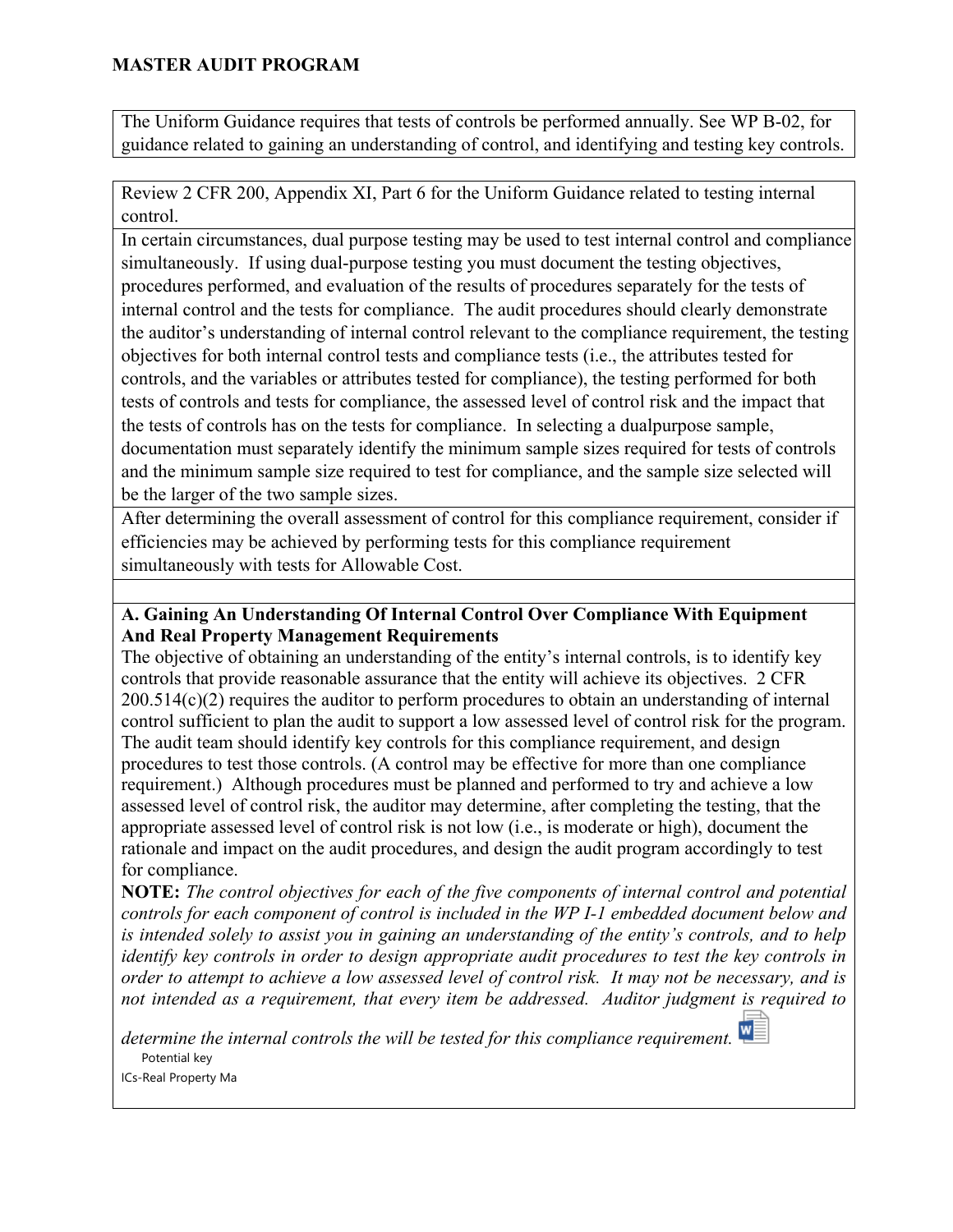|                            | WP        |
|----------------------------|-----------|
| <b>Control Environment</b> | Reference |
| Controls to be tested      |           |
|                            |           |

| <b>Management's Assessment of Risk Control</b>                              |                     |
|-----------------------------------------------------------------------------|---------------------|
| Controls to be tested                                                       |                     |
|                                                                             |                     |
|                                                                             |                     |
| <b>Control Activities Control</b>                                           |                     |
| Controls to be tested                                                       |                     |
|                                                                             |                     |
|                                                                             |                     |
| <b>Information and Communication Control</b>                                |                     |
| Controls to be tested                                                       |                     |
|                                                                             |                     |
|                                                                             |                     |
| <b>Monitoring Control</b>                                                   |                     |
| Controls to be tested                                                       |                     |
|                                                                             |                     |
|                                                                             |                     |
| <b>B. Audit Steps - Testing Internal Control Over Compliance With</b>       |                     |
| <b>Equipment And Real Property Management Requirements</b>                  |                     |
| Control Objectives. To provide reasonable assurance the non-Federal entity  |                     |
| maintains proper records for equipment, adequately safeguards and maintains |                     |
| equipment, complies with the requirements relating to disposition or        |                     |
| encumbrance of any equipment or real property acquired or improved under    |                     |
| Federal awards.                                                             |                     |
| The following audit procedures should be tailored to meet the needs of the  |                     |
| circumstances.                                                              | <b>WP Reference</b> |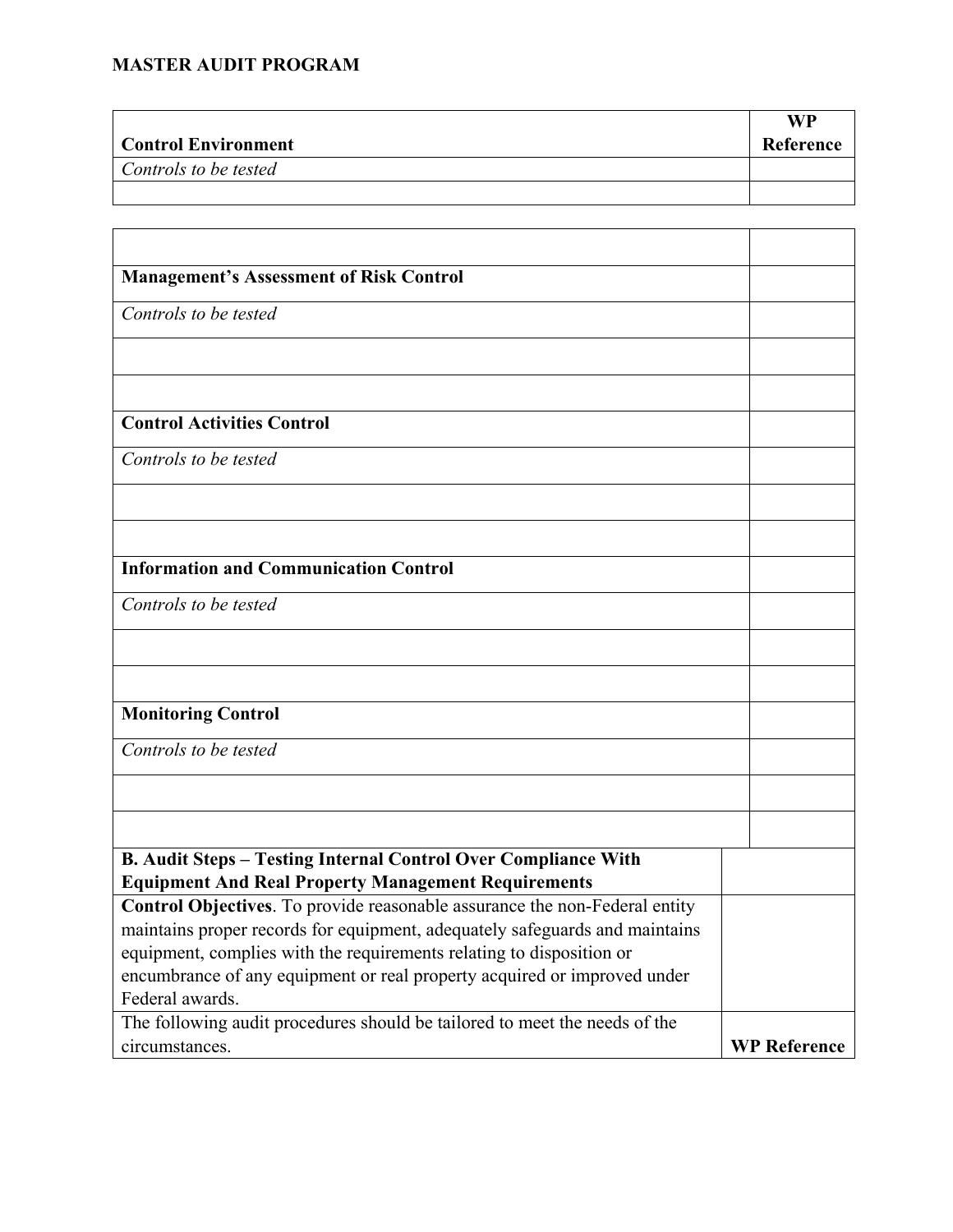| 1. Document your understanding of the internal control over compliance with<br>Compliance Requirement I – Equipment and Real Property Management.                                                                                          |  |
|--------------------------------------------------------------------------------------------------------------------------------------------------------------------------------------------------------------------------------------------|--|
| This documentation should include your understanding of internal control<br>for each of the five control components (i.e., control environment, risk<br>assessment, information and communication, control procedures, and<br>monitoring). |  |
| 2. Document the identified key controls, (and any mitigating controls, if<br>necessary) that provide reasonable assurance of compliance with this<br>compliance requirement.                                                               |  |
| 3. Design procedures to test the identified controls for this compliance<br>requirement. Documentation should include the following:                                                                                                       |  |
| a. Description of any nonsampling testing performed (inquiry,<br>observation, analytical procedures, testing of individually important<br>items, 100% testing, etc.) and the items tested.                                                 |  |
| b. If sampling is used, at a minimum, document the following:                                                                                                                                                                              |  |

| Sample population definition (describe awards/amounts omitted and<br>$\bullet$<br>why and how they will be covered by other audit procedures (e.g.,<br>will coordinate with IPA to test).<br>Attributes to be tested for, the expected deviation rate, and the<br>$\bullet$<br>tolerable deviation rate. If using dual-purpose testing, document<br>separately, the attributes being tested for control, and the<br>variables/attributes being tested for compliance.<br>Sampling unit and how the sampling unit meets the objective for<br>$\bullet$<br>testing the attribute. If using dual-purpose testing, document how<br>the sampling unit meets the objective for each type of testing (i.e.,<br>control and compliance) separately.<br>Sample size. If using dual-purpose samples, document the<br>$\bullet$<br>minimum sample size required for each type of testing (i.e., control<br>and compliance) separately, and document how the sample meets<br>the objective for both types of testing.<br>Sampling method used to select the sample, including whether the<br>$\bullet$<br>sample is statistical or nonstatistical, and how results will be applied<br>to the universe/population.<br>c. Obtain supervisory auditor review and approval of all |  |
|-------------------------------------------------------------------------------------------------------------------------------------------------------------------------------------------------------------------------------------------------------------------------------------------------------------------------------------------------------------------------------------------------------------------------------------------------------------------------------------------------------------------------------------------------------------------------------------------------------------------------------------------------------------------------------------------------------------------------------------------------------------------------------------------------------------------------------------------------------------------------------------------------------------------------------------------------------------------------------------------------------------------------------------------------------------------------------------------------------------------------------------------------------------------------------------------------------------------------------------------------------------------|--|
| sampling/judgmental selection plans.                                                                                                                                                                                                                                                                                                                                                                                                                                                                                                                                                                                                                                                                                                                                                                                                                                                                                                                                                                                                                                                                                                                                                                                                                              |  |
| 4. Perform tests of controls, as planned, for the relevant controls identified and<br>document your conclusion on control effectiveness, your assessment of<br>whether the testing results achieved the audit objectives, and your assessed<br>level of control risk.                                                                                                                                                                                                                                                                                                                                                                                                                                                                                                                                                                                                                                                                                                                                                                                                                                                                                                                                                                                             |  |
| 5. Summarize the results of testing controls and the impact of those results on<br>the planned testing for compliance on WP I.                                                                                                                                                                                                                                                                                                                                                                                                                                                                                                                                                                                                                                                                                                                                                                                                                                                                                                                                                                                                                                                                                                                                    |  |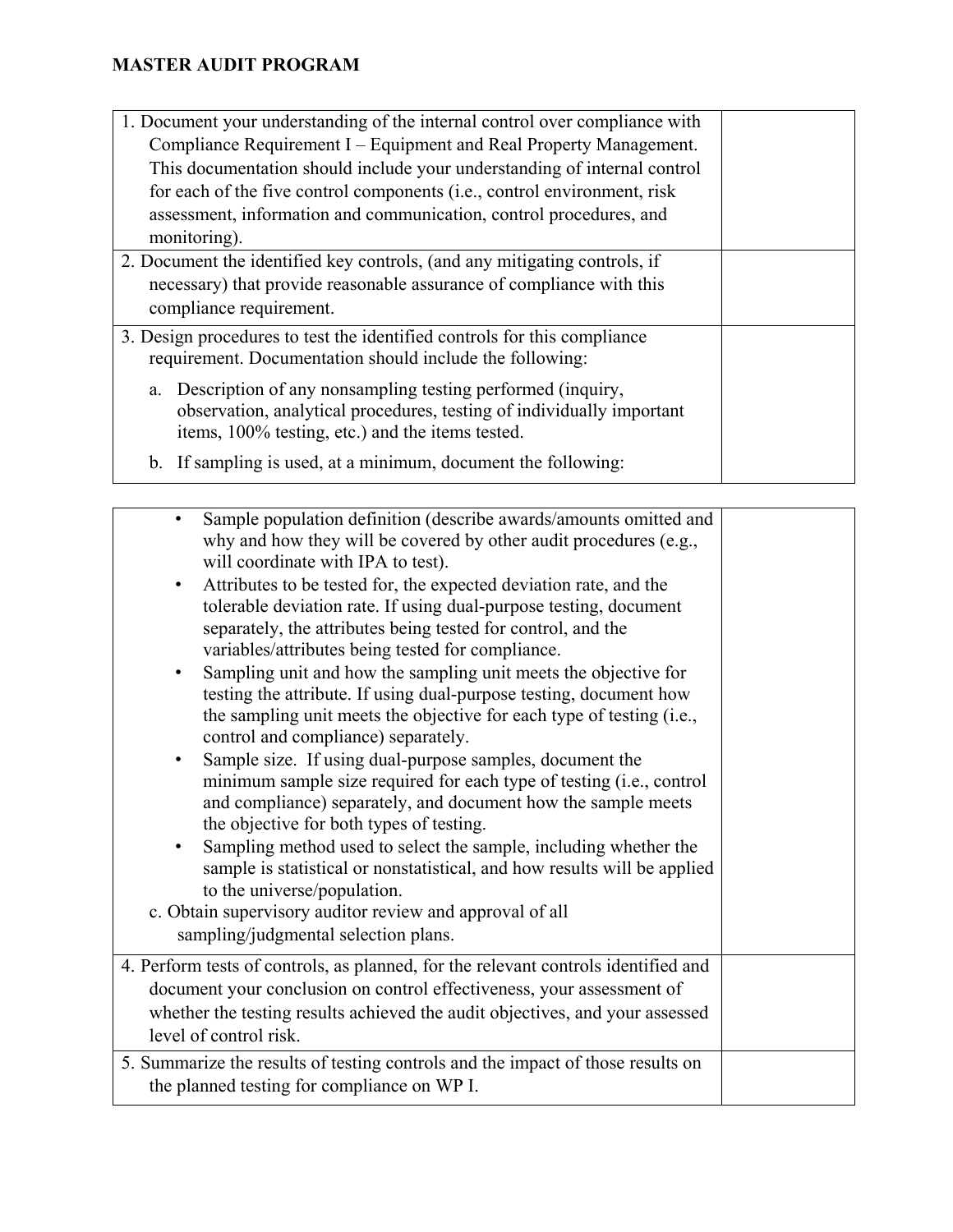### **C. Audit Steps - Testing For Compliance With Equipment And Real Property Management Requirements**

Since this compliance requirement is generally not considered direct and material for Department of Defense awards, the auditor will need to develop procedures necessary in the circumstances. The extent of compliance testing should be related to the overall determination of the effectiveness of controls relevant to this compliance requirement, as documented on WP I. The following steps should be modified based on the circumstances and needs of the audit. **Audit Objective:** 1) To determine if the entity maintains proper records and adequately safeguards and maintains equipment. 2) To determine if disposition or encumbrance of equipment or real property acquired or improved with Federal awards is in accordance with Federal requirements and that the Federal awarding agency was properly compensated for its portion of any property sold or converted to non-Federal use. **WP Reference** 6. Inventory Management of Equipment Testing. a. Determine if the required physical inventory of equipment acquired under Federal awards was taken within the last two years and whether any significant variations between the physical inventory taken and the property records were resolved. b. Identify equipment acquired under Federal awards and trace selected purchases to the property records. Verify that the property records contain the appropriate information (e.g., description, who holds title, acquisition date and cost, etc.). c. Select a sample from all equipment acquired under Federal awards from the property records and physically inspect the equipment to determine whether the equipment is appropriately safeguarded and maintained. 7. Disposition of Equipment. a. Identify equipment dispositions for the audit period and perform procedures to verify that dispositions were properly property reflected in the property records. b. For dispositions of equipment acquired under Federal awards with a current per-unit fair market value in excess of \$5,000, test whether the Federal awarding agency was reimbursed for its appropriate share. c. Disposition of Real Property. Determine if any real property dispositioned during the audit period was acquired under Federal awards. If yes, perform procedures to verify that the non-Federal entity followed the instructions of the Federal awarding agency. 8. Summarize the results of testing on WP I.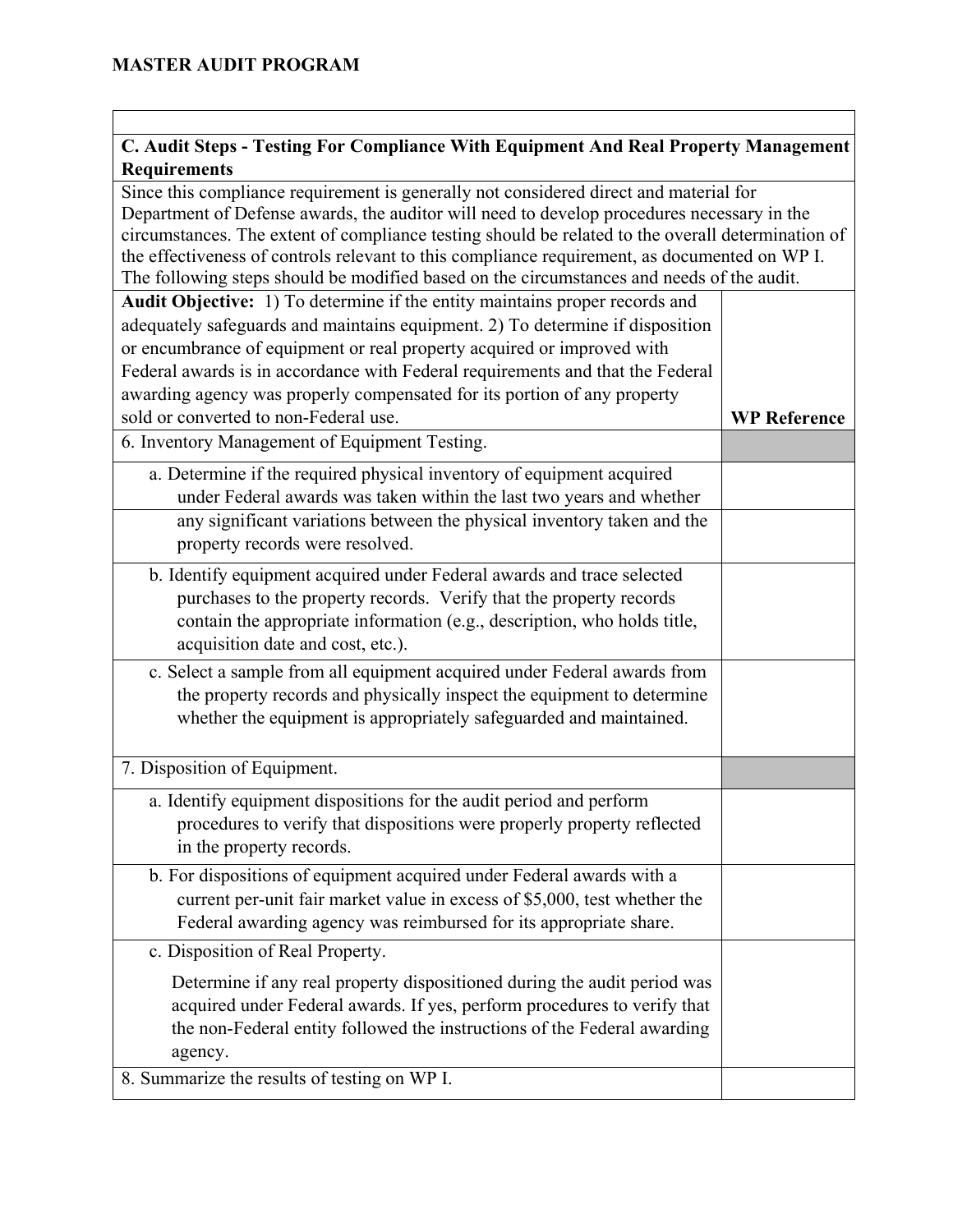## **J-1 Matching or Level Of Effort or Earmarking – Compliance Requirement G Version 6.1, dated June 2021**

Note: Per the Uniform Guidance *Compliance Supplement*, Part 5, only the matching portion of this compliance requirement is applicable to the Research and Development Cluster.

The steps in the audit program provide general guidance for performing tests of controls and testing for compliance with this Compliance Requirement. Modify the steps as necessary for your circumstances and to meet the audit objectives.

The Uniform Guidance requires that tests of controls be performed annually. See WP B-02, for guidance related to gaining an understanding of control, and identifying and testing key controls. Review 2 CFR 200, Appendix XI, Part 6 for the Uniform Guidance related to testing internal control.

In certain circumstances, dual purpose testing may be used to test internal control and compliance simultaneously. If using dual-purpose testing you must document the testing objectives, procedures performed, and evaluation of the results of procedures separately for the tests of internal control and the tests for compliance. The audit procedures should clearly demonstrate the auditor's understanding of internal control relevant to the compliance requirement, the testing objectives for both internal control tests and compliance tests (i.e., the

attributes tested for controls, and the variables or attributes tested for compliance), the testing performed for both tests of controls and tests for compliance, the assessed level of control risk and the impact that the tests of controls has on the tests for compliance. In selecting a dualpurpose sample, documentation must separately identify the minimum sample sizes required for tests of controls and the minimum sample size required to test for compliance, and the sample size selected will be the larger of the two sample sizes.

After determining the overall assessment of control for this compliance requirement, consider if efficiencies may be achieved by performing tests for this compliance requirement simultaneously with tests for Allowable Cost.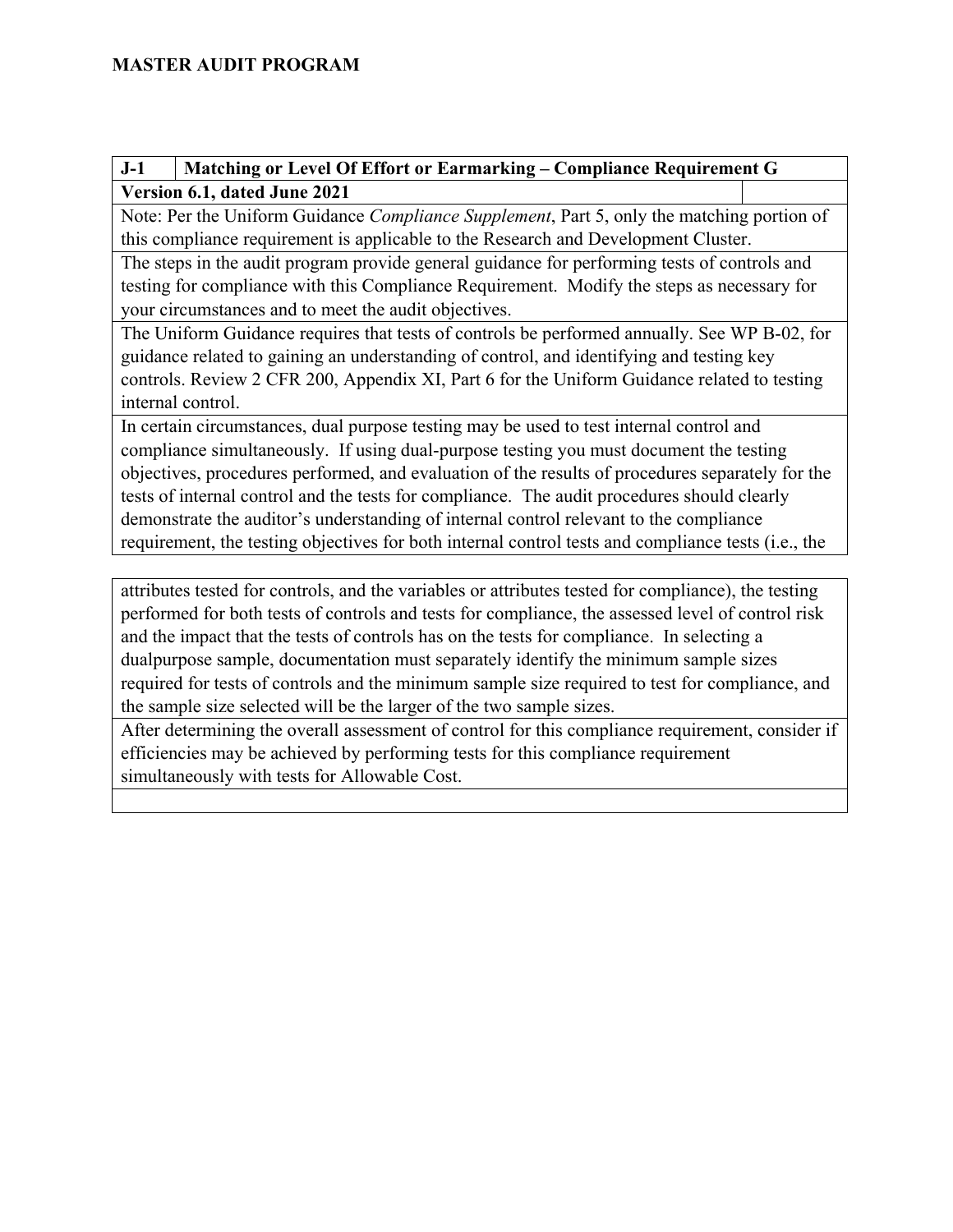#### **A. Gaining An Understanding Of Internal Control Over Compliance With Matching Or Level Of Effort Or Earmarking Requirements**

The objective of obtaining an understanding of the entity's internal controls, is to identify key controls that provide reasonable assurance that the entity will achieve its objectives. 2 CFR 200.514(c)(2) requires the auditor to perform procedures to obtain an understanding of internal control sufficient to plan the audit to support a low assessed level of control risk for the program. The audit team should identify key controls for this compliance requirement, and design procedures to test those controls. (A control may be effective for more than one compliance requirement.) Although procedures must be planned and performed to try and achieve a low assessed level of control risk, the auditor may determine, after completing the testing, that the appropriate assessed level of control risk is not low (i.e., is moderate or high), document the rationale and impact on the audit procedures, and design the audit program accordingly to test for compliance.

**NOTE:** *The control objectives for each of the 5 components of internal control and potential controls for each component of control is included in the WP J-1 embedded document below and is intended solely to assist you in gaining an understanding of the entity's controls, and to help identify key controls in order to design appropriate audit procedures to test the key controls in order to attempt to achieve a low assessed level of control risk. It may not be necessary, and is not intended as a requirement, that every item be addressed. Auditor judgment is required to determine the internal controls the will be tested for this compliance* 

*requirement.*  Potential key ICs-Matching or LoE

| <b>Control Environment</b>                     | <b>WP Reference</b> |
|------------------------------------------------|---------------------|
| Controls to be tested                          |                     |
|                                                |                     |
|                                                |                     |
| <b>Management's Assessment of Risk Control</b> |                     |
| Controls to be tested                          |                     |
|                                                |                     |
|                                                |                     |
| <b>Control Activities Control</b>              |                     |

| Controls to be tested                        |  |
|----------------------------------------------|--|
|                                              |  |
|                                              |  |
| <b>Information and Communication Control</b> |  |
| Controls to be tested                        |  |
|                                              |  |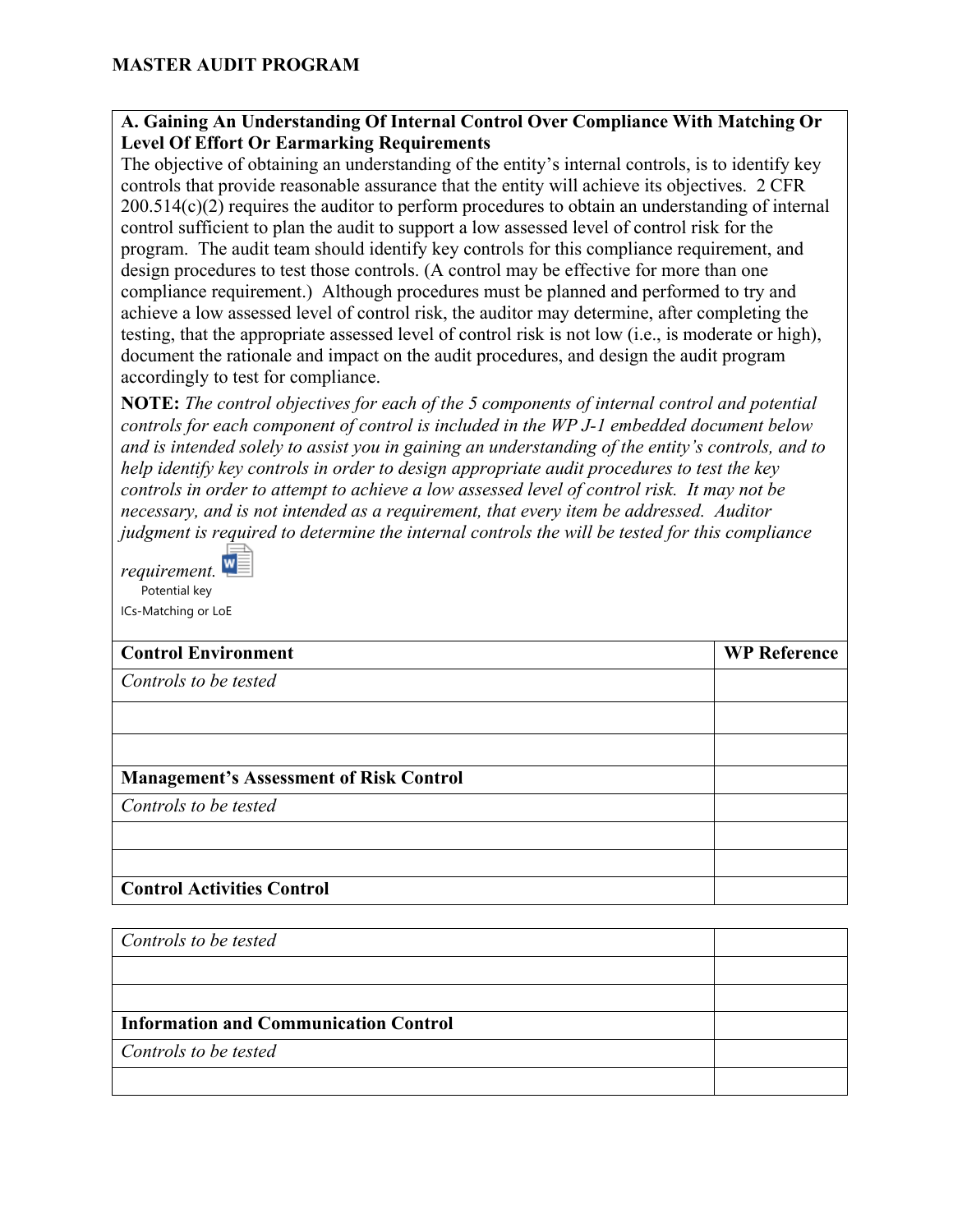| <b>Monitoring Control</b>                                                   |                     |
|-----------------------------------------------------------------------------|---------------------|
| Controls to be tested                                                       |                     |
|                                                                             |                     |
|                                                                             |                     |
| B. Audit Steps - Internal Control Over Compliance With Matching Or          |                     |
| <b>Level Of Effort Or Earmarking Requirements</b>                           |                     |
| Control Objective: To provide reasonable assurance that the minimum         |                     |
| amount, or percentage, of contributions or matching funds was provided.     |                     |
| The following audit procedures should be tailored to meet the needs of the  |                     |
| circumstances.                                                              | <b>WP Reference</b> |
| 1. Document your understanding of the internal control over compliance with |                     |
| Compliance Requirement $G$ – for compliance with matching requirements.     |                     |
| This documentation should include your understanding of internal control    |                     |
| for each of the five control components (i.e., control environment, risk    |                     |
| assessment, information and communication, control procedures, and          |                     |
| monitoring).                                                                |                     |
| 2. Document the identified key controls, (and any mitigating controls, if   |                     |
| necessary) that provide reasonable assurance of compliance with this        |                     |
| compliance requirement.                                                     |                     |
| 3. Design procedures to test the identified controls for this compliance    |                     |
| requirement. Documentation should include the following:                    |                     |
| Description of any nonsampling testing performed (inquiry,<br>a.            |                     |
| observation, analytical procedures, testing of individually important       |                     |
| items, 100% testing, etc.) and the items tested.                            |                     |
| b. If sampling is used, at a minimum, document the following:               |                     |
| Sample population definition (describe awards/amounts omitted and           |                     |
| why and how they will be covered by other audit procedures (e.g.,           |                     |
| will coordinate with IPA to test).                                          |                     |
| Attributes to be tested for, the expected deviation rate, and the           |                     |
| tolerable deviation rate. If using dual-purpose testing, document           |                     |
| separately, the attributes being tested for control, and the                |                     |
| variables/attributes being tested for compliance.                           |                     |
| Sampling unit and how the sampling unit meets the objective for<br>٠        |                     |
| testing the attribute. If using dual-purpose testing, document how          |                     |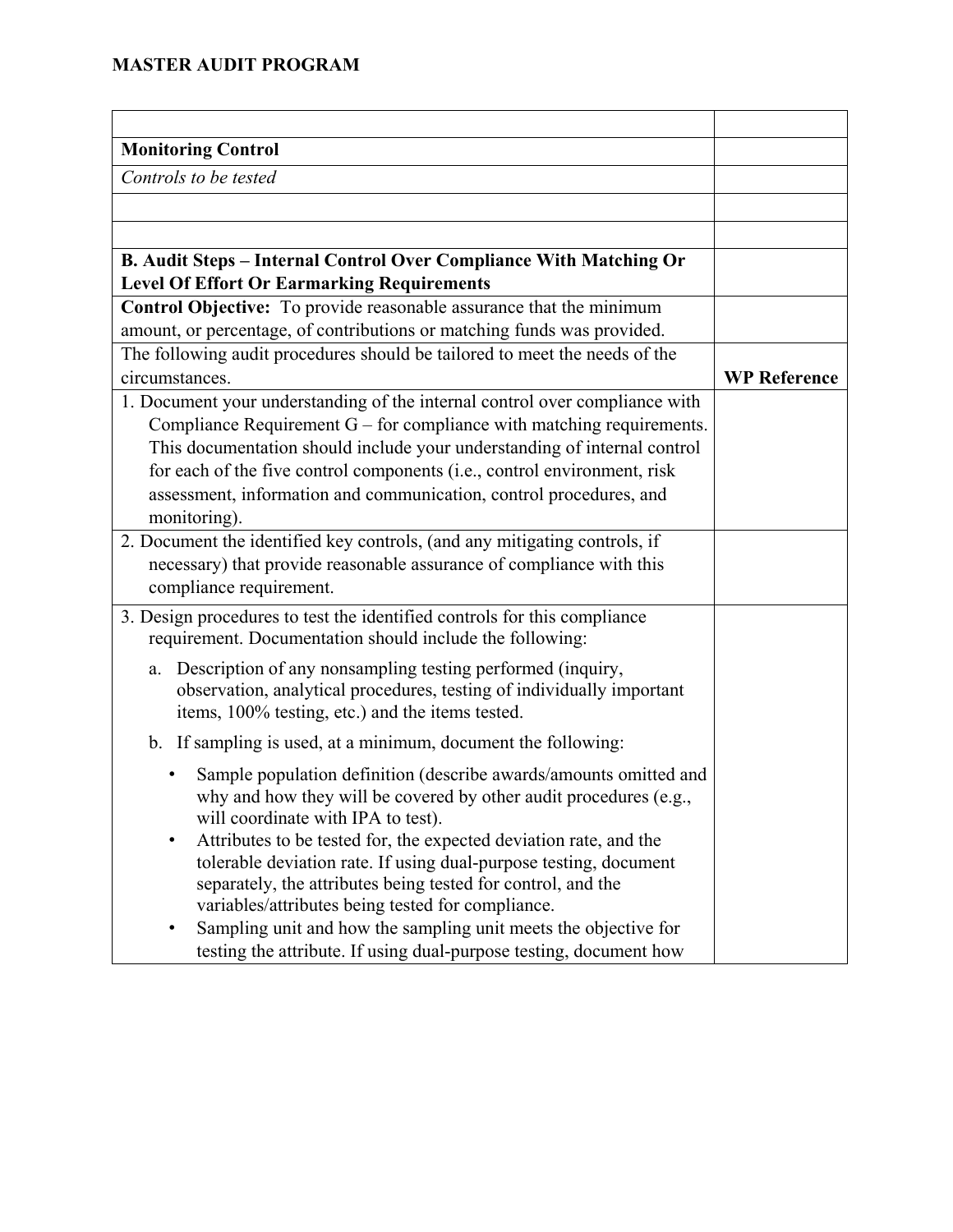| the sampling unit meets the objective for each type of testing (i.e.,<br>control and compliance) separately.<br>Sample size. If using dual-purpose samples, document the<br>minimum sample size required for each type of testing (i.e., control<br>and compliance) separately, and document how the sample meets |                     |
|-------------------------------------------------------------------------------------------------------------------------------------------------------------------------------------------------------------------------------------------------------------------------------------------------------------------|---------------------|
| the objective for both types of testing.<br>Sampling method used to select the sample, including whether the<br>٠<br>sample is statistical or nonstatistical, and how results will be applied<br>to the universe/population.                                                                                      |                     |
| c. Obtain supervisory auditor review and approval of all<br>sampling/judgmental selection plans.                                                                                                                                                                                                                  |                     |
| 4. Perform tests of controls, as planned, for the relevant controls identified and<br>document your conclusion on control effectiveness, your assessment of<br>whether the testing results achieved the audit objectives, and your assessed<br>level of control risk.                                             |                     |
| 5. Summarize the results of testing controls and the impact of those results on<br>the planned testing for compliance on WP J.                                                                                                                                                                                    |                     |
|                                                                                                                                                                                                                                                                                                                   |                     |
| C. Audit Steps - Testing For Compliance with Matching Requirements                                                                                                                                                                                                                                                |                     |
| The following audit procedures should be tailored to the needs of the auditor<br>and the circumstances. The extent of compliance testing should be related to<br>the overall conclusion on the effectiveness of controls.                                                                                         | <b>WP Reference</b> |
|                                                                                                                                                                                                                                                                                                                   |                     |
| 6. Perform tests to verify that the required matching contributions were met.                                                                                                                                                                                                                                     |                     |
| 7. Select a sample of transactions used to meet matching requirements and test<br>if the amounts counted towards matching were from allowable sources.                                                                                                                                                            |                     |
| 8. Test records to corroborate that the values placed on in-kind contributions<br>(including third party in-kind contributions) are in accordance with 2 CFR<br>§§200.306, §§200.434, and §§200.414, and the terms and conditions of the<br>award.                                                                |                     |
| 9. Select a sample of transactions used to meet matching requirements and test<br>for compliance with the allowable costs/cost principles requirements.                                                                                                                                                           |                     |

| $K-1$ | Period Of Performance – Compliance Requirement H |  |
|-------|--------------------------------------------------|--|
|       | Version 6.1, dated June 2021                     |  |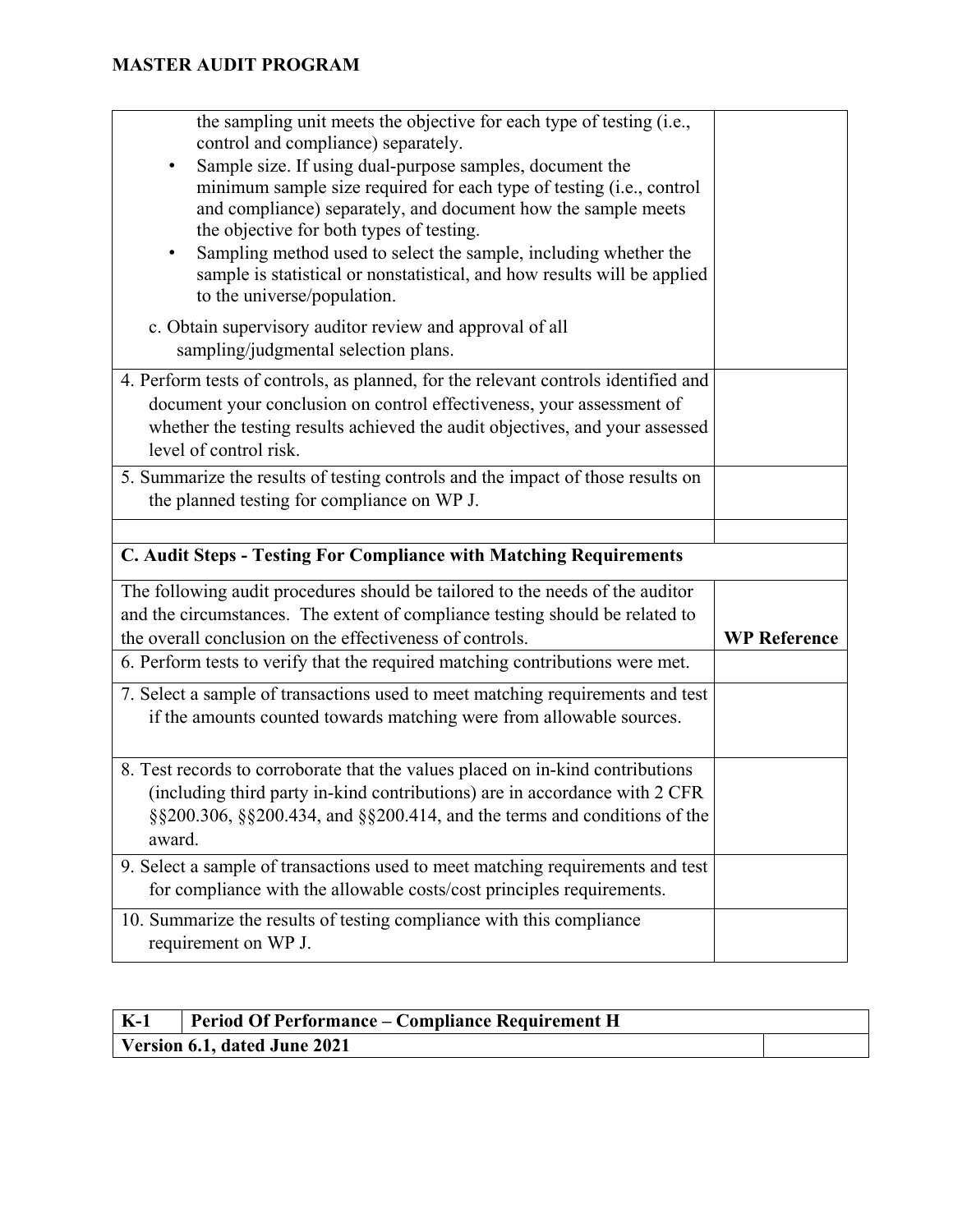The steps in the audit program provide general guidance for performing tests of controls and testing for compliance with this Compliance Requirement. Modify the steps as necessary for your circumstances and to meet the audit objectives.

The Uniform Guidance requires that tests of controls be performed annually. See WP B-02, for guidance related to gaining an understanding of control, and identifying and testing key controls. Review 2 CFR 200, Appendix XI, Part 6 for the Uniform Guidance related to testing internal control.

The audit team may want to consider whether efficiencies can be gained by combining the tests of controls and compliance for Compliance Requirements A and B.

In certain circumstances, dual purpose testing may be used to test internal control and compliance simultaneously. If using dual-purpose testing you must document the testing objectives, procedures performed, and evaluation of the results of procedures separately for the tests of internal control and the tests for compliance. The audit procedures should clearly demonstrate the auditor's understanding of internal control relevant to the compliance requirement, the testing objectives for both internal control tests and compliance tests (i.e., the attributes tested for controls, and the variables or attributes tested for compliance), the testing performed for both tests of controls and tests for compliance, the assessed level of control risk and the impact that the tests of controls has on the tests for compliance. In selecting a dual-purpose sample, documentation must separately identify the minimum sample sizes required for tests of controls and the minimum sample size required to test for compliance, and the sample size selected will be the larger of the two sample sizes.

After determining the overall assessment of control for this compliance requirement, consider if efficiencies may be achieved by performing tests for this compliance requirement simultaneously with tests for Allowable Cost.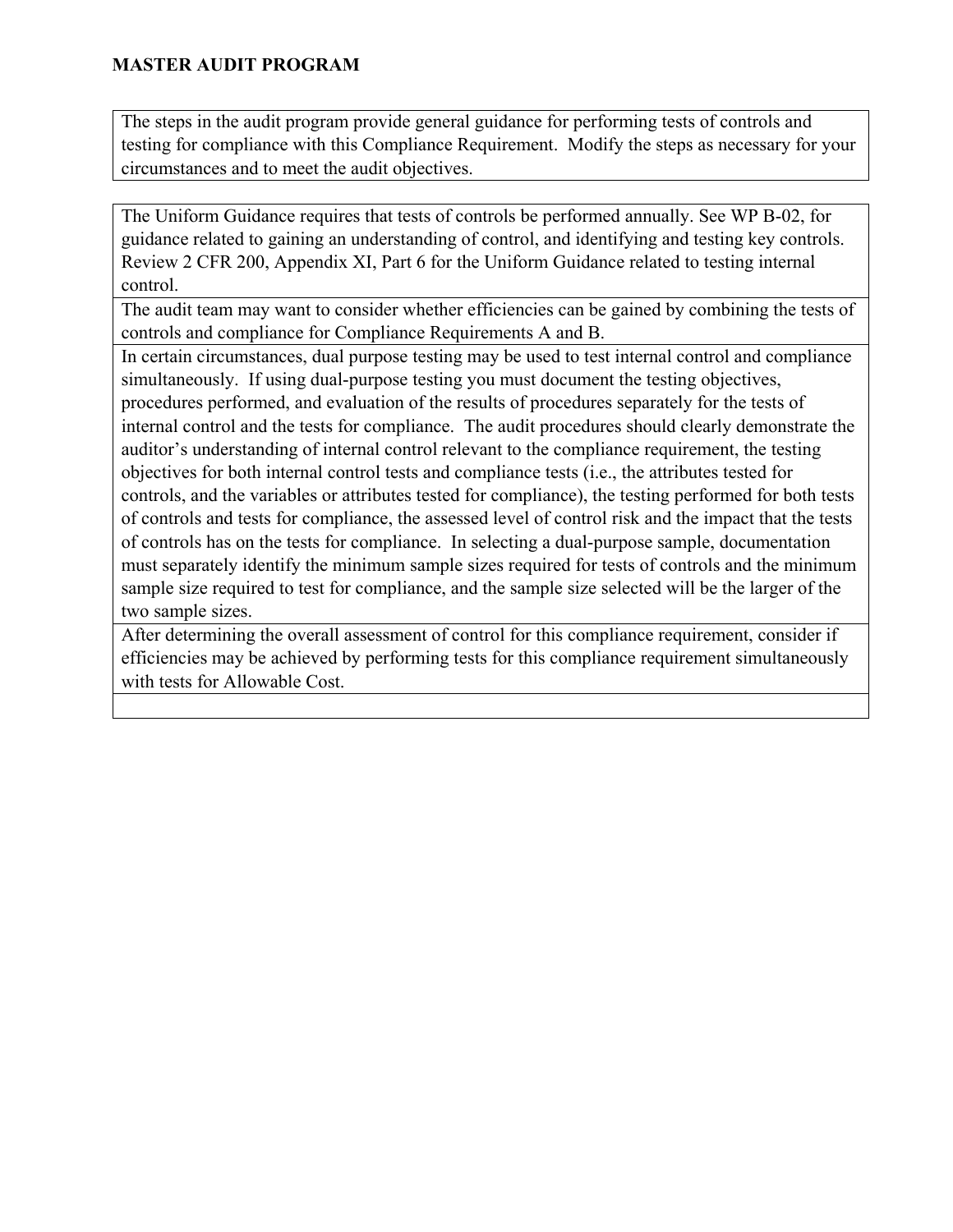#### **A. Gaining An Understanding Of Internal Control Over Compliance With Period Of Performance Requirements**

The objective of obtaining an understanding of the entity's internal controls, is to identify key controls that provide reasonable assurance that the entity will achieve its objectives. 2 CFR 200.514(c)(2) requires the auditor to perform procedures to obtain an understanding of internal control sufficient to plan the audit to support a low assessed level of control risk for the program. The audit team should identify key controls for this compliance requirement, and design procedures to test those controls. (A control may be effective for more than one compliance requirement.) Although procedures must be planned and performed to try and achieve a low assessed level of control risk, the auditor may determine, after completing the testing, that the appropriate assessed level of control risk is not low (i.e., is moderate or high), document the rationale and impact on the audit procedures, and design the audit program accordingly to test for compliance.

**NOTE:** *The control objectives for each of the five components of internal control and potential controls for each component of control are included in the WP K-1 embedded document below and is intended solely to assist you in gaining an understanding of the entity's controls, and to help identify key controls in order to design appropriate audit procedures to test the key controls in order to attempt to achieve a low assessed level of control risk. It may not be necessary, and is not intended as a requirement, that every item be addressed. Auditor judgment is required to* 

*determine the internal controls the will be tested for this compliance requirement.*  Potential key ICs-Period of Perform

| <b>Control Environment</b>                     | <b>WP Reference</b> |
|------------------------------------------------|---------------------|
| Controls to be tested                          |                     |
|                                                |                     |
|                                                |                     |
| <b>Management's Assessment of Risk Control</b> |                     |
| Controls to be tested                          |                     |
|                                                |                     |
|                                                |                     |
| <b>Control Activities Control</b>              |                     |
| Controls to be tested                          |                     |
|                                                |                     |
|                                                |                     |
| <b>Information and Communication Control</b>   |                     |
| Controls to be tested                          |                     |
|                                                |                     |
|                                                |                     |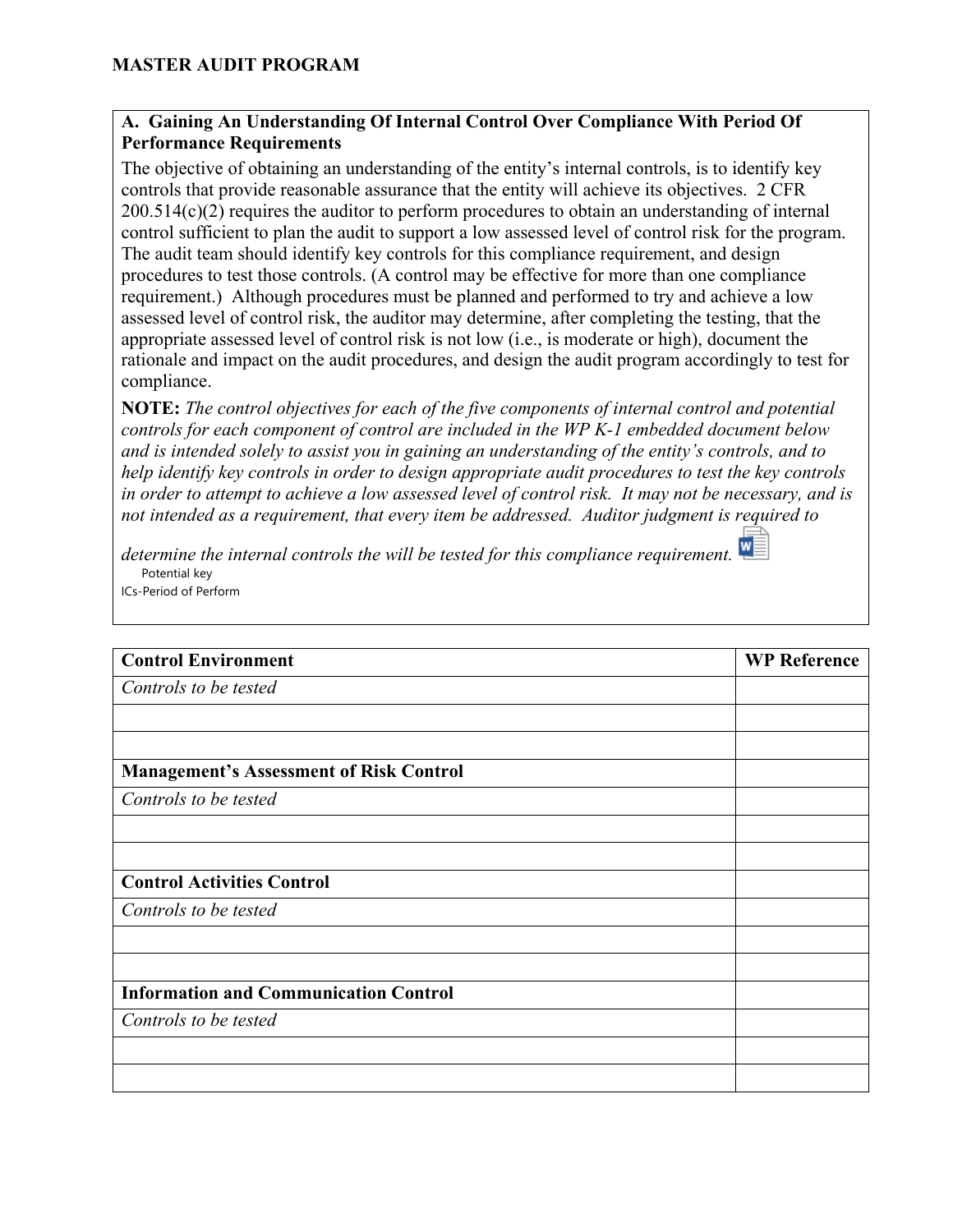| <b>Monitoring Control</b>                                                                                     |                     |
|---------------------------------------------------------------------------------------------------------------|---------------------|
| Controls to be tested                                                                                         |                     |
|                                                                                                               |                     |
|                                                                                                               |                     |
| B. Audit Steps - Testing Internal Control Over Compliance With Period of Performance                          |                     |
| <b>Requirements</b>                                                                                           |                     |
| Control Objectives: To provide reasonable assurance that:                                                     |                     |
| Federal awards are charged only for allowable costs incurred during the authorized period<br>$\left( \right)$ |                     |
| of performance, and                                                                                           |                     |
| Obligations were liquidated within the required time period.<br>(2)                                           |                     |
| The following audit procedures should be tailored to meet the needs of the                                    | <b>WP Reference</b> |
| circumstances.                                                                                                |                     |
| 1. Document your understanding of the internal controls over compliance for                                   |                     |
| Period of Performance, Compliance Requirement H. Consider the auditee's                                       |                     |
| policies and procedures and identify relevant controls providing assurance                                    |                     |
| that the compliance objective is achieved. This documentation should                                          |                     |
| include your understanding of internal control for each of the five control                                   |                     |
| components (i.e., control environment, risk assessment, information and                                       |                     |
| communication, control procedures, and monitoring).                                                           |                     |
| 2. Document the identified key controls, (and any mitigating controls, if                                     |                     |
| necessary) that provide reasonable assurance of compliance with this                                          |                     |
| compliance requirement.                                                                                       |                     |
| 3. Design procedures to test the identified controls for this compliance                                      |                     |
| requirement. Documentation should include the following:                                                      |                     |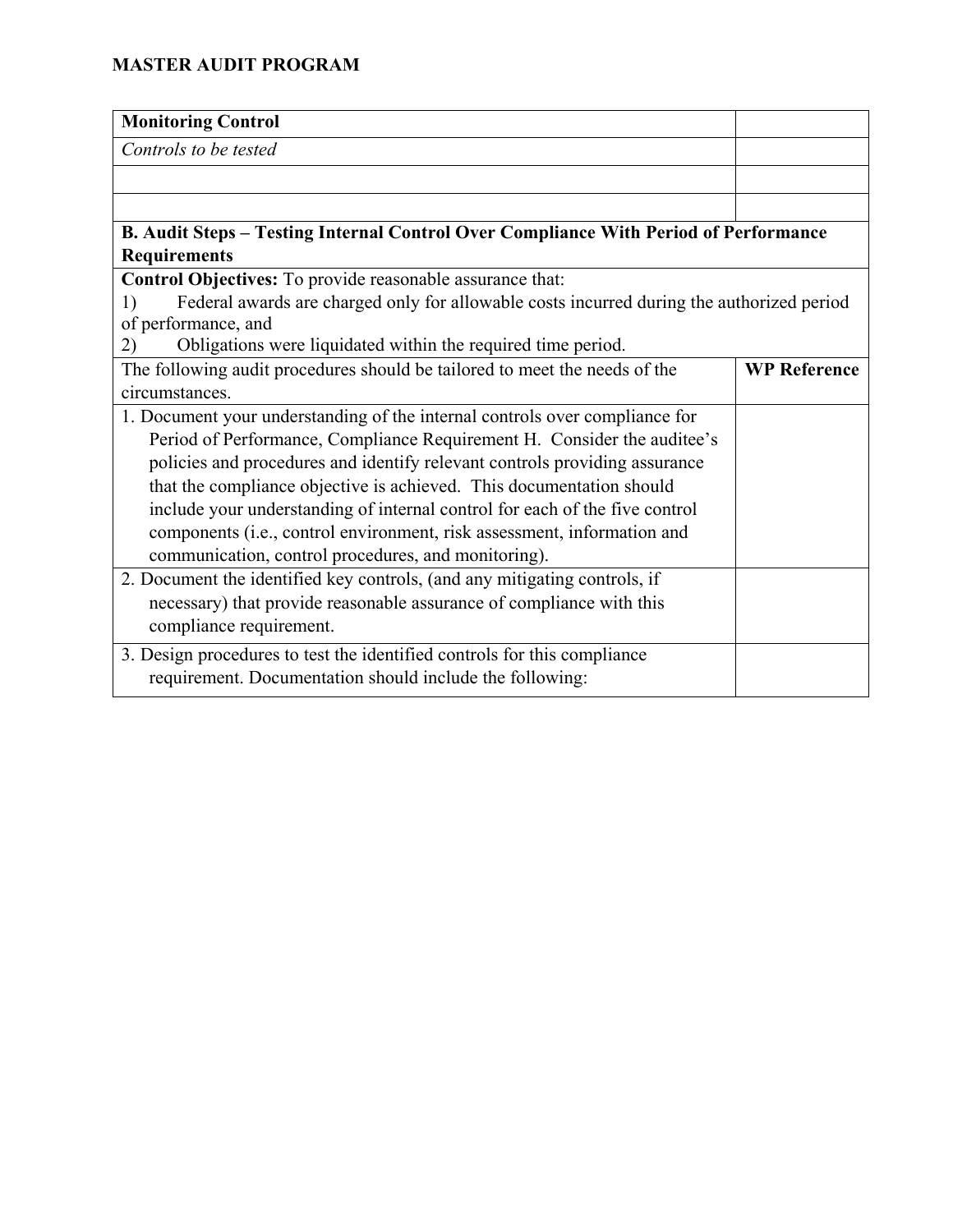| requirement.<br>6. Review award documents and regulations pertaining to the program and<br>document any award specific requirements related to the period of<br>performance.                                                                                                                                                                                                                                                                                                                                                                                                                                                                                                                                                                                                                                                                                                                                                                                                                                                                                                                                                                                                                                  | <b>WP Reference</b> |  |
|---------------------------------------------------------------------------------------------------------------------------------------------------------------------------------------------------------------------------------------------------------------------------------------------------------------------------------------------------------------------------------------------------------------------------------------------------------------------------------------------------------------------------------------------------------------------------------------------------------------------------------------------------------------------------------------------------------------------------------------------------------------------------------------------------------------------------------------------------------------------------------------------------------------------------------------------------------------------------------------------------------------------------------------------------------------------------------------------------------------------------------------------------------------------------------------------------------------|---------------------|--|
| The following audit procedures should be tailored to the needs of the auditor and<br>the circumstances. The extent of compliance testing should be related to the<br>overall determination of the effectiveness of controls relevant to this compliance                                                                                                                                                                                                                                                                                                                                                                                                                                                                                                                                                                                                                                                                                                                                                                                                                                                                                                                                                       |                     |  |
| Audit Objective: Determine whether Federal funds were obligated only for allowable costs<br>within the period of performance and that the obligations were liquidated within the required time<br>period.                                                                                                                                                                                                                                                                                                                                                                                                                                                                                                                                                                                                                                                                                                                                                                                                                                                                                                                                                                                                     |                     |  |
| C. Audit Steps - Testing For Compliance With Period of Performance Requirements                                                                                                                                                                                                                                                                                                                                                                                                                                                                                                                                                                                                                                                                                                                                                                                                                                                                                                                                                                                                                                                                                                                               |                     |  |
| 5. Summarize the results of testing controls and the impact of those results on the<br>planned testing for compliance on WP K.                                                                                                                                                                                                                                                                                                                                                                                                                                                                                                                                                                                                                                                                                                                                                                                                                                                                                                                                                                                                                                                                                |                     |  |
| 4. Perform tests of controls, as planned, for the relevant controls identified and<br>document your conclusion on control effectiveness, your assessment of<br>whether the testing results achieved the audit objectives, and your assessed<br>level of control risk.                                                                                                                                                                                                                                                                                                                                                                                                                                                                                                                                                                                                                                                                                                                                                                                                                                                                                                                                         |                     |  |
| why and how they will be covered by other audit procedures (e.g., will<br>coordinate with IPA to test).<br>Attributes to be tested for, the expected deviation rate, and the<br>$\bullet$<br>tolerable deviation rate. If using dual-purpose testing, document<br>separately, the attributes being tested for control, and the<br>variables/attributes being tested for compliance.<br>Sampling unit and how the sampling unit meets the objective for<br>$\bullet$<br>testing the attribute. If using dual-purpose testing, document how the<br>sampling unit meets the objective for each type of testing (i.e., control<br>and compliance) separately.<br>Sample size. If using dual-purpose samples, document the minimum<br>$\bullet$<br>sample size required for each type of testing (i.e., control and<br>compliance) separately, and document how the sample meets the<br>objective for both types of testing.<br>Sampling method used to select the sample, including whether the<br>sample is statistical or nonstatistical, and how results will be applied to<br>the universe/population.<br>Obtain supervisory auditor review and approval of all<br>c.<br>sampling/judgmental selection plans. |                     |  |
| b. If sampling is used, at a minimum, document the following:<br>Sample population definition (describe awards/amounts omitted and<br>٠                                                                                                                                                                                                                                                                                                                                                                                                                                                                                                                                                                                                                                                                                                                                                                                                                                                                                                                                                                                                                                                                       |                     |  |
| Description of any nonsampling testing performed (inquiry, observation,<br>a.<br>analytical procedures, testing of individually important items, 100%<br>testing, etc.) and the items tested.                                                                                                                                                                                                                                                                                                                                                                                                                                                                                                                                                                                                                                                                                                                                                                                                                                                                                                                                                                                                                 |                     |  |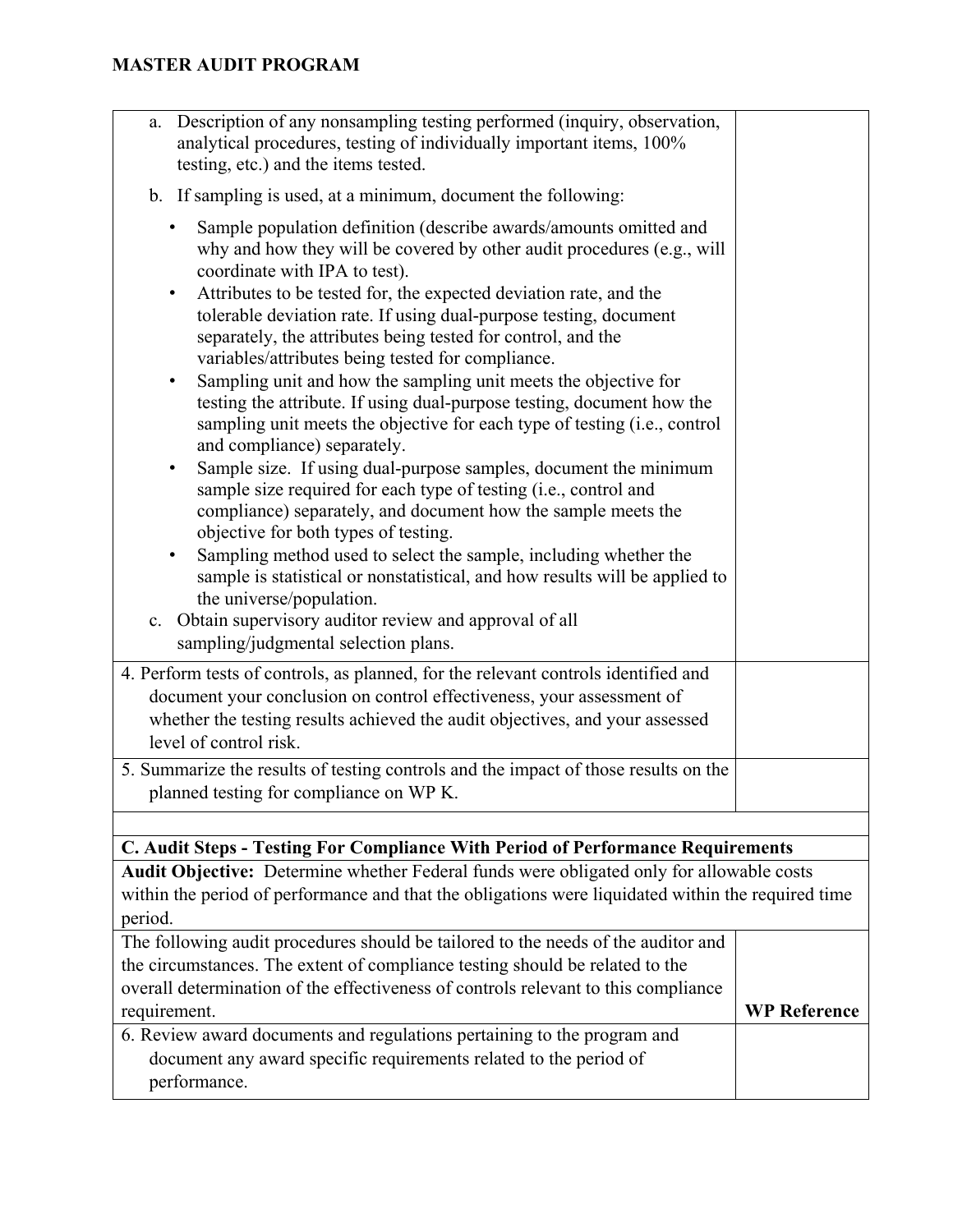| 7. If the expenditures for award are considered to be material to Federal program, |  |  |
|------------------------------------------------------------------------------------|--|--|
| select a sample of obligations to determine if expenditures and liquidation of     |  |  |
| obligations were performed within the specified period of performance.             |  |  |
|                                                                                    |  |  |
| 8. Identify Federal awards with performance period beginning dates during the      |  |  |
| audit period and test a sample of transactions recorded during the beginning       |  |  |
| of the period performance to determine if costs were incurred prior to the         |  |  |
| period of performance. For any costs incurred prior to the period of               |  |  |
| performance, determine if they were appropriately authorized by the Federal        |  |  |
| awarding agency of the pass-through entity.                                        |  |  |
| 9. Identify Federal awards with performance period ending dates within the audit   |  |  |
| period and perform the following:                                                  |  |  |
| 10. Test transactions recorded during the latter part and after the period of      |  |  |
| performance to determine if costs were incurred within the period of               |  |  |
| performance.                                                                       |  |  |
| 11. Test transactions for Federal award costs that were not liquidated as of the   |  |  |
| end of the period of performance and determine if the liquidation occurred         |  |  |
| within the allowed time period.                                                    |  |  |
| 12. Select a sample of adjustments (e.g., manual journal entries) for Federal      |  |  |
| award costs and determine that these adjustments were for transactions that        |  |  |
| were allowable to the Federal award and occurred during the period of              |  |  |
| performance.                                                                       |  |  |
| 13. Summarize the results of testing on WP K.                                      |  |  |
|                                                                                    |  |  |

## **L-1 Procurement and Suspension and Debarment – Compliance Requirement I Version 6.1, dated June 2021**

The steps in the audit program provide general guidance for performing tests of controls and testing for compliance with this Compliance Requirement. Modify the steps as necessary for your circumstances and to meet the audit objectives.

The Uniform Guidance requires that tests of controls be performed annually. See WP B-02, for guidance related to gaining an understanding of control, and identifying and testing key controls. Review 2 CFR 200, Appendix XI, Part 6 for the Uniform Guidance related to testing internal control.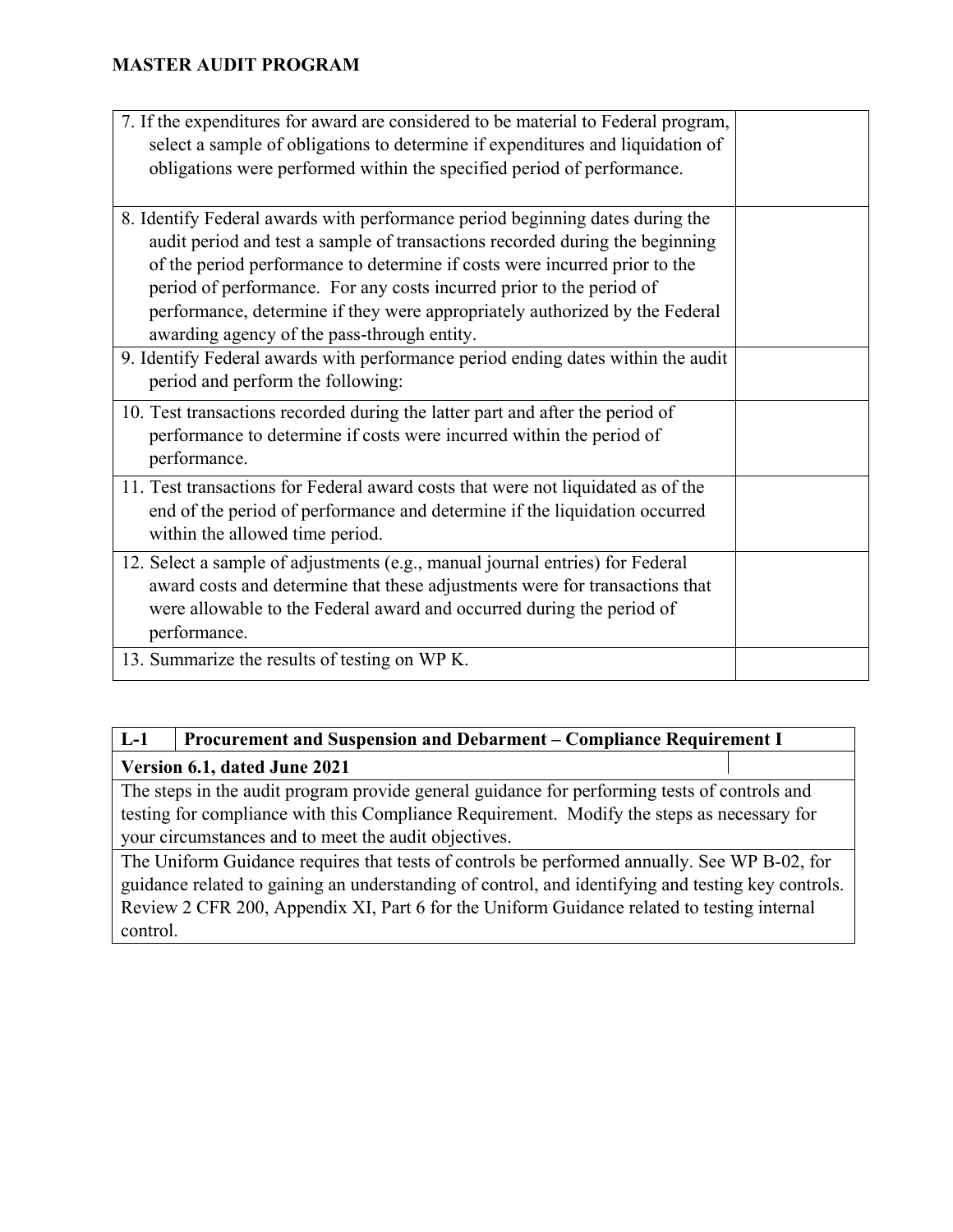In certain circumstances, dual purpose testing may be used to test internal control and compliance simultaneously. If using dual-purpose testing you must document the testing objectives, procedures performed, and evaluation of the results of procedures separately for the tests of internal control and the tests for compliance. The audit procedures should clearly demonstrate the auditor's understanding of internal control relevant to the compliance requirement, the testing objectives for both internal control tests and compliance tests (i.e., the attributes tested for controls, and the variables or attributes tested for compliance), the testing performed for both tests of controls and tests for compliance, the assessed level of control risk and the impact that the tests of controls has on the tests for compliance. In selecting a dual-

purpose sample, documentation must separately identify the minimum sample sizes required for tests of controls and the minimum sample size required to test for compliance, and the sample size selected will be the larger of the two sample sizes.

After determining the overall assessment of control for this compliance requirement, consider if efficiencies may be achieved by performing tests for this compliance requirement simultaneously with tests for other compliance requirements (e.g., Eligibility (tests that subawards were made only to eligible subrecipients), Subrecipient Monitoring (tests that awards to subrecipients were compliant with the Federal requirements and that monitoring was effective to ensure subrecipients complied with the terms and conditions of the subaward), or Allowable Cost.)

### **A. Gaining An Understanding Of Internal Control Over Procurement and Suspension and Debarment Requirements**

The objective of obtaining an understanding of the entity's internal controls, is to identify key controls that provide reasonable assurance that the entity will achieve its objectives. 2 CFR 200.514(c)(2) requires the auditor to perform procedures to obtain an understanding of internal control sufficient to plan the audit to support a low assessed level of control risk for the program. The audit team should identify key controls for this compliance requirement, and design procedures to test those controls. (A control may be effective for more than one compliance requirement.) Although procedures must be planned and performed to try and achieve a low assessed level of control risk, the auditor may determine, after completing the testing, that the appropriate assessed level of control risk is not low (i.e., is moderate or high), document the rationale and impact on the audit procedures, and design the audit program accordingly to test for compliance.

**NOTE:** *The control objectives for each of the five components of internal control and potential controls for each component of controls are included in the WP L-1 embedded document below and is intended solely to assist you in gaining an understanding of the entity's controls, and to help identify key controls in order to design appropriate audit procedures to test the key controls in order to attempt to achieve a low assessed level of control risk. It may not be necessary, and is not intended as a requirement, that every item be addressed. Auditor judgment is required to* 

*determine the internal controls the will be tested for this compliance requirement.*  Potential key ICs -Procurement, Suspe



**Control Environment WP Reference**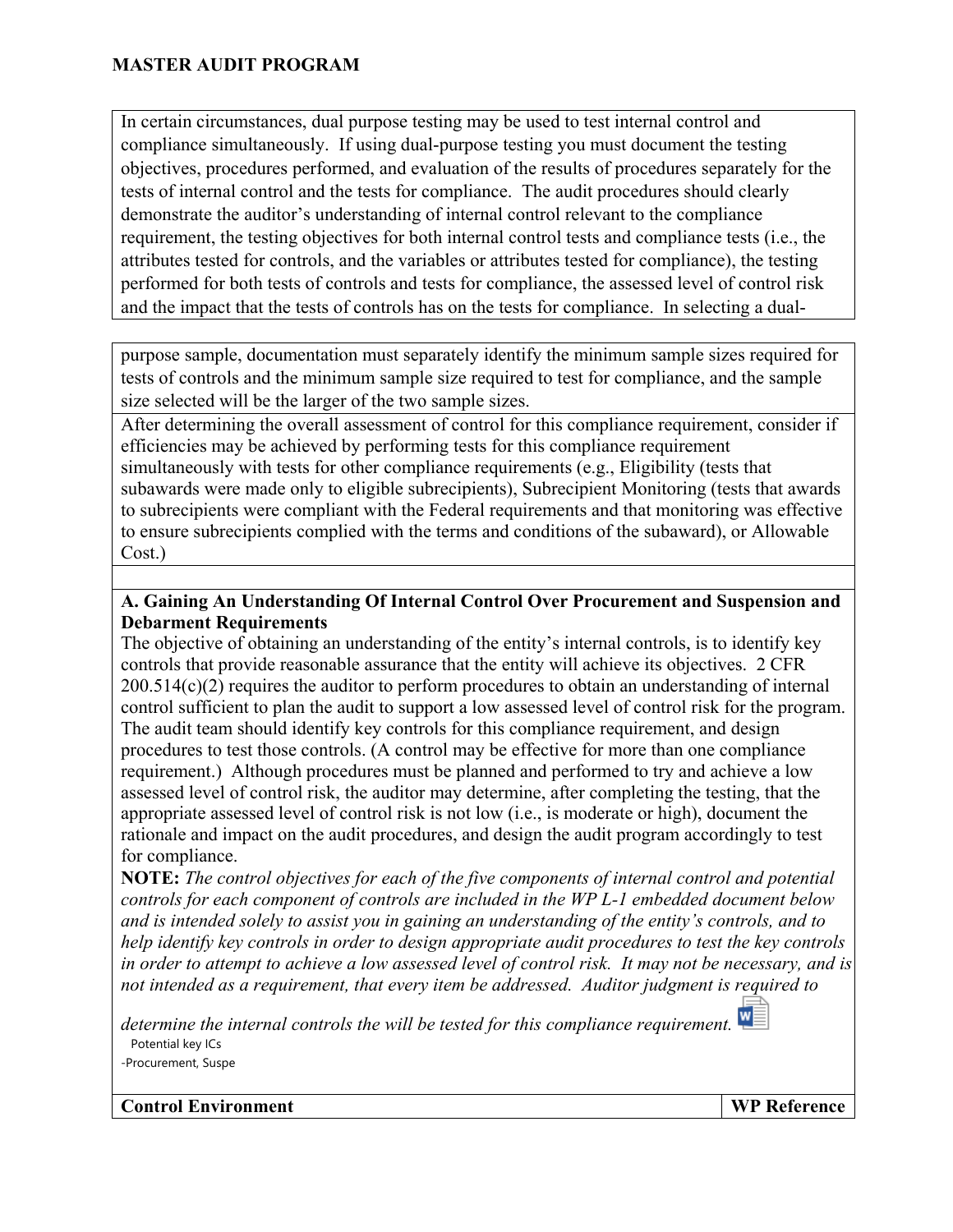| Controls to be tested                          |  |
|------------------------------------------------|--|
|                                                |  |
|                                                |  |
| <b>Management's Assessment of Risk Control</b> |  |
| Controls to be tested                          |  |
|                                                |  |
|                                                |  |
| <b>Control Activities Control</b>              |  |
| Controls to be tested                          |  |
|                                                |  |

| <b>Information and Communication Control</b> |  |
|----------------------------------------------|--|
| Controls to be tested                        |  |
|                                              |  |
|                                              |  |
| <b>Monitoring Control</b>                    |  |
| Controls to be tested                        |  |
|                                              |  |
|                                              |  |

#### **B. Audit Steps – Testing Internal Control Over Compliance With Procurement and Suspension and Debarment Requirements**

**Control Objectives.** To provide reasonable assurance that:

1) Goods and services are procured in accordance with the provisions of 2 CFR 200.318 through

200.326,

2) The entity's procurement procedures reflect applicable laws and regulations and conform to the procurement requirements in 2 CFR 200, and

3) The entity does not enter into agreements with parties that are suspended or debarred (i.e., will not issue an award/contract that is a "covered transaction," including subawards, to a debarred or suspended party).

| The following audit procedures should be tailored as necessary to meet the                                                                                                                                                                                                                                                                                                                                                |                     |  |
|---------------------------------------------------------------------------------------------------------------------------------------------------------------------------------------------------------------------------------------------------------------------------------------------------------------------------------------------------------------------------------------------------------------------------|---------------------|--|
| needs of the circumstances.                                                                                                                                                                                                                                                                                                                                                                                               | <b>WP Reference</b> |  |
| 1. Document your understanding of the internal control over compliance with<br>Compliance Requirement I – Procurement and Suspension and Debarment,<br>and CAS, if applicable. This documentation should include your<br>understanding of internal control for each of the five control components<br>(i.e., control environment, risk assessment, information and<br>communication, control procedures, and monitoring). |                     |  |
| 2. Document the identified key controls, (and any mitigating controls, if<br>necessary) that provide reasonable assurance of compliance with this<br>compliance requirement.                                                                                                                                                                                                                                              |                     |  |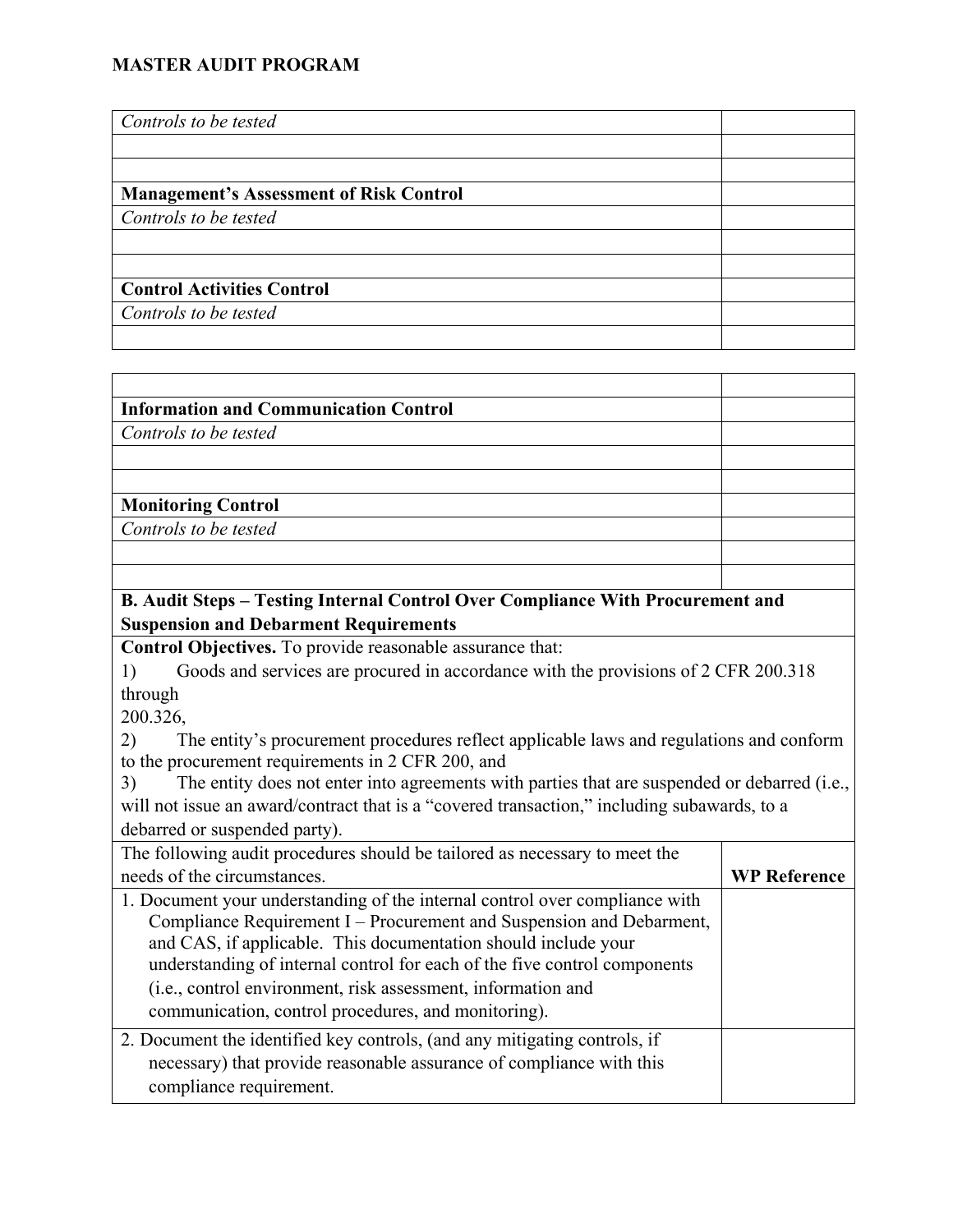| 3. Design procedures to test the identified controls for this compliance<br>requirement. Documentation should include the following:                                                       |  |
|--------------------------------------------------------------------------------------------------------------------------------------------------------------------------------------------|--|
| a. Description of any nonsampling testing performed (inquiry,<br>observation, analytical procedures, testing of individually important<br>items, 100% testing, etc.) and the items tested. |  |
| b. If sampling is used, at a minimum, document the following:                                                                                                                              |  |
| Sample population definition (describe awards/amounts omitted and<br>why and how they will be covered by other audit procedures (e.g.,<br>will coordinate with IPA to test).               |  |
| Attributes to be tested for, the expected deviation rate, and the<br>$\bullet$                                                                                                             |  |
| tolerable deviation rate. If using dual-purpose testing, document                                                                                                                          |  |
| separately, the attributes being tested for control, and the                                                                                                                               |  |
| variables/attributes being tested for compliance.                                                                                                                                          |  |

| Sampling unit and how the sampling unit meets the objective for<br>testing the attribute. If using dual-purpose testing, document how<br>the sampling unit meets the objective for each type of testing (i.e.,<br>control and compliance) separately.<br>Sample size. If using dual-purpose samples, document the<br>minimum sample size required for each type of testing (i.e., control<br>and compliance) separately, and document how the sample meets<br>the objective for both types of testing.<br>Sampling method used to select the sample, including whether the<br>sample is statistical or nonstatistical, and how results will be applied<br>to the universe/population.<br>c. Obtain supervisory auditor review and approval of all<br>sampling/judgmental selection plans. |  |
|-------------------------------------------------------------------------------------------------------------------------------------------------------------------------------------------------------------------------------------------------------------------------------------------------------------------------------------------------------------------------------------------------------------------------------------------------------------------------------------------------------------------------------------------------------------------------------------------------------------------------------------------------------------------------------------------------------------------------------------------------------------------------------------------|--|
| 4. Perform tests of controls, as planned, for the relevant controls identified and<br>document your conclusion on control effectiveness, your assessment of<br>whether the testing results achieved the audit objectives, and your assessed<br>level of control risk.<br>5. Summarize the results of testing controls and the impact of those results on                                                                                                                                                                                                                                                                                                                                                                                                                                  |  |
| the planned testing for compliance on WP L.                                                                                                                                                                                                                                                                                                                                                                                                                                                                                                                                                                                                                                                                                                                                               |  |
|                                                                                                                                                                                                                                                                                                                                                                                                                                                                                                                                                                                                                                                                                                                                                                                           |  |

### **C. Audit Steps - Testing For Compliance With Procurement and Suspension and Debarment Requirements**

# **Audit Objectives:**

1) Determine whether procurements under Federal awards were made in compliance with applicable Federal regulations and other procurement requirements specific to an award or subaward.

2) For covered transactions determine whether the entity verified that entities are not suspended, debarred, or otherwise excluded from receiving Federal funds.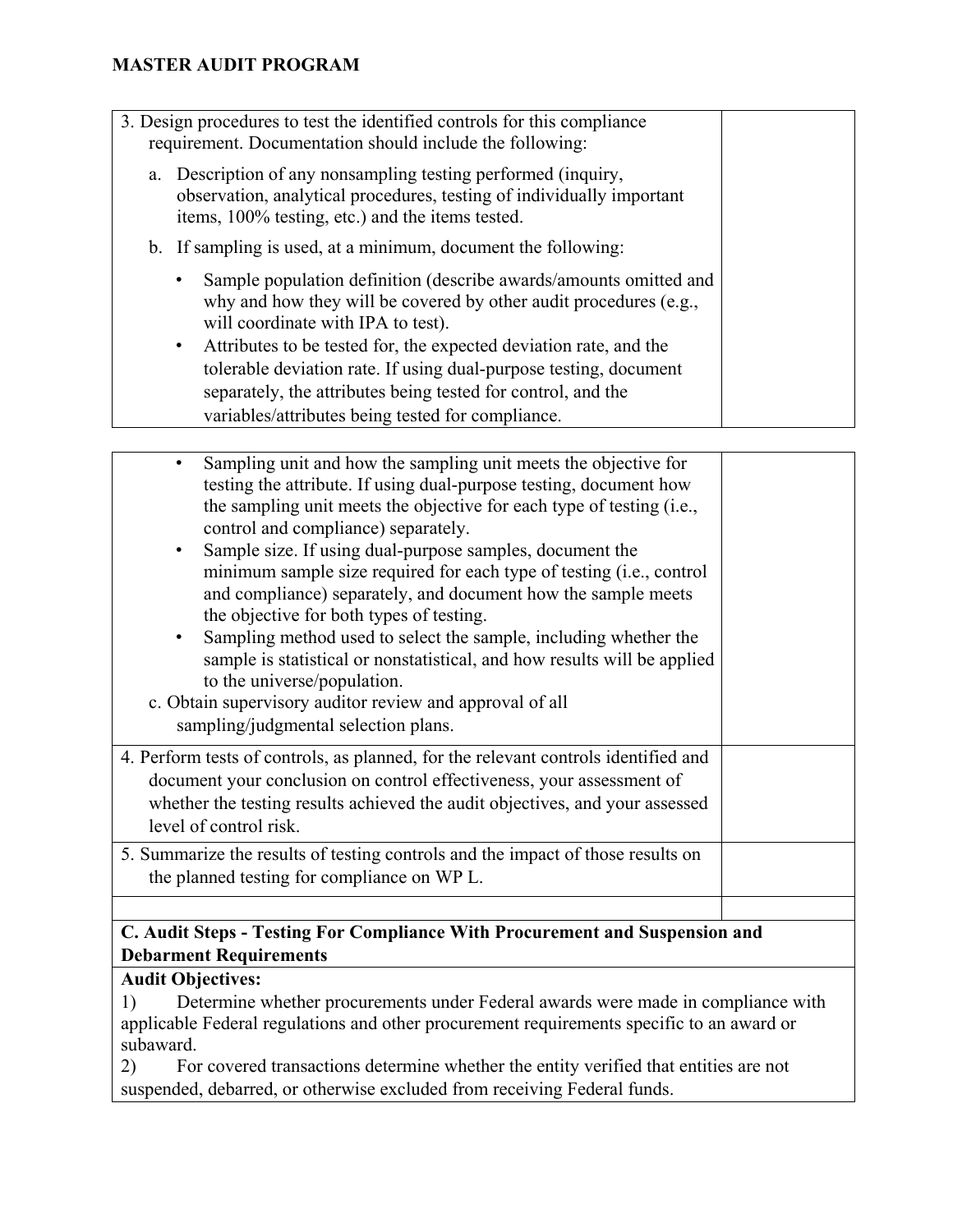| The following audit procedures should be tailored to the needs of the auditor<br>and the circumstances. The extent of compliance testing should be related to                                                                                                                                                                 |                     |
|-------------------------------------------------------------------------------------------------------------------------------------------------------------------------------------------------------------------------------------------------------------------------------------------------------------------------------|---------------------|
| the overall determination of the effectiveness of controls relevant to this                                                                                                                                                                                                                                                   |                     |
| compliance requirement.                                                                                                                                                                                                                                                                                                       | <b>WP Reference</b> |
| 6. Obtain the entity's procurement policies and verify that the policies comply<br>with the compliance requirements identified in 2 CFR 200. The policies<br>must:                                                                                                                                                            |                     |
| a. Meet the general procurement standards in 2 CFR 200.318, including<br>oversight of contractors' performance, maintaining written standards of<br>conduct for employees involved in contracting, awarding contracts only<br>to responsible contractors, and maintaining records to document the<br>history of procurements. |                     |
| b. Require that all procurement transactions be performed in full and open<br>competition, in accordance with 2 CFR 200.318.                                                                                                                                                                                                  |                     |

|                                                                                                                                          | c. Allow for the use of micro-purchase and small purchase methods only<br>for procurements that meet the applicable criteria under 2 CFR<br>$200.320(a)$ and (b).                                                                                            |  |
|------------------------------------------------------------------------------------------------------------------------------------------|--------------------------------------------------------------------------------------------------------------------------------------------------------------------------------------------------------------------------------------------------------------|--|
|                                                                                                                                          | d. Require the use of the procurement methods specified at 2 CFR<br>$200.320(c)$ , (d), and (f) for acquisitions exceeding the simplified<br>acquisition threshold.                                                                                          |  |
|                                                                                                                                          | e. Require that a cost or price analysis is performed for every<br>procurement action in excess of the simplified acquisition threshold,<br>including contract modifications $(2 \text{ CFR } 200.323(a))$ .                                                 |  |
| f.                                                                                                                                       | Prohibit the use of cost plus a percentage of cost and percentage of<br>construction cost.                                                                                                                                                                   |  |
| g.                                                                                                                                       | Ensure that every purchase order or other contract includes the<br>applicable provisions required by 2 CFR 200.326. (These provisions<br>are described in the 2 CFR 200 Appendix II.)                                                                        |  |
|                                                                                                                                          | h. Require procedures be performed to verify that an entity with which it<br>plans to enter into a covered transaction is not debarred, suspended, or<br>otherwise excluded (2 CFR 200.212 and 200.318(h), 2 CFR 180.300,<br>and if applicable FAR 52.209-6) |  |
| 7. If the entity has a policy to use statutorily or administratively imposed in                                                          |                                                                                                                                                                                                                                                              |  |
|                                                                                                                                          | State or local geographical preferences in the evaluation of bids and                                                                                                                                                                                        |  |
|                                                                                                                                          | proposals, determine if these limitations were applied to Federal                                                                                                                                                                                            |  |
| procurement. (Note: These limitations are permissible on Federal                                                                         |                                                                                                                                                                                                                                                              |  |
| procurements only where applicable Federal statutes expressly mandate or<br>encourage the geographic preference under 2 CFR 200.319(b).) |                                                                                                                                                                                                                                                              |  |
|                                                                                                                                          | 8. Select a sample of procurements and perform the following:                                                                                                                                                                                                |  |
|                                                                                                                                          |                                                                                                                                                                                                                                                              |  |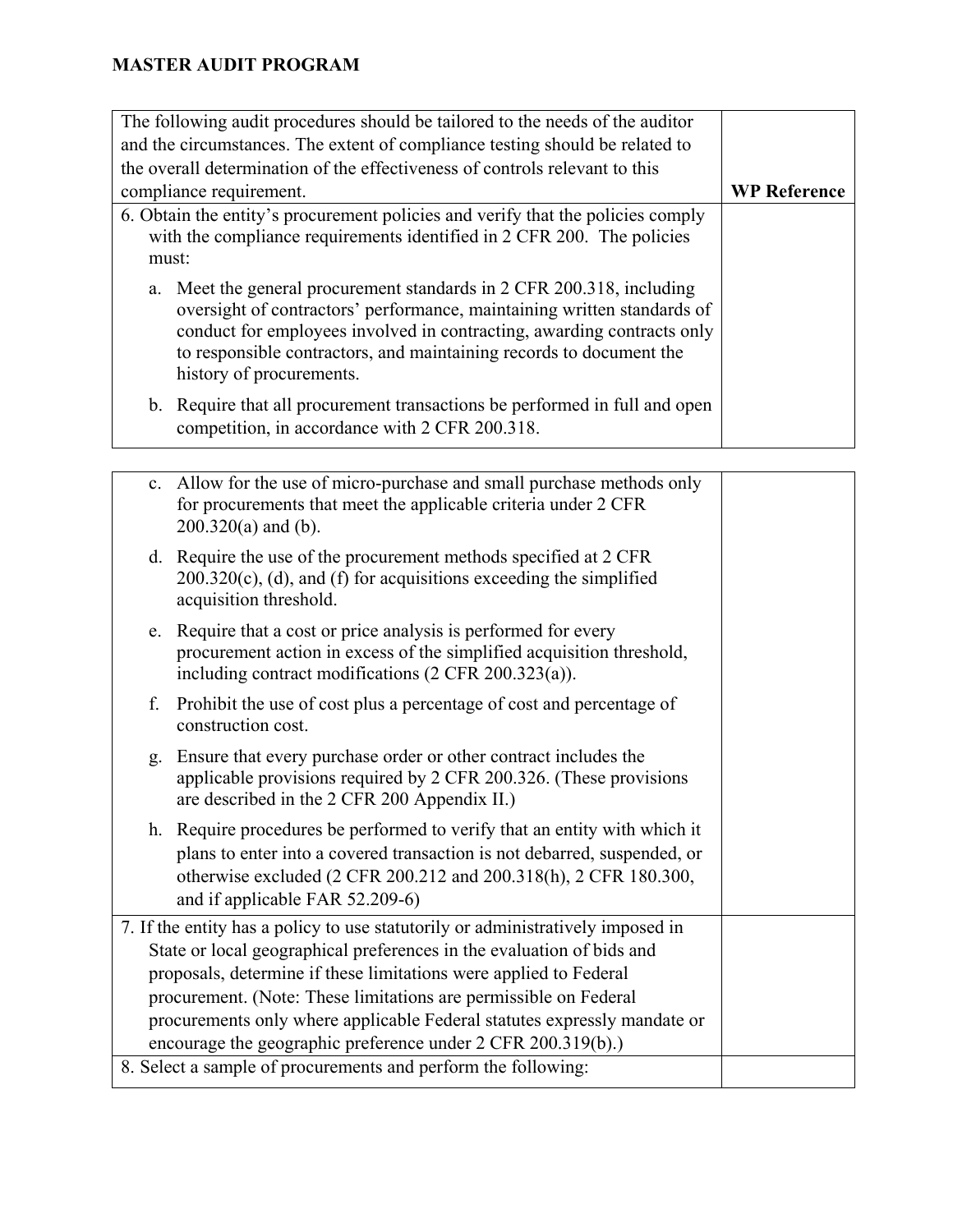| a. Determine if the contract files document the significant history of the<br>procurement, including the rationale for the method of procurement,<br>selection of contract type, contractor selection or rejection, and the<br>basis of contract price (2 CFR 200.318(i) and, if applicable FAR<br>52.244-2 and 48 CFR 44).                 |  |
|---------------------------------------------------------------------------------------------------------------------------------------------------------------------------------------------------------------------------------------------------------------------------------------------------------------------------------------------|--|
| b. For grants and cooperative agreements, determine if the procurement<br>method used was appropriate based on the dollar amount and<br>conditions specified in 2 CFR 200.320.                                                                                                                                                              |  |
| c. Determine if procurement procedures provided for full and open<br>competition. (2 CFR 200.319, and if applicable FAR 52.244-5)                                                                                                                                                                                                           |  |
| d. Determine if documentation supporting the rationale to limit competition<br>in those cases where competition was limited was<br>adequately justified. (2 CFR 200.319 and 200.320(f) and, if applicable<br>FAR 52.244-5)                                                                                                                  |  |
| e. Determine if cost or price analysis was performed in connection with all<br>procurement actions (including contract modifications) exceeding                                                                                                                                                                                             |  |
| the simplified acquisition threshold and that the analysis supported the<br>procurement action. (2 CFR 200.323 and, if applicable FAR 15.404-3)                                                                                                                                                                                             |  |
| f. Determine if procedures were followed to verify that the entity<br>(including the principals of the entity) receiving a covered transaction<br>was not suspended, debarred, or otherwise excluded (2 CFR 200.212<br>and 200.318(h), 2 CFR 180.300, and FAR 52.209-6 if applicable).                                                      |  |
| g. Determine if consent to subcontract was obtained when required by the<br>terms and conditions of a cost reimbursement contract under the FAR<br>(FAR 52.244-2). (If the entity has an approved purchasing system,<br>consent to subcontract may not be required – verify if the purchasing<br>system was approved for the audit period.) |  |
| h. Determine compliance with other requirements specific to the award<br>(e.g., Federal agency approvals required for procurements exceeding a<br>specified dollar amount).                                                                                                                                                                 |  |
| 9. Summarize the results of testing on WP L.                                                                                                                                                                                                                                                                                                |  |
| 10. Select a sample of procurements and subawards and determine if the entity<br>followed its procedures before entering into a covered transaction.                                                                                                                                                                                        |  |

| $M-1$                                                                                                                                                                       | Program Income – Compliance Requirement J |  |
|-----------------------------------------------------------------------------------------------------------------------------------------------------------------------------|-------------------------------------------|--|
|                                                                                                                                                                             | Version 6.1, dated June 2021              |  |
| The Department of Defense generally does not consider this to be a material compliance<br>requirement. See 2 CFR 200 Appendix XI, Part 2, Compliance Requirements Matrix by |                                           |  |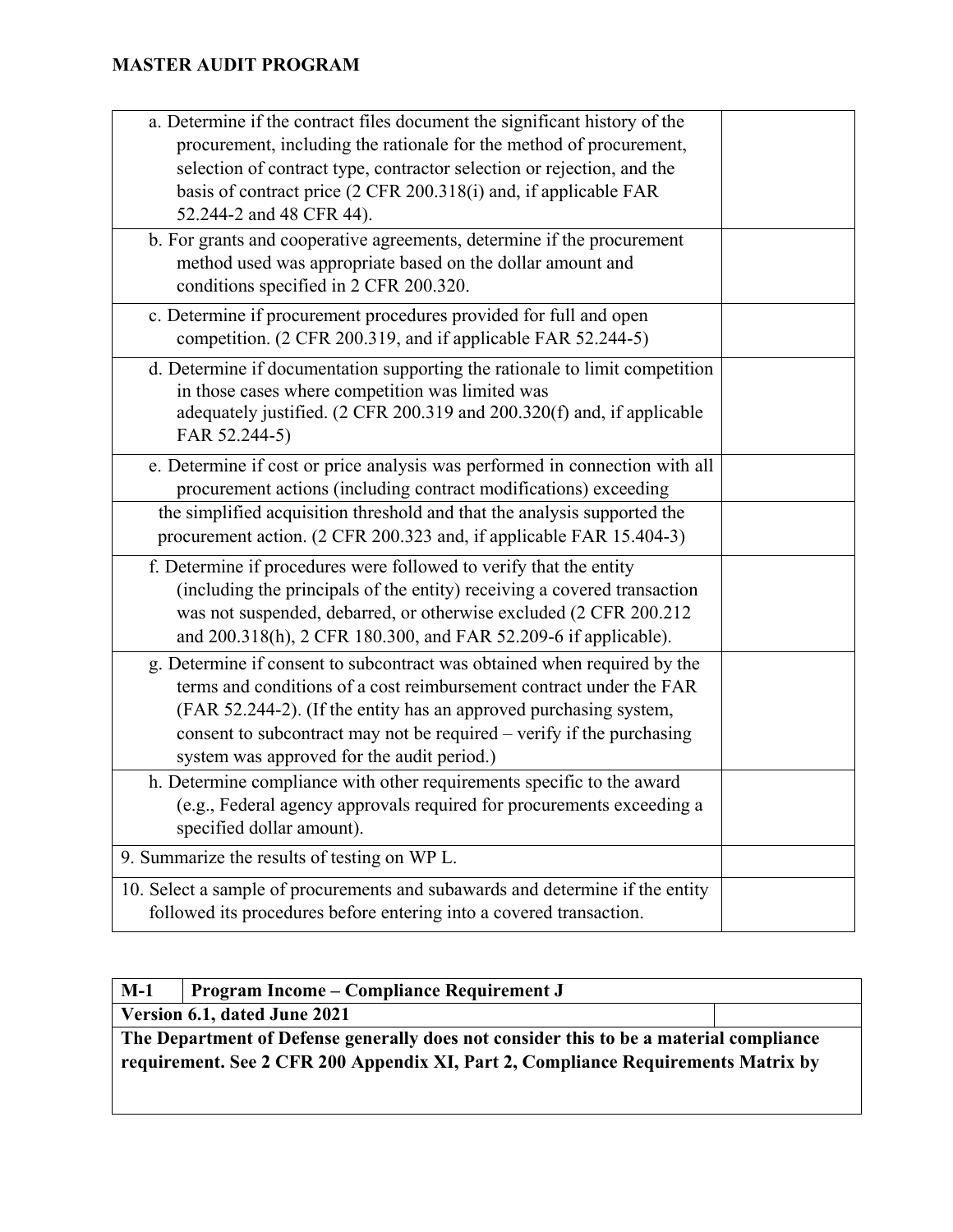**Federal Agency (DoD is CFDA 12.XXX). If this compliance requirement is determined to be direct and material to the major program being audited, complete this section.** 

The steps in the audit program provide general guidance for performing tests of controls and testing for compliance with this Compliance Requirement. Modify the steps as necessary for your circumstances and to meet the audit objectives.

The Uniform Guidance requires that tests of controls be performed annually. See WP B-02, for guidance related to gaining an understanding of control, and identifying and testing key controls. Review 2 CFR 200, Appendix XI, Part 6 for the Uniform Guidance related to testing internal control.

In certain circumstances, dual purpose testing may be used to test internal control and compliance simultaneously. If using dual-purpose testing you must document the testing objectives, procedures performed, and evaluation of the results of procedures separately for the tests of internal control and the tests for compliance. The audit procedures should clearly demonstrate the auditor's understanding of internal control relevant to the compliance requirement, the testing objectives for both internal control tests and compliance tests (i.e., the attributes tested for controls, and the variables or attributes tested for compliance), the testing performed for both tests of controls and tests for compliance, the assessed level of control risk and the impact that the tests of controls has on the tests for compliance. In selecting a dual-purpose sample, documentation must separately identify the minimum sample sizes required for tests of controls

and the minimum sample size required to test for compliance, and the sample size selected will be the larger of the two sample sizes.

After determining the overall assessment of control for this compliance requirement, consider if efficiencies may be achieved by performing tests for this compliance requirement simultaneously with tests for Allowable Cost.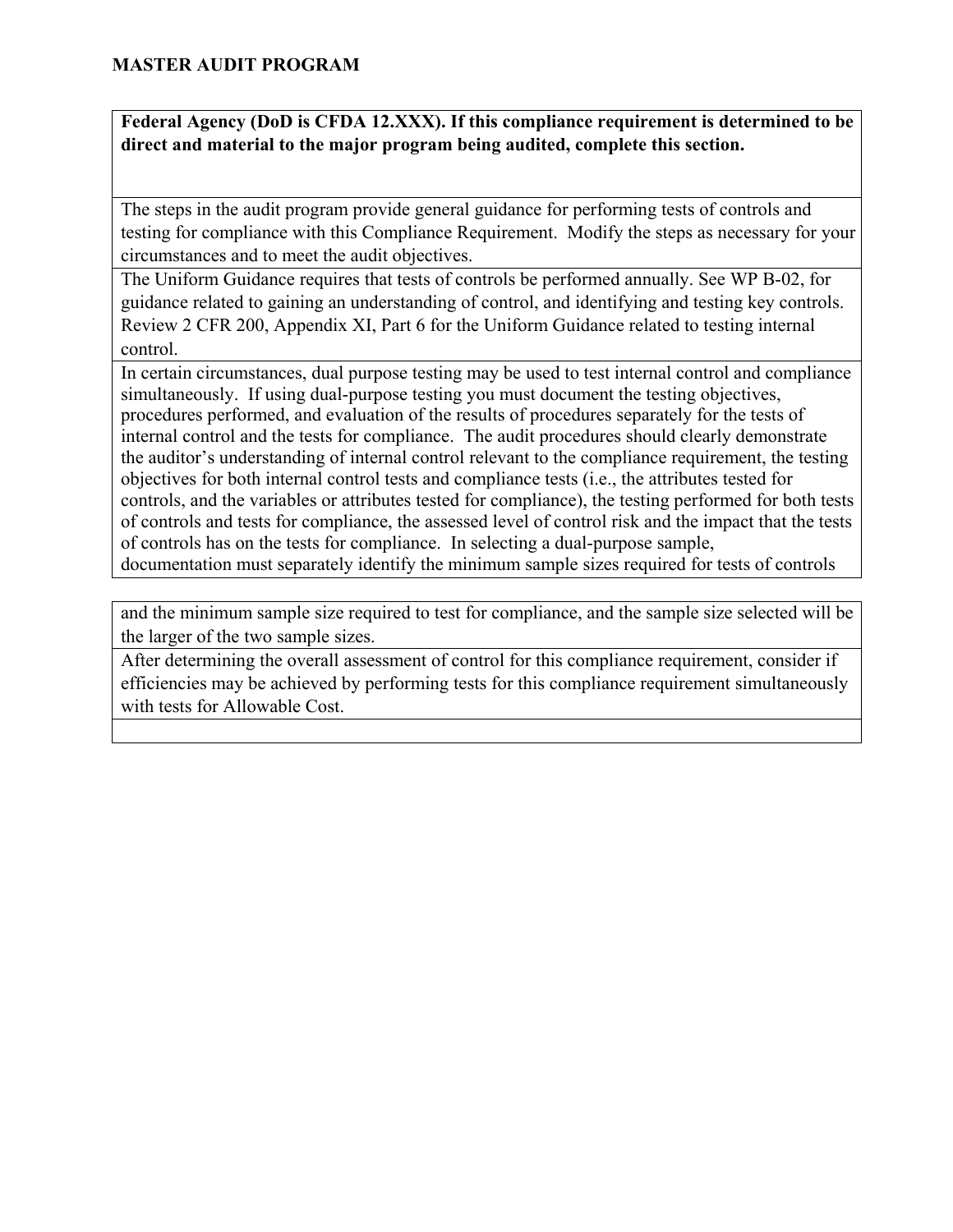**A. Gaining An Understanding Of Internal Control Over Compliance With Program Income** The objective of obtaining an understanding of the entity's internal controls, is to identify key controls that provide reasonable assurance that the entity will achieve its objectives. 2 CFR 200.514(c)(2) requires the auditor to perform procedures to obtain an understanding of internal control sufficient to plan the audit to support a low assessed level of control risk for the program. The audit team should identify key controls for this compliance requirement, and design procedures to test those controls. (A control may be effective for more than one compliance requirement.) Although procedures must be planned and performed to try and achieve a low assessed level of control risk, the auditor may determine, after completing the testing, that the appropriate assessed level of control risk is not low (i.e., is moderate or high), document the rationale and impact on the audit procedures, and design the audit program accordingly to test for compliance.

**NOTE:** *The control objectives for each of the five components of internal control and potential controls for each component of control are included in the WP M-1 embedded document below and is intended solely to assist you in gaining an understanding of the entity's controls, and to help identify key controls in order to design appropriate audit procedures to test the key controls in order to attempt to achieve a low assessed level of control risk. It may not be necessary, and is not intended as a requirement, that every item be addressed. Auditor judgment is required to* 

*determine the internal controls the will be tested for this compliance requirement.*  Potential key ICs-Program Income.

| <b>Control Environment</b>                     | <b>WP Reference</b> |
|------------------------------------------------|---------------------|
| Controls to be tested                          |                     |
|                                                |                     |
|                                                |                     |
| <b>Management's Assessment of Risk Control</b> |                     |
| Controls to be tested                          |                     |
|                                                |                     |
|                                                |                     |
| <b>Control Activities Control</b>              |                     |
| Controls to be tested                          |                     |
|                                                |                     |
|                                                |                     |
| <b>Information and Communication Control</b>   |                     |
| Controls to be tested                          |                     |
|                                                |                     |
|                                                |                     |
| <b>Monitoring Control</b>                      |                     |

| Controls to be tested |  |
|-----------------------|--|
|                       |  |
|                       |  |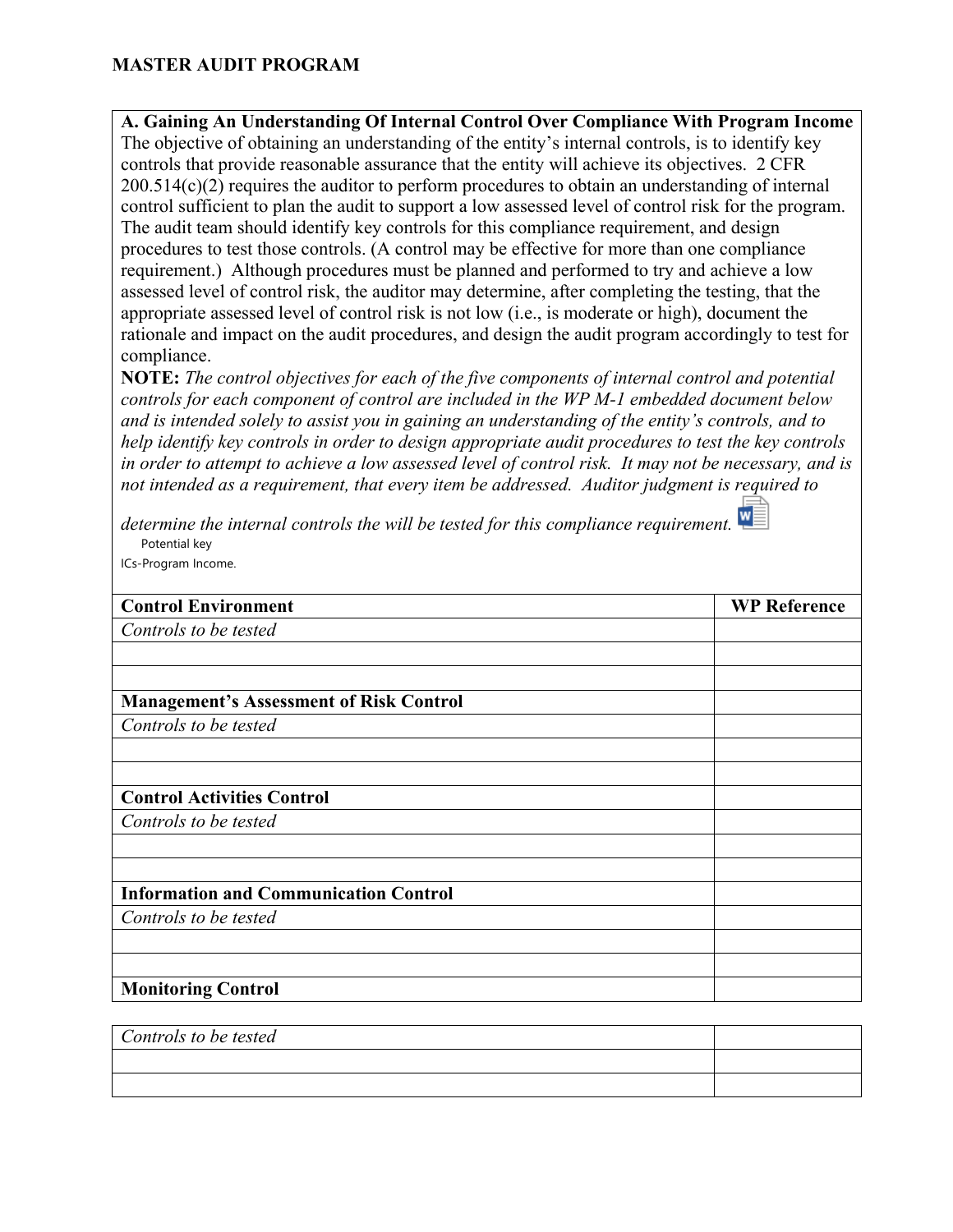| B. Audit Steps - Testing Internal Control over compliance with Program Income                                                     |                     |  |
|-----------------------------------------------------------------------------------------------------------------------------------|---------------------|--|
| <b>Requirements</b>                                                                                                               |                     |  |
| Control Objective: To provide reasonable assurance that program income is correctly earned,                                       |                     |  |
| recorded, and used in accordance with the program requirements.                                                                   |                     |  |
| The following audit procedures should be tailored to meet the needs of the                                                        |                     |  |
| circumstances.                                                                                                                    | <b>WP Reference</b> |  |
| 1. Document your understanding of the internal control over compliance with                                                       |                     |  |
| Compliance Requirement $J - Program$ Income. This documentation                                                                   |                     |  |
| should include your understanding of internal control for each of the five                                                        |                     |  |
| control components (i.e., control environment, risk assessment,                                                                   |                     |  |
| information and communication, control procedures, and monitoring).                                                               |                     |  |
| 2. Document the identified key controls, (and any mitigating controls, if                                                         |                     |  |
| necessary) that provide reasonable assurance of compliance with this                                                              |                     |  |
| compliance requirement.                                                                                                           |                     |  |
| 3. Design procedures to test the identified controls for this compliance                                                          |                     |  |
| requirement. Documentation should include the following:                                                                          |                     |  |
| a. Description of any nonsampling testing performed (inquiry,                                                                     |                     |  |
| observation, analytical procedures, testing of individually important                                                             |                     |  |
| items, 100% testing, etc.) and the items tested.                                                                                  |                     |  |
| b. If sampling is used, at a minimum, document the following:                                                                     |                     |  |
| Sample population definition (describe awards/amounts omitted                                                                     |                     |  |
| and why and how they will be covered by other audit procedures                                                                    |                     |  |
| (e.g., will coordinate with IPA to test).                                                                                         |                     |  |
| Attributes to be tested for, the expected deviation rate, and the<br>$\bullet$                                                    |                     |  |
| tolerable deviation rate. If using dual-purpose testing, document<br>separately, the attributes being tested for control, and the |                     |  |
| variables/attributes being tested for compliance.                                                                                 |                     |  |
| Sampling unit and how the sampling unit meets the objective for<br>٠                                                              |                     |  |
| testing the attribute. If using dual-purpose testing, document how                                                                |                     |  |
| the sampling unit meets the objective for each type of testing (i.e.,                                                             |                     |  |
| control and compliance) separately.                                                                                               |                     |  |
| Sample size. If using dual-purpose samples, document the                                                                          |                     |  |
| minimum sample size required for each type of testing (i.e.,                                                                      |                     |  |
| control and compliance) separately, and document how the sample<br>meets the objective for both types of testing.                 |                     |  |
| Sampling method used to select the sample, including whether the<br>$\bullet$                                                     |                     |  |
| sample is statistical or nonstatistical, and how results will be                                                                  |                     |  |
| applied to the universe/population.                                                                                               |                     |  |
| c. Obtain supervisory auditor review and approval of all                                                                          |                     |  |
| sampling/judgmental selection plans.                                                                                              |                     |  |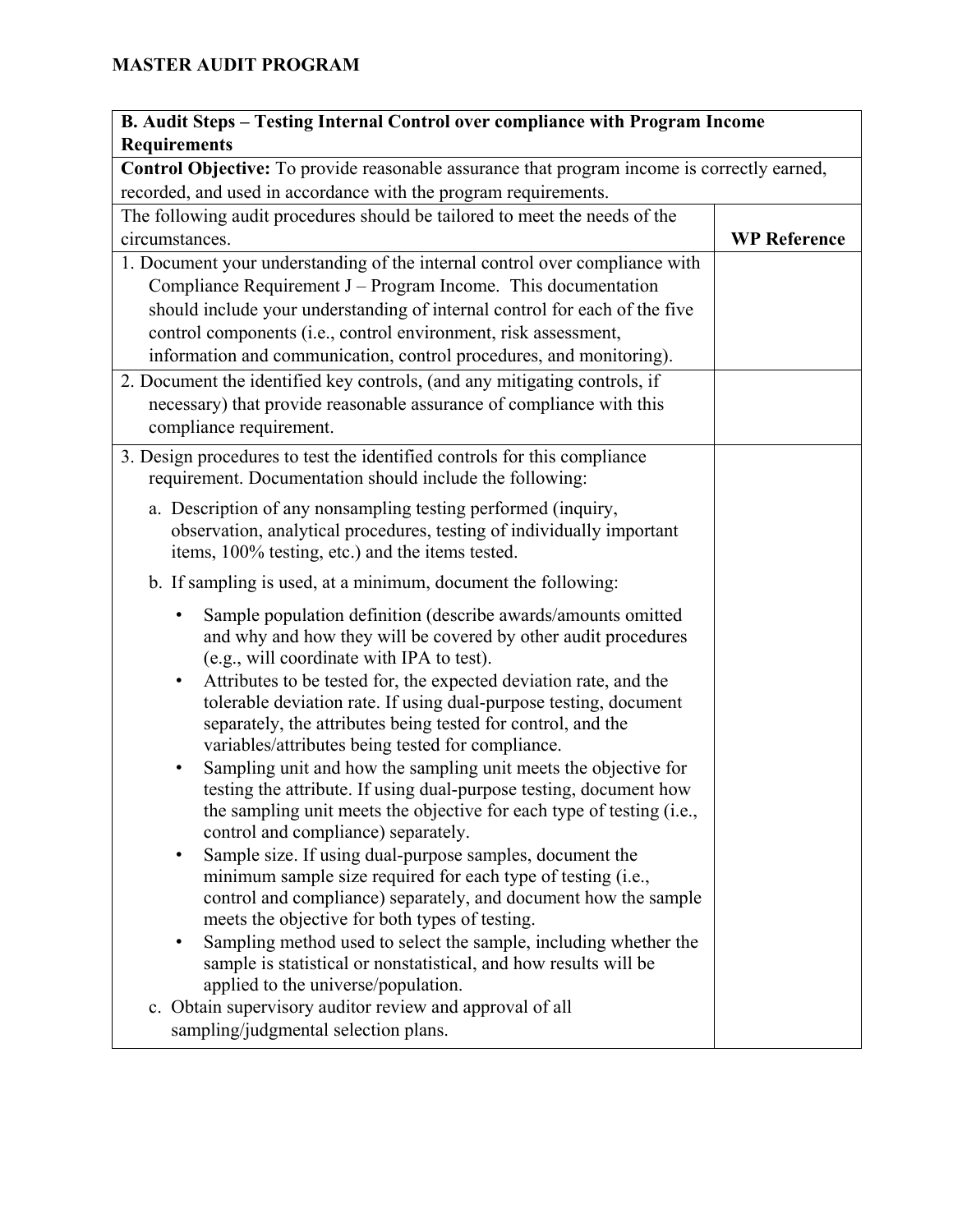| 4. Perform tests of controls, as planned, for the relevant controls identified                   |                     |
|--------------------------------------------------------------------------------------------------|---------------------|
| and document your conclusion on control effectiveness, your assessment                           |                     |
| of whether the testing results achieved the audit objectives, and your                           |                     |
| assessed level of control risk.                                                                  |                     |
| 5. Summarize the results of testing controls and the impact of those results on                  |                     |
| the planned testing for compliance on WP M.                                                      |                     |
|                                                                                                  |                     |
| C. Audit Steps - Testing Compliance with Program Income Requirements                             |                     |
| Since this compliance requirement is generally not considered direct and material for Department |                     |
| of Defense awards, the auditor will need to develop procedures necessary in the circumstances.   |                     |
| The extent of compliance testing should be related to the overall determination of the           |                     |
| effectiveness of controls relevant to this compliance requirement. The following steps should be |                     |
| modified based on the circumstances and needs of the audit.                                      |                     |
| Audit Objective: Determine if program income is correctly determined,                            |                     |
| recorded, and used in accordance with applicable governing requirements.                         | <b>WP Reference</b> |
| 6. Determine if program income was received under Federal awards. Review                         |                     |
| the statutes, regulations, and terms and conditions of the Federal award                         |                     |
| applicable to the program and ascertain if program income was                                    |                     |
| anticipated. If so, inquire of management and review accounting records                          |                     |
| to ascertain if program income was received and ascertain the                                    |                     |
| requirements for determining or assessing the amount of program income                           |                     |
| (e.g., a scale for determining user fees, prohibition of assessing fees                          |                     |
| against certain groups of individuals, etc.), and the requirements for                           |                     |
| recording and using program income and perform the following:                                    |                     |
| a. Perform tests to verify that program income was properly determined or                        |                     |
| calculated in accordance with the stated criteria, and that the amounts                          |                     |
| collected were classified as program income only if collected from                               |                     |
| allowable sources.                                                                               |                     |
| b. Perform tests to verify that all program income was properly recorded                         |                     |
| in the accounting records.                                                                       |                     |
| c. Perform tests to ascertain if program income was used in accordance                           |                     |
| with $2$ CFR 200.307(e) and the program requirements set by the                                  |                     |
| Federal awarding agency in its regulations and the terms and                                     |                     |
| conditions of the award.                                                                         |                     |
| 7. Summarize the results of testing on WP M.                                                     |                     |
|                                                                                                  |                     |

| $N-1$ | <b>Reporting – Compliance Requirement L</b> |  |
|-------|---------------------------------------------|--|
|       | Version 6.1, dated June 2021                |  |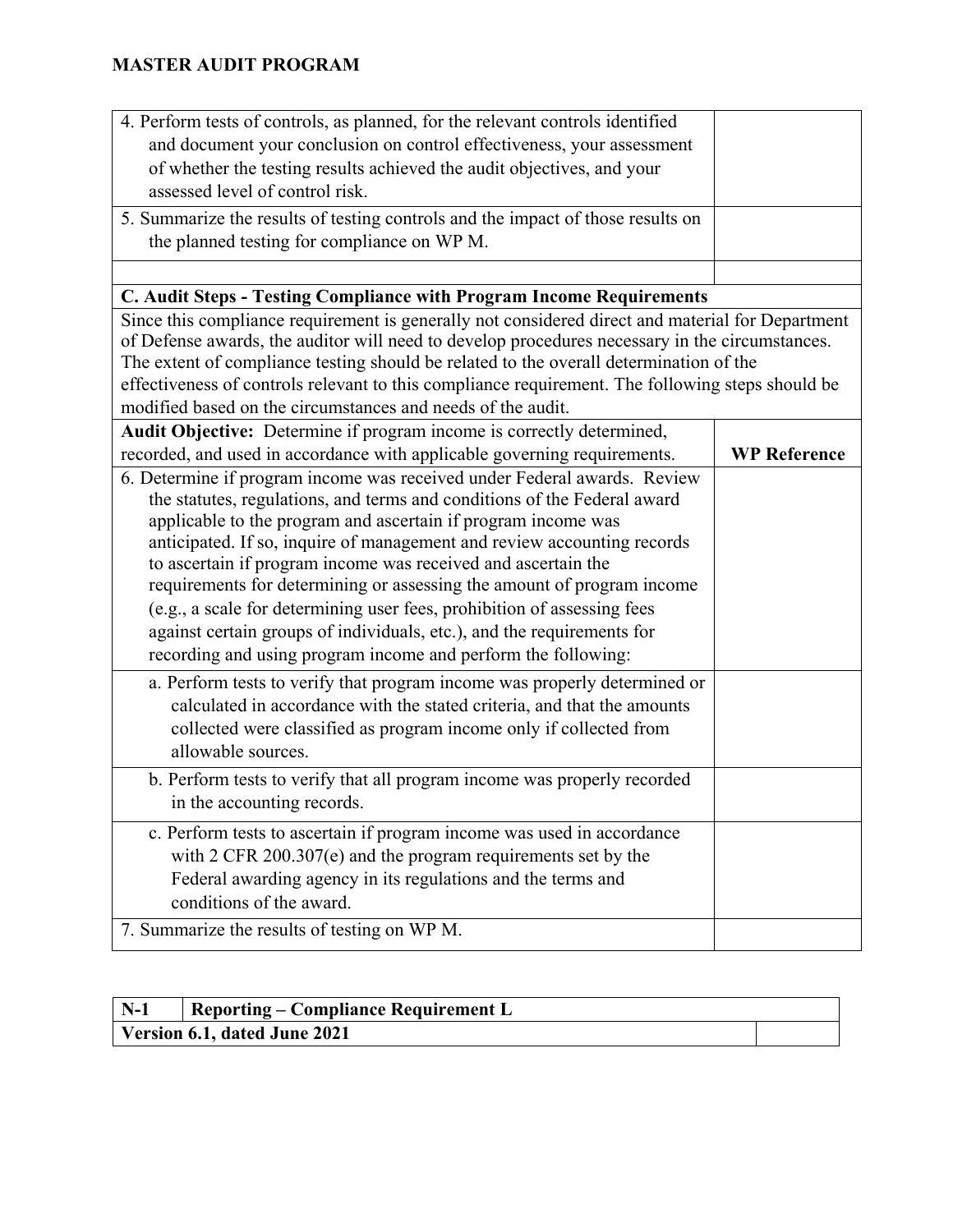The steps in the audit program provide general guidance for performing tests of controls and testing for compliance with this Compliance Requirement. Modify the steps as necessary for your circumstances and to meet the audit objectives.

The Uniform Guidance requires that tests of controls be performed annually. See WP B-02, for guidance related to gaining an understanding of control, and identifying and testing key controls. Review 2 CFR 200, Appendix XI, Part 6 for the Uniform Guidance related to testing internal control.

Reporting requirements are contained in the following:

- 2 CFR 200.327 (financial reporting)
- 2 CFR 200.328 (monitoring and reporting program performance)
- Program legislation
- Federal awarding agency regulations
- Terms and conditions of the award.

### *Financial Reporting:*

Each recipient must report program outlays and program income on a cash or accrual basis, as prescribed by the Federal awarding agency. If the Federal awarding agency requires reporting of accrual information and the recipient's accounting records are not normally maintained on the accrual basis, the recipient is not required to convert its accounting system to an accrual basis but may develop such accrual information through analysis of available documentation. The Federal awarding agency may accept identical information from the recipient in machinereadable format, computer printouts, or electronic outputs in lieu of closed formats or on paper.

*Performance and Special Reporting* 

Non-Federal entities may be required to submit performance reports at least annually but not more frequently than quarterly, except in unusual circumstances, using a form or format authorized by OMB (2 CFR section 200.328(b)(1)). They also may be required to submit special reports as required by the terms and conditions of the Federal award.

Compliance testing of performance and special reporting are only required for data that are quantifiable and meet the following criteria:

1. Have a direct and material effect on the program.

2. Are capable of evaluation against objective criteria stated in the statutes, regulations, contract or grant agreements pertaining to the program.

Performance and special reporting data specified in Part 5, "Clusters of Programs," meet the above criteria.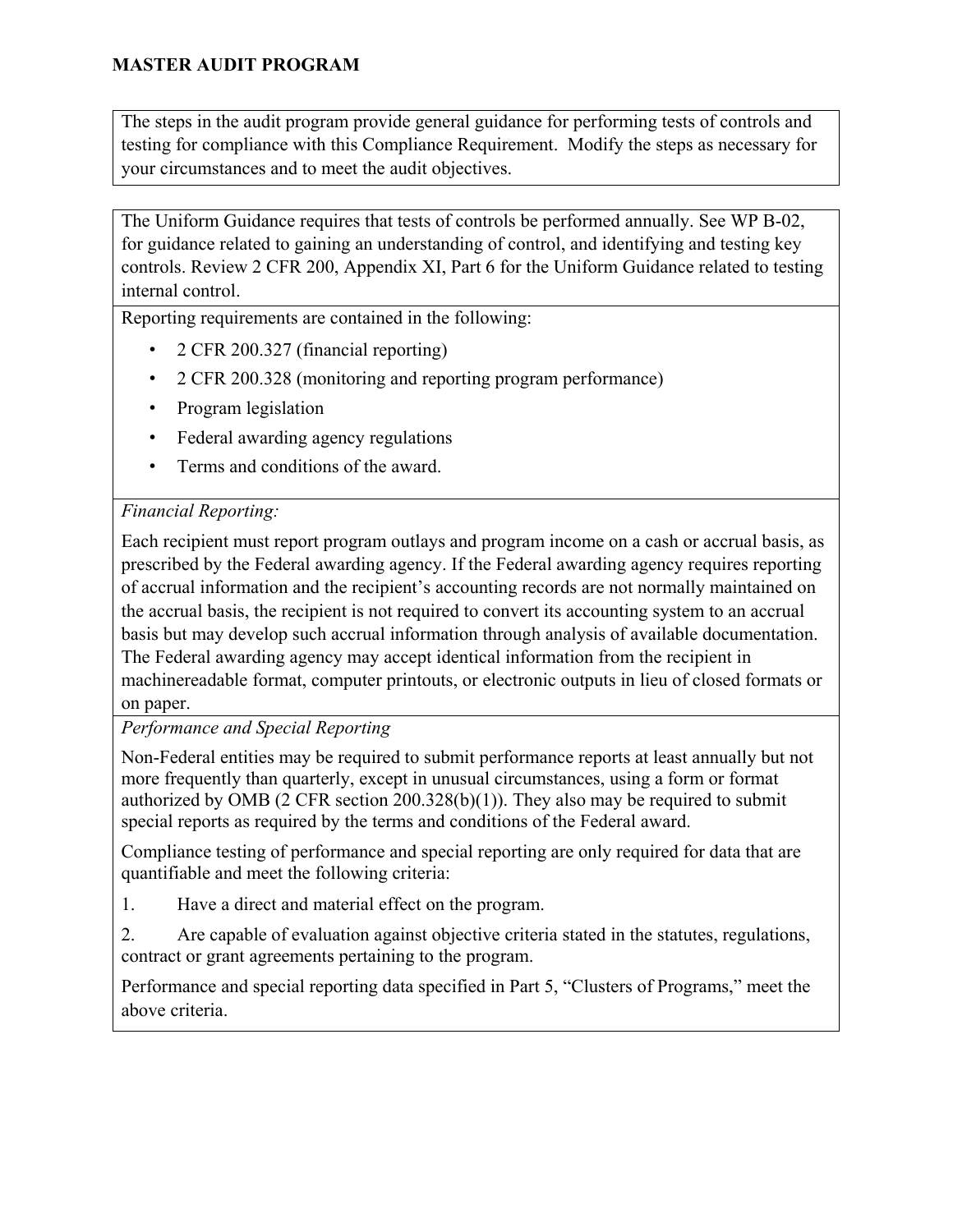In certain circumstances, dual purpose testing may be used to test internal control and compliance simultaneously. If using dual-purpose testing you must document the testing objectives, procedures performed, and evaluation of the results of procedures separately for the tests of internal control and the tests for compliance. The audit procedures should clearly demonstrate the auditor's understanding of internal control relevant to the compliance requirement, the testing objectives for both internal control tests and compliance tests (i.e., the attributes tested for controls, and the variables or attributes tested for compliance), the testing performed for both tests of controls and tests for compliance, the assessed level of control risk

and the impact that the tests of controls has on the tests for compliance. In selecting a dualpurpose sample, documentation must separately identify the minimum sample sizes required for tests of controls and the minimum sample size required to test for compliance, and the sample size selected will be the larger of the two sample sizes.

After determining the overall assessment of control for this compliance requirement, consider if efficiencies may be achieved by performing tests for this compliance requirement simultaneously with tests for Allowable Cost.

### **A. Gaining An Understanding Of Internal Control Over Compliance With Reporting Requirements**

The objective of obtaining an understanding of the entity's internal controls, is to identify key controls that provide reasonable assurance that the entity will achieve its objectives. 2 CFR 200.514(c)(2) requires the auditor to perform procedures to obtain an understanding of internal control sufficient to plan the audit to support a low assessed level of control risk for the program. The audit team should identify key controls for this compliance requirement, and design procedures to test those controls. (A control may be effective for more than one compliance requirement.) Although procedures must be planned and performed to try and achieve a low assessed level of control risk, the auditor may determine, after completing the testing, that the appropriate assessed level of control risk is not low (i.e., is moderate or high), document the rationale and impact on the audit procedures, and design the audit program accordingly to test for compliance.

**NOTE:** *The control objectives for each of the five components of internal control and potential controls for each component of control are included in the WP N-1 embedded document below and is intended solely to assist you in gaining an understanding of the entity's controls, and to help identify key controls in order to design appropriate audit procedures to test the key controls in order to attempt to achieve a low assessed level of control risk. It may not be necessary, and is not intended as a requirement, that every item be addressed. Auditor judgment is required to determine the internal controls the will be tested for this compliance requirement.* 



Potential key ICs-Reporting.docx

**Control Environment WP Reference**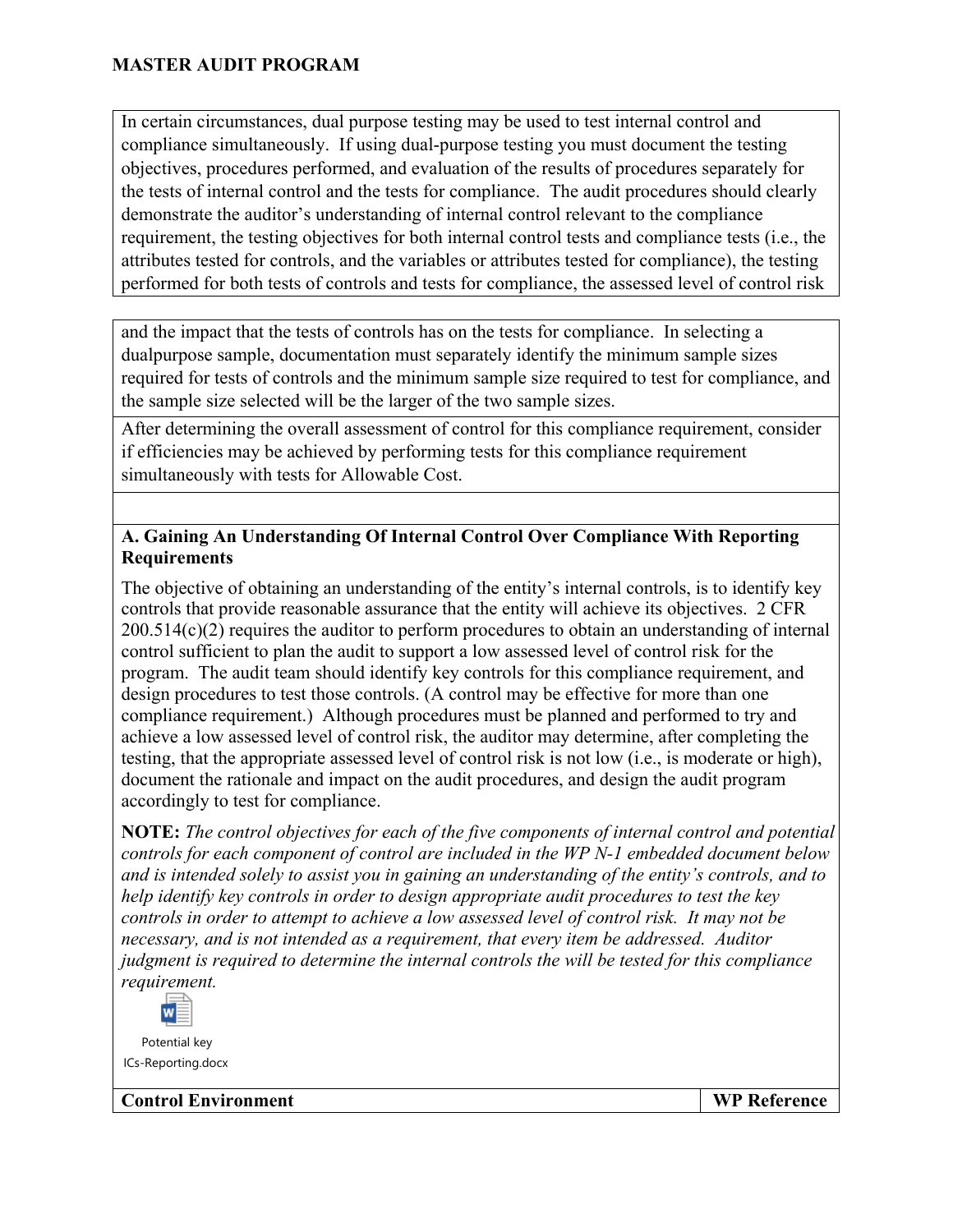| Controls to be tested                                                                                                                                                                         |                     |
|-----------------------------------------------------------------------------------------------------------------------------------------------------------------------------------------------|---------------------|
|                                                                                                                                                                                               |                     |
|                                                                                                                                                                                               |                     |
| <b>Management's Assessment of Risk Control</b><br>Controls to be tested                                                                                                                       |                     |
|                                                                                                                                                                                               |                     |
| <b>Control Activities Control</b>                                                                                                                                                             |                     |
| Controls to be tested                                                                                                                                                                         |                     |
|                                                                                                                                                                                               |                     |
| <b>Information and Communication Control</b>                                                                                                                                                  |                     |
| Controls to be tested                                                                                                                                                                         |                     |
| <b>Monitoring Control</b>                                                                                                                                                                     |                     |
| Controls to be tested                                                                                                                                                                         |                     |
|                                                                                                                                                                                               |                     |
|                                                                                                                                                                                               |                     |
| B. Audit Steps - Testing Internal Control Over Compliance With Reporting Requirements                                                                                                         |                     |
| Control Objectives: To provide reasonable assurance that required reports for Federal awards                                                                                                  |                     |
| include all activity of the reporting period, are supported by applicable accounting or                                                                                                       |                     |
| performance records, and are fairly presented in accordance with governing requirements. The                                                                                                  |                     |
| following audit procedures should be tailored as necessary to meet the<br>needs of the audit objectives.                                                                                      | <b>WP Reference</b> |
| 1. Document your understanding of the internal control over compliance                                                                                                                        |                     |
| with Compliance Requirement $L$ – Reporting, and CAS, if                                                                                                                                      |                     |
| applicable. This documentation should include your understanding of                                                                                                                           |                     |
| internal control for each of the five control components (i.e., control                                                                                                                       |                     |
| environment, risk assessment, information and communication, control                                                                                                                          |                     |
| procedures, and monitoring).                                                                                                                                                                  |                     |
| Document the identified key controls, (and any mitigating controls, if<br>2.                                                                                                                  |                     |
| necessary) that provide reasonable assurance of compliance with this                                                                                                                          |                     |
| compliance requirement.                                                                                                                                                                       |                     |
| Design procedures to test the identified controls for this compliance<br>3.<br>requirement. Documentation should include the following:                                                       |                     |
|                                                                                                                                                                                               |                     |
| Description of any nonsampling testing performed (inquiry,<br>a.<br>observation, analytical procedures, testing of individually important<br>items, 100% testing, etc.) and the items tested. |                     |
| b. If sampling is used, at a minimum, document the following:                                                                                                                                 |                     |
| ٠                                                                                                                                                                                             |                     |
| Sample population definition (describe awards/amounts omitted<br>and why and how they will be covered by other audit procedures<br>(e.g., will coordinate with IPA to test).                  |                     |
|                                                                                                                                                                                               |                     |
|                                                                                                                                                                                               |                     |
|                                                                                                                                                                                               |                     |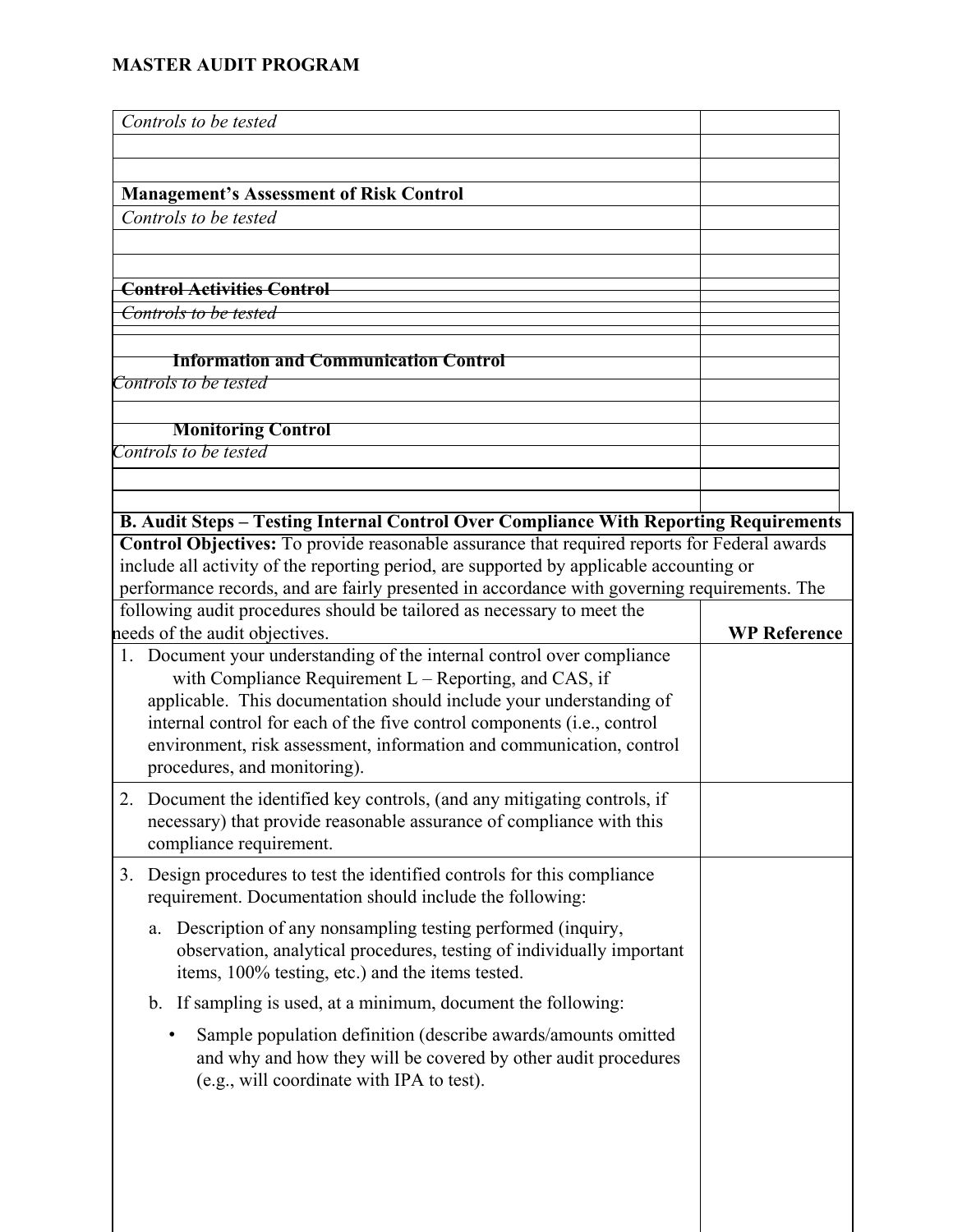- Attributes to be tested for, the expected deviation rate, and the tolerable deviation rate. If using dual-purpose testing, document separately, the attributes being tested for control, and the variables/attributes being tested for compliance.
- Sampling unit and how the sampling unit meets the objective for testing the attribute. If using dual-purpose testing, document how the sampling unit meets the objective for each type of testing (i.e., control and compliance) separately.

| Sample size. If using dual-purpose samples, document the<br>$\bullet$<br>minimum sample size required for each type of testing (i.e.,<br>control and compliance) separately, and document how the<br>sample meets the objective for both types of testing.<br>Sampling method used to select the sample, including whether the<br>$\bullet$<br>sample is statistical or nonstatistical, and how results will be<br>applied to the universe/population.<br>c. Obtain supervisory auditor review and approval of all<br>sampling/judgmental selection plans. |                     |
|------------------------------------------------------------------------------------------------------------------------------------------------------------------------------------------------------------------------------------------------------------------------------------------------------------------------------------------------------------------------------------------------------------------------------------------------------------------------------------------------------------------------------------------------------------|---------------------|
| 4. Perform tests of controls, as planned, for the relevant controls identified                                                                                                                                                                                                                                                                                                                                                                                                                                                                             |                     |
| and document your conclusion on control effectiveness, your                                                                                                                                                                                                                                                                                                                                                                                                                                                                                                |                     |
| assessment of whether the testing results achieved the audit objectives,                                                                                                                                                                                                                                                                                                                                                                                                                                                                                   |                     |
| and your assessed level of control risk.                                                                                                                                                                                                                                                                                                                                                                                                                                                                                                                   |                     |
| 5. Summarize the results of testing controls and the impact of those results                                                                                                                                                                                                                                                                                                                                                                                                                                                                               |                     |
| on the planned testing for compliance on WP N.                                                                                                                                                                                                                                                                                                                                                                                                                                                                                                             |                     |
|                                                                                                                                                                                                                                                                                                                                                                                                                                                                                                                                                            |                     |
| C. Audit Steps - Testing For Compliance with Reporting Requirements                                                                                                                                                                                                                                                                                                                                                                                                                                                                                        |                     |
| Audit Objective: Determine whether required reports for Federal awards:                                                                                                                                                                                                                                                                                                                                                                                                                                                                                    |                     |
| Include all activity of the reporting period,<br>1)                                                                                                                                                                                                                                                                                                                                                                                                                                                                                                        |                     |
| Are supported by applicable accounting or performance records, and 3) Are<br>2)                                                                                                                                                                                                                                                                                                                                                                                                                                                                            |                     |
| fairly presented in accordance with governing requirements.                                                                                                                                                                                                                                                                                                                                                                                                                                                                                                |                     |
| Note: If the entity uses the HHS Payment Management System (PMS) to draw Federal funds,                                                                                                                                                                                                                                                                                                                                                                                                                                                                    |                     |
| consider the following steps as they pertain to the cash reporting portion of the SF-425A.                                                                                                                                                                                                                                                                                                                                                                                                                                                                 |                     |
| Although certain data is supplied by the Federal awarding agency (i.e., award authorization                                                                                                                                                                                                                                                                                                                                                                                                                                                                |                     |
| amounts) and certain amounts are provide by HHS's Division of Payment Management (DPM),                                                                                                                                                                                                                                                                                                                                                                                                                                                                    |                     |
| the auditor should ensure that such amounts are in agreement with the recipient's records and are                                                                                                                                                                                                                                                                                                                                                                                                                                                          |                     |
| otherwise accurate.                                                                                                                                                                                                                                                                                                                                                                                                                                                                                                                                        |                     |
| The following audit procedures should be tailored to the needs of the                                                                                                                                                                                                                                                                                                                                                                                                                                                                                      |                     |
| auditor and the circumstances. The extent of compliance testing should be                                                                                                                                                                                                                                                                                                                                                                                                                                                                                  |                     |
| related to the overall determination of the effectiveness of controls relevant                                                                                                                                                                                                                                                                                                                                                                                                                                                                             |                     |
| to this compliance requirement.                                                                                                                                                                                                                                                                                                                                                                                                                                                                                                                            | <b>WP Reference</b> |
| 6. Determine if there are applicable reports that are material to the Federal                                                                                                                                                                                                                                                                                                                                                                                                                                                                              |                     |
| program that warrant testing for compliance:                                                                                                                                                                                                                                                                                                                                                                                                                                                                                                               |                     |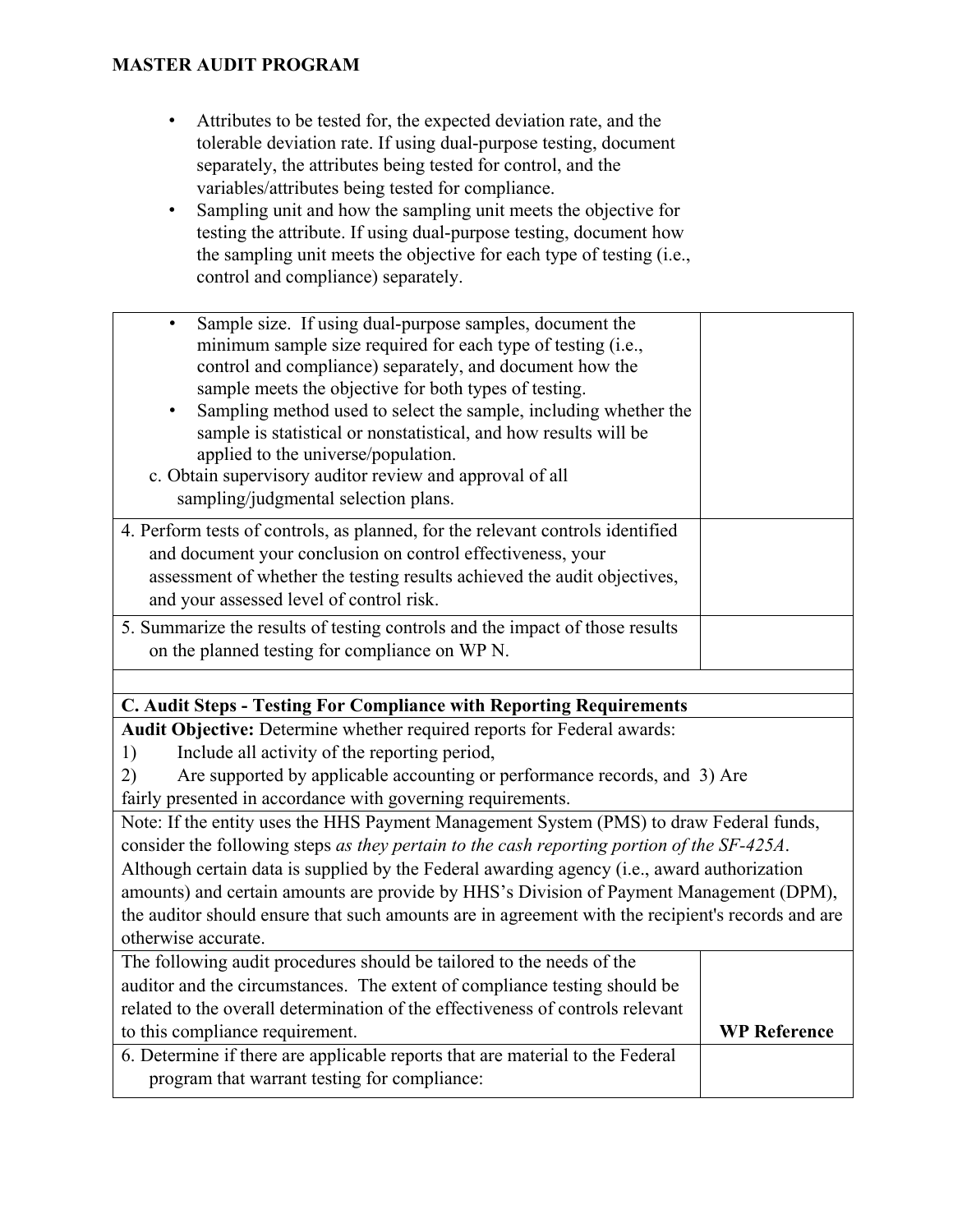| a. Review applicable statutes, regulations, and the terms and conditions<br>of the Federal award pertaining to the program for reporting<br>requirements.                  |  |
|----------------------------------------------------------------------------------------------------------------------------------------------------------------------------|--|
| b. Identify the types and frequency of required reports that could have a<br>direct and material effect on the Federal program.                                            |  |
| c. Obtain and review the related Federal awarding agency (or<br>passthrough entity) instructions for completing the reports to identify<br>applicable compliance criteria. |  |

| 7. For financial reports, identify the basis of accounting used to report the<br>data (e.g., cash or accrual).                                                                                                                                                |  |
|---------------------------------------------------------------------------------------------------------------------------------------------------------------------------------------------------------------------------------------------------------------|--|
| 8. For performance and special reports determine the criteria and<br>methodology used to compile and report the associated data.                                                                                                                              |  |
| 9. Select a sample of reports and perform appropriate analytical procedures<br>to ascertain whether there are unexpected differences, and the reasons<br>for the differences:                                                                                 |  |
| Compare current period reports to prior period reports.<br>a.                                                                                                                                                                                                 |  |
| Compare anticipated results to the data in the reports.<br>b.                                                                                                                                                                                                 |  |
| 10. Select a sample of financial reports and perform procedures to<br>determine if:                                                                                                                                                                           |  |
| a. The financial reports were prepared in accordance with the required<br>accounting basis.                                                                                                                                                                   |  |
| b. The amounts reported are:                                                                                                                                                                                                                                  |  |
| Accurate (i.e., test the mathematical accuracy of reports and<br>٠<br>supporting worksheets),                                                                                                                                                                 |  |
| Complete (i.e., that all applicable accounts were included in the<br>٠<br>reports (e.g., program income, expenditure credits, loans, and<br>reserve funds), and                                                                                               |  |
| Agree with the accounting records (i.e., trace amounts to the<br>٠<br>accounting records).                                                                                                                                                                    |  |
| c. Computations or calculations that are required between the records<br>and the reports trace to the supporting worksheets or other<br>documentation that links the report to the data.                                                                      |  |
| d. For any discrepancies noted in SF-425 reports concerning cash status<br>when the advance payment method is used, review subsequent SF-<br>425 reports to ascertain if the discrepancies were appropriately<br>resolved with the applicable payment system. |  |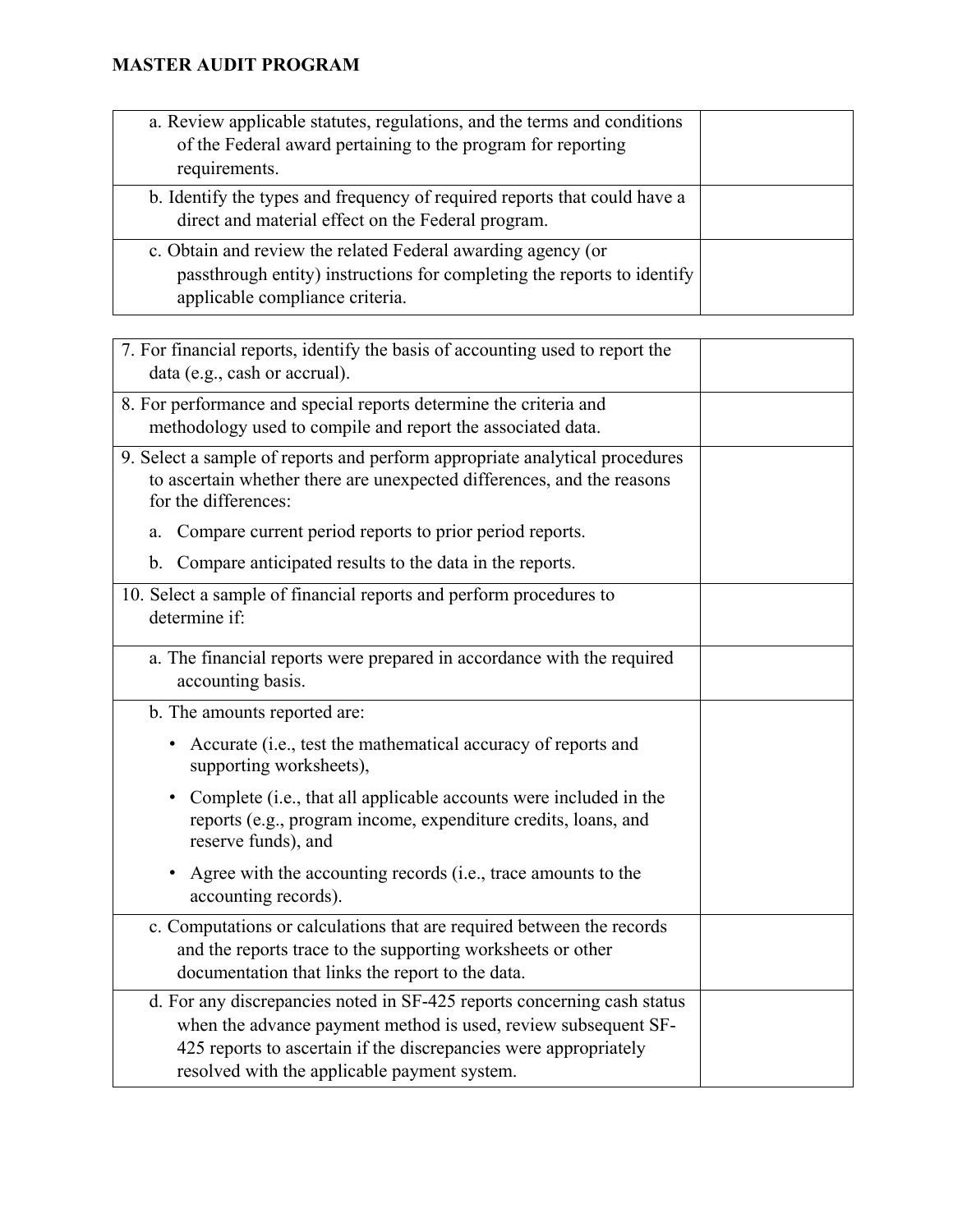| 11. Select a sample of performance and special reports and perform<br>procedures to:                                                                                                                                                                                                                                                                                                     |  |
|------------------------------------------------------------------------------------------------------------------------------------------------------------------------------------------------------------------------------------------------------------------------------------------------------------------------------------------------------------------------------------------|--|
| a. Test the underlying data to verify that the data were accumulated and<br>summarized in accordance with the required or stated criteria and<br>methodology, including the accuracy and completeness of the<br>reports.                                                                                                                                                                 |  |
| b. Determine if the amounts reported are:<br>• Accurate (i.e., test the mathematical accuracy of reports and<br>supporting worksheets),                                                                                                                                                                                                                                                  |  |
| Complete (i.e., that all applicable accounts were included in the<br>$\bullet$<br>reports (e.g., program income, expenditure credits, loans, and<br>reserve funds), and<br>Agree with the accounting records (i.e., trace amounts to the<br>accounting records). All applicable data elements were included in<br>the reports and are accurately reported (i.e., trace the reported data |  |
| to the records that accumulate and summarize the data).                                                                                                                                                                                                                                                                                                                                  |  |
| c. Determine if any computations or calculations that are required<br>between the records and the reports trace to the supporting<br>worksheets or other documentation that links the report to the data.                                                                                                                                                                                |  |
| 12. Summarize the results of testing on WP N.                                                                                                                                                                                                                                                                                                                                            |  |

| $O-1$ | <b>Subrecipient Monitoring – Compliance Requirement M</b>                                                                                                                                                                                          |  |
|-------|----------------------------------------------------------------------------------------------------------------------------------------------------------------------------------------------------------------------------------------------------|--|
|       | Version 6.1, dated June 2021                                                                                                                                                                                                                       |  |
|       | The steps in the audit program provide general guidance for performing tests of controls and<br>testing for compliance with this Compliance Requirement. Modify the steps as necessary for<br>your circumstances and to meet the audit objectives. |  |
|       | The Uniform Guidance requires that tests of controls be performed annually. See WP B-02, for                                                                                                                                                       |  |
|       | guidance related to gaining an understanding of control, and identifying and testing key controls.                                                                                                                                                 |  |

guidance related to gaining an understanding of control, and identifying and testing key controls. Review 2 CFR 200, Appendix XI, Part 6 for the Uniform Guidance related to testing internal control.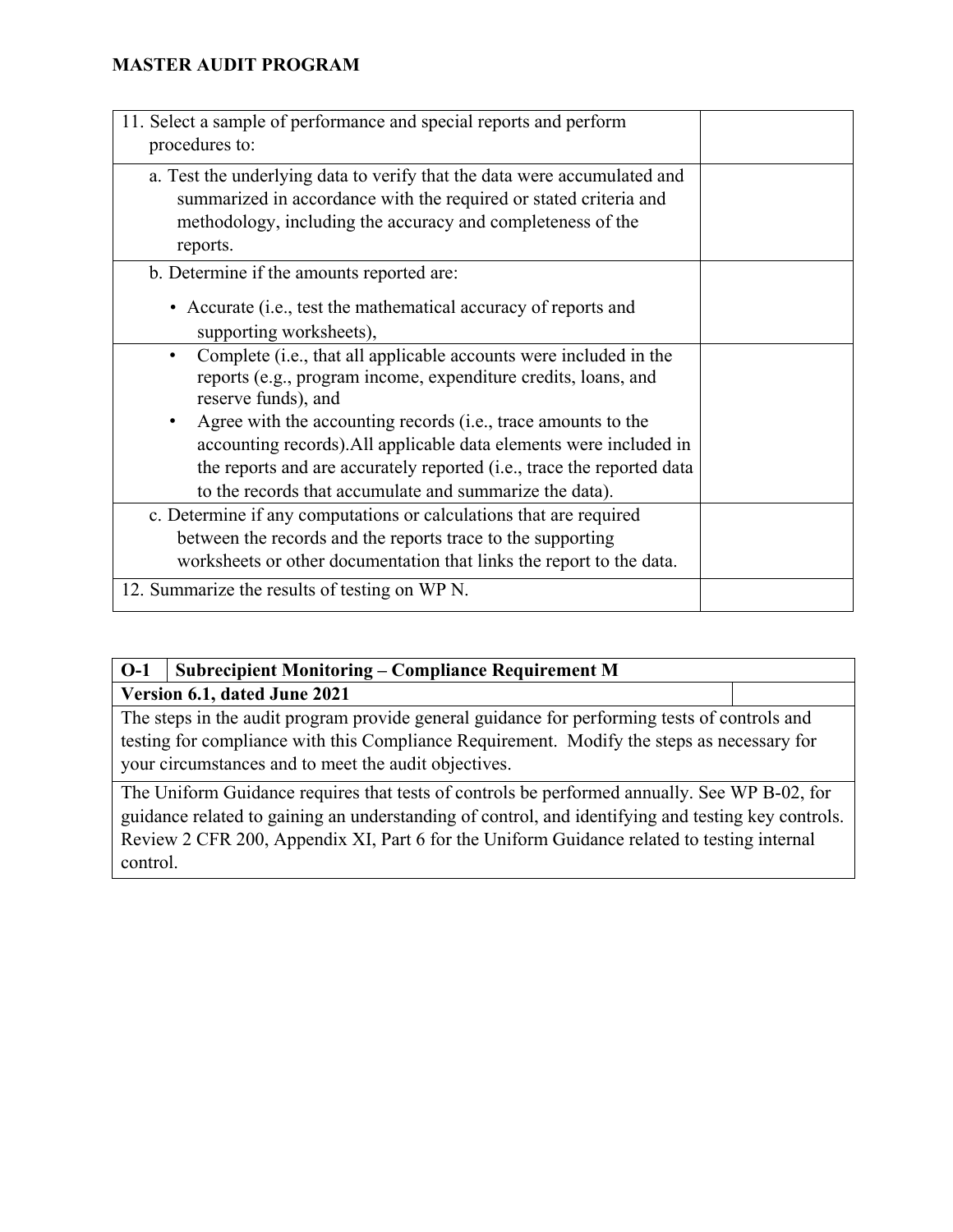In certain circumstances, dual purpose testing may be used to test internal control and compliance simultaneously. If using dual-purpose testing you must document the testing objectives, procedures performed, and evaluation of the results of procedures separately for the tests of internal control and the tests for compliance. The audit procedures should clearly demonstrate the auditor's understanding of internal control relevant to the compliance requirement, the testing objectives for both internal control tests and compliance tests (i.e., the attributes tested for controls, and the variables or attributes tested for compliance), the testing performed for both tests of controls and tests for compliance, the assessed level of control risk and the impact that the tests of controls has on the tests for compliance. In selecting a dualpurpose sample, documentation must separately identify the minimum sample sizes required for tests of controls and the minimum sample size required to test for compliance, and the sample size selected will be the larger of the two sample sizes.

After determining the overall assessment of control for this compliance requirement, consider if efficiencies may be achieved by performing tests for this compliance requirement simultaneously with tests for Eligibility (tests that subawards were made only to eligible subrecipients) and Procurement and Suspension and Debarment (tests that the subawards were made in compliance with the procurement requirements and were not made to suspended or debarred entities).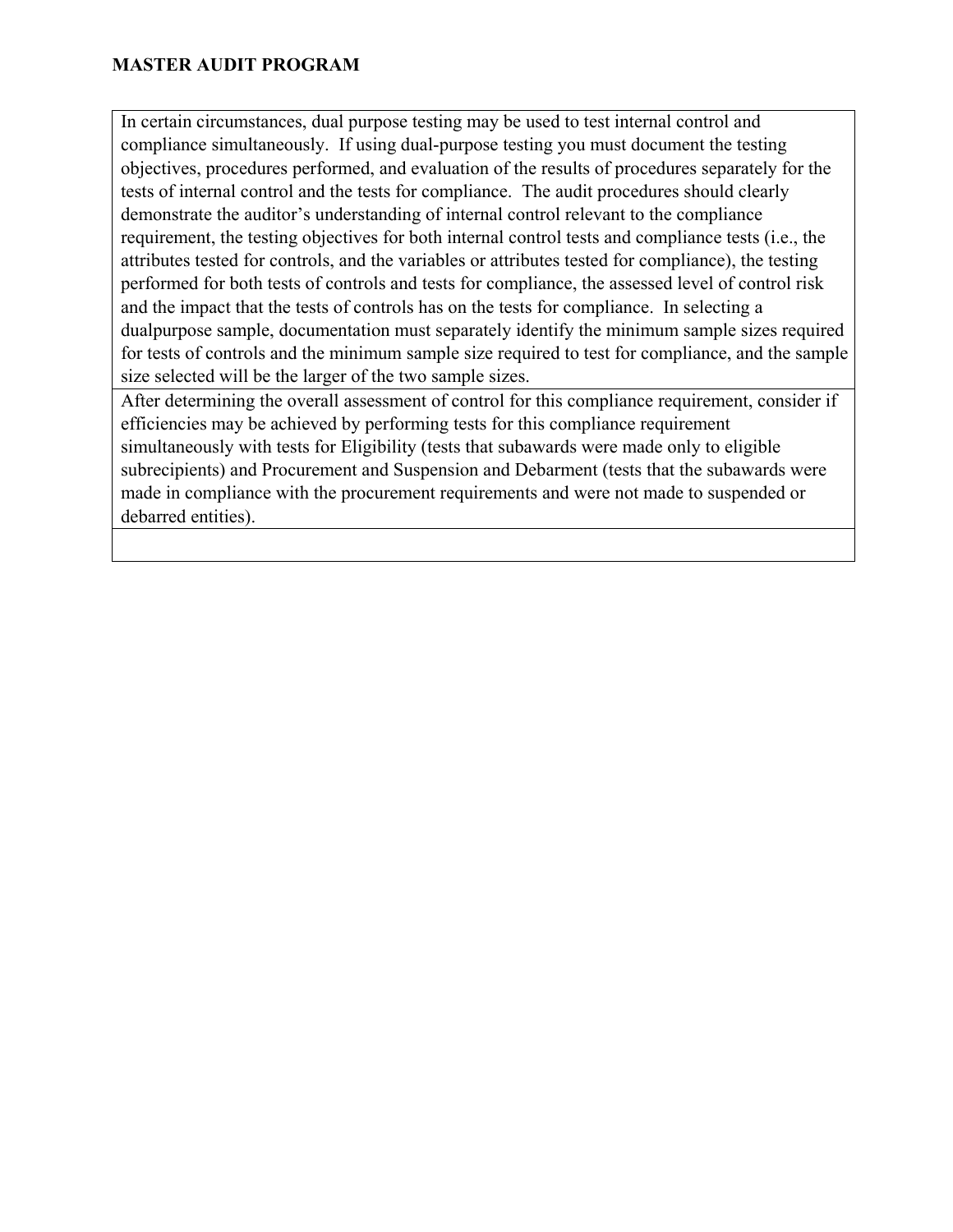### **A. Gaining An Understanding of Internal Control** O**ver Compliance With Subrecipient Monitoring Requirements**

The objective of obtaining an understanding of the entity's internal controls, is to identify key controls that provide reasonable assurance that the entity will achieve its objectives. 2 CFR 200.514(c)(2) requires the auditor to perform procedures to obtain an understanding of internal control sufficient to plan the audit to support a low assessed level of control risk for the program. The audit team should identify key controls for this compliance requirement, and design procedures to test those controls. (A control may be effective for more than one compliance requirement.) Although procedures must be planned and performed to try and achieve a low assessed level of control risk, the auditor may determine, after completing the testing, that the appropriate assessed level of control risk is not low (i.e., is moderate or high), document the rationale and impact on the audit procedures, and design the audit program accordingly to test for compliance.

**NOTE:** *The control objectives for each of the five components of internal control and potential controls for each component of control are included in the WP O-1 embedded document below and is intended to assist you in gaining an understanding of the entity's controls, and to help identify key controls in order to design appropriate audit procedures to test the key controls in order to attempt to achieve a low assessed level of control risk. It may not be necessary, and is not intended as a requirement, that every item be addressed. Auditor judgment is required to determine the internal controls the will be tested for this compliance requirement.* 



Potential key ICs-Subrecipient Mo

| <b>Control Environment</b>                     | <b>WP Reference</b> |
|------------------------------------------------|---------------------|
| Controls to be tested                          |                     |
|                                                |                     |
|                                                |                     |
| <b>Management's Assessment of Risk Control</b> |                     |
| Controls to be tested                          |                     |
|                                                |                     |
|                                                |                     |
| <b>Control Activities Control</b>              |                     |
| Controls to be tested                          |                     |
|                                                |                     |
|                                                |                     |
| <b>Information and Communication Control</b>   |                     |
| Controls to be tested                          |                     |
|                                                |                     |
|                                                |                     |
| <b>Monitoring Control</b>                      |                     |
| Controls to be tested                          |                     |
|                                                |                     |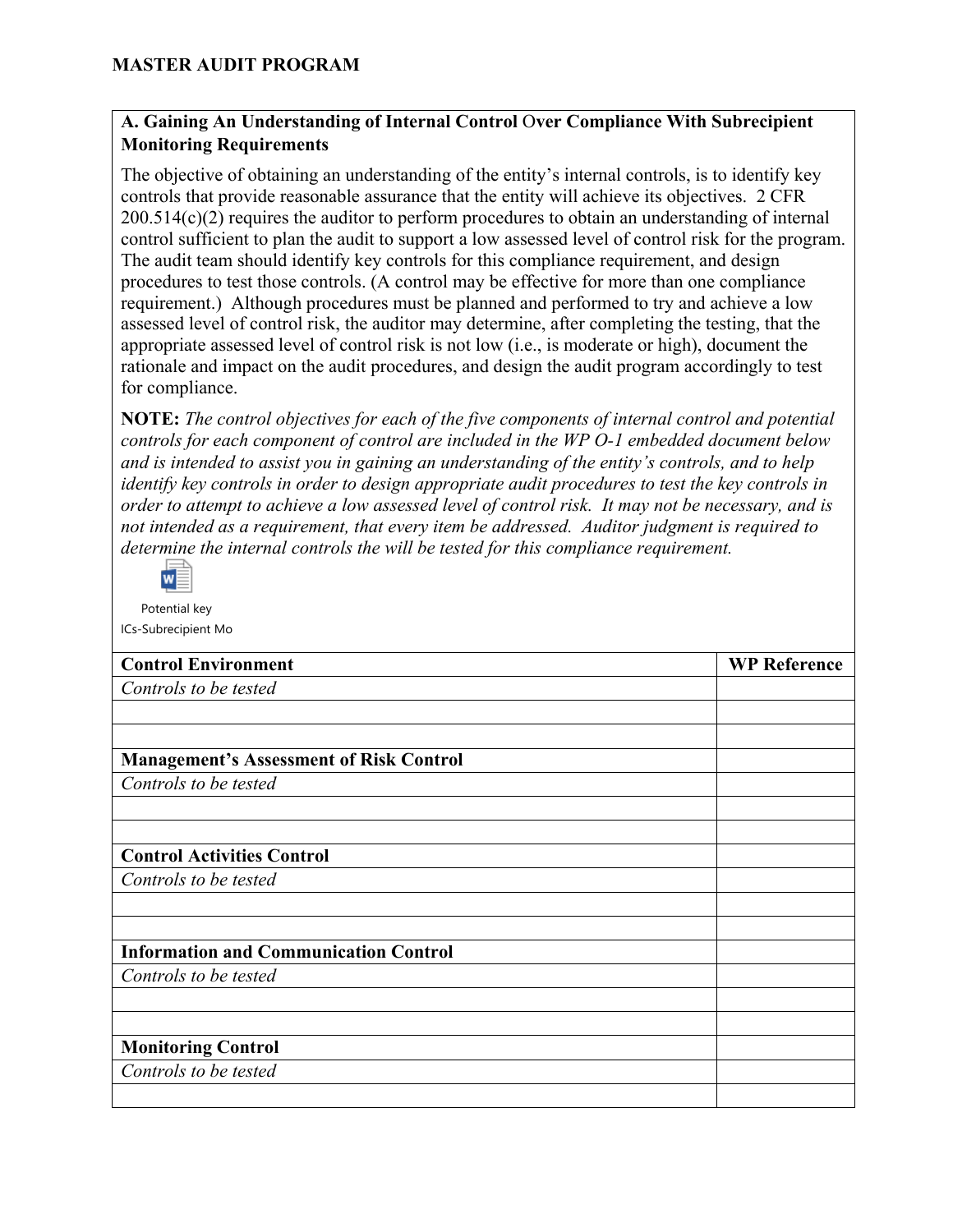### **B. Audit Steps – Testing Internal Control** O**ver Compliance With Subrecipient Monitoring Requirements**

**Control Objectives:** To provide reasonable assurance that the entity will:

1) Identify all subawards

2) Include terms and conditions of each subaward sufficient to enable the pass-through entity to comply with the Federal statutes (i.e., the subaward document and other award documents applicable to the subaward clearly identify the requirements of the subaward to the subrecipient at the time of the subaward (including subsequent subaward modifications))

3) Monitor subrecipient activities to reasonably ensure the subrecipient administered the subaward in compliance with the terms and conditions of the subaward.

| The following audit procedures should be tailored as necessary to meet the  |                     |
|-----------------------------------------------------------------------------|---------------------|
| needs of the audit objectives.                                              | <b>WP Reference</b> |
| 1. Document your understanding of the internal control over compliance with |                     |
| Compliance Requirement M – Subrecipient Monitoring, and CAS, if             |                     |
| applicable. This documentation should include your understanding of         |                     |
| internal control for each of the five control components (i.e., control     |                     |
| environment, risk assessment, information and communication, control        |                     |
| procedures, and monitoring).                                                |                     |
| 2. Document the identified key controls, (and any mitigating controls, if   |                     |
| necessary) that provide reasonable assurance of compliance with this        |                     |
| compliance requirement.                                                     |                     |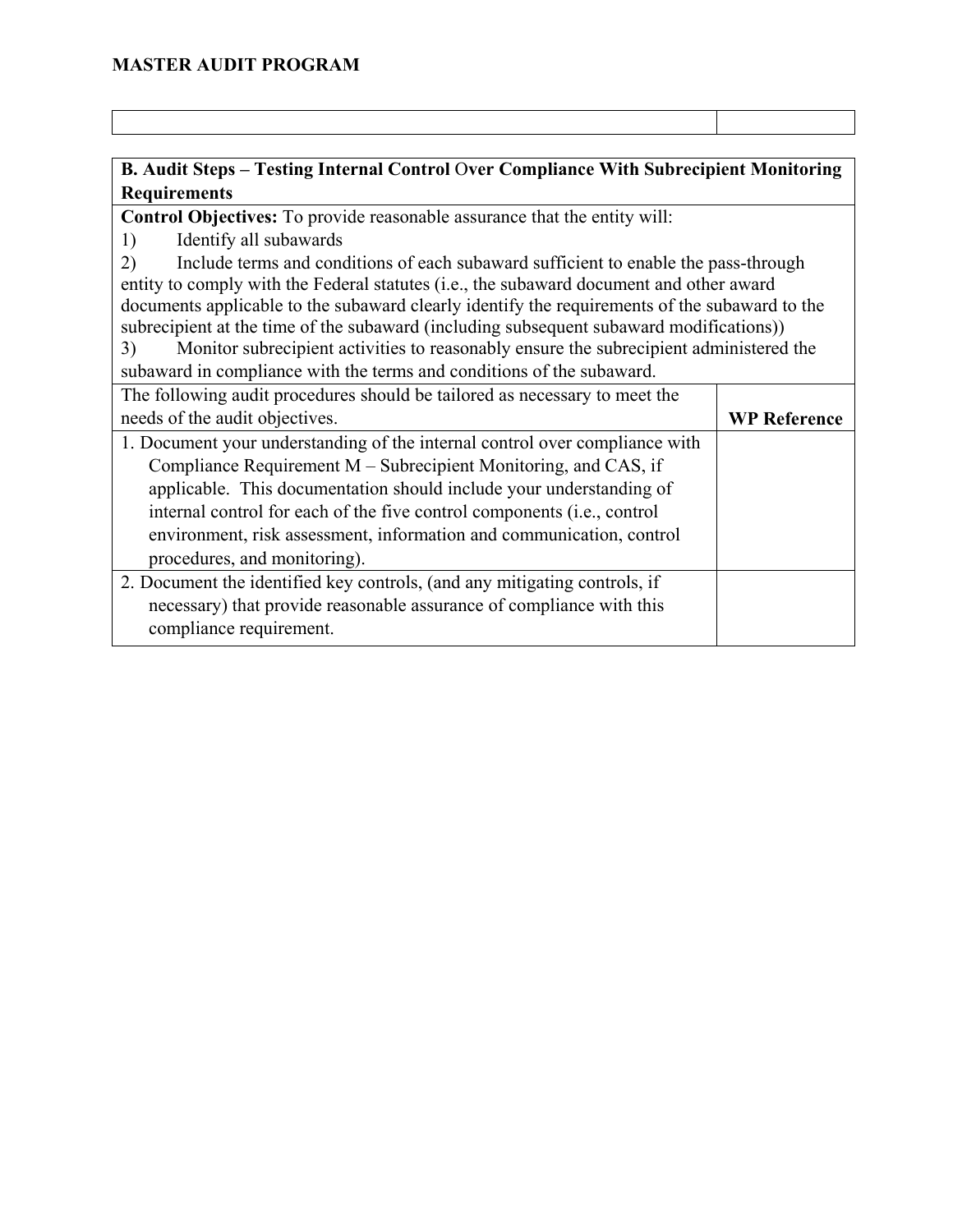| • Sampling method used to select the sample, including whether the<br>sample is statistical or nonstatistical, and how results will be applied<br>to the universe/population.<br>c. Obtain supervisory auditor review and approval of all<br>sampling/judgmental selection plans. |  |
|-----------------------------------------------------------------------------------------------------------------------------------------------------------------------------------------------------------------------------------------------------------------------------------|--|
| 4. Perform tests of controls, as planned, for the relevant controls identified and<br>document your conclusion on control effectiveness, your assessment of<br>whether the testing results achieved the audit objectives, and your assessed<br>level of control risk.             |  |
| 5. Summarize the results of testing controls and the impact of those results on<br>the planned testing for compliance on WP O.                                                                                                                                                    |  |
|                                                                                                                                                                                                                                                                                   |  |

## **C. Audit Steps - Testing For Compliance With Subrecipient Monitoring Requirements Audit Objectives:**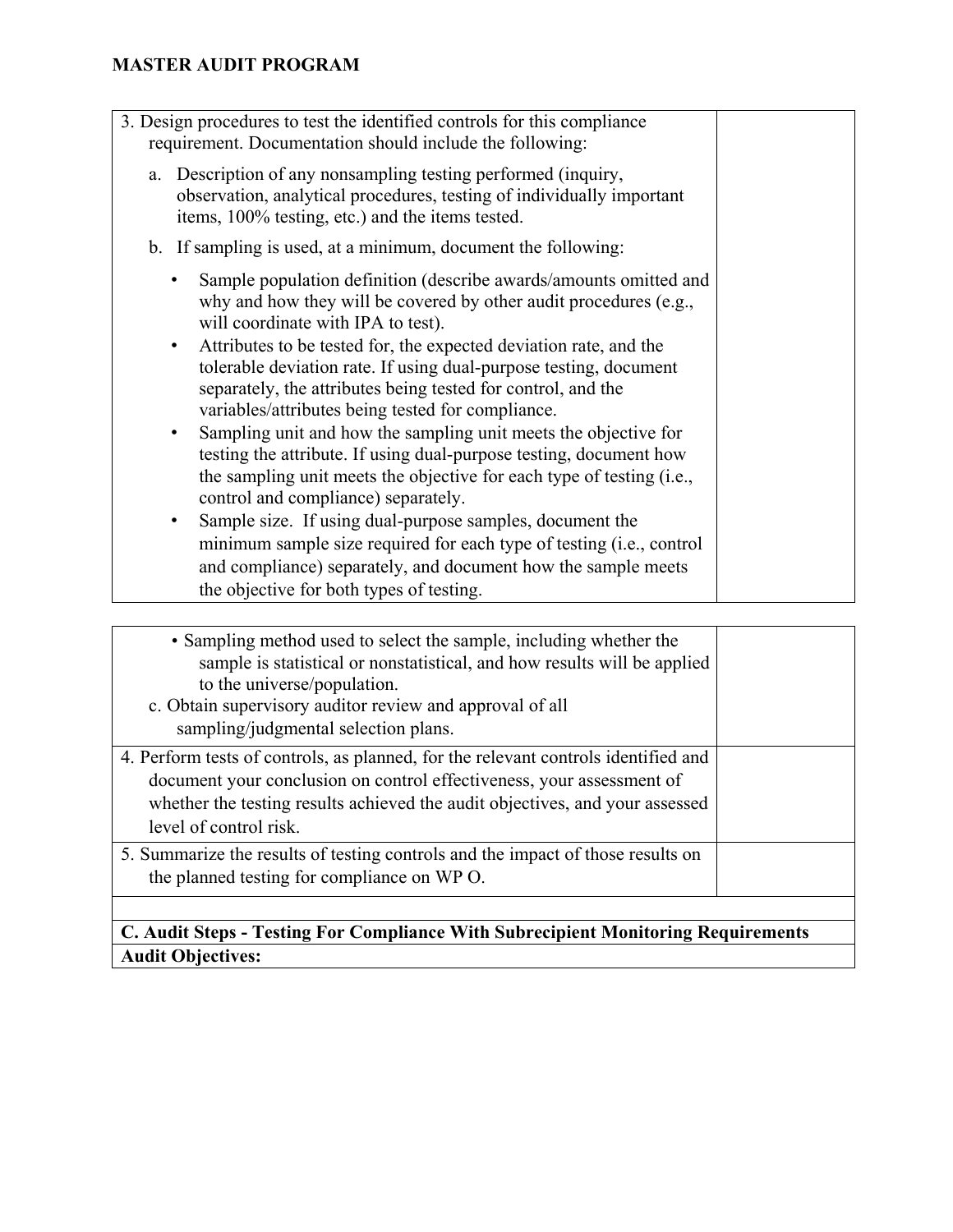|                                                                                                 | Determine if the entity identified all subawards (i.e., correctly identified a subaward from<br>1) |  |  |
|-------------------------------------------------------------------------------------------------|----------------------------------------------------------------------------------------------------|--|--|
| a procurement contract).                                                                        |                                                                                                    |  |  |
| Determine if subawards contain terms and conditions that are sufficient to enable the<br>2)     |                                                                                                    |  |  |
| passthrough entity to comply with the Federal statutes (i.e., the subaward document and other   |                                                                                                    |  |  |
| award documents applicable to the subaward clearly identify the requirements of the subaward to |                                                                                                    |  |  |
| the subrecipient at the time of the subaward).                                                  |                                                                                                    |  |  |
| Determine if the entity monitored subrecipient activities to reasonably assure the<br>3)        |                                                                                                    |  |  |
| subrecipient administered the subaward in compliance with the terms and conditions of the       |                                                                                                    |  |  |
| subaward.                                                                                       |                                                                                                    |  |  |
| The following audit procedures should be tailored to the needs of the                           |                                                                                                    |  |  |
| circumstances. The extent of compliance testing should be related to the                        |                                                                                                    |  |  |
| overall conclusion on the effectiveness of controls.                                            | <b>WP Reference</b>                                                                                |  |  |
| 6. Document your understanding of the pass-through entity's (PTE)                               |                                                                                                    |  |  |
| subrecipient monitoring policies and procedures. Review relevant policies                       |                                                                                                    |  |  |
| and procedures to gain an understanding of the PTE's processes to: a.                           |                                                                                                    |  |  |
| Identify subawards (i.e., to accurately identify subawards and procurement                      |                                                                                                    |  |  |
| contracts based on the substance of the award), Evaluate the risk of                            |                                                                                                    |  |  |
| noncompliance, and                                                                              |                                                                                                    |  |  |
| b. Perform monitoring procedures based on the identified risks.                                 |                                                                                                    |  |  |
| 7. Select a sample of subaward documents, including the terms and conditions                    |                                                                                                    |  |  |
| of the subaward (including subsequent modifications) and perform                                |                                                                                                    |  |  |
| procedures to determine if                                                                      |                                                                                                    |  |  |
| a. The subrecipient was made aware, at the time of the subaward, of the                         |                                                                                                    |  |  |
| award information required by 2 CFR 200.331(a) sufficient to enable                             |                                                                                                    |  |  |
| the PTE to comply with Federal statutes, regulations, and the terms and                         |                                                                                                    |  |  |
| condition of the PTE's Federal award.                                                           |                                                                                                    |  |  |
|                                                                                                 |                                                                                                    |  |  |
| b. The PTE's documentation of monitoring the subaward provided                                  |                                                                                                    |  |  |
| reasonable assurance that the subrecipient used the subaward for                                |                                                                                                    |  |  |
| authorized purposes in compliance with Federal statutes, regulations,                           |                                                                                                    |  |  |
| and the terms and conditions of the subaward (which may include any                             |                                                                                                    |  |  |
| required deliverables, progress milestones, etc.).                                              |                                                                                                    |  |  |
| c. The PTE verified that subrecipients that were expected to be audited as                      |                                                                                                    |  |  |
| required by 2 CFR 200, subpart F, met this requirement for audit (2                             |                                                                                                    |  |  |
| CFR $200.331(f)$ ).                                                                             |                                                                                                    |  |  |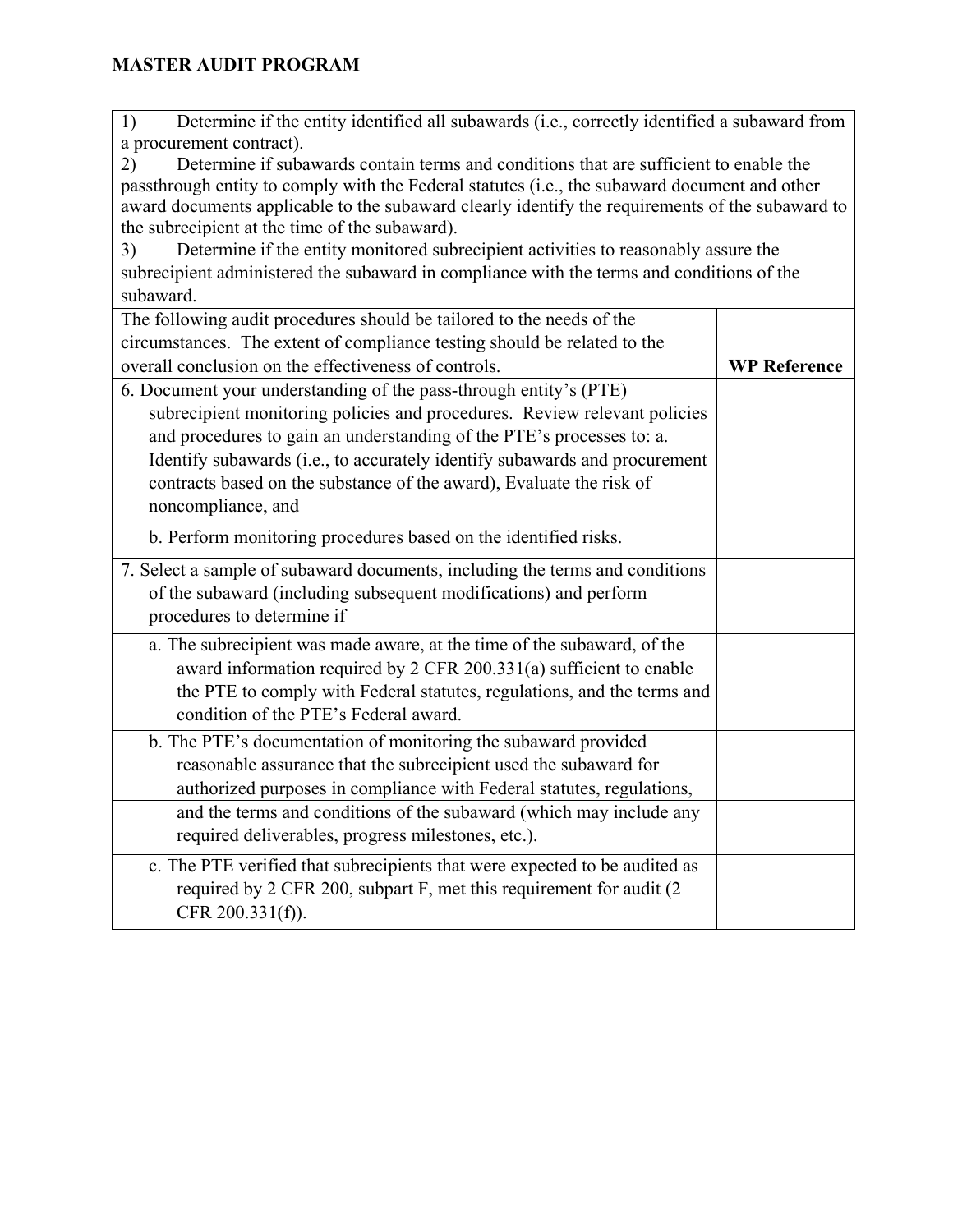| d. The PTE took appropriate action on reported subrecipient deficiencies<br>identified through audits including:<br>Issuance of management decisions on audit findings within six<br>٠<br>months after receipt of the subrecipient's audit report<br>Taking follow-up actions to ensure the subrecipient made<br>$\bullet$<br>appropriate corrective actions on deficiencies noted during the<br>award monitoring.<br>Properly adjusting the PTE's accounting records to reflect the |  |
|--------------------------------------------------------------------------------------------------------------------------------------------------------------------------------------------------------------------------------------------------------------------------------------------------------------------------------------------------------------------------------------------------------------------------------------------------------------------------------------|--|
| impact of subrecipient noncompliance.                                                                                                                                                                                                                                                                                                                                                                                                                                                |  |
| 8. Select a sample of subawards made to for-profit entities and determine if:                                                                                                                                                                                                                                                                                                                                                                                                        |  |
| a. Subaward activities were monitored to reasonably assure that the<br>subrecipient complied with the terms and conditions of the subaward,                                                                                                                                                                                                                                                                                                                                          |  |
| b. Subaward activities were monitored to reasonably assure that the PTE<br>complied with the statutes, regulations and the terms and conditions of<br>the Federal award,                                                                                                                                                                                                                                                                                                             |  |
| c. The PTE properly adjusted its records to reflect the effect or impact of<br>identified subrecipient noncompliances.                                                                                                                                                                                                                                                                                                                                                               |  |
| 9. Consider whether any written management representations relating to<br>Subrecipient Monitoring should be obtained from management at the end<br>of field work (See example at A-01 Step 14).                                                                                                                                                                                                                                                                                      |  |
| 10. Summarize the results of testing in the WP O.                                                                                                                                                                                                                                                                                                                                                                                                                                    |  |

| $P-1$                                                                                      | <b>Special Tests and Provisions – Compliance Requirement N</b>                                     |  |
|--------------------------------------------------------------------------------------------|----------------------------------------------------------------------------------------------------|--|
|                                                                                            | Version 6.1, dated June 2021                                                                       |  |
| The Department of Defense generally does not consider this to be a material compliance     |                                                                                                    |  |
| requirement. See 2 CFR 200 Appendix XI, Part 2, Compliance Requirements Matrix by          |                                                                                                    |  |
| Federal Agency (DoD is CFDA 12.XXX). If this compliance requirement is determined to       |                                                                                                    |  |
| be direct and material to the major program being audited, complete this section.          |                                                                                                    |  |
|                                                                                            | The steps in the audit program provide general guidance for performing tests of controls and       |  |
| testing for compliance with this Compliance Requirement. Modify the steps as necessary for |                                                                                                    |  |
|                                                                                            | your circumstances and to meet the audit objectives.                                               |  |
|                                                                                            | The Uniform Guidance requires that tests of controls be performed annually. See WP B-02, for       |  |
|                                                                                            | guidance related to gaining an understanding of control, and identifying and testing key controls. |  |
|                                                                                            | Review 2 CFR 200, Appendix XI, Part 6 for the Uniform Guidance related to testing internal         |  |
| control.                                                                                   |                                                                                                    |  |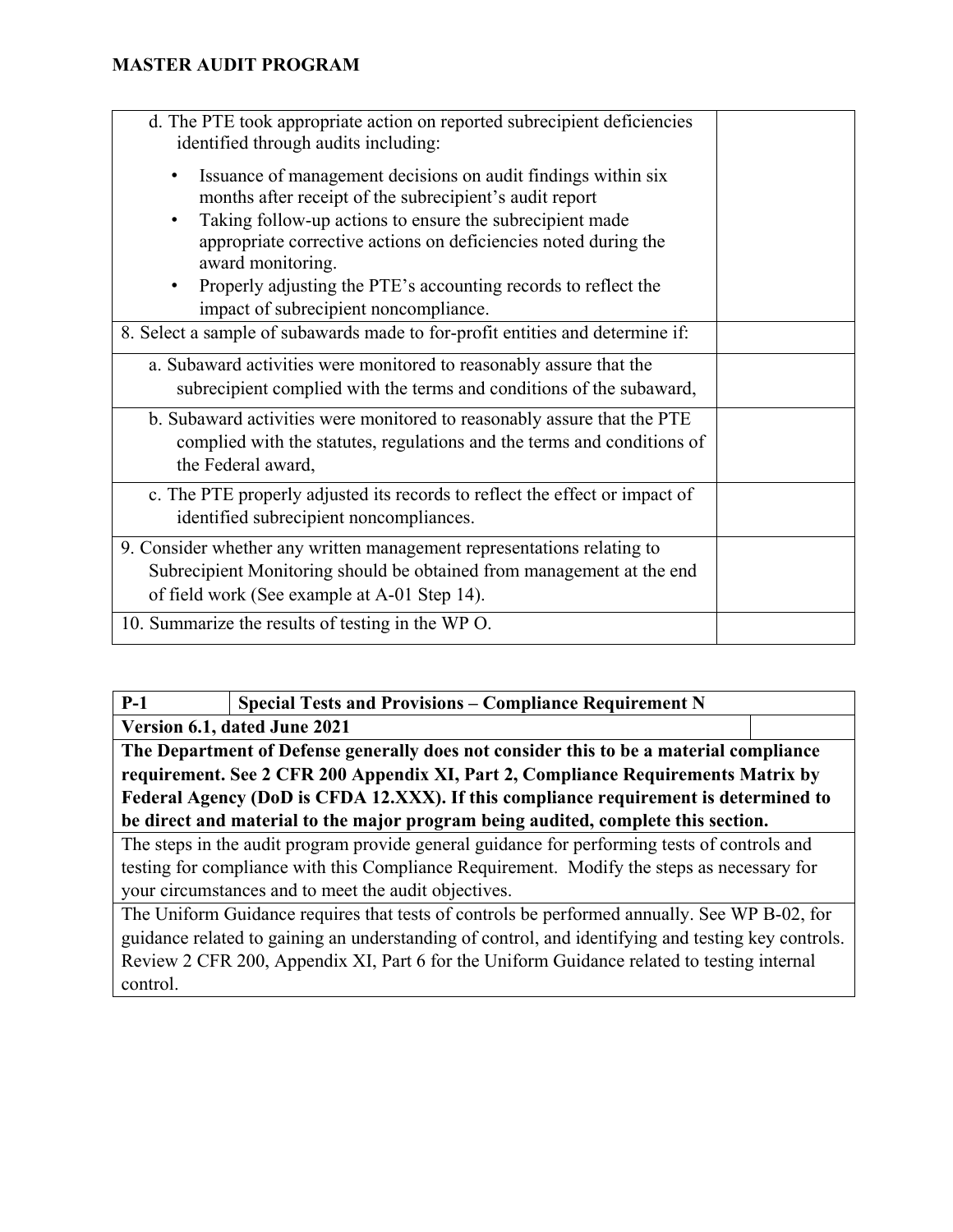In certain circumstances, dual purpose testing may be used to test internal control and compliance simultaneously. If using dual-purpose testing you must document the testing objectives, procedures performed, and evaluation of the results of procedures separately for the tests of internal control and the tests for compliance. The audit procedures should clearly demonstrate the auditor's understanding of internal control relevant to the compliance requirement, the testing objectives for both internal control tests and compliance tests (i.e., the attributes tested for controls, and the variables or attributes tested for compliance), the testing performed for both tests of controls and tests for compliance, the assessed level of control risk and the impact that the tests of controls has on the tests for compliance. In selecting a dualpurpose sample, documentation must separately identify the minimum sample sizes required for tests of controls and the minimum sample size required to test for compliance, and the sample size selected will be the larger of the two sample sizes.

After determining the overall assessment of control for this compliance requirement, consider if efficiencies may be achieved by performing tests for this compliance requirement simultaneously with tests for Allowable Cost.

#### **A. Gaining An Understanding Of Internal Control Over Compliance With Special Tests and Provisions Requirements**

The objective of obtaining an understanding of the entity's internal controls, is to identify key controls that provide reasonable assurance that the entity will achieve its objectives. 2 CFR 200.514(c)(2) requires the auditor to perform procedures to obtain an understanding of internal control sufficient to plan the audit to support a low assessed level of control risk for the program. The audit team should identify key controls for this compliance requirement, and design procedures to test those controls. (A control may be effective for more than one compliance requirement.) Although procedures must be planned and performed to try and achieve a low assessed level of control risk, the auditor may determine, after completing the testing, that the appropriate assessed level of control risk is not low (i.e., is moderate or high), document the rationale and impact on the audit procedures, and design the audit program accordingly to test for compliance.

**NOTE:** *The control objectives for each of the five components of internal control and potential controls for each component of control are included in the WP P-1 embedded document below and is intended solely to assist you in gaining an understanding of the entity's controls, and to help identify key controls in order to design appropriate audit procedures to test the key controls in order to attempt to achieve a low assessed level of control risk. It may not be necessary, and is not intended as a requirement, that every item be addressed. Auditor judgment is required to* 

*determine the internal controls the will be tested for this compliance requirement.*  Potential key

ICs-Special Tests and

| <b>Control Environment</b>                     | <b>WP Reference</b> |
|------------------------------------------------|---------------------|
| Controls to be tested                          |                     |
|                                                |                     |
|                                                |                     |
| <b>Management's Assessment of Risk Control</b> |                     |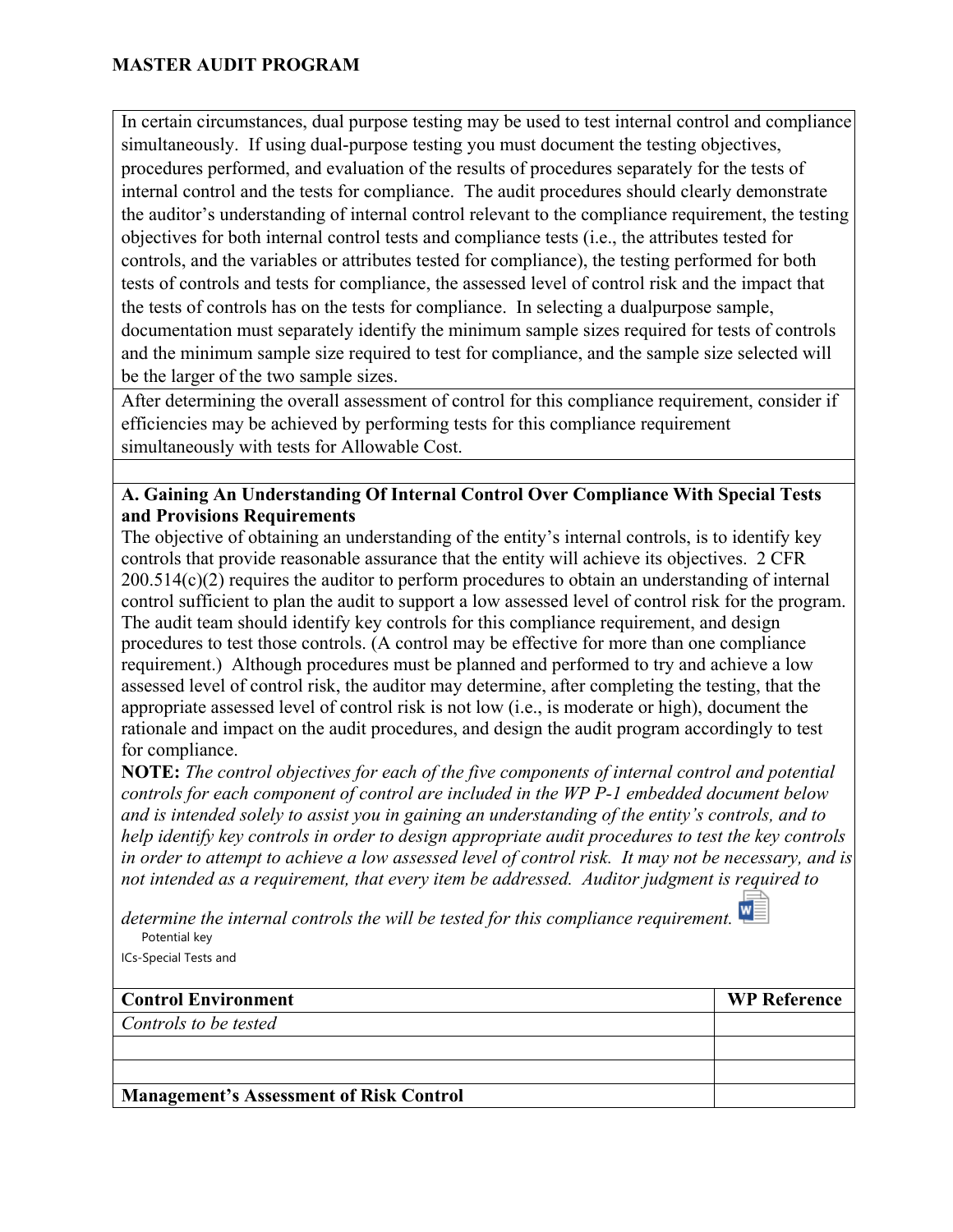| Controls to be tested |  |
|-----------------------|--|
|                       |  |

#### **Control Activities Control** *Controls to be tested*

#### **Information and Communication Control**

*Controls to be tested*

#### **Monitoring Control**

*Controls to be tested*

#### **B. Audit Steps – Testing Internal Control Over Compliance With Special Test And Provisions Requirements**

C**ontrol Objectives:** To provide reasonable assurance the non-Federal entity establishes, implements and maintains effective controls to ensure compliance with the requirements of the applicable Federal program found in the statutes, regulations, and the provisions of contract or grant agreements pertaining to the program.

| The following audit procedures should be tailored to meet the needs of the  |                     |
|-----------------------------------------------------------------------------|---------------------|
| circumstances.                                                              | <b>WP Reference</b> |
| 1. Document your understanding of the internal control over compliance with |                     |
| Compliance Requirement $N -$ Special Tests and Provisions. This             |                     |
| documentation should include your understanding of internal control for     |                     |
| each of the five control components (i.e., control environment, risk        |                     |
| assessment, information and communication, control procedures, and          |                     |
| monitoring).                                                                |                     |
| 2. Document the identified key controls, (and any mitigating controls, if   |                     |
| necessary) that provide reasonable assurance of compliance with this        |                     |
| compliance requirement.                                                     |                     |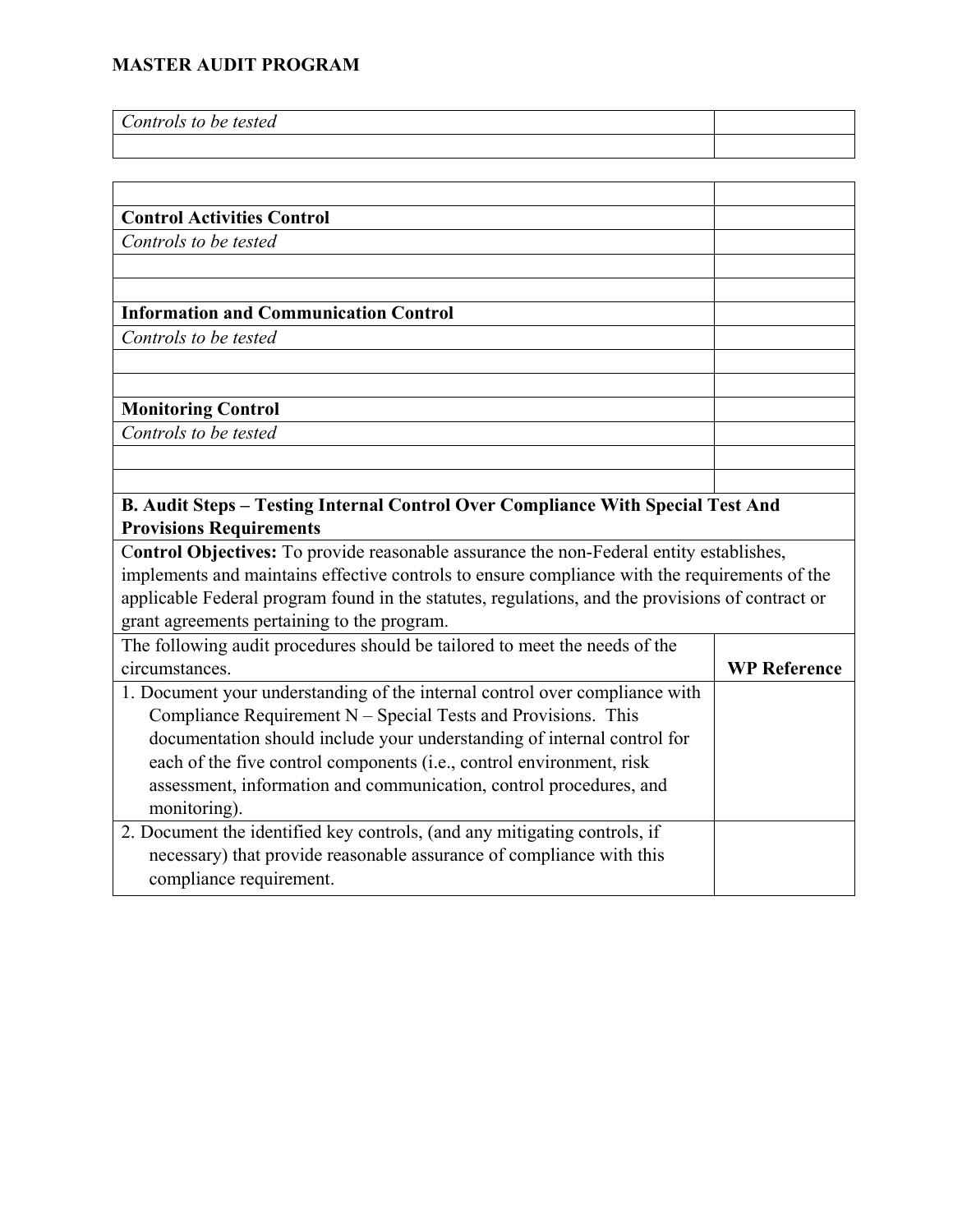| 3. Design procedures to test the identified controls for this compliance<br>requirement. Documentation should include the following:                                                                                                                                                                                                                                                                                                                                                                                                                                                                                                                                                                                                                                                                             |  |
|------------------------------------------------------------------------------------------------------------------------------------------------------------------------------------------------------------------------------------------------------------------------------------------------------------------------------------------------------------------------------------------------------------------------------------------------------------------------------------------------------------------------------------------------------------------------------------------------------------------------------------------------------------------------------------------------------------------------------------------------------------------------------------------------------------------|--|
| Description of any nonsampling testing performed (inquiry,<br>a.<br>observation, analytical procedures, testing of individually important<br>items, 100% testing, etc.) and the items tested.                                                                                                                                                                                                                                                                                                                                                                                                                                                                                                                                                                                                                    |  |
| b. If sampling is used, at a minimum, document the following:                                                                                                                                                                                                                                                                                                                                                                                                                                                                                                                                                                                                                                                                                                                                                    |  |
| Sample population definition (describe awards/amounts omitted and<br>why and how they will be covered by other audit procedures (e.g.,<br>will coordinate with IPA to test).<br>Attributes to be tested for, the expected deviation rate, and the<br>$\bullet$<br>tolerable deviation rate. If using dual-purpose testing, document<br>separately, the attributes being tested for control, and the<br>variables/attributes being tested for compliance.                                                                                                                                                                                                                                                                                                                                                         |  |
| Sampling unit and how the sampling unit meets the objective for<br>$\bullet$<br>testing the attribute. If using dual-purpose testing, document how<br>the sampling unit meets the objective for each type of testing (i.e.,<br>control and compliance) separately.<br>Sample size: If using dual-purpose samples, document the<br>٠<br>minimum sample size required for each type of testing (i.e., control<br>and compliance) separately, and document how the sample meets<br>the objective for both types of testing.<br>Sampling method used to select the sample, including whether the<br>٠<br>sample is statistical or nonstatistical, and how results will be applied<br>to the universe/population.<br>c. Obtain supervisory auditor review and approval of all<br>sampling/judgmental selection plans. |  |
| 4. Perform tests of controls, as planned, for the relevant controls identified and<br>document your conclusion on control effectiveness, your assessment of<br>whether the testing results achieved the audit objectives, and your assessed<br>level of control risk.                                                                                                                                                                                                                                                                                                                                                                                                                                                                                                                                            |  |
| 5. Summarize the results of testing controls and the impact of those results on<br>the planned testing for compliance on WP P.                                                                                                                                                                                                                                                                                                                                                                                                                                                                                                                                                                                                                                                                                   |  |
|                                                                                                                                                                                                                                                                                                                                                                                                                                                                                                                                                                                                                                                                                                                                                                                                                  |  |
| C. Audit Steps - Testing For Compliance With Special Tests And Provisions Requirements                                                                                                                                                                                                                                                                                                                                                                                                                                                                                                                                                                                                                                                                                                                           |  |
| Audit Objective: To determine if the entity materially complied with the requirements of<br>special tests and special provisions of the Federal program.                                                                                                                                                                                                                                                                                                                                                                                                                                                                                                                                                                                                                                                         |  |
| Since this compliance requirement is generally not considered direct and material for                                                                                                                                                                                                                                                                                                                                                                                                                                                                                                                                                                                                                                                                                                                            |  |
| Department of Defense awards, the auditor will need to develop procedures necessary in the                                                                                                                                                                                                                                                                                                                                                                                                                                                                                                                                                                                                                                                                                                                       |  |
| circumstances. The extent of compliance testing should be related to the overall determination of                                                                                                                                                                                                                                                                                                                                                                                                                                                                                                                                                                                                                                                                                                                |  |

the effectiveness of controls relevant to this compliance requirement.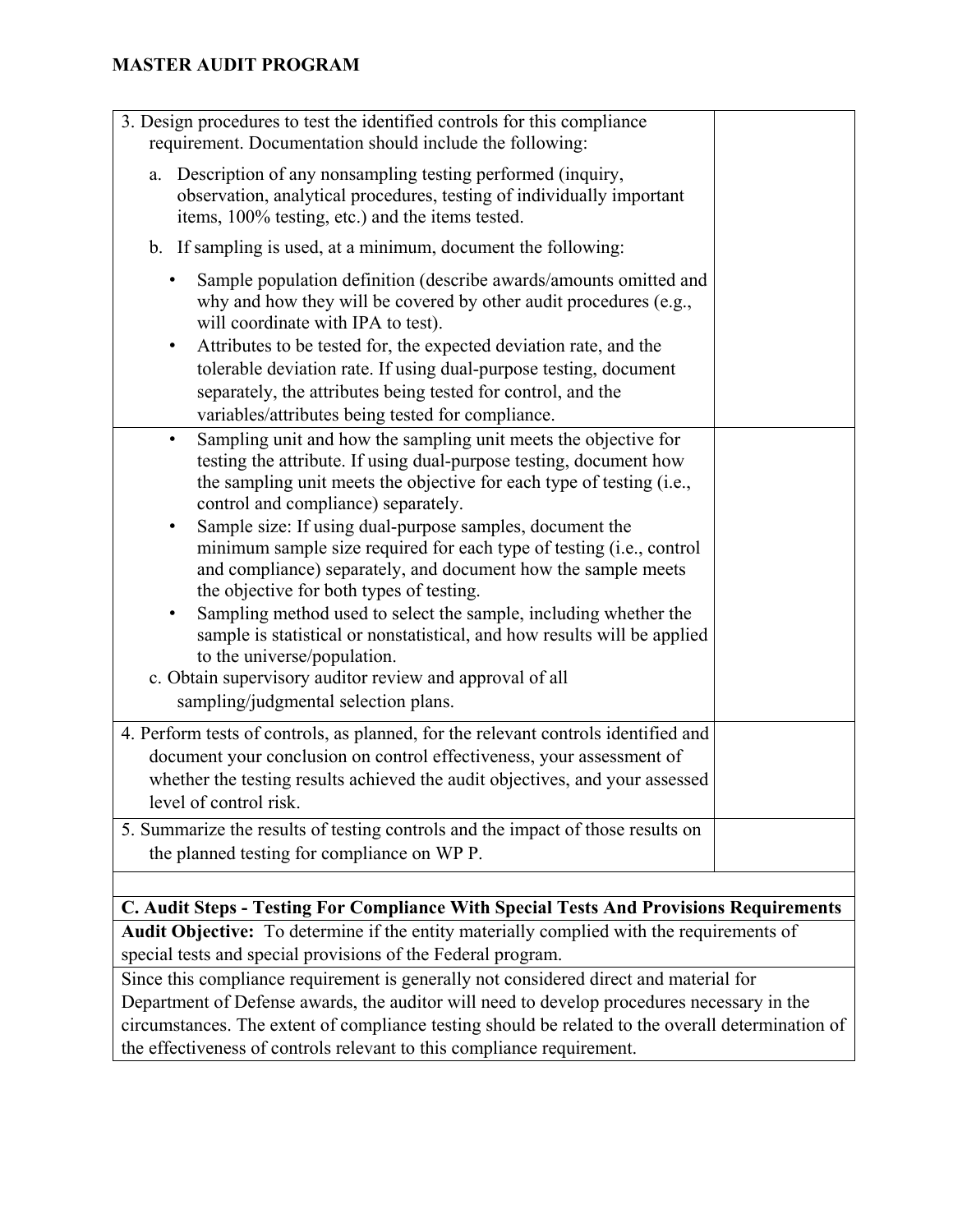| The following are steps and should be tailored to the needs of the auditor and |                     |
|--------------------------------------------------------------------------------|---------------------|
| the circumstances. The extent of compliance testing should be related to the   |                     |
| overall conclusion on the effectiveness of controls.                           | <b>WP Reference</b> |
| 6. Design appropriate audit procedures designed to test compliance with        |                     |
| special terms and conditions identified to be material during the risk         |                     |
| assessment.                                                                    |                     |
| 7. Consider whether any written management representations should be           |                     |
| obtained related to this compliance requirement at the end of field work       |                     |
| (See example at A-01 Step 14).                                                 |                     |
| 8. Summarize the results of testing on WP P.                                   |                     |

# **Q-1 Evaluation of University Certified Indirect Cost Rate Proposal for Compliance with Compliance Requirement B**

**Version 6.1, dated June 2021**

When a University charges indirect costs to Federal awards using rates that are not Federally negotiated but are based on a certified indirect cost rate proposal (ICRP) that has not been submitted to the cognizant agency for indirect costs, then the Uniform Guidance at 2 CFR 200, Appendix XI *Compliance Supplement* specifies procedures auditors should consider to test the certified ICRP for compliance with the Allowable Cost / Cost Principles Compliance Requirement. The results of this section should be documented in Lead WP Q, and the results incorporated into the overall determination of compliance related to Compliance Requirement B, and documented in WP F.

Indirect costs are defined into two broad categories in 2 CFR section 200.414(a).

• "Facilities" is defined as:

o depreciation on buildings, equipment and capital

improvement, o interest on debt associated with certain

buildings, equipment and capital improvements,

o operations and maintenance expenses, and o library

expenses.

• "Administration" is defined as general administration and general expenses such as:

o the director's office, o accounting, o personnel, and

o all other types of expenditures not listed specifically under one of the subcategories of "Facilities" (including cross allocations from other pools, where applicable).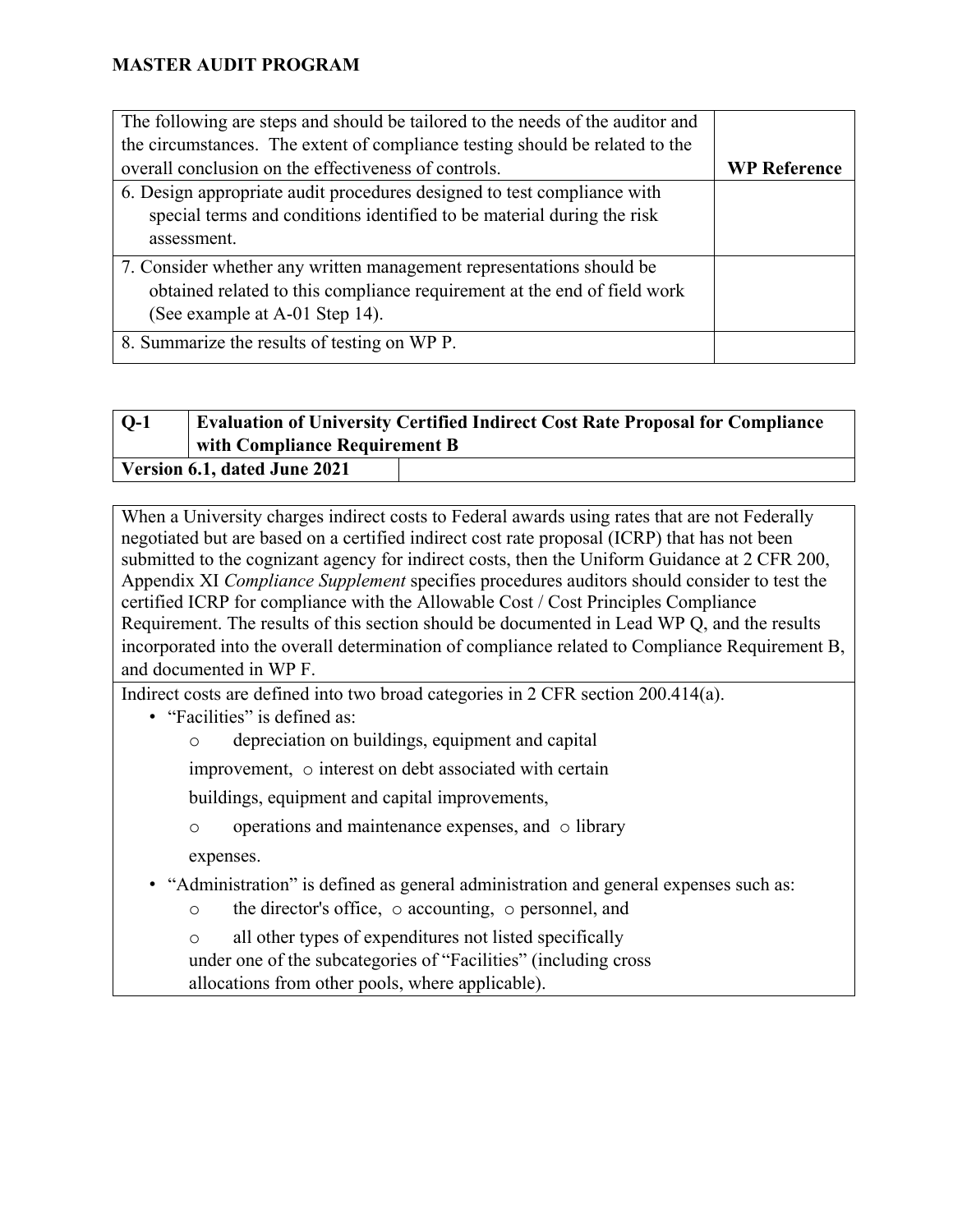As described in 2 CFR section 200.414(a), indirect cost (F&A) categories include: depreciation on buildings, equipment and capital improvement, interest on debt associated with certain buildings, and operation and maintenance expenses.

In general, the cost groupings established within a category should constitute a pool of items of expense that are considered to be of like nature in terms of their relative contribution to the particular cost objectives to which distribution is appropriate (2 CFR part 200, Appendix III, paragraph C.1.a).

Cost categories should be established considering the general guidelines in 2 CFR part 200, Appendix III, section B.

A University's indirect cost rate process must be appropriately designed to determine that Federal sponsors do not in any way subsidize the indirect costs of other sponsors, specifically activities sponsored by industry and foreign governments (2 CFR part 200, Appendix III, paragraph C.1.a.(3)).

**Audit Procedures - Testing the University's Certified Indirect Cost Rate Proposal for Compliance with the Uniform Guidance Compliance Requirement B – Allowable Cost/Cost Principles.** 

If the University has a certified ICRP that is based on costs incurred in the year being audited, but has not submitted the ICRP to their cognizant agency for indirect costs, the ICRP should be tested for compliance with Compliance Requirement B.

**Audit Objective:** To determine whether the indirect cost rate proposal used as the basis for charging indirect cost to Federal awards, is in compliance with the Uniform Guidance Compliance Requirement B – Allowable Cost / Cost Principles. Consider whether testing performed in WP F provides sufficient evidence for testing the ICRP based on the recommended steps below.

The following procedures should be tailored to the needs of the circumstances. The extent of compliance testing should be related to the overall conclusion on the effectiveness of controls over compliance with the Allowable Cost/Cost Principles requirements.

| <b>A. GENERAL STEPS</b>                                                                                                                                                                                               | <b>WP Reference</b> |
|-----------------------------------------------------------------------------------------------------------------------------------------------------------------------------------------------------------------------|---------------------|
| 1. Determine if indirect cost pool groupings comply with 2 CFR 200.414 and 2<br>CFR 200, Appendix III.                                                                                                                |                     |
| 2. Determine if costs in the indirect cost pools are allowable.                                                                                                                                                       |                     |
| 3. Determine if indirect costs have been treated consistently when incurred for<br>the same purpose, in like circumstances, as indirect costs only with respect<br>to final cost objectives. (2 CFR section 200.412). |                     |
| 4. Determine if the indirect cost pools in the rate proposal were developed<br>consistent with the University's disclosed practices as described in its DS2,<br>if applicable (2 CFR section 200.419).                |                     |
|                                                                                                                                                                                                                       |                     |
| <b>B. TESTS OF F&amp;A COST POOLS</b>                                                                                                                                                                                 |                     |
| 5. Evaluate the Facilities depreciation cost pool for the following:                                                                                                                                                  |                     |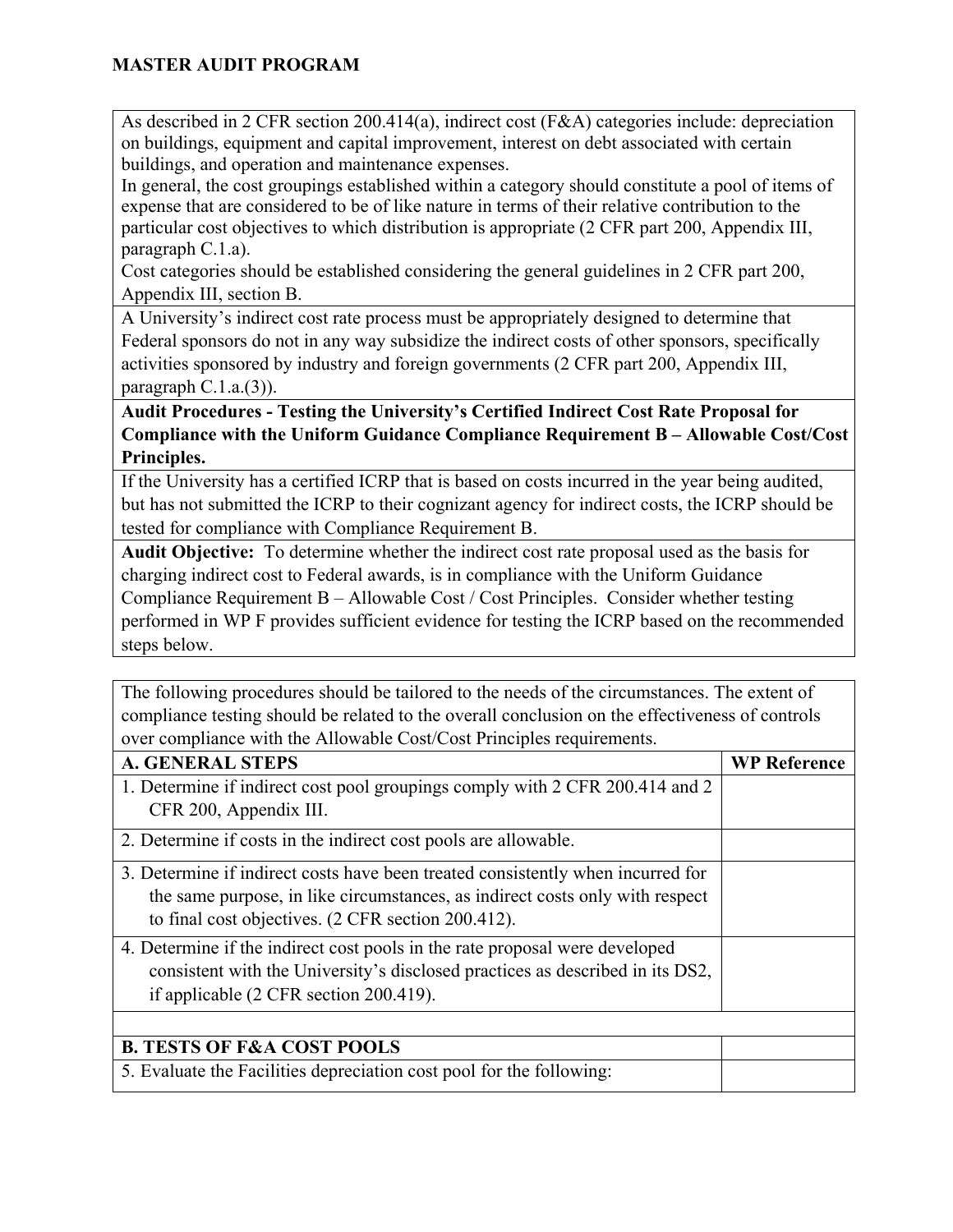| a. Determine if depreciation expense is computed based on the acquisition<br>cost of the assets that excludes the following:                                                                                                                |  |
|---------------------------------------------------------------------------------------------------------------------------------------------------------------------------------------------------------------------------------------------|--|
| $(1)$ cost of land                                                                                                                                                                                                                          |  |
| (2) any portion of the cost of buildings and equipment borne by the<br>Federal Government, irrespective of where title was originally<br>vested or where it is presently located                                                            |  |
| (3) any portion of the cost of buildings and equipment contributed by or<br>for the University where law or agreement prohibit recovery                                                                                                     |  |
| (4) any asset acquired solely for performance of a non-Federal award (2)<br>CFR 200.436(c)).                                                                                                                                                |  |
| b. Determine if the depreciation method results in allocation of cost of an<br>asset (or group of assets) to accounting periods that reflect the pattern<br>of consumption of the asset during its useful life (2 CFR<br>$200.436(d)(2)$ ). |  |
| c. Determine if the depreciation methods used to calculate the depreciation<br>amounts for the ICRP are the same methods used for the University's<br>financial statements $(2 \text{ CFR } 200.436(d)(2)).$                                |  |
| d. Determine if the depreciation costs are supported by adequate property<br>records and physical inventories, and that physical inventories have<br>been taken at least once every 2 years $(2 \text{ CFR } 200.436(e)).$                  |  |
| e. Determine if the method for allocating the depreciation cost pool<br>complies with 2 CFR part 200, Appendix III, paragraph B.2.                                                                                                          |  |

| f. Determine if gains and losses on the sale, retirement, or other disposition<br>of depreciable property have been appropriately accounted for and<br>complies with 2 CFR 200.443. |  |
|-------------------------------------------------------------------------------------------------------------------------------------------------------------------------------------|--|
| 6. Test the Facilities interest cost pool to determine if:                                                                                                                          |  |
| a. Computations for interest comply with the provisions of 2 CFR 200.449.                                                                                                           |  |
| b. The allocation method for the interest cost pool complies with 2 CFR                                                                                                             |  |
| 200, Appendix III, paragraph B.3.                                                                                                                                                   |  |
| c. Test the Facilities operations and maintenance cost pool to determine if:                                                                                                        |  |
| d. Costs are appropriately classified in this cost pool (2 CFR 200, Appendix<br>III, paragraph B.4).                                                                                |  |
| e. Rental costs comply with the provisions of 2 CFR 200.465.                                                                                                                        |  |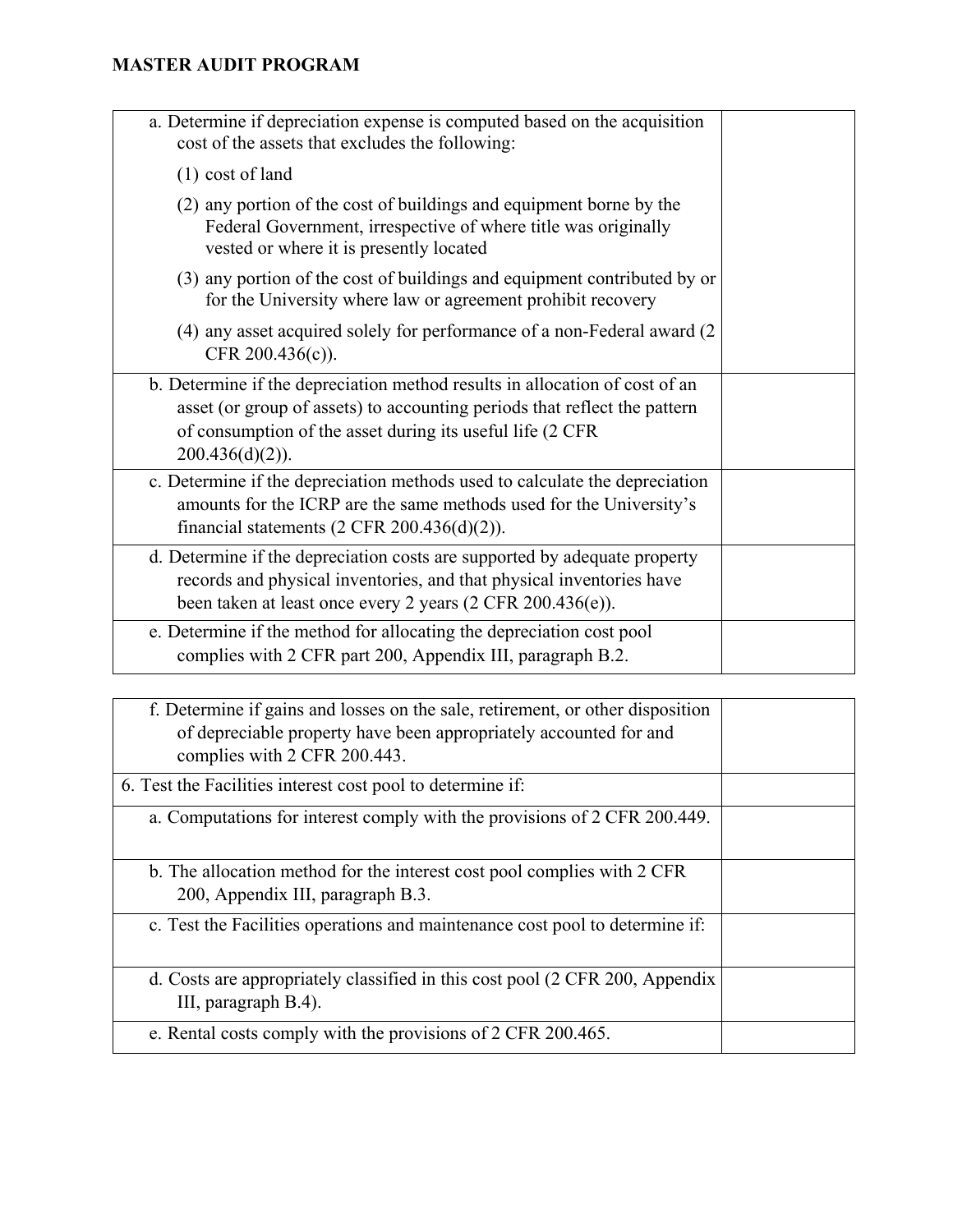| f. The University's accounting practices result in consistent treatment in<br>like circumstances when classifying rearrangement and alteration costs,<br>and reconversion costs as either direct or indirect cost.                                                                                                              |  |
|---------------------------------------------------------------------------------------------------------------------------------------------------------------------------------------------------------------------------------------------------------------------------------------------------------------------------------|--|
| g. The allocation method for the operations and maintenance cost pool<br>complies with 2 CFR 200, Appendix III, paragraph B.4.                                                                                                                                                                                                  |  |
| h. If a utility cost adjustment has been included in the indirect cost rate,<br>determine if the adjustment complies with the provisions of 2 CFR<br>200, Appendix III, paragraph B.4.c.                                                                                                                                        |  |
| 7. Test the Facilities library cost pool to determine if:                                                                                                                                                                                                                                                                       |  |
| a. Costs are appropriately classified in this cost pool (2 CFR 200, Appendix<br>III, paragraph B.8).                                                                                                                                                                                                                            |  |
| b. The allocation method for the library cost pool complies with 2 CFR<br>200, Appendix III, paragraph B.8.                                                                                                                                                                                                                     |  |
| c. If the allocation method is based on a cost analysis study in accordance<br>with 2 CFR 200, Appendix III, paragraph A.2.d, determine that the<br>study:                                                                                                                                                                      |  |
| (1) Results in an equitable distribution of cost and represents the<br>relative benefits derived                                                                                                                                                                                                                                |  |
| (2) Is supported by documentation in sufficient detail for review by the<br>cognizant agency for indirect costs                                                                                                                                                                                                                 |  |
| (3) Is statistically sound                                                                                                                                                                                                                                                                                                      |  |
| (4) Is performed specifically at this University;                                                                                                                                                                                                                                                                               |  |
| (5) Is reviewed periodically, but not less frequently than rate<br>negotiations, updated if necessary, and used                                                                                                                                                                                                                 |  |
| (6) Clearly states and adequately explains all assumptions included in<br>the study                                                                                                                                                                                                                                             |  |
| 8. Test the Administrative cost pools to determine if:                                                                                                                                                                                                                                                                          |  |
| a. Costs are appropriately classified in these cost pools and the distribution<br>bases are compliant with 2 CFR 200, Appendix III, paragraphs B.5,<br>B.6, and B.7.                                                                                                                                                            |  |
| b. The administrative cost components comply with the limitation on<br>reimbursement of administrative costs in 2 CFR 200, Appendix III,<br>paragraph C.8, OR                                                                                                                                                                   |  |
| If the proposal is based on the alternative method for administrative<br>costs in 2 CFR 200, Appendix III, paragraph C.9, then the limitation<br>does not apply. and tests should be performed to determine if the<br>University meets the criteria of paragraph C.9 and that this is adequately<br>documented in the proposal. |  |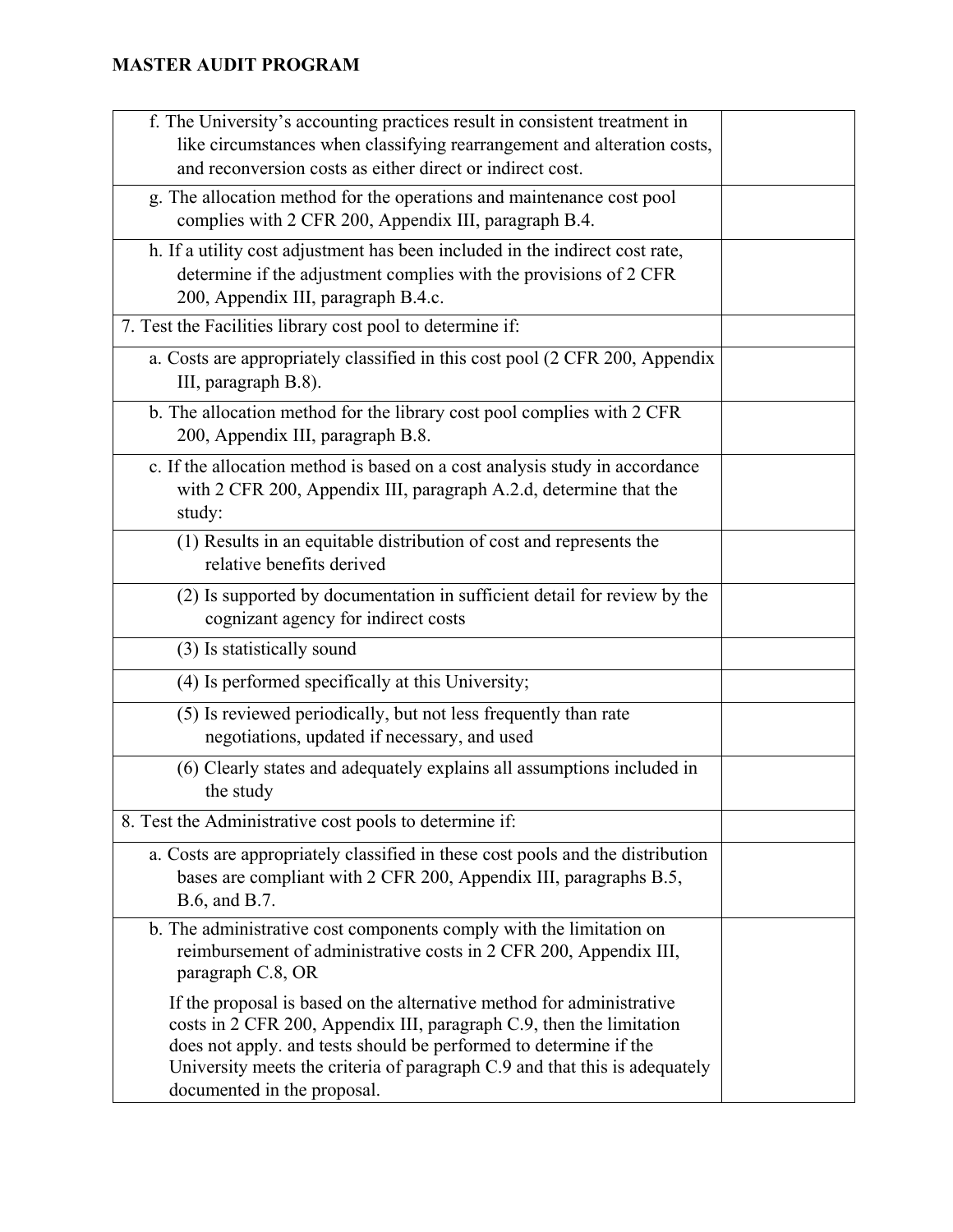| c. The Departmental administration expense pool complies with 2 CFR<br>200, Appendix III, paragraph B.6.                                                                                                                                                                                                                                                                                                   |  |
|------------------------------------------------------------------------------------------------------------------------------------------------------------------------------------------------------------------------------------------------------------------------------------------------------------------------------------------------------------------------------------------------------------|--|
| d. Salaries and operating expenses included in the Academic Deans'<br>Offices are limited to those attributable to administrative functions.                                                                                                                                                                                                                                                               |  |
| e. Academic Departments                                                                                                                                                                                                                                                                                                                                                                                    |  |
| (1) Determine if salaries and fringe benefits attributable to the<br>administrative work (including bid and proposal preparation) of<br>faculty (including department heads), and other professional<br>personnel conducting research and/or instruction, are limited to<br>3.6% of the modified total direct costs. (This category must not<br>include professional business or administrative officers.) |  |
| $(2)$ Determine if the 3.6% allowance is added to the computation of the<br>indirect cost rate for major functions.                                                                                                                                                                                                                                                                                        |  |
| Determine if expenses covered by this allowance are excluded from the<br>departmental cost pool (2 CFR part 200, Appendix III, paragraph B.6).                                                                                                                                                                                                                                                             |  |
| f. Test for consistent treatment, in like circumstances, of other<br>administrative and supporting expenses incurred within academic<br>departments. For example, items such as office supplies, postage, local<br>telephone, and memberships normally are treated as indirect costs.                                                                                                                      |  |
| 9. Summarize the results of testing on WP Q and carry the results forward to<br>incorporate into the final determination of compliance with Compliance<br>Requirement B – Allowable Cost / Cost Principles (WP F).                                                                                                                                                                                         |  |

## **R-1 Summary Schedule of Prior Audit Findings Version 6.1, dated June 2021**

The auditee is responsible for follow-up and corrective action on all audit findings. As part of this responsibility, the auditee must prepare a summary schedule of prior audit findings as part of the Single Audit reporting package. The requirements for the content of the summary schedule of prior audit findings can be located in the Uniform Guidance at 2 CFR 200.511 Audit findings follow-up.

Effect of Removal of Compliance Requirements:

In any instance in which a compliance requirement has been removed from a program/cluster, (see the Uniform Guidance Appendix XI, Compliance Supplement, Part 2 matrix) if an audit finding related to a removed compliance requirement was reported in an audit conducted using the prior year's Compliance Supplement, that finding must continue to be reported in the summary schedule of prior audit findings and considered in the major program determination under 2 CFR section 200.518.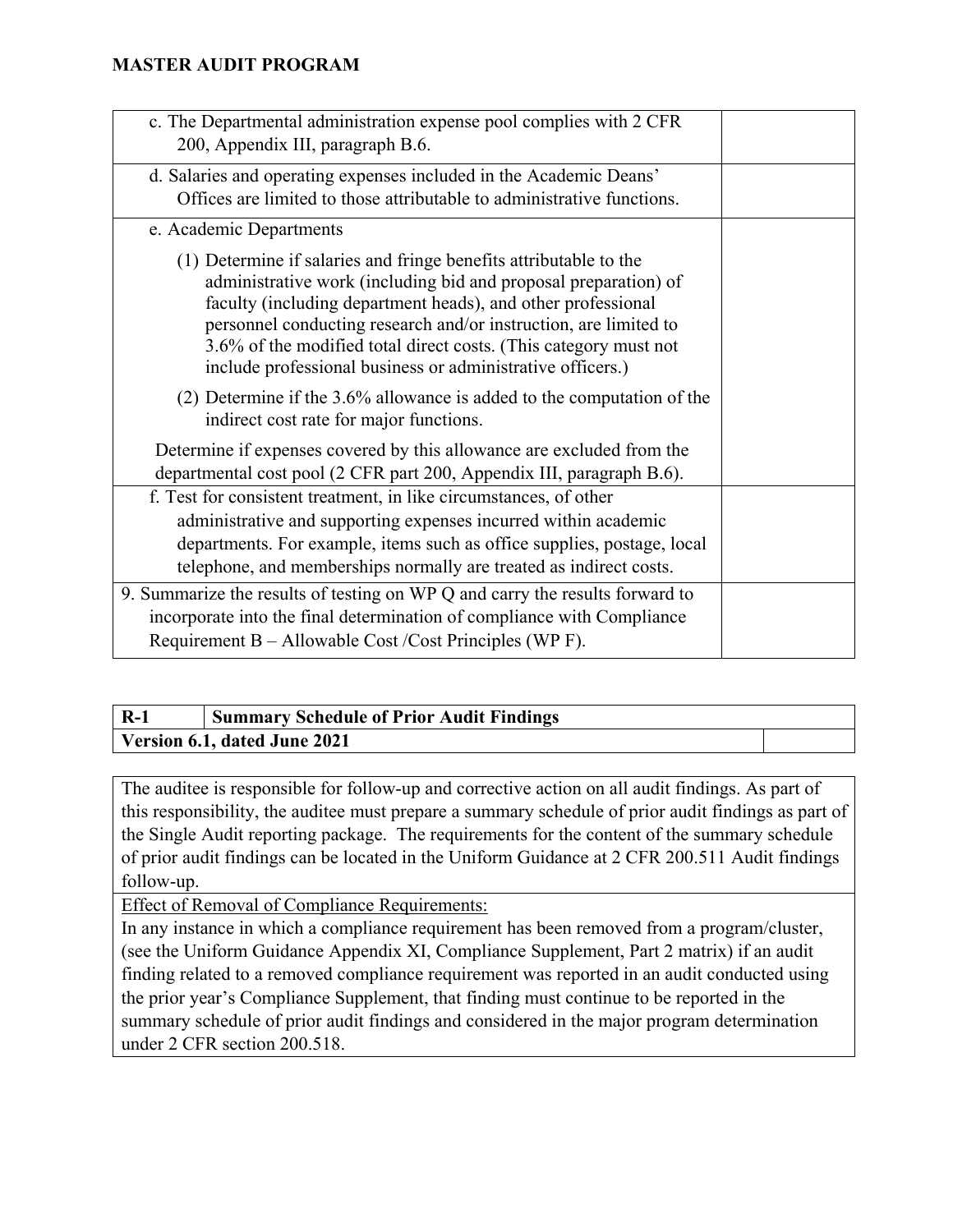| Auditors must perform audit follow-up procedures regardless of whether a prior audit finding |                     |
|----------------------------------------------------------------------------------------------|---------------------|
| relates to the major program(s) in the current year. Coordinate with the IPA as necessary to |                     |
| ensure all prior audit findings are assessed and that duplicative actions are eliminated.    |                     |
| <b>AUDIT PROCEDURES</b>                                                                      |                     |
| <b>Objective:</b> To determine if the summary schedule of prior audit findings materially    |                     |
| misrepresents the status of any prior audit finding.                                         |                     |
| The following procedures should be tailored to the needs of the auditor and                  |                     |
| the circumstances.                                                                           | <b>WP</b> Reference |
| 1. Obtain the auditee's prepared Summary Schedule of Prior Audit Findings                    |                     |
| to determine whether the reported current status of the prior findings is                    |                     |
| materially misstated. Consider whether the schedule:                                         |                     |
| a. Contains all elements required by 2 CFR 200.511, including the                            |                     |
| reference numbers assigned to the audit findings, the current status of                      |                     |
| the finding including any reasons why the auditee believes prior                             |                     |
| findings are no longer valid.                                                                |                     |
| b. Includes the status of all prior year findings that have not previously                   |                     |
| been listed as corrected, no longer valid, or not warranting further                         |                     |
| action, even if associated with a program that is not a current year                         |                     |
| major program.                                                                               |                     |
| c. Review the information in the schedule for consistency with knowledge                     |                     |
| obtained through other audit procedures related to the status of prior                       |                     |
| audit findings.                                                                              |                     |
| 2. Review the information in the schedule for consistency with management's                  |                     |
| responses to inquiries about the status of prior audit findings.                             |                     |
|                                                                                              |                     |
| 3. Obtain management decisions issued by Federal agencies and passthrough                    |                     |
| entities and any appeals of those decisions and evaluate whether actions                     |                     |
| taken by the auditee are consistent with those decisions.                                    |                     |
|                                                                                              |                     |
| 4. Identify activities that have been redesigned in order to correct or address              |                     |
| prior-audit findings and perform procedures to determine if the new                          |                     |
| design sufficiently resolved the prior audit finding (e.g., observe                          |                     |
| employees performing the new process, perform analytical procedures to                       |                     |
| determine if the new design if effective, etc.).                                             |                     |
| 5. Test current-year transactions that are similar to the reported prior audit               |                     |
| findings (this may be performed during tests for compliance) to determine                    |                     |
| if the findings previously reported are still evident.                                       |                     |
| 6. Summarize the results of procedures performed on WP R and report, as a                    |                     |
| current year finding, instances where the results of audit follow-up                         |                     |
| procedures disclose that the summary schedule of prior audit findings                        |                     |
| materially misrepresents the status of any prior audit finding.                              |                     |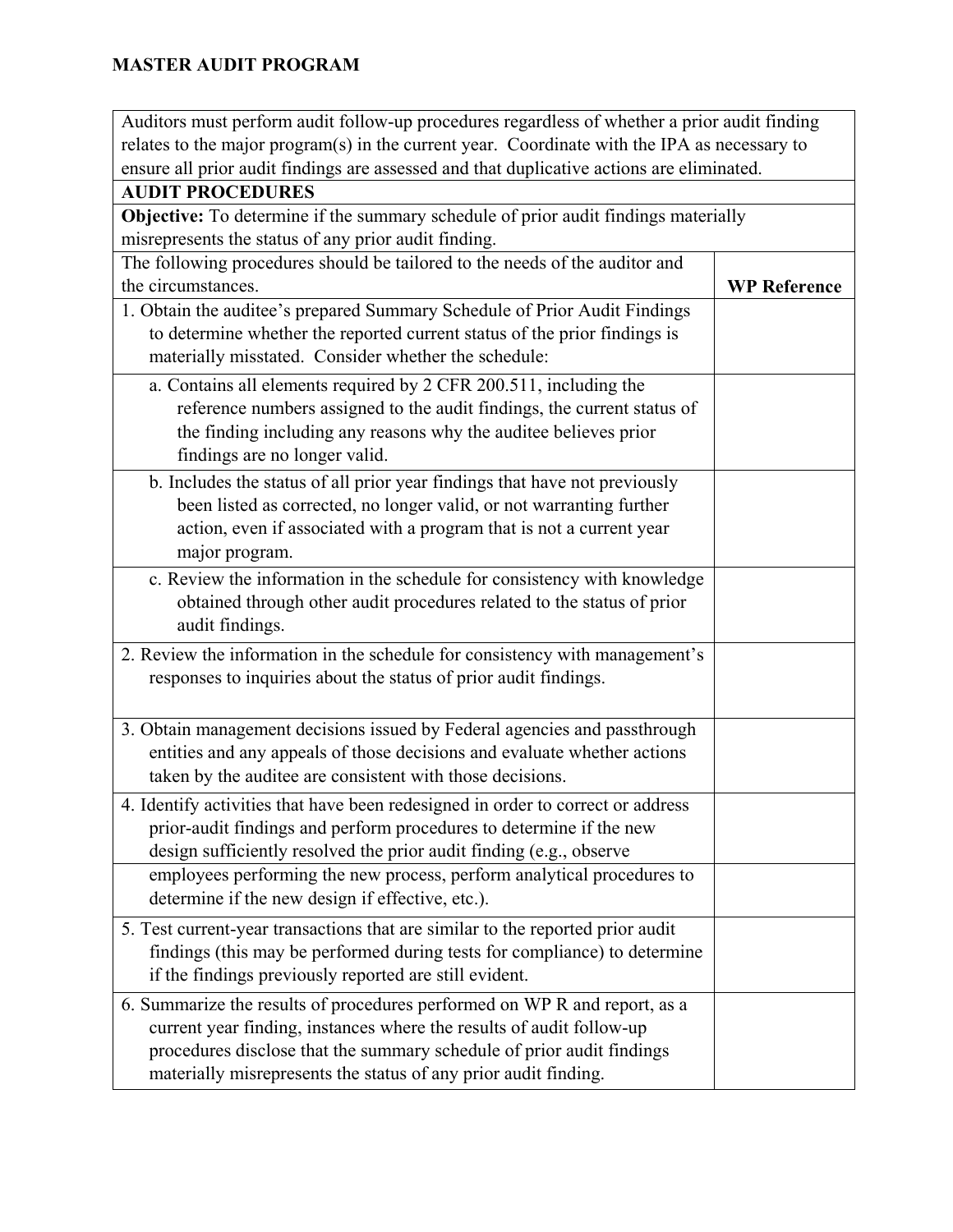| $U-1$<br><b>Agency Compensation Team: Compensation Reasonableness and 2</b><br><b>CFR 200 Allowability Cap</b>                                                                                                                      | <b>WP</b> Reference |
|-------------------------------------------------------------------------------------------------------------------------------------------------------------------------------------------------------------------------------------|---------------------|
| Version 6.1, dated June 2021                                                                                                                                                                                                        |                     |
| If specialist assistance is necessary to determine the reasonableness of<br>compensation, coordinate with, and provide section U of the audit program to<br>the DCAA Compensation team.                                             |                     |
| 1. Up Front Communication and Planning                                                                                                                                                                                              |                     |
| a. Discuss and review the FAO's request to the comp team and<br>accompanying data. Verify that all required information is available now<br>or will soon be provided, including:                                                    |                     |
| Position descriptions,<br>$\bullet$                                                                                                                                                                                                 |                     |
| Market pricing surveys, Outside consultant studies,<br>$\bullet$                                                                                                                                                                    |                     |
| Compensation policies and procedures, etc.<br>$\bullet$                                                                                                                                                                             |                     |
| If data is incomplete, make inquiries to determine when the data will be<br>provided. If the data is unavailable, document the explanation and<br>discuss with your supervisor the implications on the planned audit<br>procedures. |                     |
| b. Review all FAO-prepared risk documentation including inquiries,                                                                                                                                                                  |                     |
| analytical analyses, etc. Coordinate with the FAO to clarify your                                                                                                                                                                   |                     |
| understanding of risk, collaborate with the FAO to fine tune the risk<br>conclusions, and document the rationale for the positions selected for<br>further evaluation.                                                              |                     |
| c. Document your understanding of the University's basis for proposed                                                                                                                                                               |                     |
| compensation, including justifications for setting compensation higher<br>than market mean (e.g., qualitative factors).                                                                                                             |                     |
| 2. Evaluate Compensation Using 2 CFR 200 Compensation Limits Determine                                                                                                                                                              |                     |
| applicable 2 CFR 200 Compensation Limitations. For each individual<br>selected, identify the applicable Cap, determine whether the proposed                                                                                         |                     |
|                                                                                                                                                                                                                                     |                     |

| amounts comply with the compensation limitations, and classify costs in<br>excess of the Cap prior to proceeding with the reasonableness testing.                                                                                                                                                                                                                                                                                    |  |
|--------------------------------------------------------------------------------------------------------------------------------------------------------------------------------------------------------------------------------------------------------------------------------------------------------------------------------------------------------------------------------------------------------------------------------------|--|
| 3. Evaluate Compensation Reasonableness                                                                                                                                                                                                                                                                                                                                                                                              |  |
| a. Thoroughly read each position description and determine whether it is<br>sufficiently described to match a survey description. If inadequate,<br>obtain other documents describing the position's duties and functions. If<br>it remains inadequate or altogether absent, document this fact, and<br>discuss with your supervisor whether additional procedures are required<br>to effectively match the position to survey data. |  |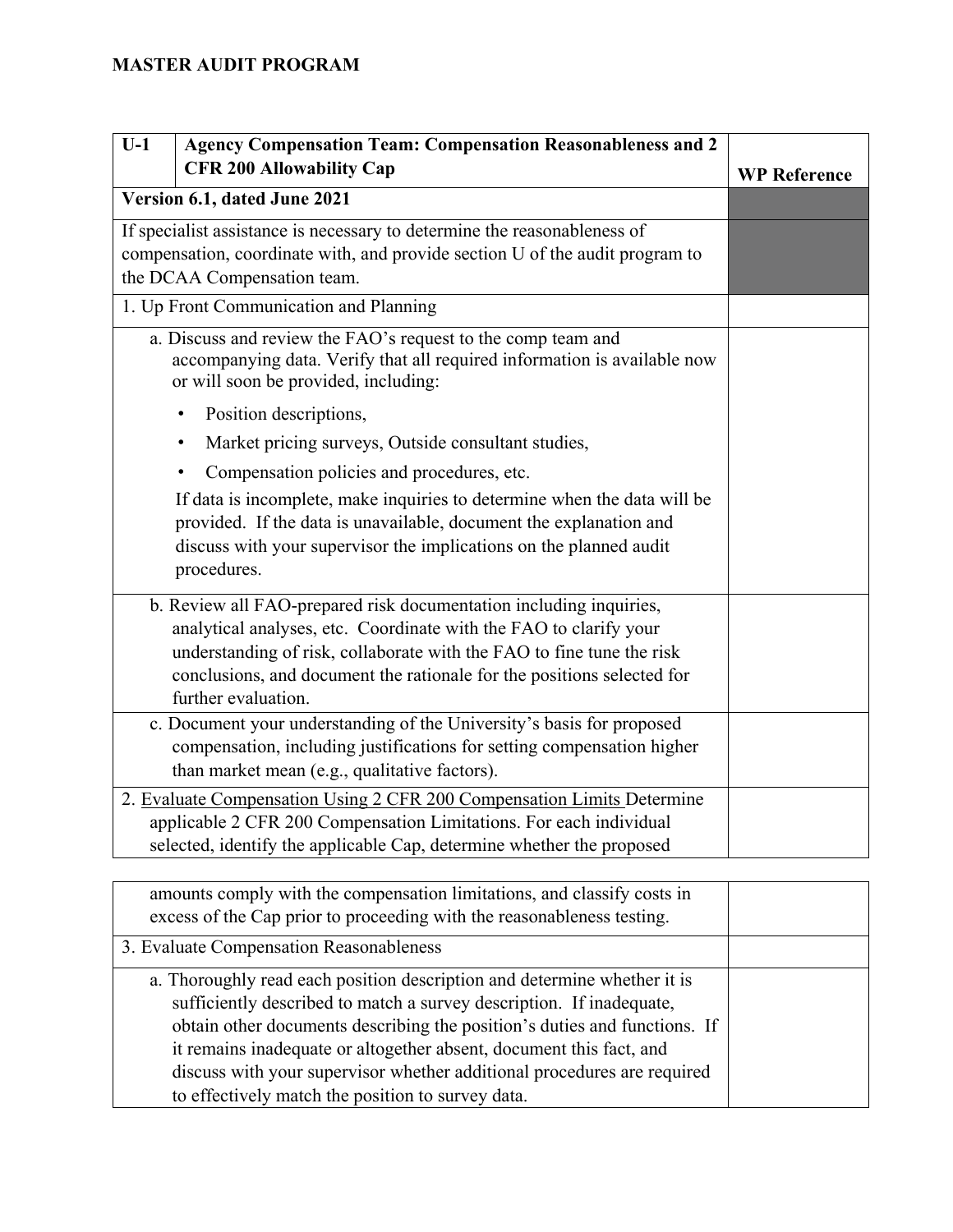| b. Identify the best-fit compensation survey for each selected job/position,<br>finding the best match of the University's revenue, industry, geographic<br>location (area from which employees are recruited and lost), and<br>participation by universities not performing Federal awards. Adjust<br>these factors considering the skill and complexity of each tested position<br>(e.g., advanced engineers are often recruited nationally while entry level<br>engineers are not). |  |
|----------------------------------------------------------------------------------------------------------------------------------------------------------------------------------------------------------------------------------------------------------------------------------------------------------------------------------------------------------------------------------------------------------------------------------------------------------------------------------------|--|
| Select the appropriate survey for each position classification and<br>document your rationale.                                                                                                                                                                                                                                                                                                                                                                                         |  |
| c. Determine if the University is following its established policy or<br>procedure for issuing bonuses and that the bonus was actually awarded.                                                                                                                                                                                                                                                                                                                                        |  |
| d. Determine if the University's allowable fringe benefits are below market<br>level. If below market, consider the prevailing circumstances before<br>adding an "offset" equal to the difference between the University's<br>allowable fringe benefits and the market fringe benefits.                                                                                                                                                                                                |  |
| e. Determine if the University is claiming Long Term Incentive (LTI)<br>compensation, or whether the circumstances call for an LTI offset.<br>Ensure any LTI is evaluated for allowability and reasonableness. No<br>offset consideration is necessary if LTI plans or LTI awards are not<br>prevalent under the University's circumstance.                                                                                                                                            |  |
| If LTI compensation is deemed appropriate, ensure it: •                                                                                                                                                                                                                                                                                                                                                                                                                                |  |
| Only includes allowable cost components, and                                                                                                                                                                                                                                                                                                                                                                                                                                           |  |
| • Is founded using a reasonable base salary.                                                                                                                                                                                                                                                                                                                                                                                                                                           |  |
| f. For each selection, compare the proposed compensation to the reasonable<br>compensation level and question the difference.                                                                                                                                                                                                                                                                                                                                                          |  |
| 4. Summarize and Communicate Results                                                                                                                                                                                                                                                                                                                                                                                                                                                   |  |
| a. For each selection, document the conclusion, basis of proposed cost, and<br>audit evaluation. Provide the FAO the documentation necessary to<br>understand the evaluation, and to meet our professional standards.                                                                                                                                                                                                                                                                  |  |
| b. Communicate the results with the FAO audit team and discuss the<br>findings with the University as appropriate. Address questions and                                                                                                                                                                                                                                                                                                                                               |  |